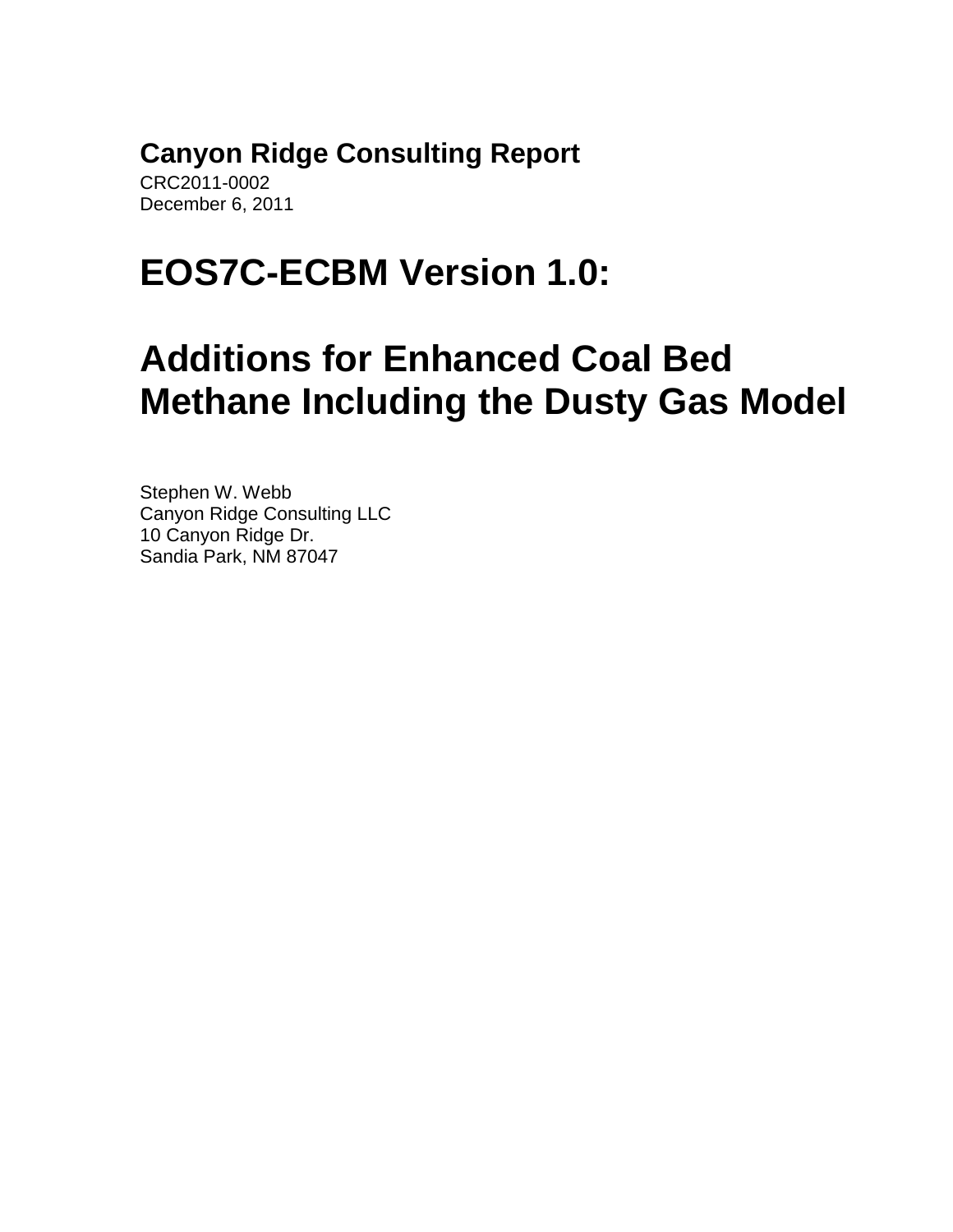This page intentionally blank.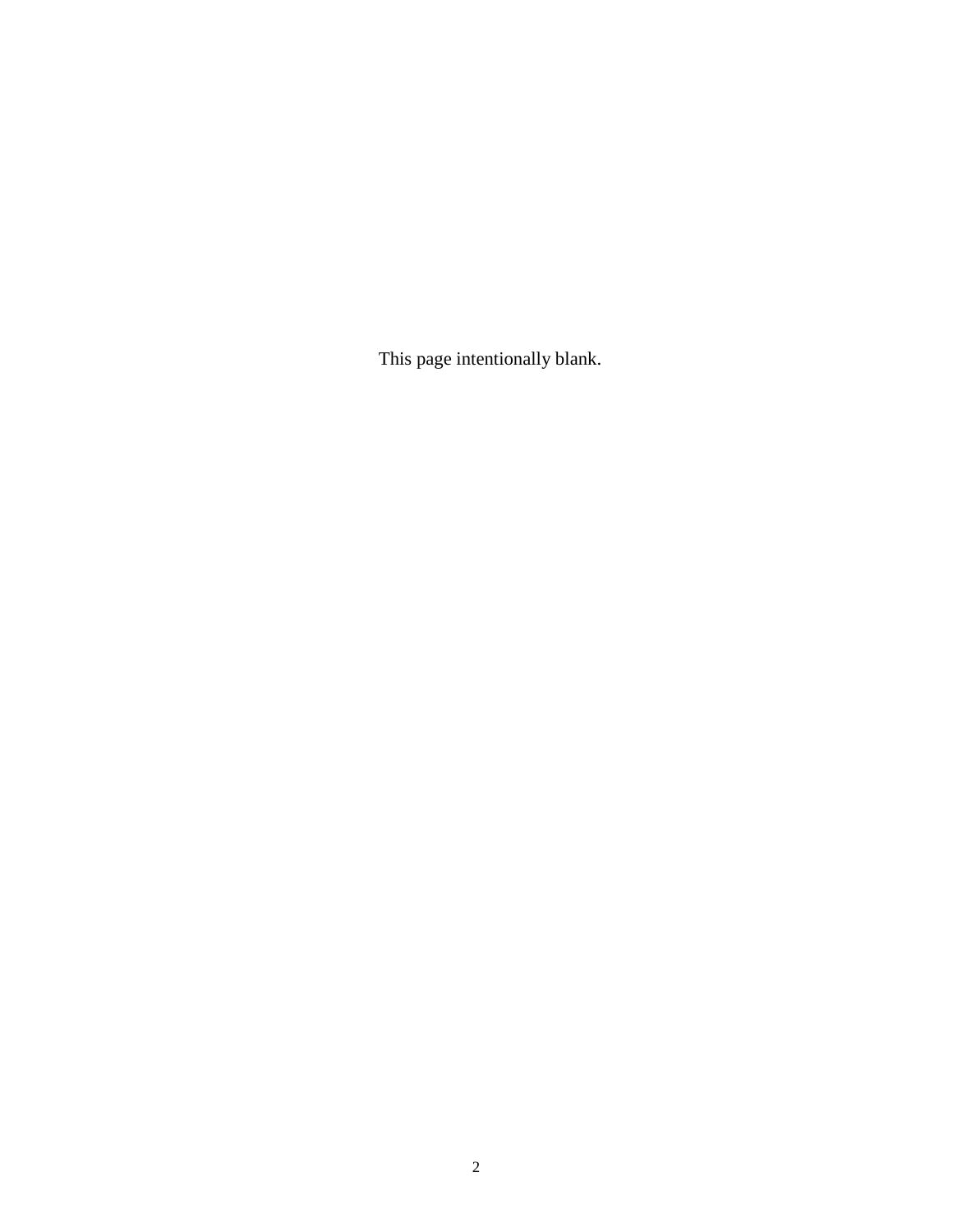### CRC2011-0002 December 6, 2011

## **EOS7C-ECBM VERSION 1.0:**

## **ADDITIONS FOR ENHANCED COAL BED METHANE INCLUDING THE DUSTY GAS MODEL**

Stephen W. Webb Canyon Ridge Consulting LLC 10 Canyon Ridge Dr Sandia Park, NM 87047

## **Abstract**

EOS7C is an equation of state module for the TOUGH2 program for  $CO<sub>2</sub>$  or  $N<sub>2</sub>$  in Methane  $(CH<sub>4</sub>)$  Reservoirs. In the present work, additions have been made to the EOS7C Version 1.0 module to include the Enhanced Coal Bed Methane (ECBM) modifications developed by Webb (2003). In addition, the Dusty Gas Model for gas-phase diffusion (Webb, 2001) has been included.

The ECBM modifications to the EOS7C equation of state incorporate the extended Langmuir isotherm for sorbing gases, including the change in porosity associated with the sorbed gas mass. Comparison to hand calculations for pure gas and binary mixtures shows very good agreement. Application to a  $CO<sub>2</sub>$  well injection problem given by Law et al. (2002) shows reasonable agreement.

The Dusty Gas Model modifications add options to calculate gas diffusion using the Dusty-Gas Model including separate and coupled approaches. Comparison to low-permeability pure gas diffusion data shows excellent agreement. The results from the DGM are compared to the Fick's law behavior for diffusion across a capillary fringe. The differences between the models are small due to the relatively high permeability  $(10^{-11} \text{ m}^2)$  of the problem.

This work was carried out through Lawrence Berkeley National Laboratory as part of the ZERT project, funded by the Assistant Secretary for Fossil Energy, Office of Sequestration, Hydrogen, and Clean Coal Fuels, National Energy Technology Laboratory, of the U.S. Department of Energy under Contract No. DE-AC02-05CH11231.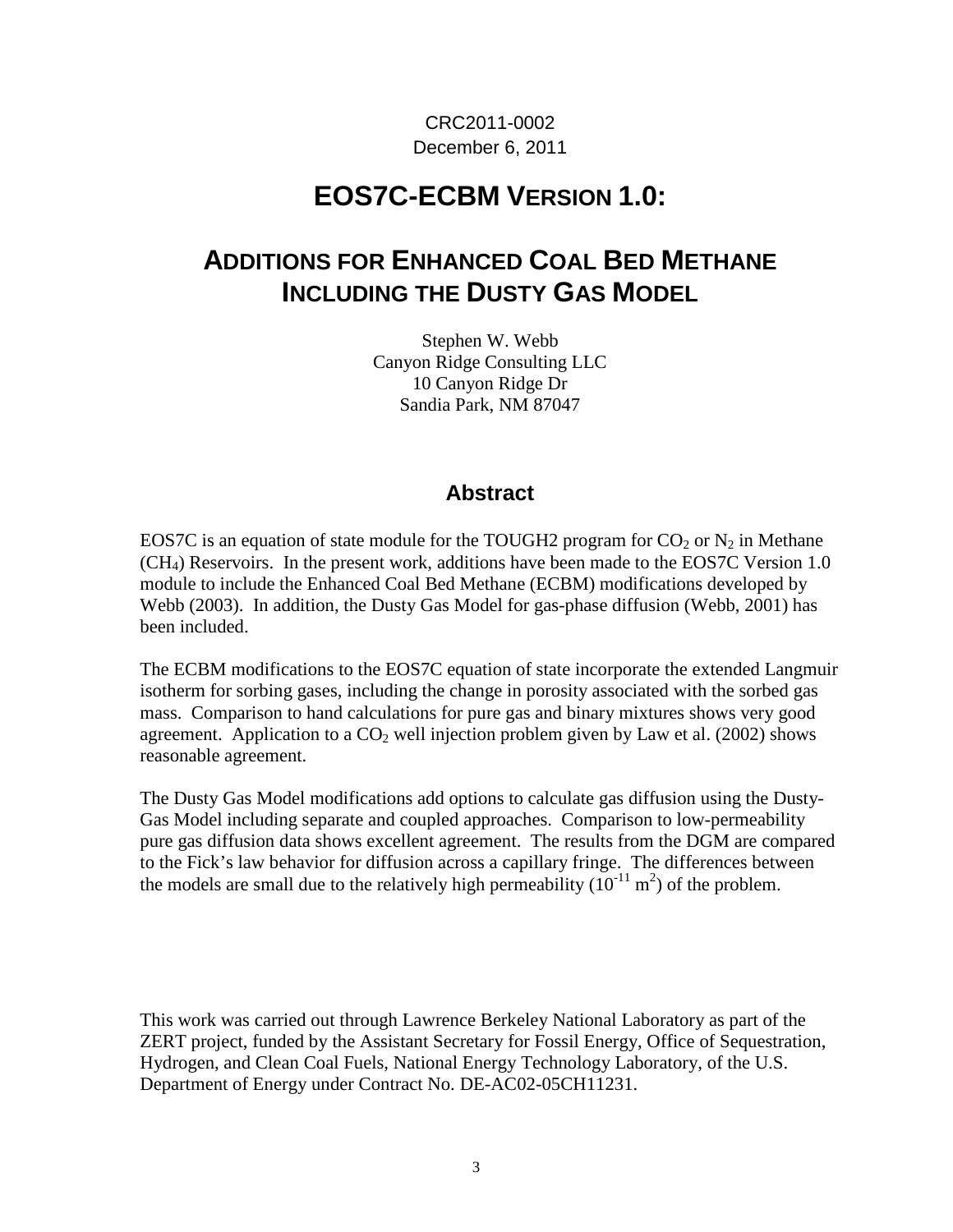## **Table of Contents**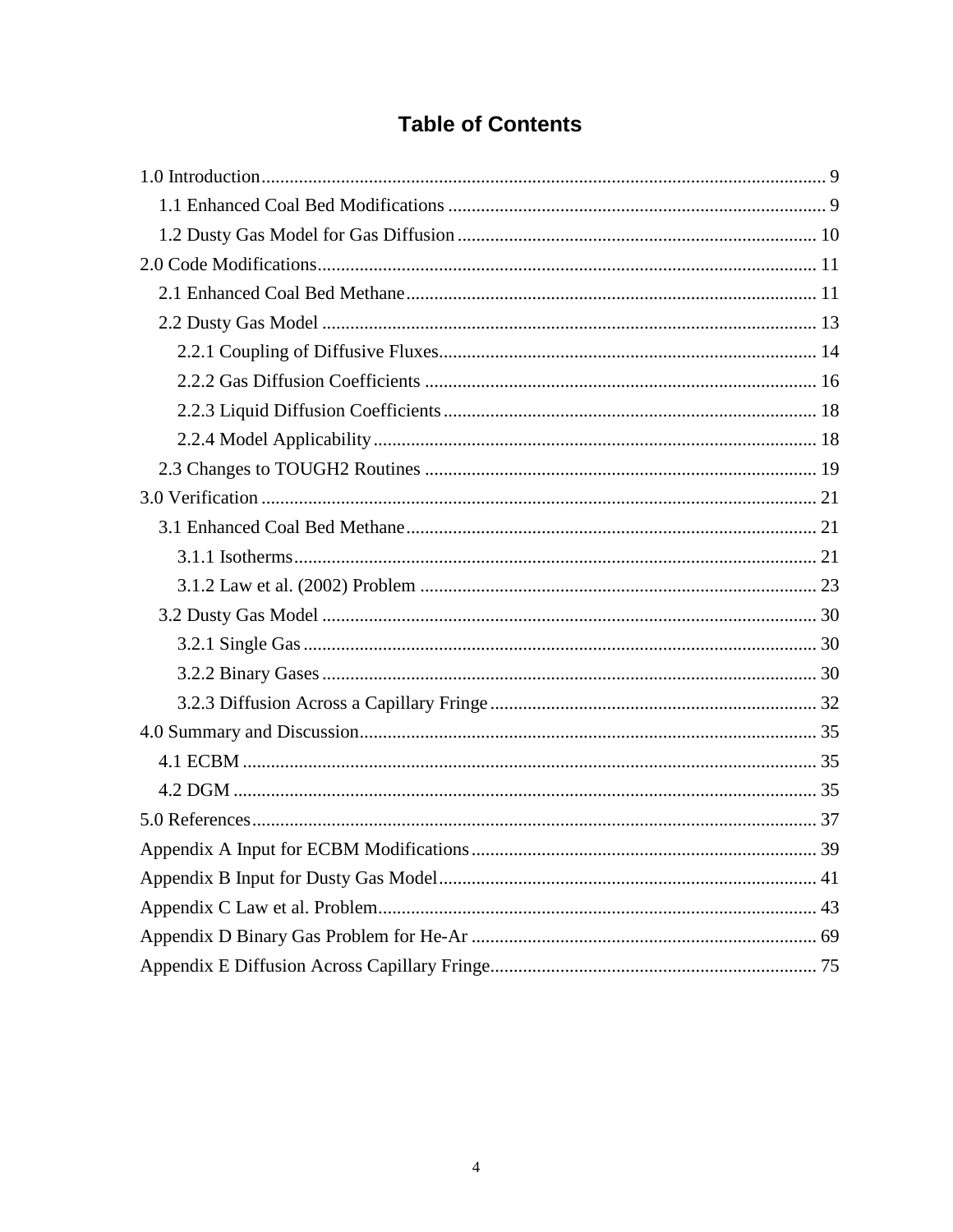## **List of Figures**

| 22 |
|----|
|    |
|    |
|    |
|    |
|    |
|    |
|    |
|    |
|    |
|    |
|    |
|    |
|    |
|    |
|    |
|    |
|    |
|    |
|    |

## **List of Tables**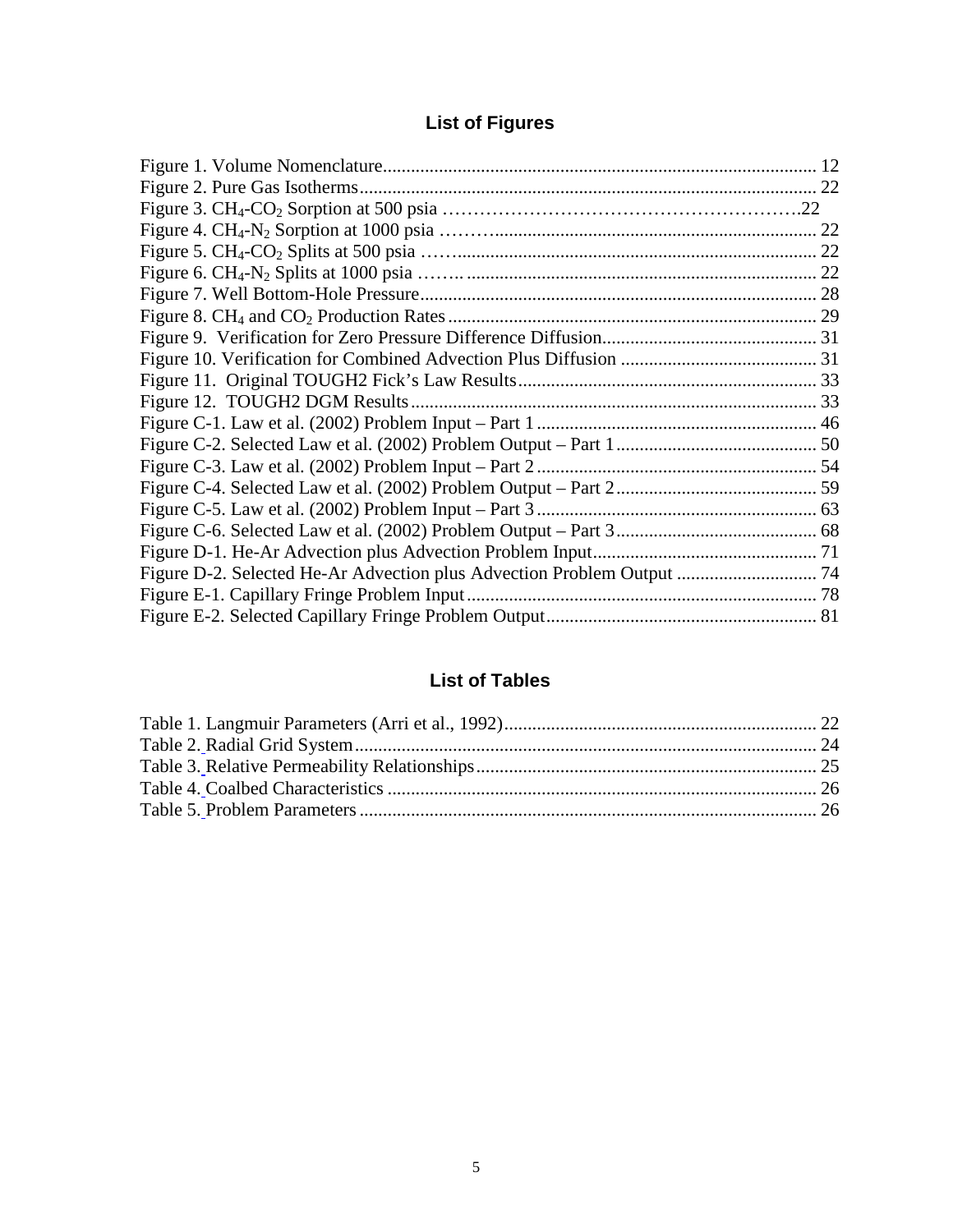#### **Nomenclature**

- *b* Klinkenberg parameter
- *c* molar concentration
- *d* distance to the interface
- $D_i^K$ *<sup>K</sup>* Knudsen diffusion coefficient for component i
- $D_{ii}$  binary diffusion coefficient for components i and j
- $G_s^{\prime}$  gas storage capacity (sm<sup>3</sup>/kg; scf/ton)
- $G_{sL}$  dry, ash-free Langmuir storage capacity (sm<sup>3</sup>/kg; scf/ton)
- $K_H$  Henry's constant<br>*N*<sup>D</sup> molar diffusive fl
- $N^D$  molar diffusive flux<br>*P* pressure (kPa, psia)
- pressure (kPa, psia)
- *PL* Langmuir pressure (kPa, psia)
- *R* gas constant
- *T* temperature
- *x* sorbed or liquid phase mole fraction
- *y* gas phase mole fraction
- *wa* ash weight fraction
- *wwe* equilibrium moisture weight fraction

#### Greek

- $\alpha$  separation factor
- $\tau$  tortuosity
- $\phi$  porosity
- $\theta$  exponent on temperature correction factor

#### Subscripts

- *1,2*,… component number
- *air* air
- *d* downstream
- *eff* effective value
- *g* gas value
- *i* interface, component
- $\ell$  liquid value
- *nc* number of components
- *P* value at P
- *T* value at T
- *u* upstream
- *0* reference conditions, all-gas value for the porous medium
- $\beta$  saturation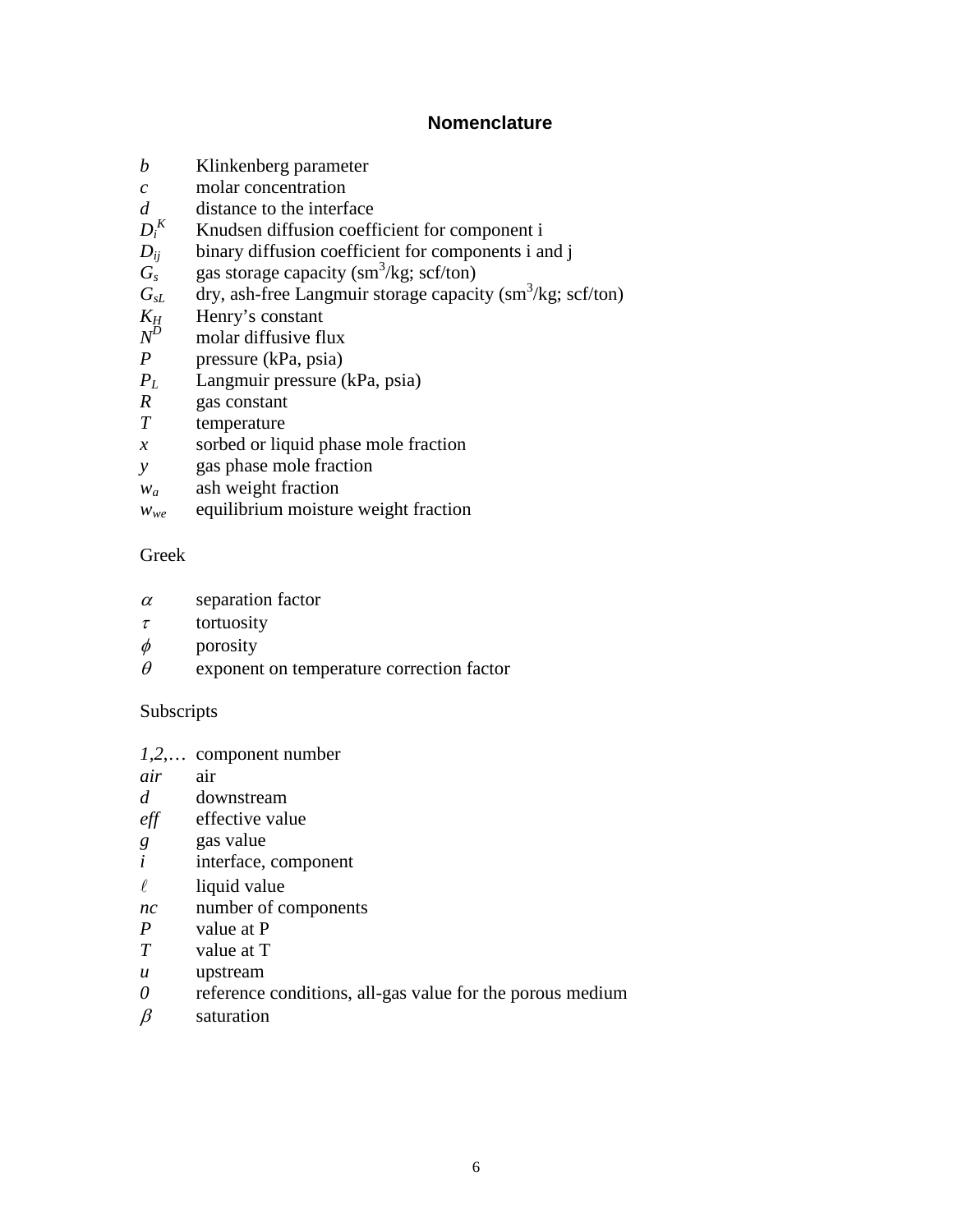#### Superscripts

- *g* gas value
- *i* interface
- $\ell$  liquid value
- *\** effective value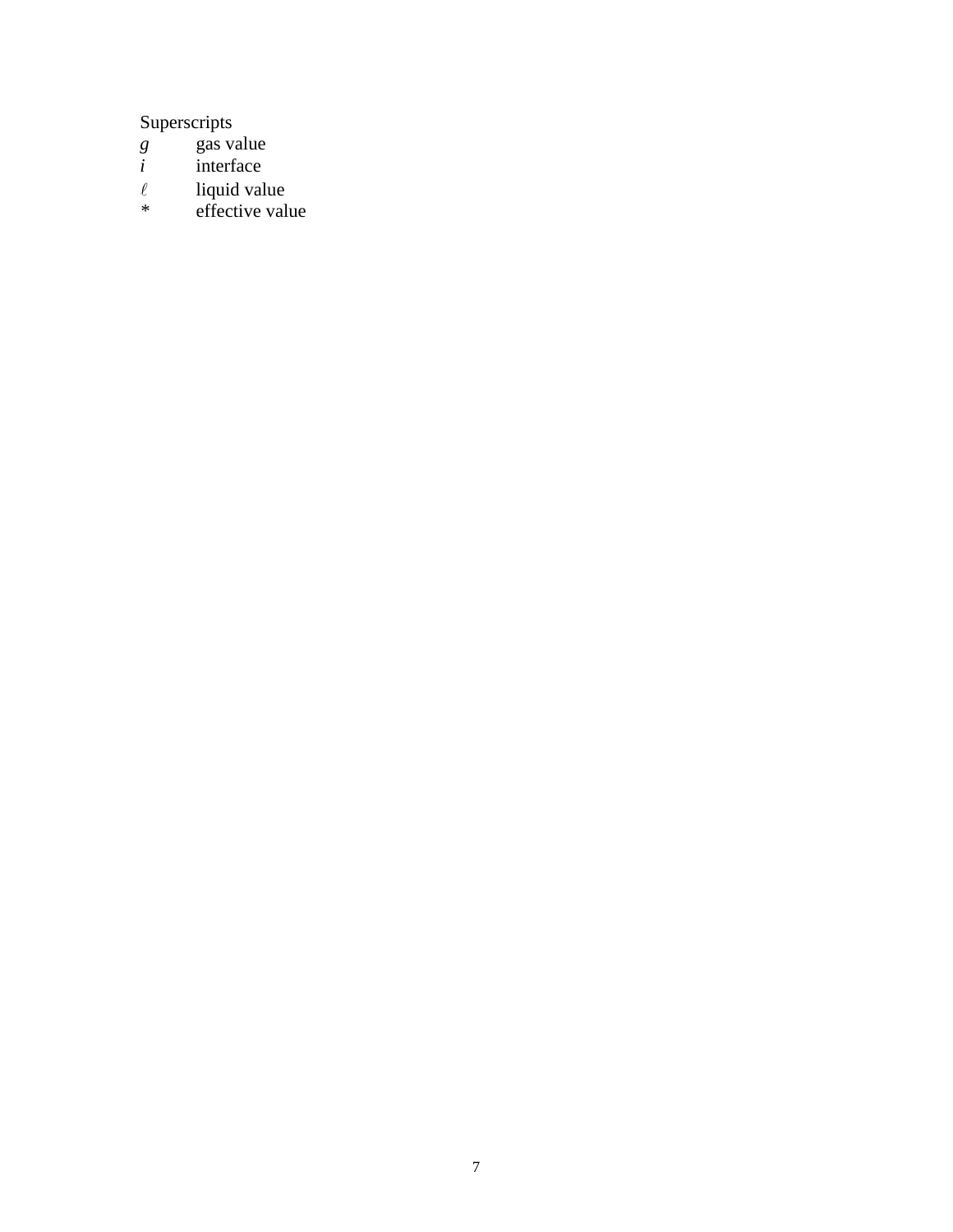## **Acknowledgments**

The opportunity for me to contribute to the ZERT project at Lawrence Berkeley National Laboratory was provided by Dr. Curtis M. Oldenburg (LBNL). I want to thank Curt for his interest, help, and comments during the preparation and testing of these code enhancements.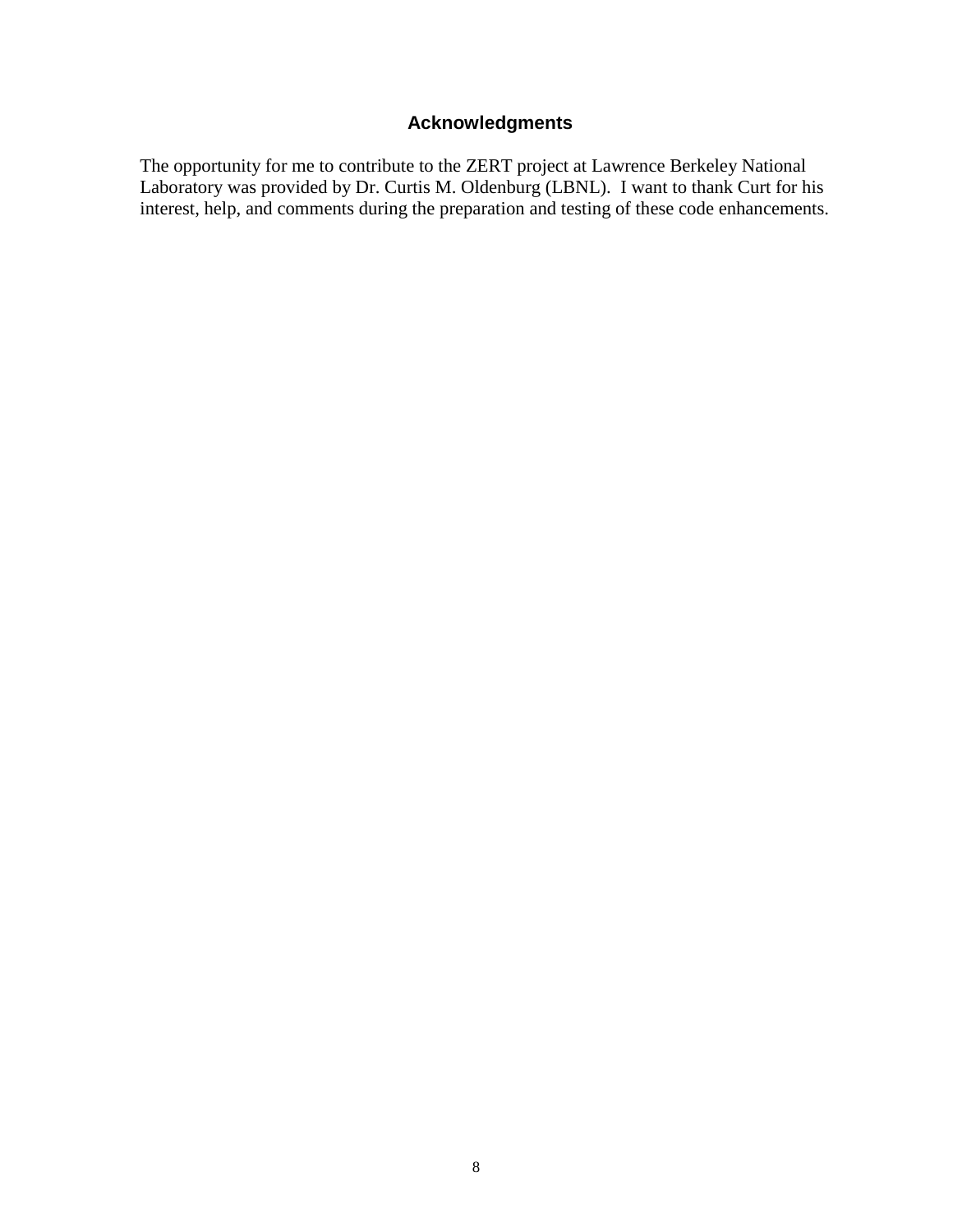## <span id="page-8-0"></span>**1.0 Introduction**

EOS7C is an equation of state module for TOUGH2 for  $CO_2$  or  $N_2$  in Methane (CH<sub>4</sub>) reservoirs. The TOUGH2 EOS7C Version 1.0 module for  $CO<sub>2</sub>$  (Oldenburg et al., 2004) has been enhanced to include the Enhanced Coal Bed Methane (ECBM) modifications developed by Webb (2003). In addition, the Dusty Gas Model for gas-phase diffusion (Webb, 2001) has been included. Each modification will be discussed separately.

## <span id="page-8-1"></span>**1.1 Enhanced Coal Bed Modifications**

Modifications have been made for the EOS7C module of TOUGH2 for Enhanced Coal Bed Methane (ECBM). In ECBM,  $CO<sub>2</sub>$  is pumped into methane-rich coal beds. Due to adsorption processes, the  $CO<sub>2</sub>$  is sorbed onto the coal, which displaces previously sorbed methane (CH4). The released methane can then be recovered, at least partially offsetting the cost of  $CO<sub>2</sub>$  sequestration.

A number of papers discuss the mechanics of ECBM. Hall et al. (1994) compare their experimental data for adsorption of methane, nitrogen, and carbon dioxide and the binary mixtures on wet Fruitland coal with numerous models including the extended Langmuir and loading ratio (LRC) correlations, as well as three versions of 2-d EOS, the van der Waals, Eyring, and EOS-S. For the mixture data, the ideal adsorbed solution (IAS) approach is also evaluated. The details of the various models are beyond the scope of the present document, and the interested reader is referred to the original reference. For pure gas adsorption, Hall et al. showed that the extended Langmuir model performed the poorest with a %AAD (absolute average percent deviation) of about 2.5; the other models were similar to each other with a %AAD ranging from 0.6 to 1.8 for the various pure gases, or almost within the experimental uncertainty. For binary mixtures, the extended Langmuir and LRC models performed the poorest while the other models were about equal. The %AAD for the extended Langmuir model is 19 and 11 for the individual gases and 6 for the total. For the LRC, the corresponding %AAD values are 28, 6 and 8. For the other models, the average corresponding %AAD values are about 13, 9, and 5.

The relatively poor performance of the extended Langmuir model is probably due to the fact that it has only two model constants to fit the experimental data for pure gas adsorption, while the three other approaches have three model constants. Note that all the data fits were done for the pure gas adsorption data, not for the mixture data.

Arri et al. (1992) came to similar conclusions about the performance of the extended Langmuir model. The extended Langmuir model seems to perform well at 500 psia but not as well at 1000 and 1500 psia.

The overall conclusion can be reached that the extended Langmuir model provides a reasonable prediction of the adsorption processes of ECBM, especially for scoping studies. However, for more accurate predictions, investigation of the use of other more complex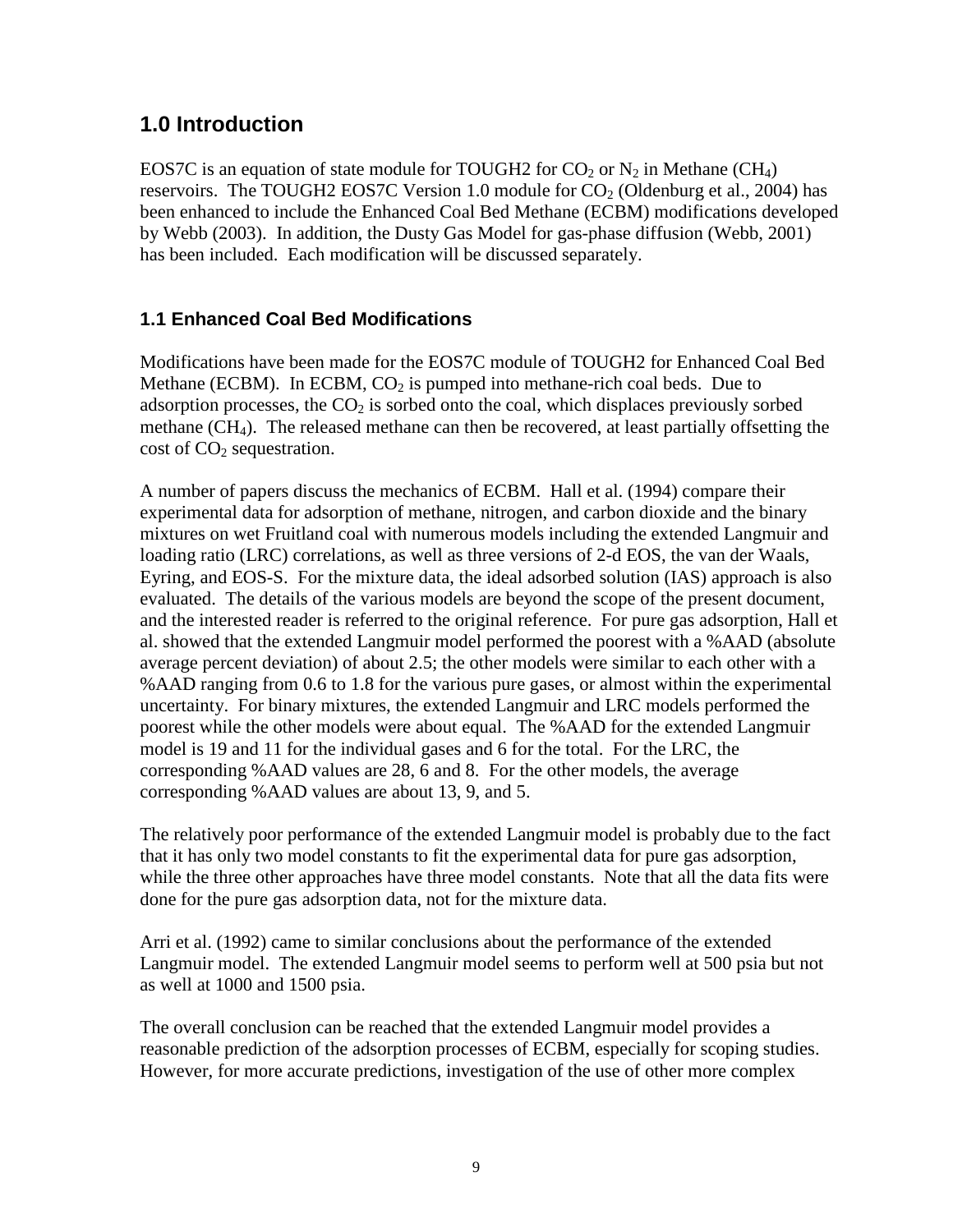models may be necessary. The extended Langmuir model was also used by Zarrouk and Moore (2009) in their modification of TOUGH2 for ECBM.

### <span id="page-9-0"></span>**1.2 Dusty Gas Model for Gas Diffusion**

The TOUGH2 code, including the EOS7C module, includes simplified methods for gas diffusion based on a direct application of Fick's law. Application of Fick's law to gas diffusion in porous media has recently been questioned by a number of investigators including Thorstenson and Pollock (1989), Abriola et al. (1992), and Webb (1998). The Dusty Gas Model (DGM), which is a more fundamental approach to gas diffusion in porous media, is preferable to Fick's law. The DGM is discussed in great detail by Mason and Malinauskas (1983) and Cunningham and Williams (1980). Webb (1998) compared the two approaches to comprehensive gas diffusion data in low-permeability graphite (2.13 x  $10^{-18}$ )  $\overline{m}^2$ ) obtained by Evans et al. (1962, 1963). The DGM predictions compared very well with the experimental data and to Graham's laws, which are fundamental gas diffusion relationships for porous media. In contrast, the Fick's law predictions did not obey Graham's laws and did not compare well to the data.

Webb (1998) and Webb and Pruess (2003) showed that for a binary mixture, the DGM model can be rewritten in a form similar to Fick's law. However, the coefficient in front of the mass fraction gradient is not a constant but is a function of the mass fractions of the components. Webb and Pruess (2003) showed that for trace gas diffusion, a simple modification of Fick's law can be performed that will produce the same results as the DGM. However, for gas diffusion involving other than trace gases, the two approaches cannot be made equivalent. As shown by Webb and Pruess (2003), the differences between the two approaches (Fick's Law and DGM) get larger as the permeability decreases.

Due to the fact that gas diffusion can be an important physical process in geologic  $CO<sub>2</sub>$ sequestration, the EOS7C module of TOUGH2 has been modified to include the DGM for gas diffusion as an option. Oldenburg et al. (2004) used a preliminary implementation of the DGM methods to simulate the mixing of  $CO<sub>2</sub>$  and  $CH<sub>4</sub>$  in depleted gas reservoirs, concluding that the DGM is needed for low permeability media, consistent with previous work.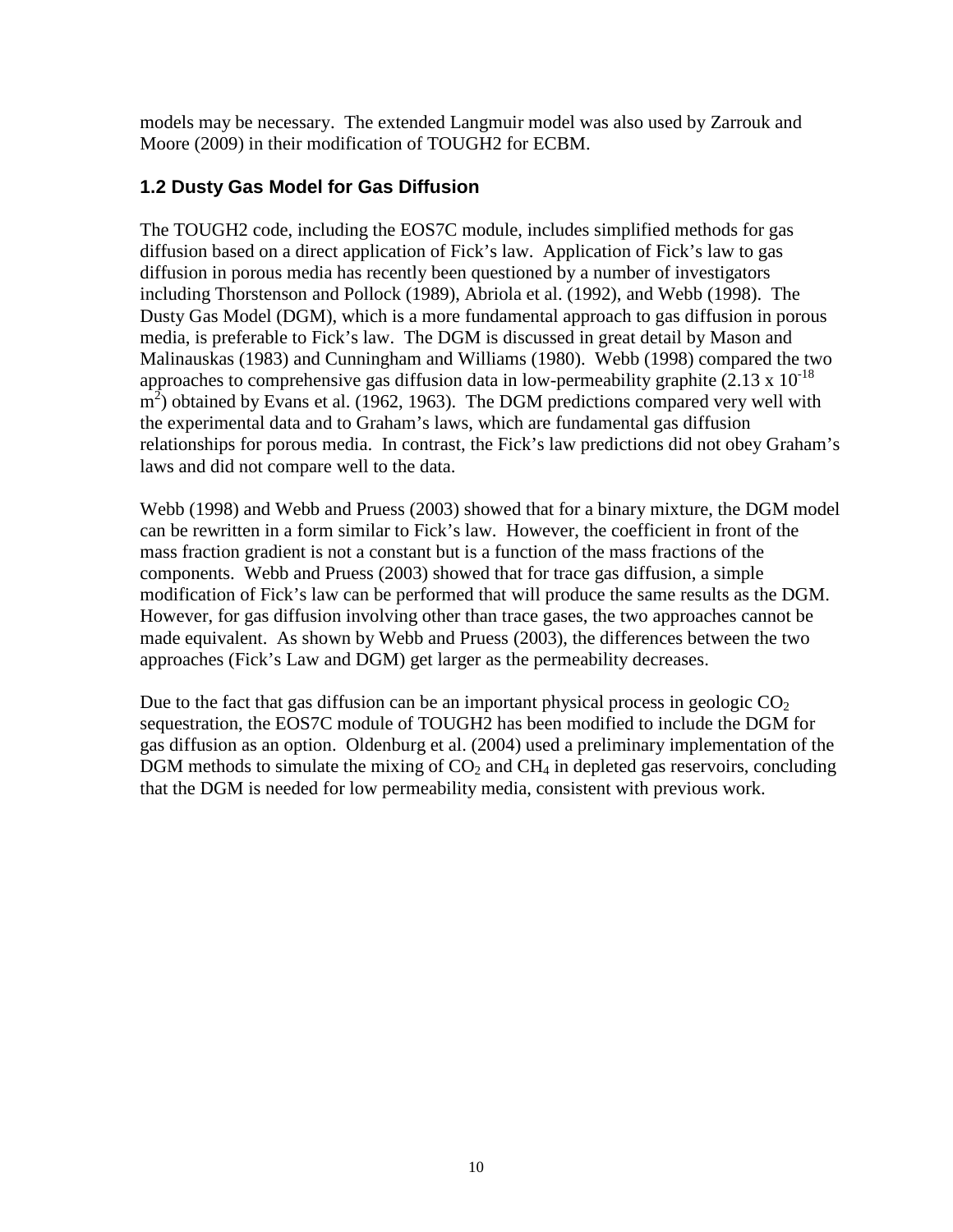## <span id="page-10-0"></span>**2.0 Code Modifications**

#### <span id="page-10-1"></span>**2.1 Enhanced Coal Bed Methane**

For the purposes of this report, the extended Langmuir model is considered to be adequate for the prediction of ECBM. The extended Langmuir isotherm is given below (Law et al., 2002).

The gas storage capacity for a single gas species is given by the Langmuir relationship

$$
G_s = G_{sL} \left[ 1 - \left( w_a + w_{we} \right) \right] \frac{P}{P + P_L} \tag{1}
$$

where

- $G_s$  gas storage capacity (sm<sup>3</sup>/kg-coal)
- $G_{sL}$  dry, ash-free Langmuir storage capacity (sm<sup>3</sup>/kg-coal)
- *wa* ash weight fraction
- *wwe* equilibrium moisture weight fraction
- *P* pressure (Pa)
- *PL* Langmuir pressure (Pa)

The individual Langmuir parameters from equation (1) are used to model multiple gas species through the extended Langmuir isotherm

$$
G_{si} = G_{sLi} \left[ 1 - \left( w_a + w_{we} \right) \right] \frac{P_{y_i}}{1 + P \sum_{j=1}^{n} \frac{y_j}{P_{Lj}}} \tag{2}
$$

where

*y* mole fraction of component i in the gas phase

*i* component i

*nc* number of components

Gas sorbtion is added to the basic mass balance equation in TOUGH2 as follows:

$$
M_{gas}^{\kappa} = \phi \sum_{gas} S_{gas} \rho_{gas} X_{gas}^{\kappa} + (1 - \phi) \rho_{coal} G_{si} \rho_{gas,STP}
$$
 (3)

where  $M_{gas}^{\kappa}$  is the mass of component  $\kappa$  in the gas phase per unit volume and  $\phi$  is total fluid volume fraction including the sorbed gases. Standard (STP) conditions are assumed to be 1 atmosphere (101.325 kPa) and  $60^{\circ}F(15.56^{\circ}C)$ .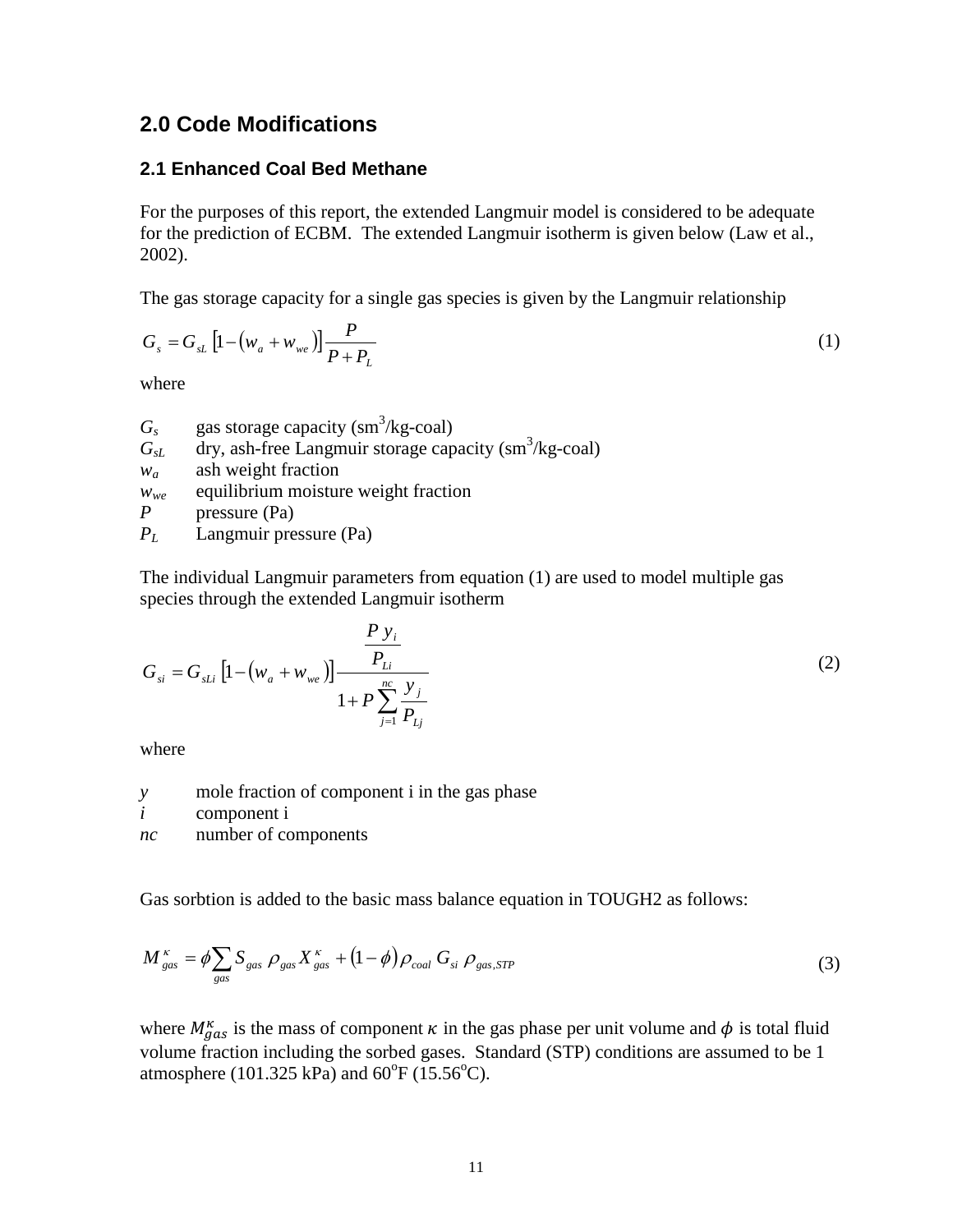The sorbed gases lead to coal bed volume changes. The density of the sorbed gases determines the sorbed volume and resultant coal bed shrinkage or swelling. The sorbed gas density is not well defined. Arri et al. (1992) suggest that the sorbed gas density can be approximated by the liquid density at the atmospheric boiling point, which is  $421$ . kg/m<sup>3</sup> for methane and 808 kg/m<sup>3</sup> for nitrogen. Because  $CO_2$  is a solid at the atmospheric boiling point, they suggest the saturated liquid density at the triple point, or  $1180 \text{ kg/m}^3$ .

In order to include coalbed shrinking and swelling, the sorbed gases change the local porosity as determined by the sorbed gas density and the amount of gas sorbed. Two porosities or volumes are defined; the total fluid porosity (volume), which includes any sorbed gas volume, and the net fluid porosity (volume), which is the net value available for fluids. These terms are shown schematically in Figure 1.



Figure 1. Volume Nomenclature

One thing to note is that the gas storage capacity per the above Langmuir isotherm is not a function of gas saturation. As long as there is any gas, the entire mass of coal in that element is available for gas storage without regard to the gas saturation. Therefore, for the same gas composition, the gas storage capacity is the same for a gas saturation of 0.01% or a gas saturation of 100%. This behavior has led to an option of a gas saturation dependent extended Langmuir isotherm, or

$$
G_{si} = G_{sLi} S_g \left[ 1 - \left( w_a + w_{we} \right) \right] \frac{P_{y_i}}{P_{Li}} + P \sum_{j=1}^{mc} \frac{y_j}{P_{Lj}}
$$
(4)

When a phase change from two-phase to liquid-saturated conditions occurs, the gas saturation goes to zero and the handling of the sorbed mass becomes important. In the present code, this sorbed mass is saved and no further sorbtion or desorbtion occurs while the element is at full liquid saturation, and the sorbed mass is included in the mass balance. Because this sorbed mass is no longer dependent on the current element thermodynamic conditions, the value of this sorbed mass is written out as part of the SAVE file as detailed in the input section. When the gas phase returns to the element, the sorbed mass for liquid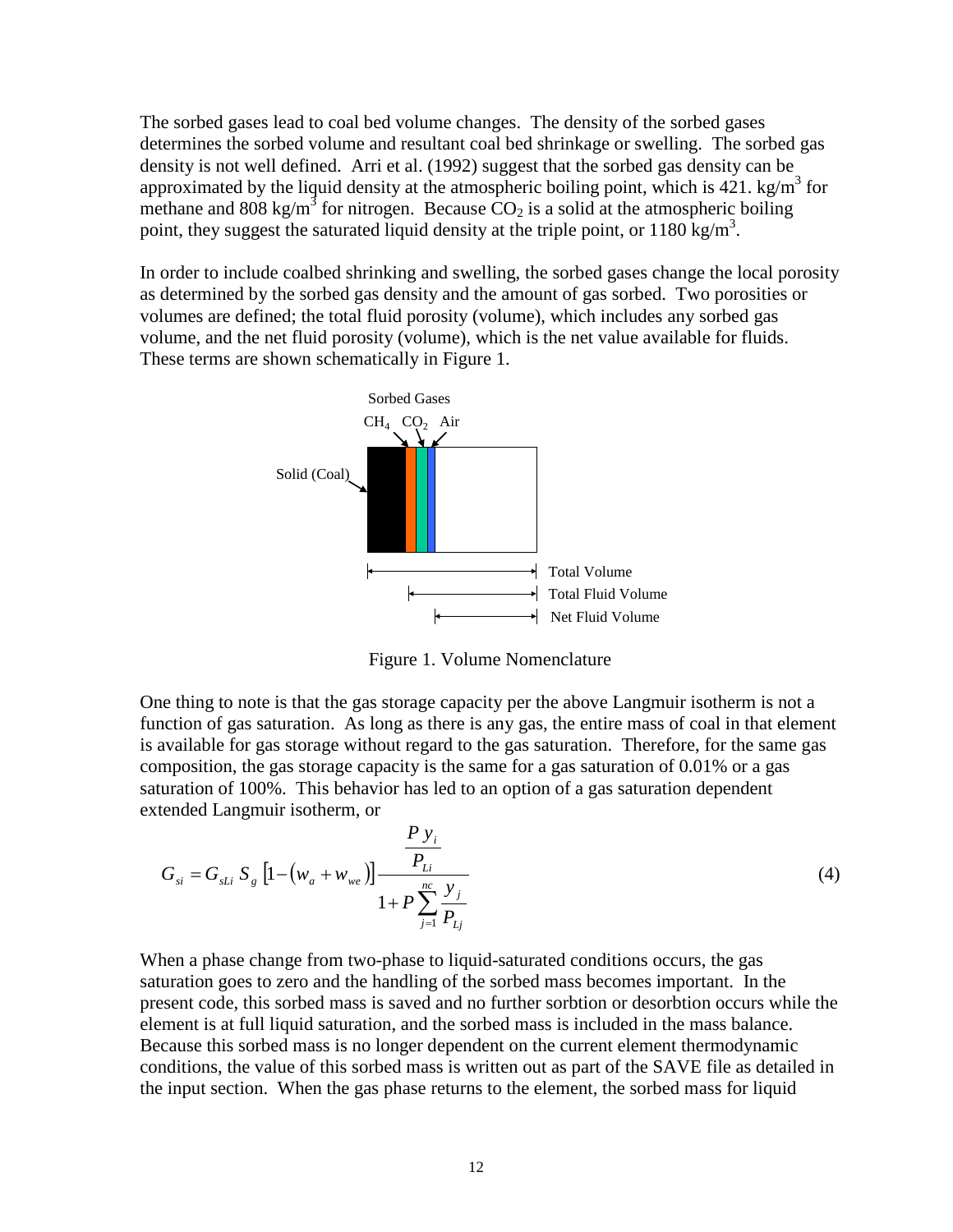conditions is used in the gas phase mass balance, and the liquid phase sorbed mass is zeroed out.

#### <span id="page-12-0"></span>**2.2 Dusty Gas Model**

The general form of the Dusty Gas Model for the gas diffusion of component i is given by (Thorstenson and Pollack,  $1989$  $1989$ )<sup>1</sup>

$$
\sum_{j=1,\,j\neq i}^{n} \frac{y_i N_j^D - y_j N_i^D}{D_{ij}^*} - \frac{N_i^D}{D_i^{K^*}} = \frac{(\nabla P_i - \rho_g g)}{RT}
$$
\n<sup>(5)</sup>

where  $N^D$  is the molar diffusive flux, *y* is the gas phase mole fraction,  $D_{ij}^*$  is the effective binary diffusion coefficient,  $D^{K^*}$  is the effective Knudsen diffusion coefficient, *P* is the pressure, *R* is the gas constant, and *T* is the temperature. The summation is over all components in the system except itself such that the diffusion of all gas components is coupled.

For a 3-component system and ignoring gravity for simplicity in this presentation, the set of equations becomes

$$
-\left[\frac{1}{D_1^{K^*}} + \frac{y_2}{D_{12}^*} + \frac{y_3}{D_{13}^*}\right]N_1^{D,g} + \frac{y_1}{D_{12}^*}N_2^{D,g} + \frac{y_1}{D_{13}^*}N_3^{D,g} = \frac{\nabla P_1}{RT} = \frac{P\nabla y_1}{RT} + \frac{y_1\nabla P}{RT}
$$
(6a)

$$
\frac{y_2}{D_{21}^*} N_1^{D,g} - \left[ \frac{y_1}{D_{21}^*} + \frac{1}{D_2^{K^*}} + \frac{y_3}{D_{23}^*} \right] N_2^{D,g} + \frac{y_{21}}{D_{23}^*} N_3^{D,g} = \frac{\nabla P_2}{RT} = \frac{P \nabla y_2}{RT} + \frac{y_2 \nabla P}{RT}
$$
(6b)

$$
\frac{y_3}{D_{31}^*}N_1^{D,g} + \frac{y_3}{D_{32}^*}N_2^{D,g} - \left[\frac{y_1}{D_{31}^*} + \frac{y_2}{D_{32}^*} + \frac{1}{D_3^{K^*}}\right]N_3^{D,g} = \frac{\nabla P_3}{RT} = \frac{P\nabla y_3}{RT} + \frac{y_3 \nabla P}{RT}
$$
(6c)

where the two terms on the right-hand side represent ordinary and Knudsen diffusion driving forces, respectively. Note that self diffusion,  $D_{II}^*$ , is not explicitly included in the equation set. Self diffusion in gases is expressed by the Knudsen diffusion coefficient,  $D_i^{K^*}$ , which is operative even if the gas only has a single component.

For a single component, the DGM equation reduces to

$$
N_1^{D,g} = -D_1^{K^*} \frac{\nabla P_1}{RT}
$$
 (7)

where the Knudsen diffusion coefficient models the "slip" of the gas, or the Klinkenberg effect.

<span id="page-12-1"></span> $1$  For consistency with the ECBM nomenclature, the mole fraction in the gas phase is designated as y and the mole fraction in the liquid phase is designated as x.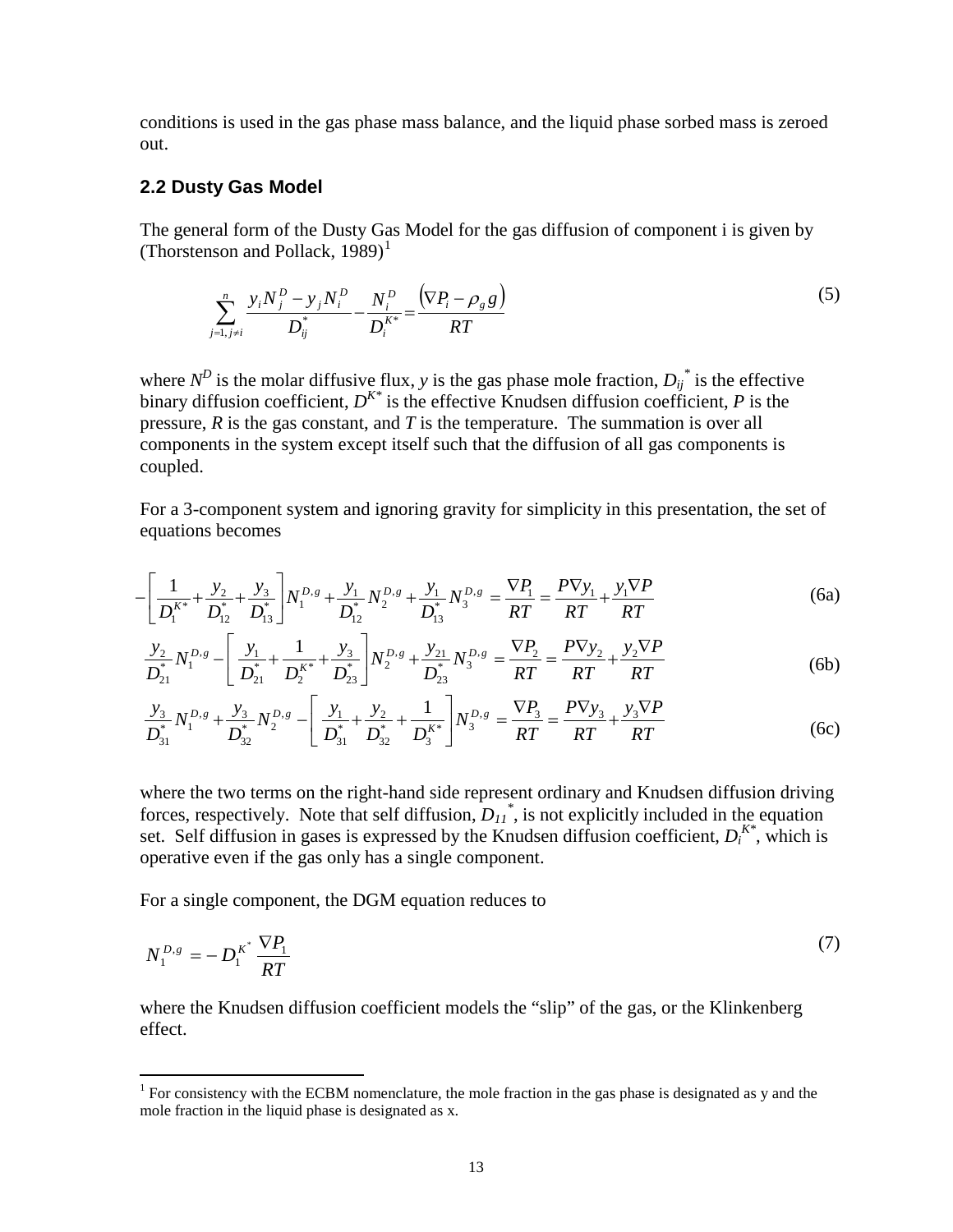As can be seen from equation (5), the diffusion of any single component may be strongly coupled with the diffusion of the other components. Therefore, in general, a single equation for the diffusion of a given component cannot be developed. Two exceptions are binary gas diffusion, where equations can be developed as given by Thorstenson and Pollock (1989), and trace gas diffusion, where an effective tortuosity can be defined for use with Fick's law (Webb and Pruess, 2003) that will give the same results as the DGM.

The above equations are for gas diffusion in the gas phase without considering the presence of a liquid phase. For diffusion of dissolved components in the liquid phase, a simple Fick's law model has been used. The model is different from that of Pruess et al. (1999), however, in that Fick's law is based on mole fractions rather than mass fractions. The present model gives equimolar diffusion in the liquid, while the model used by Pruess et al. (1999) gives equal and opposite mass fluxes. The diffusion fluxes for each dissolved component (including water) are given by

$$
N_i^{D,\ell} = -D_{1i,\ell}^* c_\ell \nabla x_i \tag{8}
$$

where i applies to all the components including water.

#### <span id="page-13-0"></span>2.2.1 Coupling of Diffusive Fluxes

The above equations predict gas and liquid diffusion for uniform properties and under singlephase conditions. For nonuniform properties and multiphase conditions, the solution of the above equations becomes much more complicated. Pruess and Webb (1999) developed a multiphase diffusion scheme by invoking conservation of total flux across the interface, which leads to harmonic weighting of the strength coefficient. However, their diffusion equations were based on Fick's law, such that coupling between components in a given phase was not included. Only the coupling of gas and liquid diffusion was considered.

The general concept of a weighting scheme for diffusion is that the fluxes to and from an "interface" condition are equal. This "interface" condition is defined by this equality of fluxes. For simple cases, harmonic weighting is the resulting weighting scheme as discussed by Tsang and Pruess (1990). The same principle of conservation of mass flux, or diffusive flux, will be used in this case based on the combined gas and liquid rates. As discussed by Pruess and Webb (1999), the weighting scheme must consider the combined fluxes rather than each one individually.

For example, the DGM equation for component 1 can be written in terms of the unspecified interface conditions (mole fraction and pressure) as follows

$$
-\left[\frac{1}{D_1^{K^*}}+\frac{y_2}{D_{12}^*}+\frac{y_3}{D_{13}^*}\right]N_1^{D,g}+\frac{y_1}{D_{12}^*}N_2^{D,g}+\frac{y_1}{D_{13}^*}N_3^{D,g}=\frac{P}{RT}\frac{y_{1,i}-y_{1,u}}{d_u}+\frac{y_1}{RT}\frac{P_i-P_u}{d_u}
$$
(9)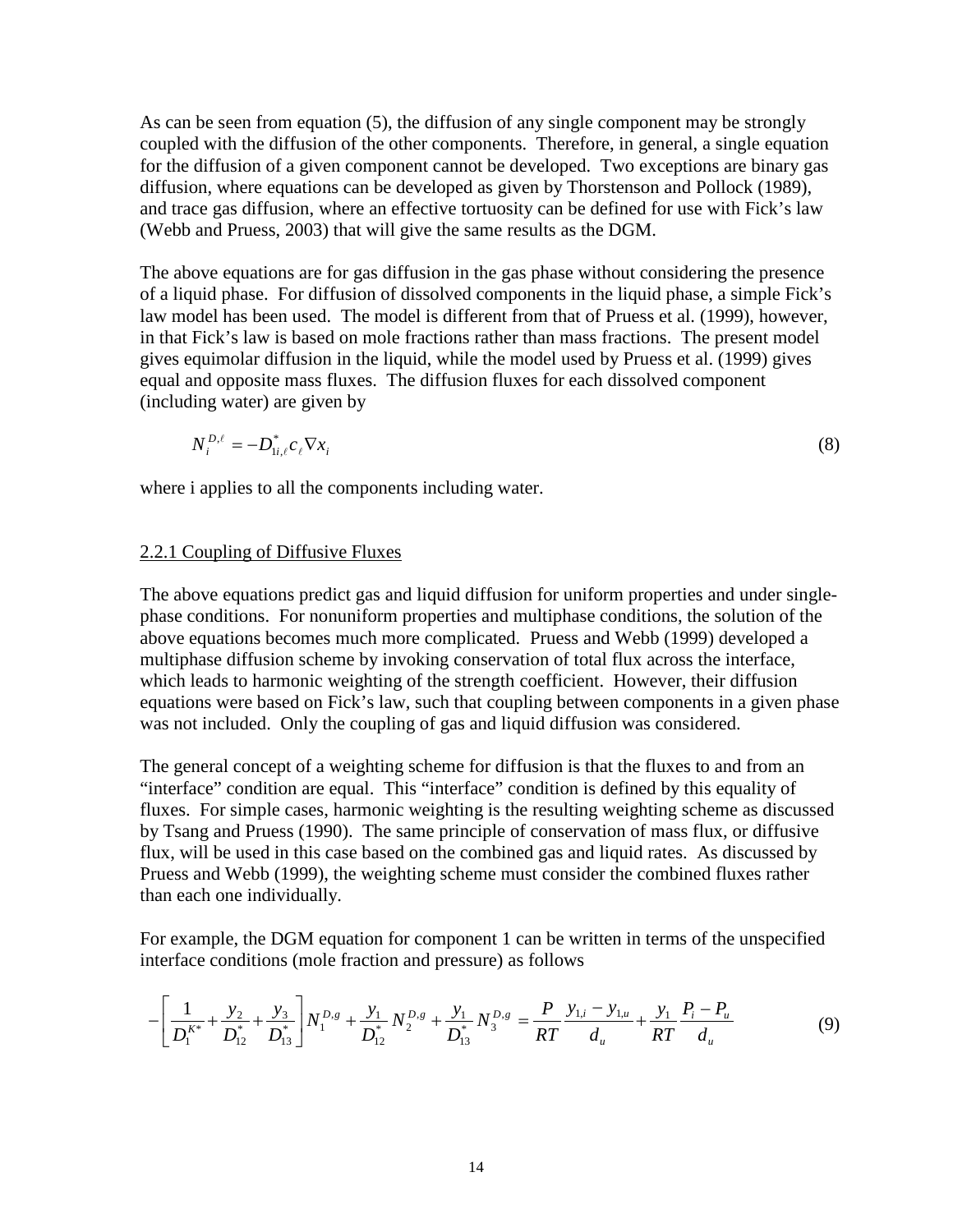where subscript *i* denotes the interface condition, and  $d_u$  is the distance from element 1 to the interface, or the upstream length. Naturally, the properties of element 1 are used for the coefficients. Similarly, the downstream equation is

$$
-\left[\frac{1}{D_1^{K^*}} + \frac{y_2}{D_{12}^*} + \frac{y_3}{D_{13}^*}\right]N_1^{D,g} + \frac{y_1}{D_{12}^*}N_2^{D,g} + \frac{y_1}{D_{13}^*}N_3^{D,g} = \frac{P}{RT}\frac{y_{1,d} - y_{1,i}}{d_d} + \frac{y_1}{RT}\frac{P_d - P_i}{d_d}
$$
(10)

and the properties of element 2 are used. Similar sets of equations can be written for each gas phase components and each liquid phase component.

The gas equations specify the interfacial mole fraction in terms of the gas mole fraction, while the liquid equations use the liquid mole fraction for the interface. The difference between the mole fractions is resolved by defining an effective value of Henry's constant, which is defined as

$$
K_{H,i,eff} = K_{H,i} \frac{c_{\ell}}{c_g} = \frac{y_{g,i}}{x_{\ell,i}}
$$
(11)

so the liquid interfacial mole fractions can be converted to gas interfacial mole fractions.  $K_{H,i,eff}$  for the interface is calculated from the upstream and downstream elements based on the element mole fractions. Only elements with gas in them are considered. The value at the interface is estimated by harmonic weighting of the element values.

The values of the interfacial mole fractions and total interfacial pressure are calculated by invoking equal upstream and downstream total molar fluxes (gas plus liquid) to and from the interface for each component, as well as the requirement that the mole fractions sum to 1.0.

In a three-component system, the following relationships are calculated for each connection

diffusive gas flux from the upstream element to the interface (3 eqns) diffusive gas flux from the interface to the downstream element (3 eqns) diffusive liquid flux from the upstream element to the interface (3 eqns) diffusive liquid flux from the interface to the downstream element (3 eqns)  $gas + liquid flux to interface = gas + liquid flux away from interface$  for each component (3 eqns) sum of interface mole fractions in gas phase equals 1.0 (1 eqn)

where the flux equations are the DGM or liquid diffusion equations.

The unknowns are

diffusive gas flux from the upstream element to the interface (3 unk) diffusive gas flux from the interface to the downstream element (3 unk) diffusive liquid flux from the upstream element to the interface (3 unk) diffusive liquid flux from the interface to the downstream element (3 unk)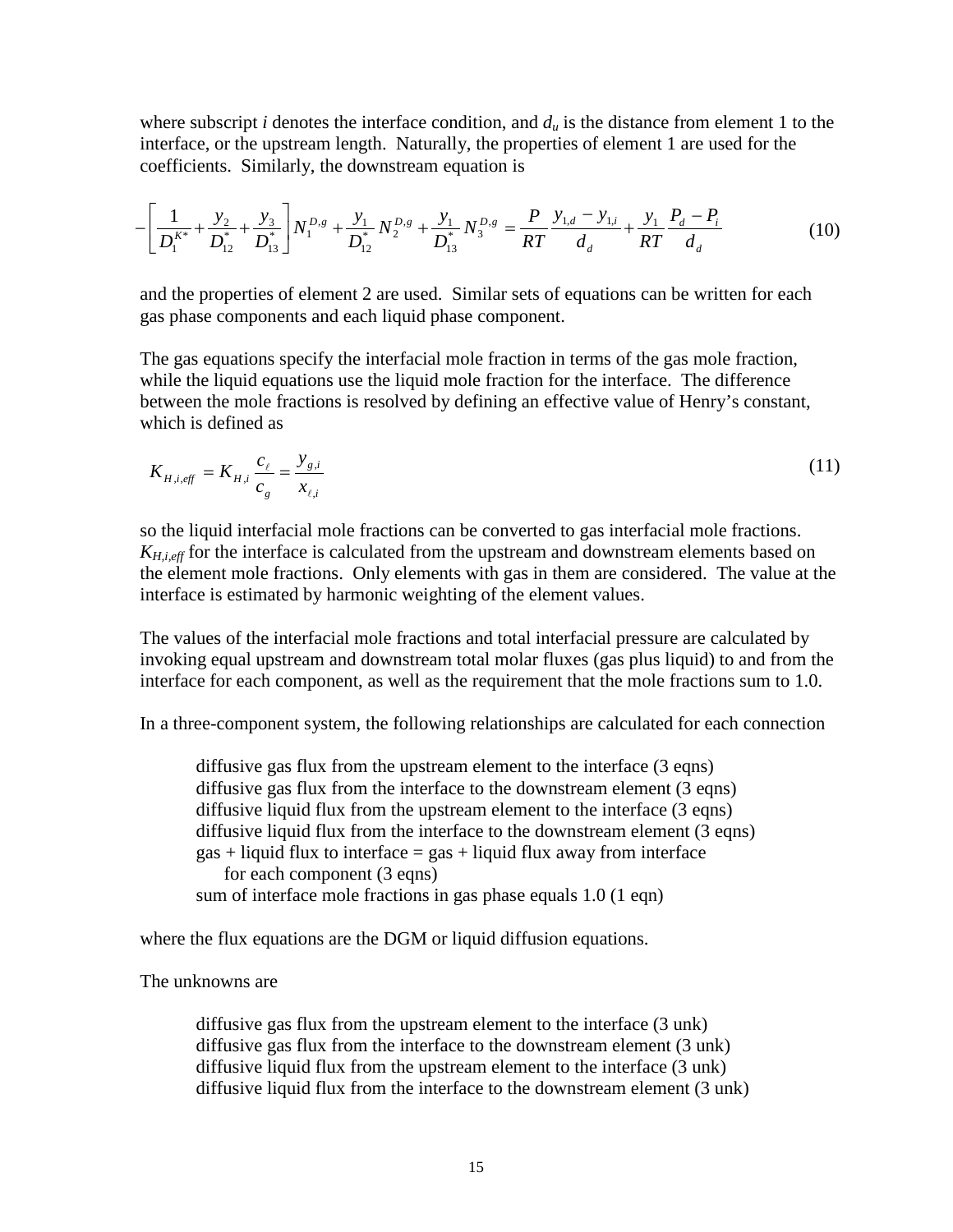interface mole fractions (3 unk) interface pressure (1 unk)

where the gas and liquid diffusive fluxes for each component are unknowns.

Therefore, for a three-component system, there are 16 equations and 16 unknowns. For a five-component system such as in EOS7C, there are 26 equations and 26 unknowns for the fully coupled solution.

Separate gas and liquid diffusion calculations are an option similar to the original model in Pruess et al. (1999) assuming that there is no coupling between the gas diffusion in the individual phases. Separate calculations are also performed if the fully coupled option was selected but there is no diffusion in a given phase for all components.

For the separate flux calculations, gas diffusion is calculated separately as is liquid diffusion. The separate gas diffusion equation set involves 16 equations and 16 unknowns. For liquid diffusion, the equation set includes 15 equations and 15 unknowns. There is no interface pressure unknown, and the mole fraction sum equation is deleted.

Solution is easily accomplished with standard matrix solvers. Checks are made that the upstream and downstream fluxes for each component have a relative error  $< 10^{-3}$  (typical values are  $10^{-10}$  or less) and that the sum of the interface mole fractions is equal to 1.0 with the same relative error as the mass fluxes.

#### <span id="page-15-0"></span>2.2.2 Gas Diffusion Coefficients

For ordinary diffusion, the effective diffusion coefficients are the binary gas values, such as those calculated by Fuller (see Reid et al., 1987), multiplied by the medium tortuosity,  $\tau_0$ , and the saturation-dependent tortuosity,  $\tau_{\beta}$ , as well as pressure and temperature correction factors. These parameters are the same as used by Pruess et al. (1999), or

$$
D_{ij,PT} = D_{ij}(P_0, T_0) \frac{P_0}{P} \left(\frac{T + 273.15}{273.15}\right)^{\theta} \tag{12}
$$

where  $P_0$  and  $T_0$  are 10<sup>5</sup> Pa and 0<sup>o</sup>C, respectively, and

$$
D_{ij}^* = D_{ij,PT} \phi \tau_0 \tau_\beta \tag{13}
$$

For Knudsen diffusion, the coefficient is often calculated from the Klinkenberg coefficient, bi, (Klinkenberg, 1941) using the following relationship (Thorstenson and Pollock, 1989)

$$
D_i^K = \frac{k b_i}{\mu_i} \tag{14}
$$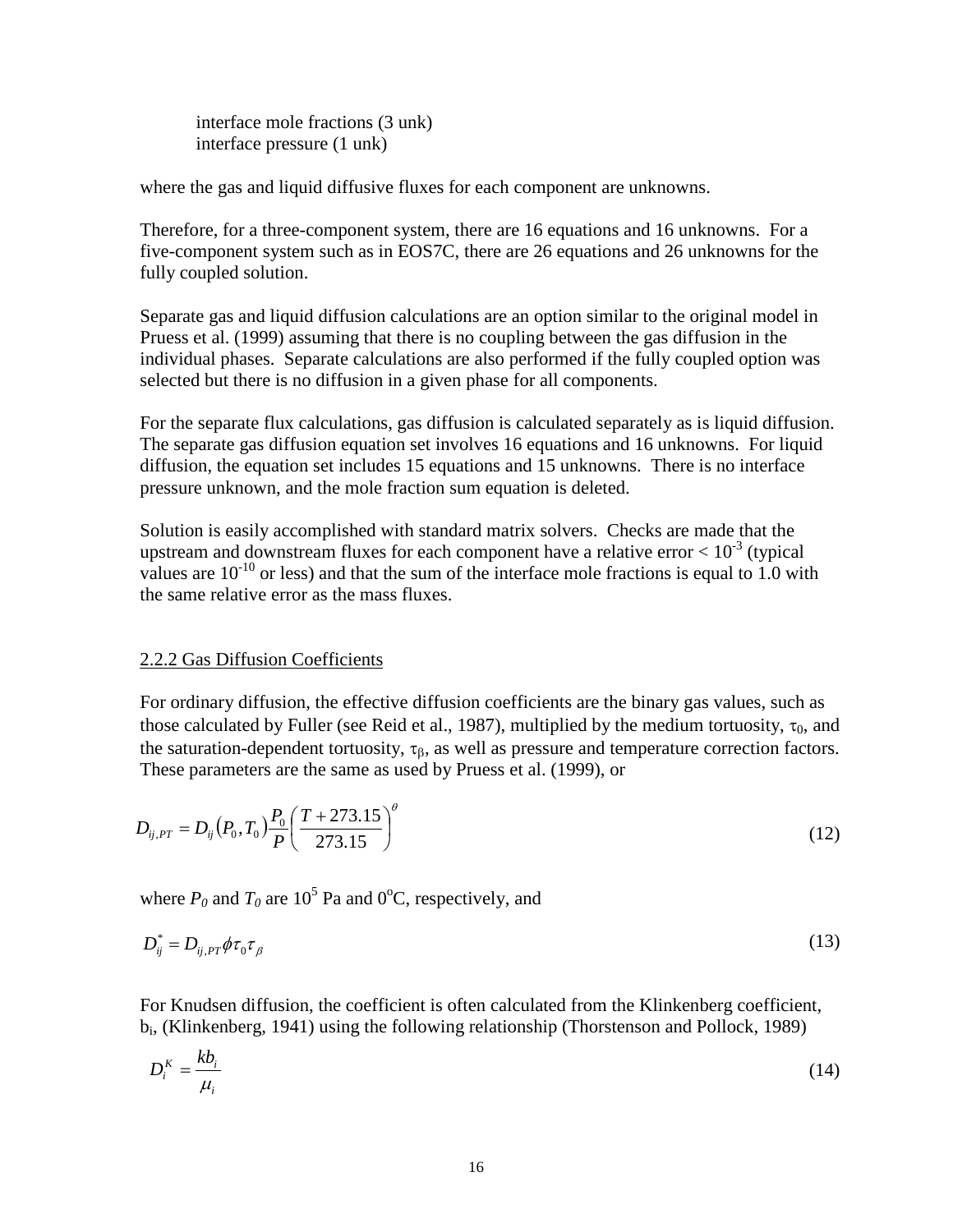The Knudsen diffusion coefficients for different gases are related by

$$
D_j^K = D_i^K \left(\frac{m_i}{m_j}\right)^{1/2} \tag{15}
$$

where *m* is the molecular weight.

The Klinkenberg coefficient for air at  $25^{\circ}$ C has been correlated with the liquid permeability by Heid et al. (1950) using numerous samples from oil-field cores and can be written as follows

$$
b_{\text{air}} = 0.11 \, k_{\ell}^{-0.39} \tag{16}
$$

where  $b_{air}$  is the Klinkenberg coefficient for air in Pa, and  $k_i$  is the liquid-phase permeability in  $m^2$ . Note that the data used in this correlation have permeability values between  $10^{-12}$  and 10<sup>-17</sup> m<sup>2</sup>. Subsequently, Jones and Owens (1980) measured permeabilities on lowpermeability gas sands with permeabilities between  $10^{-14}$  and  $10^{-19}$  m<sup>2</sup>; their correlation is

$$
b_{\text{air}} = k_{\ell}^{-0.33} \tag{17}
$$

Between  $10^{-14}$  and  $10^{-17}$  m<sup>2</sup> where the permeability data overlap, the values from both correlations are quite similar. Each correlation gives lower values than the other in the region it is most applicable. Therefore, a reasonable approach is to take the minimum Klinkenberg coefficient from the two correlations where the two correlations overlap.

The Knudsen diffusion coefficient for air is input into the code as the Klinkenberg parameter in the ROCKS block. Equation (15) is used to calculate the Knudsen diffusion coefficient for the various components. If the DGM is used, the input value is the Knudsen diffusion coefficient. The input value is assumed to be at  $25^{\circ}$ C similar to the Heid et al. correlation. The temperature correction to other conditions is given by

$$
D_{i,T}^K = D_i^K \left( T_0 \left( \frac{T + 273.15}{298.15} \right)^{0.5} \right) \tag{18}
$$

If no value is input, the value is calculated from the Klinkenberg coefficient as determined above using equation 14. Note that there is no pressure correction because the Knudsen diffusion coefficient is independent of pressure (Mason and Malinauskas, 1983).

Because the Klinkenberg coefficient, and therefore the Knudsen diffusion coefficient, has been correlated in a porous medium, the porosity and tortuosity,  $\tau_0$ , effects are already included in the value as discussed by Thorstenson and Pollock (1989). Therefore, only the saturation-dependent tortuosity,  $\tau_{\beta}$ , is used to modify the Knudsen diffusion coefficient, or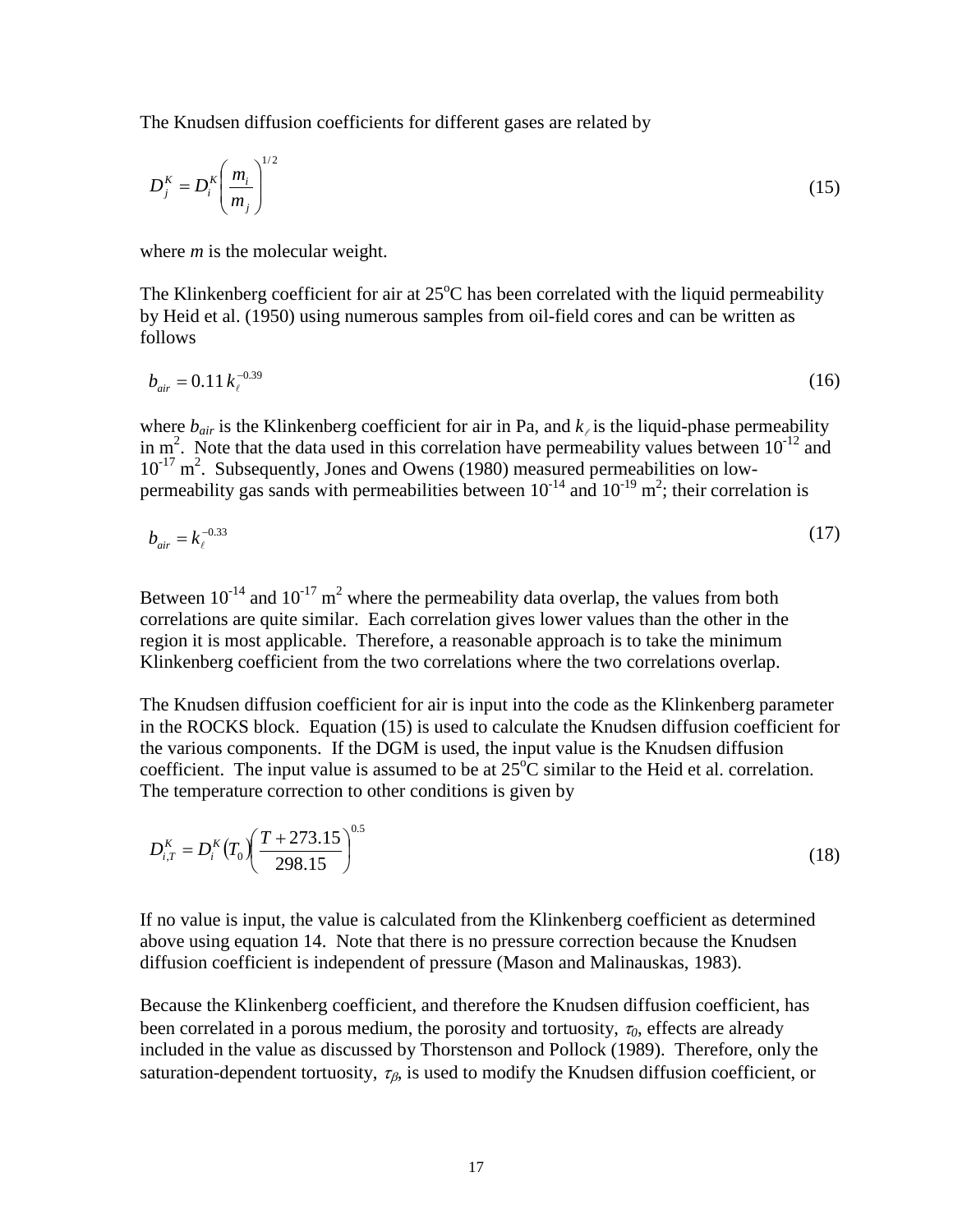$$
D_i^{K^*} = D_{i,T}^K \tau_{\beta} \tag{19}
$$

The same equations and relationships for  $\tau_0$  and  $\tau_\beta$  presented by Pruess et al. (2000) are used in the present model implementation, including the various options for the tortuosity coefficients. Because the tortuosity values  $\tau_0$  and  $\tau_\beta$  have to be separately stored due to the Knudsen diffusion coefficient, the value of NB for diffusion is increased from 8 to 9. The various secondary parameters are stored as follows:

| PAR (7) | Diffusion factor 1 ( $\phi \tau_0$ )                               |
|---------|--------------------------------------------------------------------|
| PAR (8) | Diffusion factor 2 $(\tau_{\beta})$                                |
| PAR (7) | Diffusion factor 3 $(D_{\beta}^{k}(T, P)/D_{\beta}^{k}(T_0, P_0))$ |

The density has been taken out of the PAR(7) variable because the DGM calculations are in terms of moles.

#### <span id="page-17-0"></span>2.2.3 Liquid Diffusion Coefficients

Methods for calculating liquid diffusion coefficients in a non-porous system are given by Reid et al. (1987), where typical values for water as the solvent are about  $10^{-9}$  m<sup>2</sup>/s at infinite dilution for room temperature conditions. Unlike gases, no pressure or temperature correction is applied. However, the tortuosity factors as given in equation (13) above are employed. When the Millington-Quirk relationship is selected for the saturation-dependent tortuosity,  $\tau_{\beta}$ , the gas saturation is simply replaced by the liquid saturation; Jury et al. (1983) also used this approach to estimate the tortuosity for liquids.

#### <span id="page-17-1"></span>2.2.4 Model Applicability

Note that there is a lower limit for Knudsen diffusion. The assumption in the above equations is that "slip" flow occurs, which can be modeled by the Klinkenberg factor. However, at very low permeabilities, other diffusion mechanisms become important such as configurational diffusion (Cunningham and Williams, 1980, Xiao and Wei, 1992). In configurational diffusion, the pore size is approximately equal to the size of the gas molecules, and the configuration of the molecules and molecule-surface effects become important. The permeability drops off drastically in the configurational diffusion range. Based on simple calculations, the transition between "slip" flow and configurational diffusion is of the order of  $10^{-21}$ . Therefore, the applicability of the above Klinkenberg correction should be limited to media with liquid permeabilities of  $10^{-21}$  m<sup>2</sup> and greater. If the porous medium has a lower value, the diffusion regime is probably configurational, and additional model modifications are required.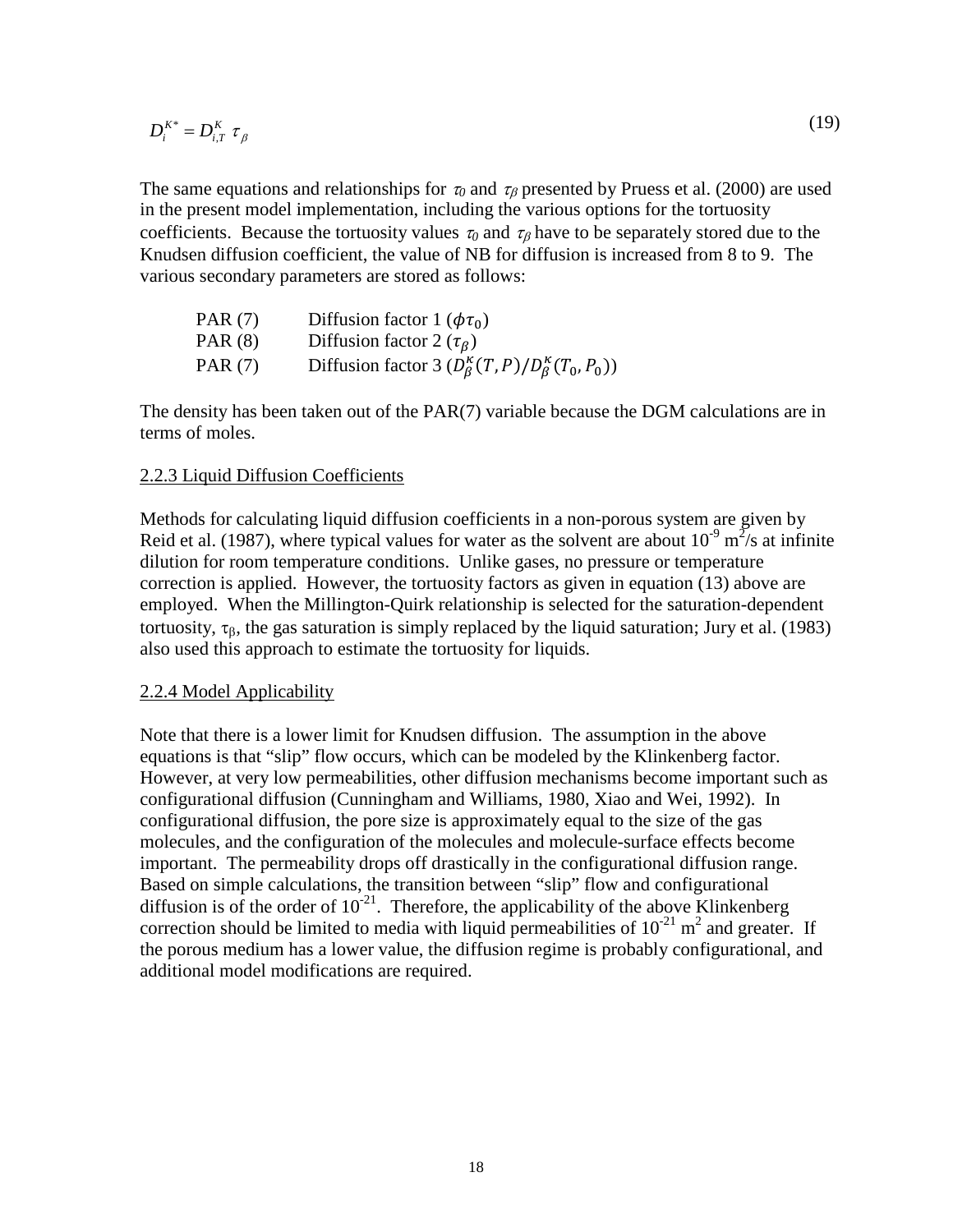### <span id="page-18-0"></span>**2.3 Changes to TOUGH2 Routines**

The changes to TOUGH2 are in a number of subroutines. There are changes for the ECBM modifications and for the DGM. The changes and the appropriate subroutines are listed below.

Changes in BALLA Print ECBM Langmuir parameters Added sorbed phase mass and volume to balance Changes in CONVER Final converged porosity adjustment Changes in EOS DGM changes including calculation of diffusion parameters Added IE(16) options for DGM sample problems Changes in INPUT New CBM Block Changes to INCON Input for sorbed masses New DGM Block Changes in MULTI Change in porosity due to coalbed swelling/shrinkage Mass split between gas phase and sorbed phase DGM Model Implementation Changes in OUT List the porosity changes and the sorbed masses Reformatted to element output – added trace component mass fraction in liquid phase Changes in OUTDF Changes to diffusion output to include DGM Changes to RELP Added Law et al. relative permeability (IRP=9) for Law et al. sample problem Changes to RFILE Changes to INCON processing for ECBM Changes in TOUGH2 Added array storage for ECBM and DGM Changes to WRIFI Modified SAVE file format for ECBM New subroutine CBMGS Extended Langmuir isotherm New subroutine BALCBM Initial Sorbed Mass Calculations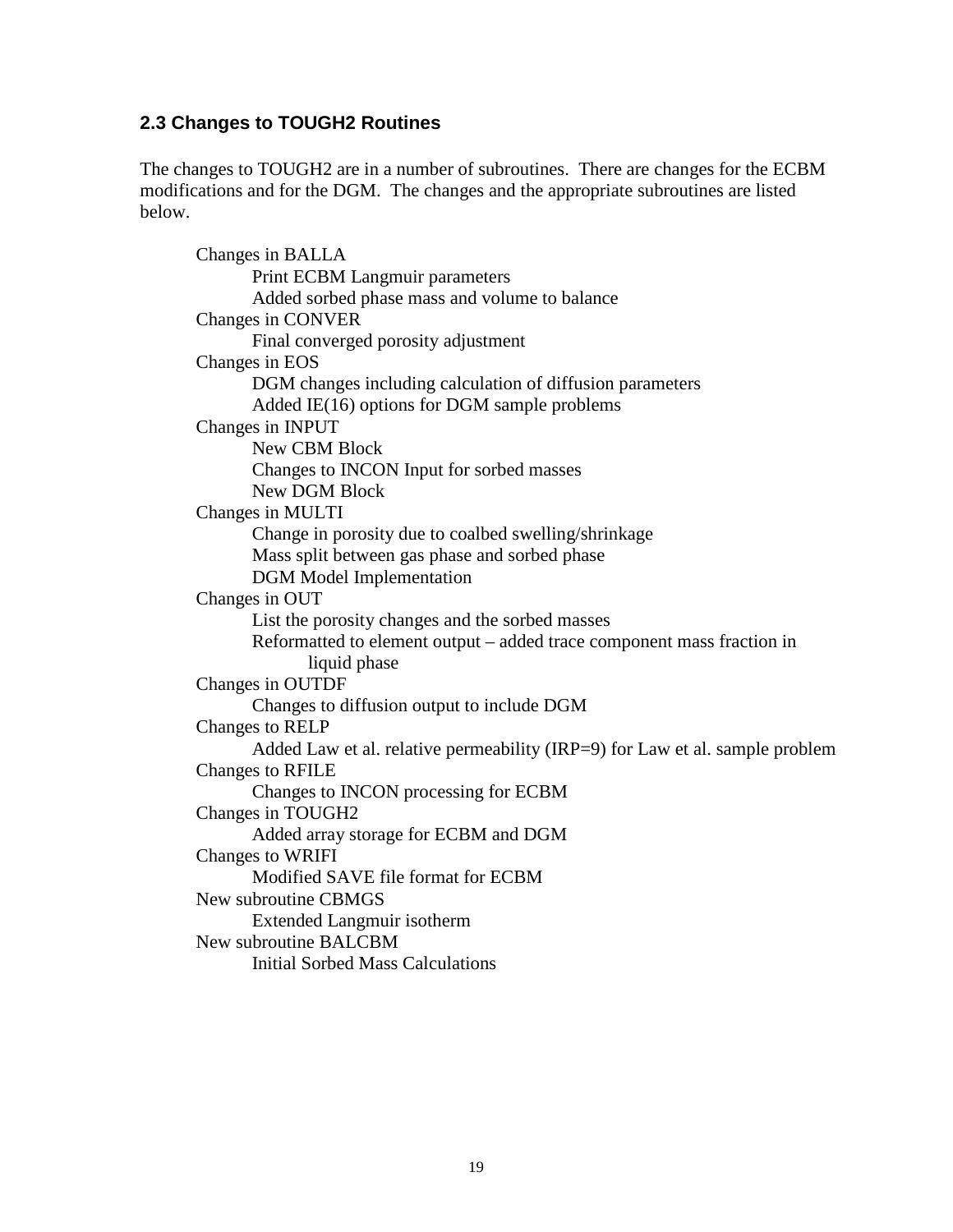This page intentionally blank.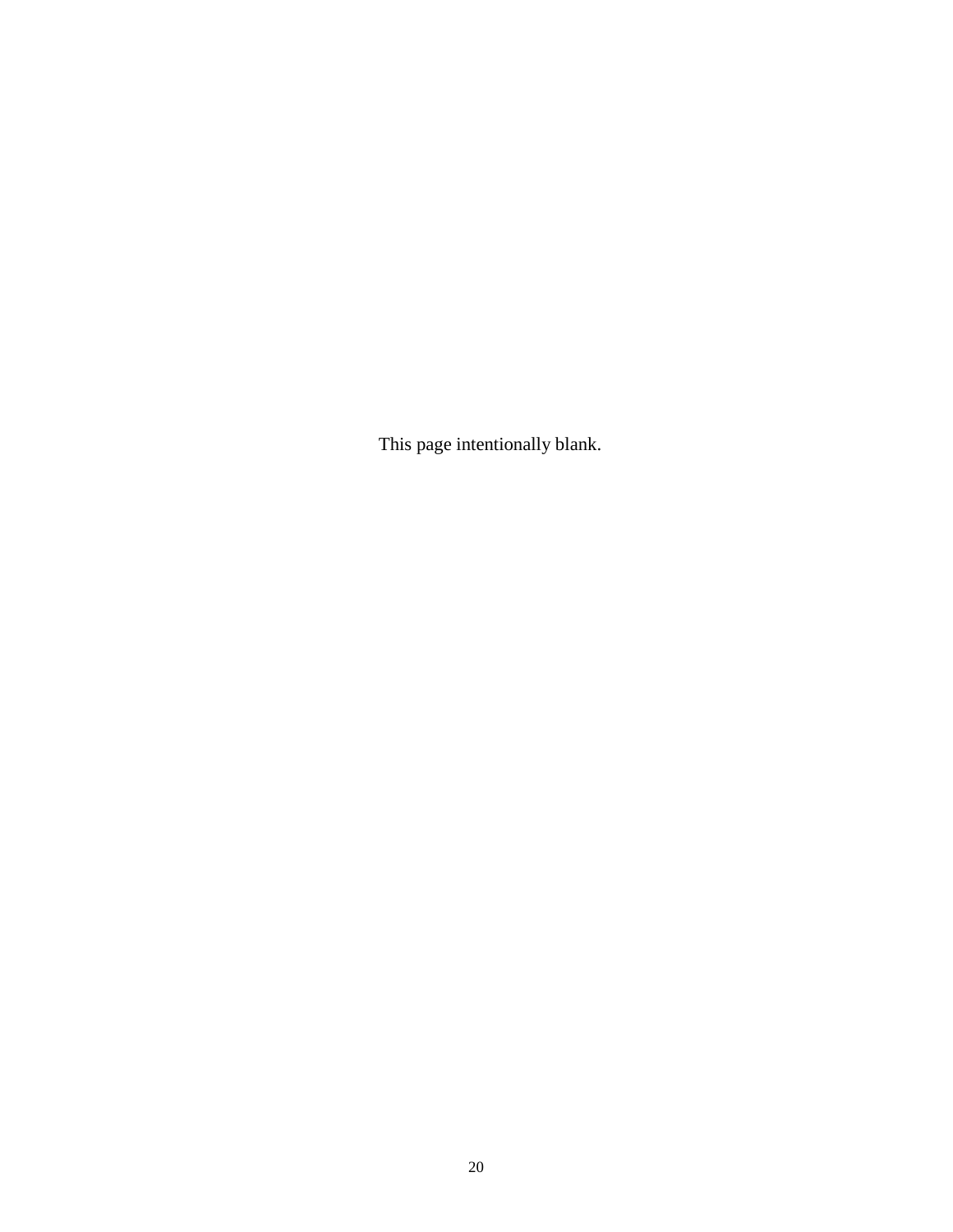## <span id="page-20-0"></span>**3.0 Verification**

#### <span id="page-20-1"></span>**3.1 Enhanced Coal Bed Methane**

Verification of the modifications to TOUGH2 for the ECBM is provided through comparison of the output from the code to literature results. The first verification exercise compares the results from extended Langmuir isotherm calculations with the results presented by Arri et al. (1992). These results are for pure gas and binary gas sorption, where the extended Langmuir parameters are specified by Arri et al. (1992). The second verification exercise is for a sample problem presented by Law et al. (2002), which has been used for comparison of various ECBM simulators.

#### <span id="page-20-2"></span>3.1.1 Isotherms

Arri et al. (1992) present the results of isotherm calculations for pure gas and binary gas conditions for  $CH_4$ ,  $CO_2$ , and  $N_2$ . The results from the present calculation are presented in the same English units used in the original reference for ease of comparison. Figure 2 shows the pure gas isotherm results; the extended Langmuir values are summarized in Table 1. The solid line is the isotherm given earlier by equation (1) with zero ash and moisture weight fractions, while the symbols are the results from the modified TOUGH2 code. The agreement is excellent.

Figures 3 through 6 present results for binary gas adsorption using the extended Langmuir isotherm constants given in Table 1. Figure 3 shows the  $CH_4$ -N<sub>2</sub> binary gas sorption isotherms at 500 psia calculated with the modified TOUGH2 program as given by the symbols. The solid lines are the results given by equation (2). Figure 4 presents the  $CH<sub>4</sub>$ - $CO<sub>2</sub>$  isotherm at 1000 psia. In both cases, the agreement is excellent between the analytical solution and the results from the modified TOUGH2 program.

The species splits in the gas phase and the sorbed phase are shown in Figures 5 and 6 for the two mixtures given above. These curves are independent of pressure because it is completely defined by the pure gas Langmuir isotherms as discussed by Arri et al. (1992). The separation factor,  $\alpha$ , is given by

$$
\alpha_i = \frac{\left(\frac{x}{y}\right)_i}{\left(\frac{x}{y}\right)_j} \tag{20}
$$

where *x* is the sorbed phase mole fraction and *y* is the gas phase mole fraction, and *i* and *j* are the two gases. The value of the separation factor can be calculated from (Arri, et al., 1992)

$$
\alpha_i = \frac{\left(G_{sL}/P_L\right)_i}{\left(G_{sL}/P_L\right)_j} \tag{21}
$$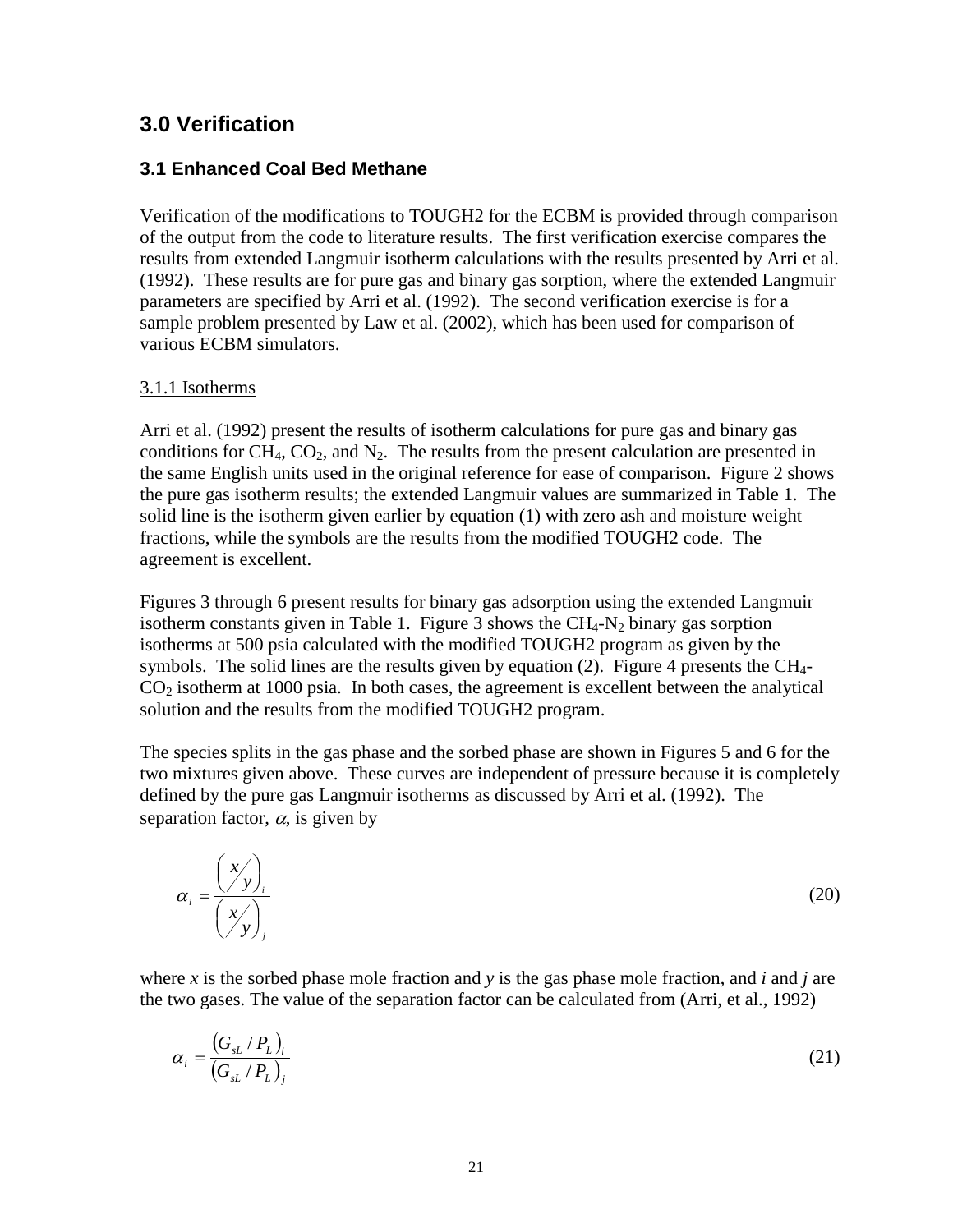<span id="page-21-0"></span>

| Gas             | $G_{SL}(SCF/ton)$ | $p_L$ (psia) |
|-----------------|-------------------|--------------|
| CO <sub>2</sub> | 1128              | 204.5        |
| CH4             | 759               | 362.3        |
|                 | 616               | 1458.        |

Table 1. Langmuir Parameters (Arri et al., 1992)



Figure 2. Pure Gas Isotherms







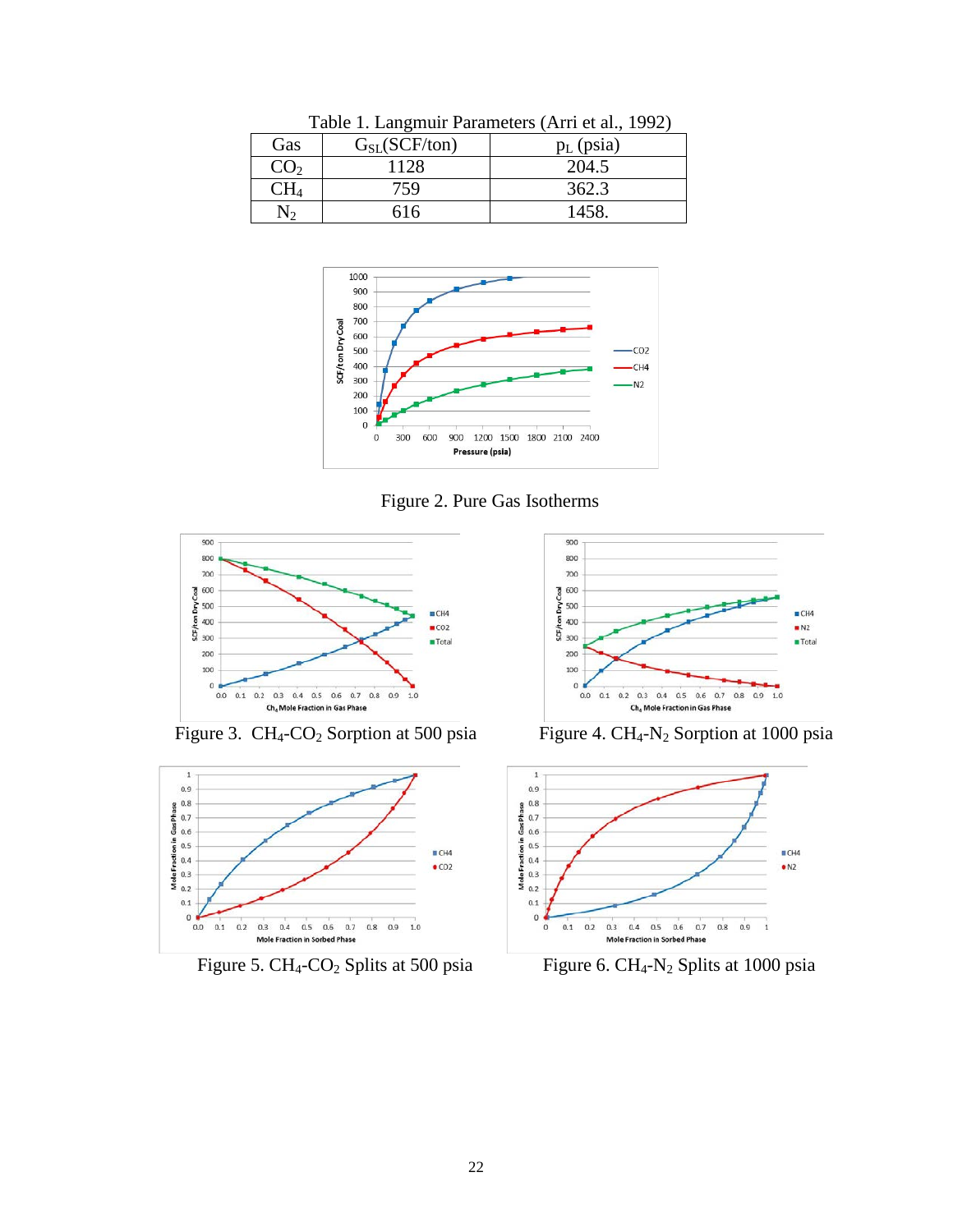which is not a function of pressure. For a binary gas mixture, equation can be rearranged to give the gas phase mole fraction of component i as

$$
y_i = \left(1 + \alpha_i \frac{1 - x_i}{x_i}\right)^{-1} \tag{22}
$$

which is the solid line in the figures. Again, the agreement between the results from the modified TOUGH2 code and the above equation is excellent.

#### <span id="page-22-0"></span>3.1.2 Law et al. (2002) Problem

Law et al. (2002) have presented a comparison of ECBM simulators for two simplified problem sets. The first problem is a single-well  $CO<sub>2</sub>$  injection test, while the second problem is a five-spot  $CO<sub>2</sub>$ -ECBM recovery process. The geometry and relative permeability functions are explicitly defined by Law et al. (2002); note that there is no capillary pressure. The first problem (single well  $CO<sub>2</sub>$  injection) will be analyzed with the modified TOUGH2 code in this section. Additional details including input and selected output are included in Appendix C.

The problem involves injecting pure  $CO<sub>2</sub>$  into a coal seam. Flow occurs in natural fractures that have a small natural porosity of 0.001 and a permeability of 3.65 millidarcies. The initial conditions of the reservoir are 7650 kPa,  $45^{\circ}$ C, and a gas saturation of 0.408 of pure CH4. Coal matrix swelling/shrinkage is neglected. The problem chronology is an initial 15 days of  $CO_2$  injection followed by a 45-day shut-in period, a 60-day production period, and a 62.5-day shut-in period.

The mesh is specified as a 29x1x1 cylindrical grid with given spacing as detailed in Table 2. The well radius is 0.0365 m. For this problem, a new relative permeability function had to be added to TOUGH2. The relative permeabilities for water and gas are specified as a tabular function of water saturation as given in Table 3. Details of the coalbed characteristics are given in Table 4, while the test parameter details are summarized in Table 5.

As mentioned above, no coal swelling or shrinking is included in the problem definition. This behavior is modeled by specifying the sorbed gas density as artificially high  $(10^{10}$ kg/m<sup>3</sup>) in order to effectively disable effect of sorbed gases on the porosity.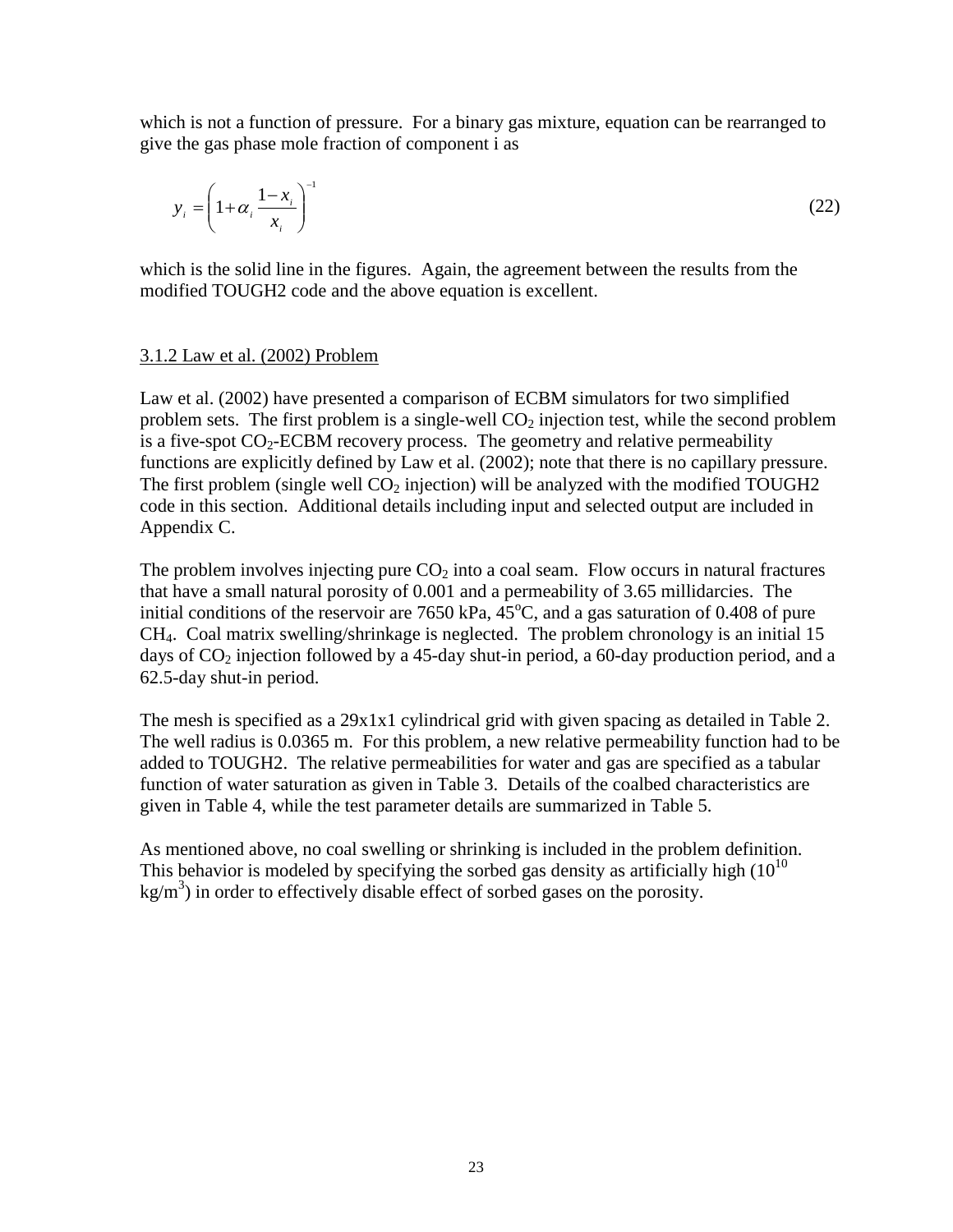## Table 2. Radial Grid System

<span id="page-23-1"></span><span id="page-23-0"></span>

| $\mathbf{i}$   | $\Delta r$ (m) | r(m)     |
|----------------|----------------|----------|
| $\mathbf{1}$   | 0.9110         | 0.9110   |
| $\overline{c}$ | 1.1600         | 2.0710   |
|                | 1.3456         | 3.4166   |
| $\frac{3}{4}$  | 1.5609         | 4.9775   |
| 5              | 1.8106         | 6.7881   |
| 6              | 2.1003         | 8.8884   |
| $\overline{7}$ | 2.4364         | 11.3248  |
| 8              | 2.8262         | 14.1510  |
| 9              | 3.2784         | 17.4294  |
| 10             | 3.8030         | 21.2324  |
| 11             | 4.4114         | 25.6438  |
| 12             | 5.1173         | 30.7611  |
| 13             | 5.9360         | 36.6971  |
| 14             | 6.8858         | 43.5829  |
| 15             | 7.9875         | 51.5704  |
| 16             | 9.2655         | 60.8359  |
| 17             | 10.7480        | 71.5839  |
| 18             | 12.4677        | 84.0516  |
| 19             | 14.4625        | 98.5141  |
| 20             | 16.7765        | 115.2906 |
| 21             | 19.4608        | 134.7514 |
| 22             | 22.5745        | 157.3259 |
| 23             | 26.1864        | 183.5123 |
| 24             | 30.3763        | 213.8886 |
| 25             | 35.2364        | 249.1250 |
| 26             | 40.8742        | 289.9992 |
| 27             | 47.4141        | 337.4133 |
| 28             | 55.0005        | 392.4138 |
| 29             | 61.4972        | 453.9110 |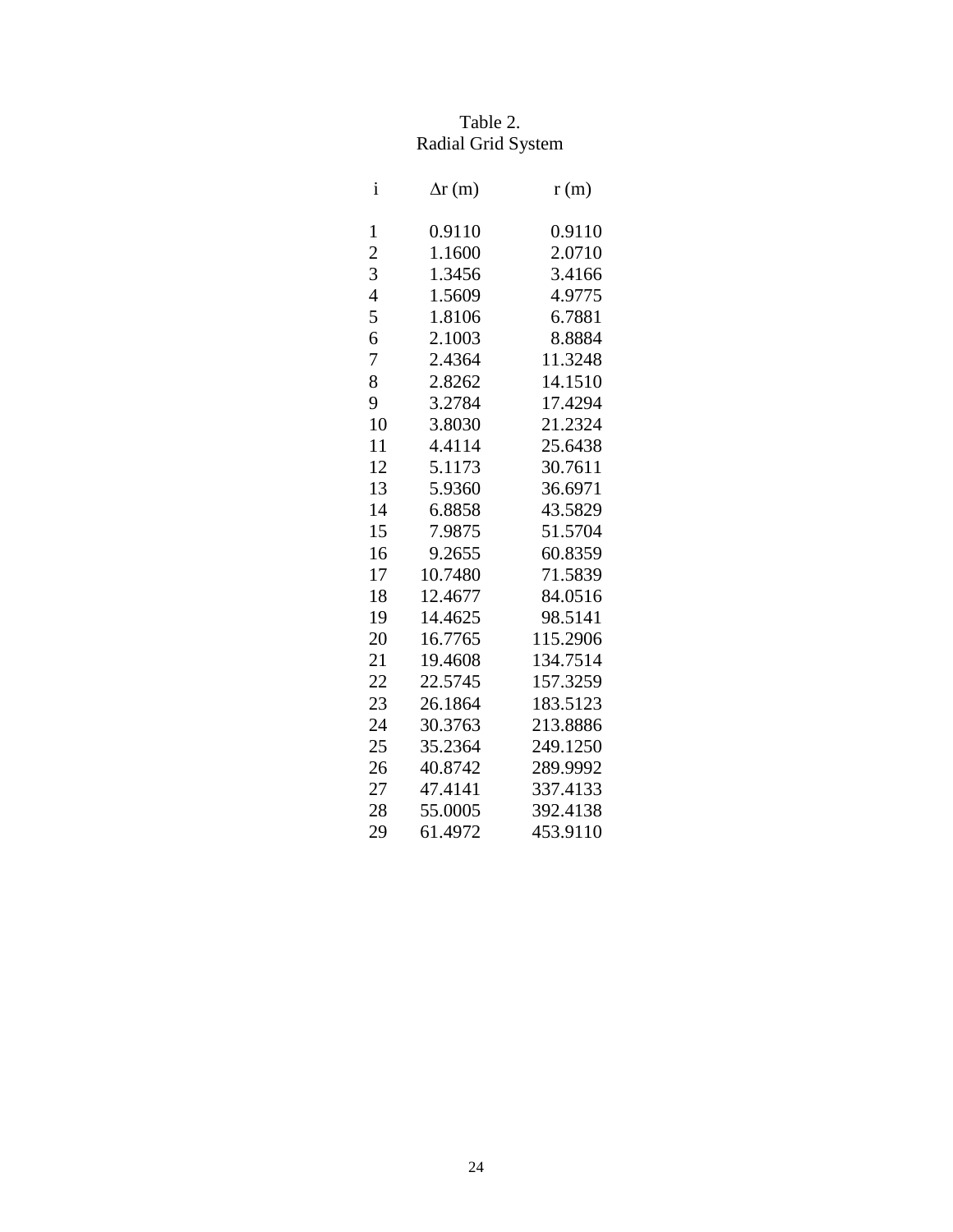<span id="page-24-1"></span><span id="page-24-0"></span>

| <b>Water Saturation</b> |        | <b>Relative Permeability</b> |  |
|-------------------------|--------|------------------------------|--|
|                         | Water  | Gas                          |  |
|                         |        |                              |  |
| 1.00                    | 1.000  | 0.000                        |  |
| 0.975                   | 0.814  | 0.0035                       |  |
| 0.950                   | 0.731  | 0.007                        |  |
| 0.90                    | 0.601  | 0.018                        |  |
| 0.85                    | 0.490  | 0.033                        |  |
| 0.80                    | 0.392  | 0.051                        |  |
| 0.75                    | 0.312  | 0.070                        |  |
| 0.70                    | 0.251  | 0.090                        |  |
| 0.65                    | 0.200  | 0.118                        |  |
| 0.60                    | 0.154  | 0.147                        |  |
| 0.55                    | 0.116  | 0.180                        |  |
| 0.50                    | 0.088  | 0.216                        |  |
| 0.45                    | 0.067  | 0.253                        |  |
| 0.40                    | 0.049  | 0.295                        |  |
| 0.35                    | 0.035  | 0.342                        |  |
| 0.30                    | 0.024  | 0.401                        |  |
| 0.25                    | 0.015  | 0.466                        |  |
| 0.20                    | 0.007  | 0.537                        |  |
| 0.15                    | 0.002  | 0.627                        |  |
| 0.10                    | 0.0013 | 0.720                        |  |
| 0.05                    | 0.0006 | 0.835                        |  |
| 0.00                    | 0.000  | 1.000                        |  |

## Table 3. Relative Permeability Relationships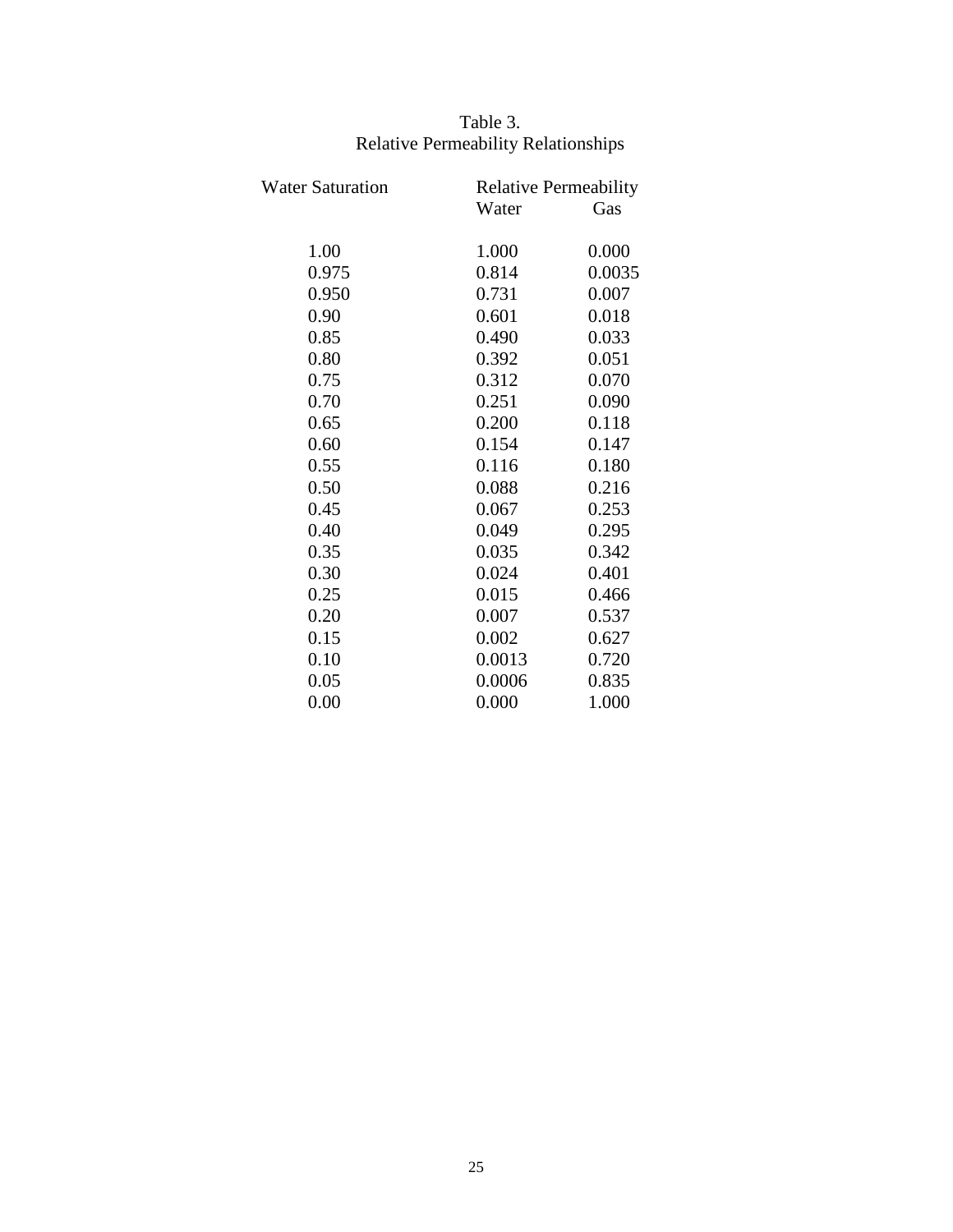#### Table 4. Coalbed Characteristics

<span id="page-25-1"></span><span id="page-25-0"></span>

|                 | <b>Coal Seam Thickness</b>                        | 9 <sub>m</sub>                         |
|-----------------|---------------------------------------------------|----------------------------------------|
|                 | Top of Coal Seam                                  | 1253.6 m                               |
|                 | <b>Absolute Permeability of Natural Fractures</b> | 3.65 md                                |
|                 | <b>Relative Permeabilities</b>                    | see Table 3                            |
|                 | Porosity of Natural Fracture System               | 0.001                                  |
|                 | <b>Effective Compressibility</b>                  | $1.45 \times 10^{-7} \text{ kPa}^{-1}$ |
|                 | <b>Initial Conditions</b>                         |                                        |
|                 | Temperature                                       | $45^{\circ}$ C                         |
|                 | Pressure (uniform)                                | 7650 kPa                               |
|                 | <b>Gas Saturation</b>                             | $0.408(100\% \text{ CH}_4)$            |
|                 | <b>Liquid Saturation</b>                          | 0.592                                  |
|                 | <b>Pure Gas Adsorption Isotherms</b>              |                                        |
|                 | In-Situ Coal Density                              | 1434 kg/m <sup>3</sup>                 |
|                 | In-Situ Moisture Content (by wt.)                 | 0.0672                                 |
|                 | In-Situ Ash Content (by wt.)                      | 0.156                                  |
| CH <sub>4</sub> | $G_{sL}$                                          | $0.0152 \text{ sm}^3/\text{kg}$        |
|                 | $p_{L}$                                           | 4688.5 kPa                             |
| CO <sub>2</sub> | $G_{\rm sL}$                                      | $0.0310 \text{ sm}^3/\text{kg}$        |
|                 | $p_{L}$                                           | 1903. kPa                              |
| $N_2$           | $G_{sL}$                                          | $0.0150 \text{ sm}^3/\text{kg}$        |
|                 | $p_L$                                             | 27,241. kPa                            |
|                 |                                                   |                                        |

<span id="page-25-2"></span>Water Properties - Specified in Problem Definition – internal TOUGH2 properties used instead

#### Table 5. Problem Parameters

<span id="page-25-3"></span>

| Cylindrical Grid $(r-\theta-z)$ : | 29x1x1             |
|-----------------------------------|--------------------|
| Inner radius                      | $0.0365 \text{ m}$ |
| <b>Outer Radius</b>               | 454 m              |
| Mesh                              | see Table 2        |

15-day CO2 Injection period (0 - 15 days) -  $CO<sub>2</sub>$  Injection Rate - 28,316.82 sm<sup>3</sup>/d - Maximum Bottom-Hole Pressure - 15,000 kPa 45-day Shut-In (15 - 60 days) 60-day Production period (60 - 120 days) - Maximum Production rate - 100,000 sm<sup>3</sup>/d - Minimum Bottom-Hole Pressure - 275 kPa 62.5-day Shut-In Period (120 - 182.5 days)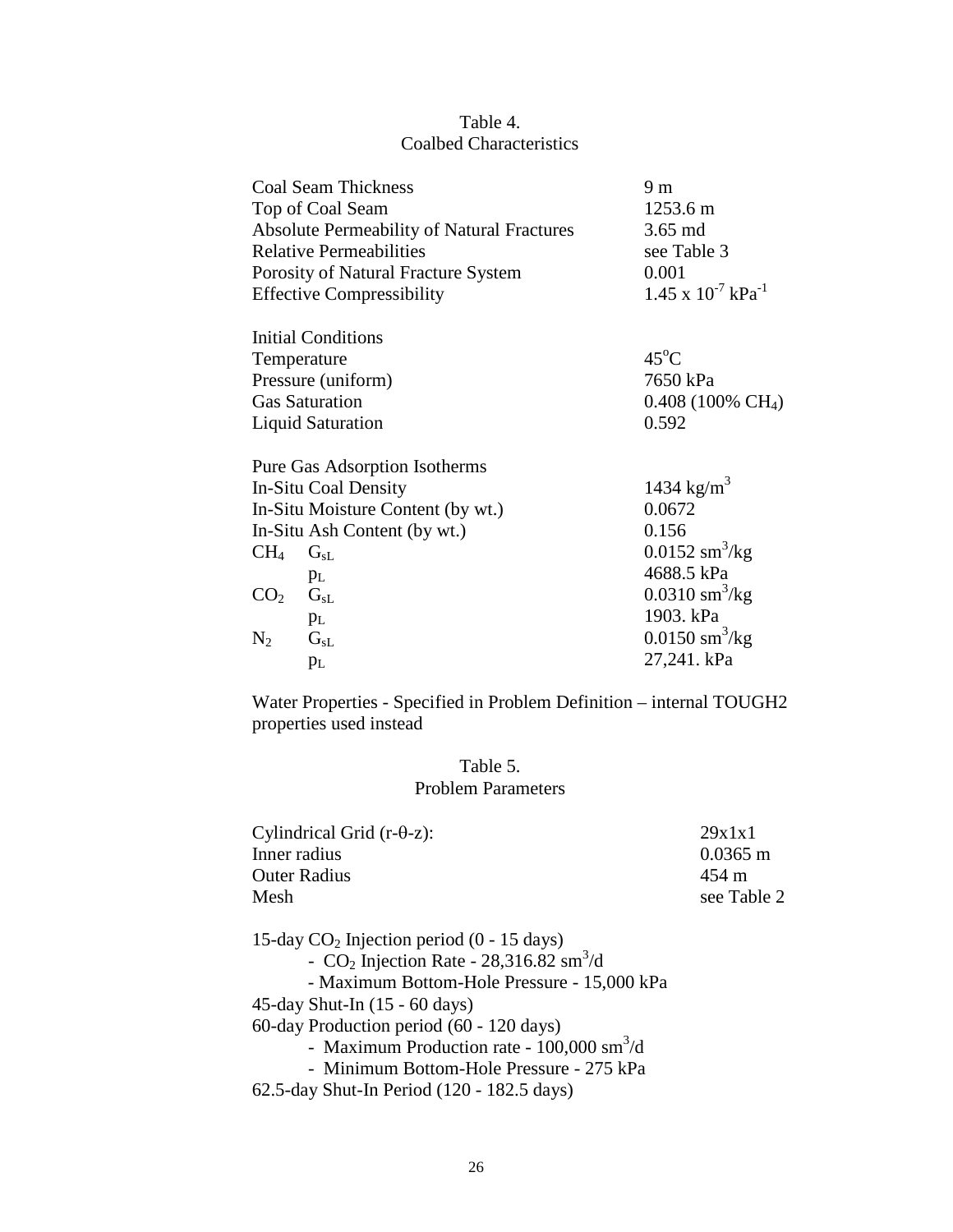One of the parameters from the various codes that is compared in Law et al. (2002) is the initial gas-in-place for the CH<sub>4</sub>. The values for the five codes range from 6.0315 x 10<sup>7</sup> to 6.1681 x  $10^7$  sm<sup>3</sup>. The present code predicts 6.146 x  $10^7$  sm<sup>3</sup>.

The predicted bottom-hole pressure as a function of time is shown in Figure 7. The general behavior compares well to the results presented by Law et al. (2002) except that the borehole pressure during  $CO<sub>2</sub>$  injection is slightly low. This difference may due to the treatment of the borehole, which was treated explicitly in the present simulations, or due to differences in  $CO<sub>2</sub>$ properties.

Figure 8 gives the gas production rate results. The flow rates of  $CH_4$  and  $CO_2$  are initially in agreement with the results given in Law et al. (2002). At about 64 days, however, the gas production predicted by the present code drops significantly when an element near the borehole changes from pure gas to two-phase conditions and the gas relative permeability decreases from 1.0 to 0.49. This decrease in gas production rate is not seen in the results presented by Law et al. (2002). Overall, the agreement is reasonable.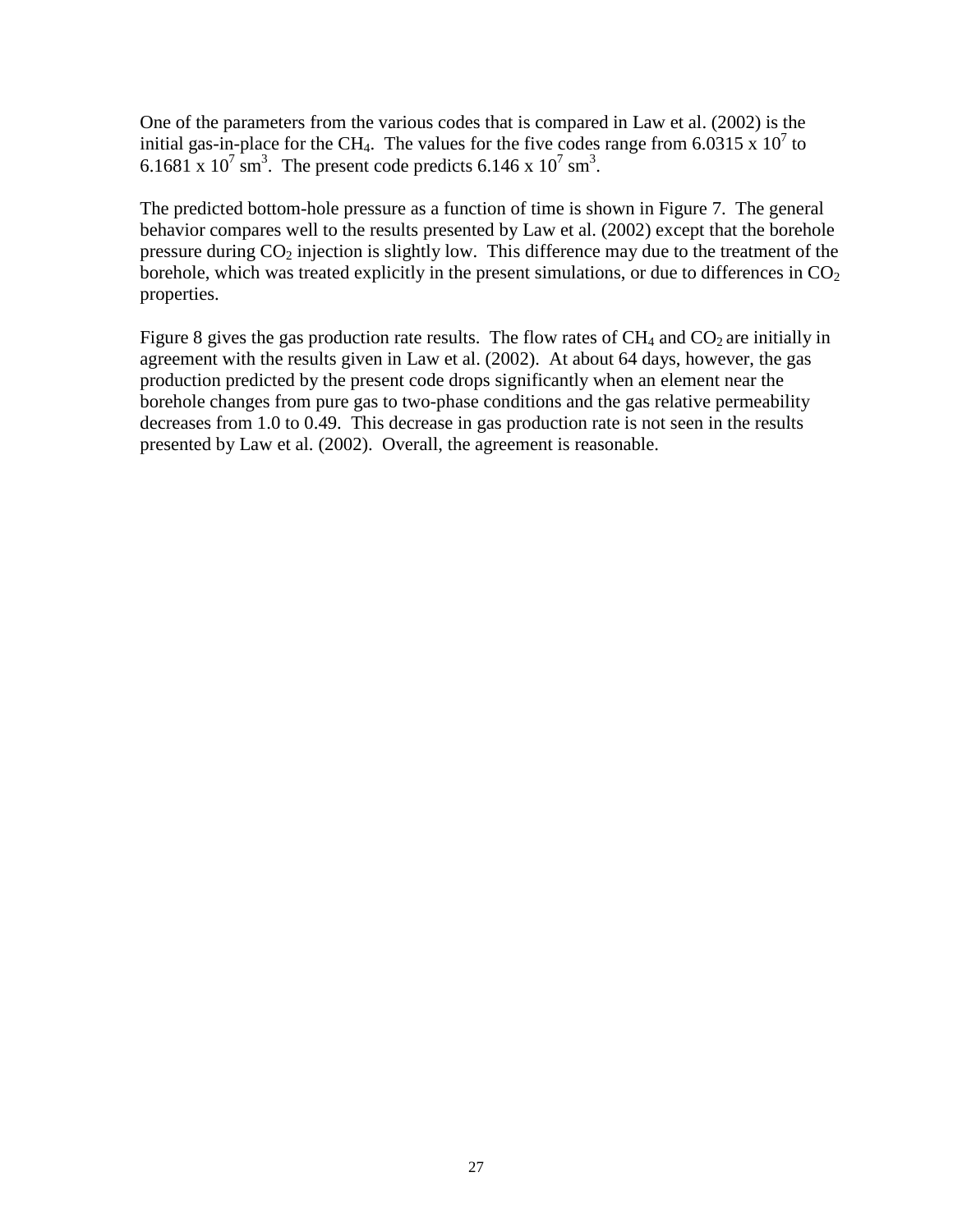

#### **(b) Present Results**

Figure 7. Well Bottom-Hole Pressure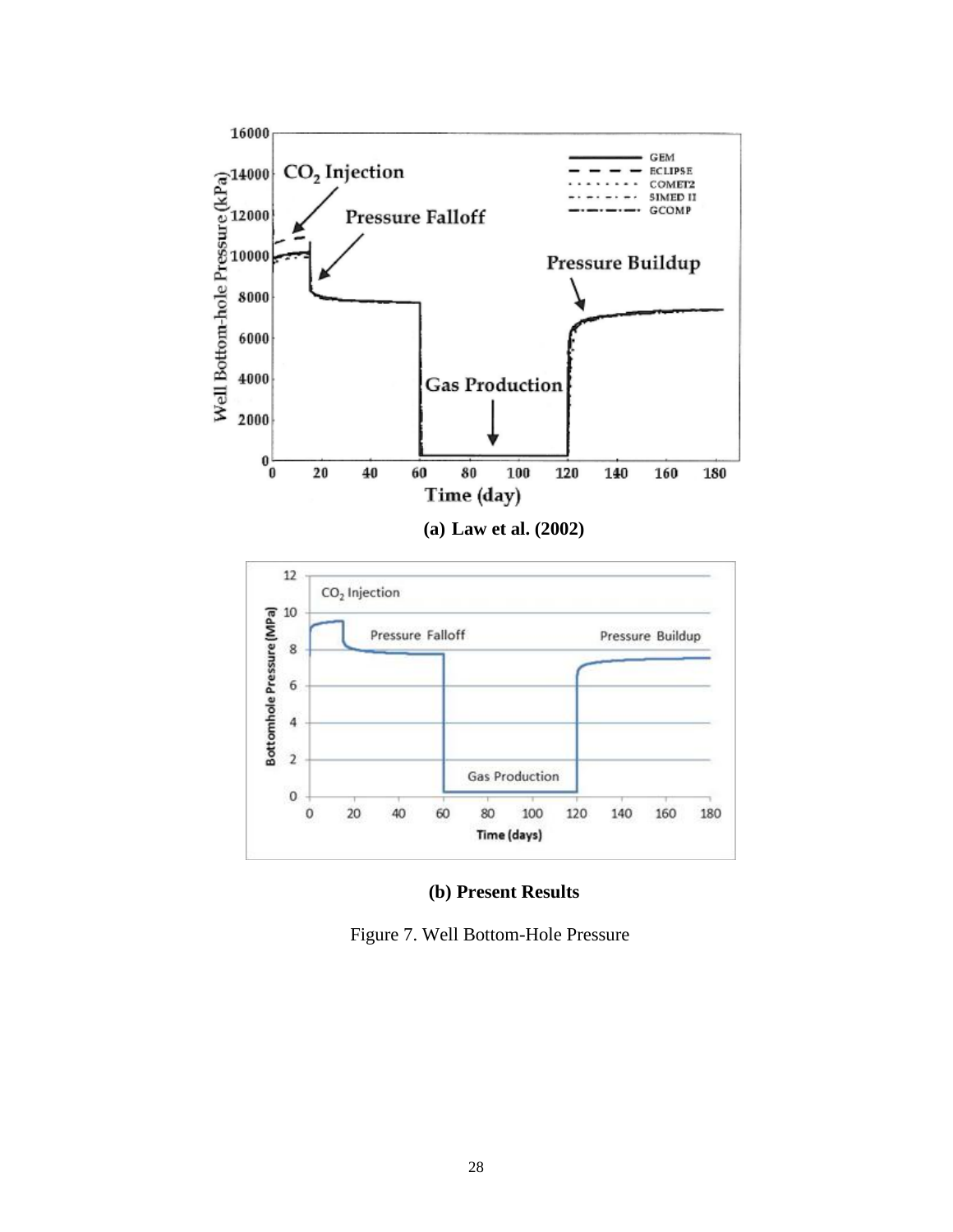

**(b) Present Results**

Figure 8. CH<sub>4</sub> and CO<sub>2</sub> Production Rates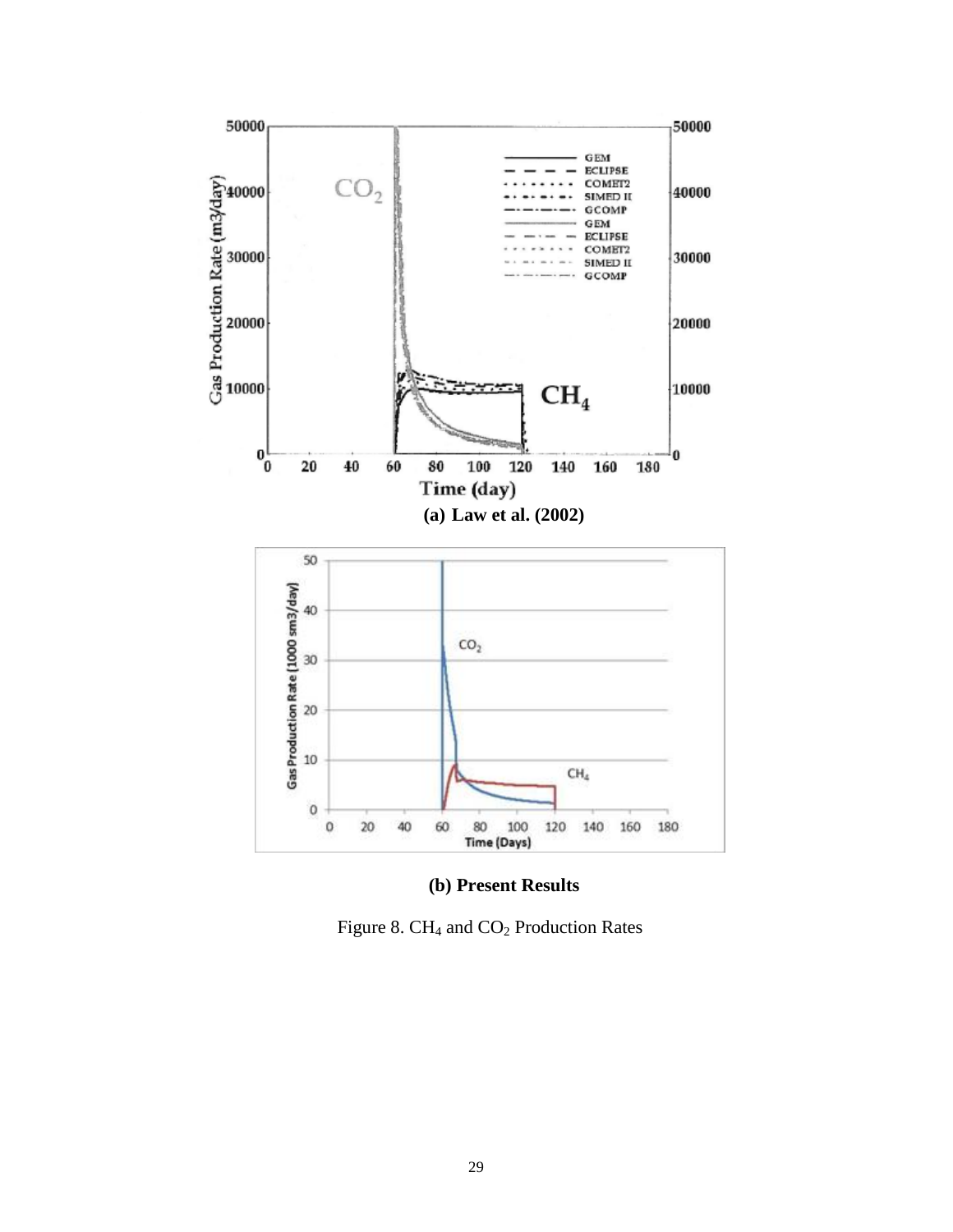### <span id="page-29-0"></span>**3.2 Dusty Gas Model**

The above model has been verified by comparison to a number of problems with known or hand-calculated solutions.

#### <span id="page-29-1"></span>3.2.1 Single Gas

A simple two-volume problem with a single gas  $(CO<sub>2</sub>)$  was modeled to check the Knudsen diffusion coefficient case. Conditions were a permeability of  $10^{-12}$  m<sup>2</sup> (air Knudsen diffusion coefficient of 2.864 x  $10^4$  m<sup>2</sup>/s at 25<sup>o</sup>C), a temperature of 20<sup>o</sup>C, and a pressure gradient of 0.1 Pa/m. The diffusion of air was evaluated by equation (7) as  $4.183 \times 10^{-10}$  kg/s, which agrees with the program output to within 0.5%.

#### <span id="page-29-2"></span>3.2.2 Binary Gases

The DGM has been compared to the experimental data of Evans et al. (1962, 1963) for a low permeability (2.13 x  $10^{-18}$  m<sup>2</sup>) graphite by Webb (1998), which showed that the DGM compares well to the data while Fick's law does not. Some of these same data have been used in the present verification exercise. The trace gases were specified to be Argon and Helium as in the experiments. Two situations were considered: (1) zero pressure difference diffusion (Knudsen and ordinary diffusion only), and (2) combined advection and diffusion. Appendix D contains more details on the input and output for these simulations.

#### a. Zero Pressure Difference

For the zero pressure difference case, Mason and Malinauskas (1983) give a relationship for the mole flux of both gases as a function of total pressure, which assumes a linear variation in the mole fraction of both gases in the graphite. The experimental data compare well to the relationship. Figure 9 compares the results of the present modified version of TOUGH2 with the relationship of Mason and Malinauskas; the agreement is excellent.

#### b. Combined Advection and Diffusion

For this more general case, Mason et al. (1967) performed an integration of the DGM assuming a linear variation for the mole fraction as above. Iteration is required to obtain the desired fluxes. The experimental data compare very well to the integrated equation. Explicit equations describing the various curves were not presented, so the curves were extracted from the original figures of Mason and Malinauskas (1983). Comparison of the present modified version of TOUGH2 to these curves is given in Figure 10. The predictions compare very well to the curves. As mentioned above, the curves assume a linear mole fraction variation in their derivation, so the agreement is not expected to be perfect.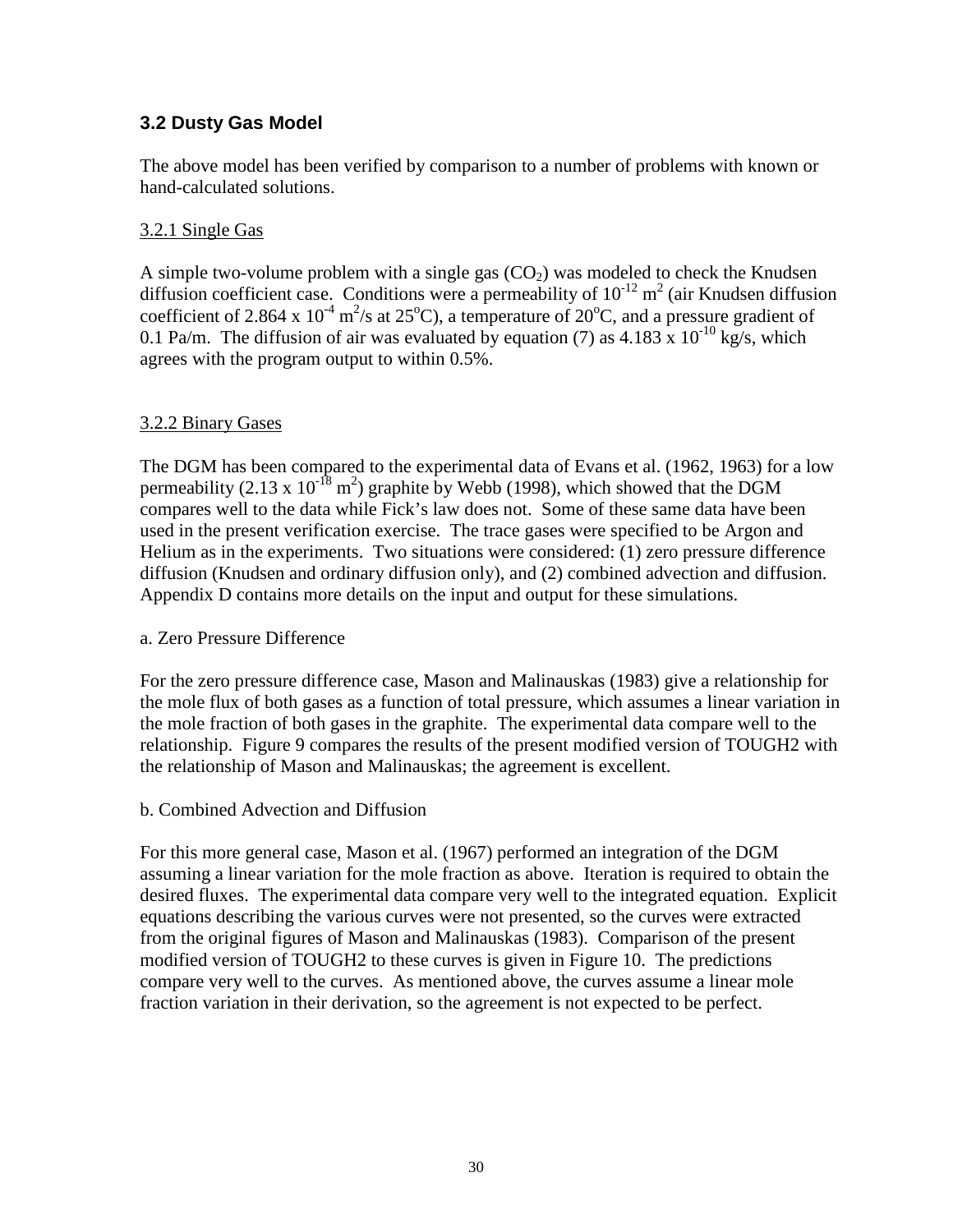

Figure 9. Verification for Zero Pressure Difference Diffusion



Figure 10. Verification for Combined Advection Plus Diffusion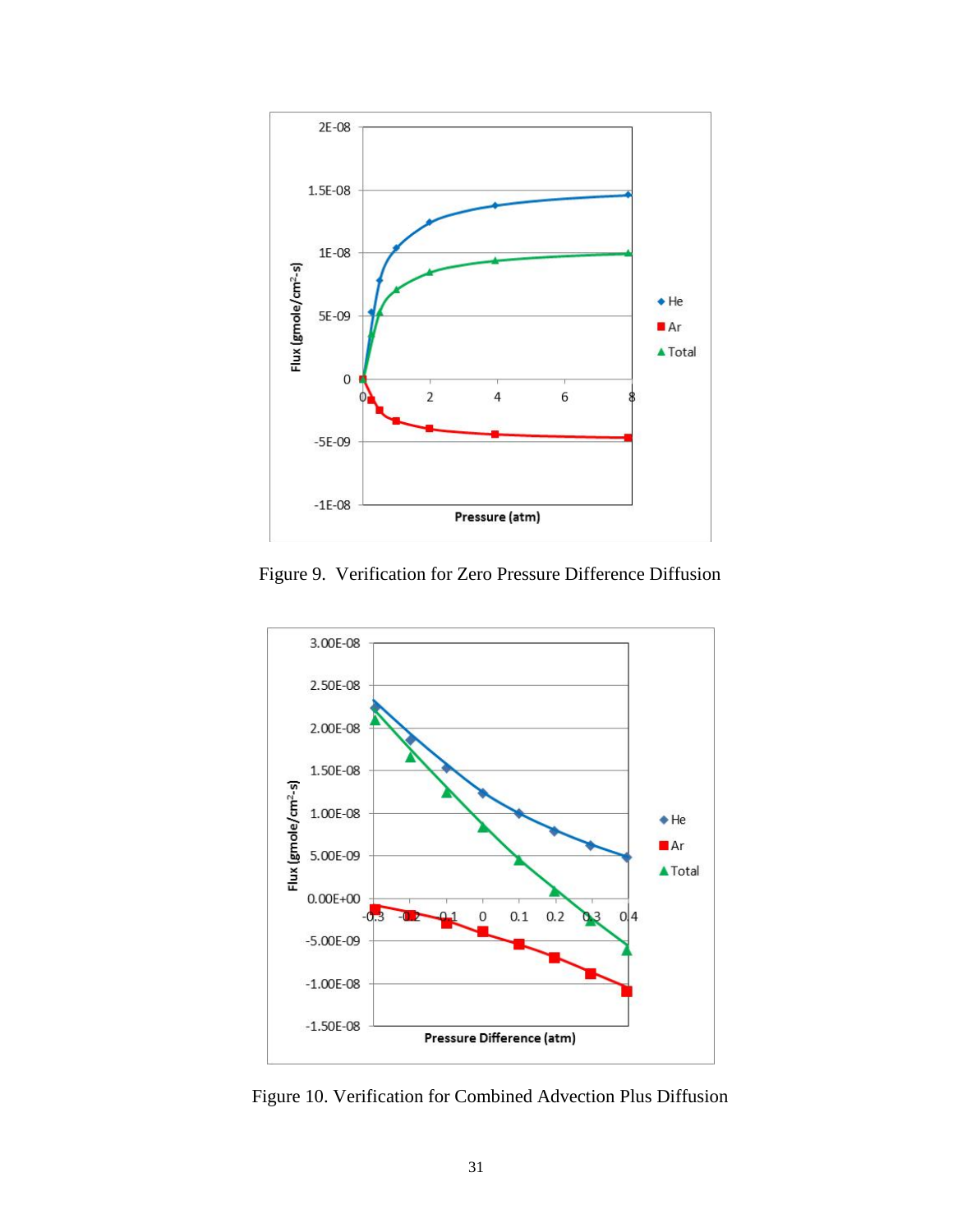#### <span id="page-31-0"></span>3.2.3 Diffusion Across a Capillary Fringe

Pruess et al. (1999) presented a sample problem involving TCE and PCE diffusion across a capillary fringe. The problem consists of TCE and PCE in the gas phase at the solubility limits above the water table, which diffuses through the capillary fringe into the water table below. The original TOUGH2 results in Pruess et al. (1999) show considerable differences between the separate and coupled diffusion models. The calculation has been redone with the modified code to check the original implementation as well as to ascertain the differences between the previous Fick's law model and the present Dusty Gas Model for this problem. Appendix E gives more details about the simulations.

Figures 11 and 12 show the results for the original Fick's law approach and for the DGM. The differences between the results are minimal. As discussed by Webb (1998) and Webb and Pruess (2003), differences between Fick's law and the DGM are minimal at higher permeabilities ( $> 10^{-13}$  m<sup>2</sup>) but they may increase to be orders of magnitude at lower values  $\left(\sim 10^{-18} \text{ m}^2\right)$ . Therefore, the present problem is not a definitive test of the possible differences between Fick's law and the DGM.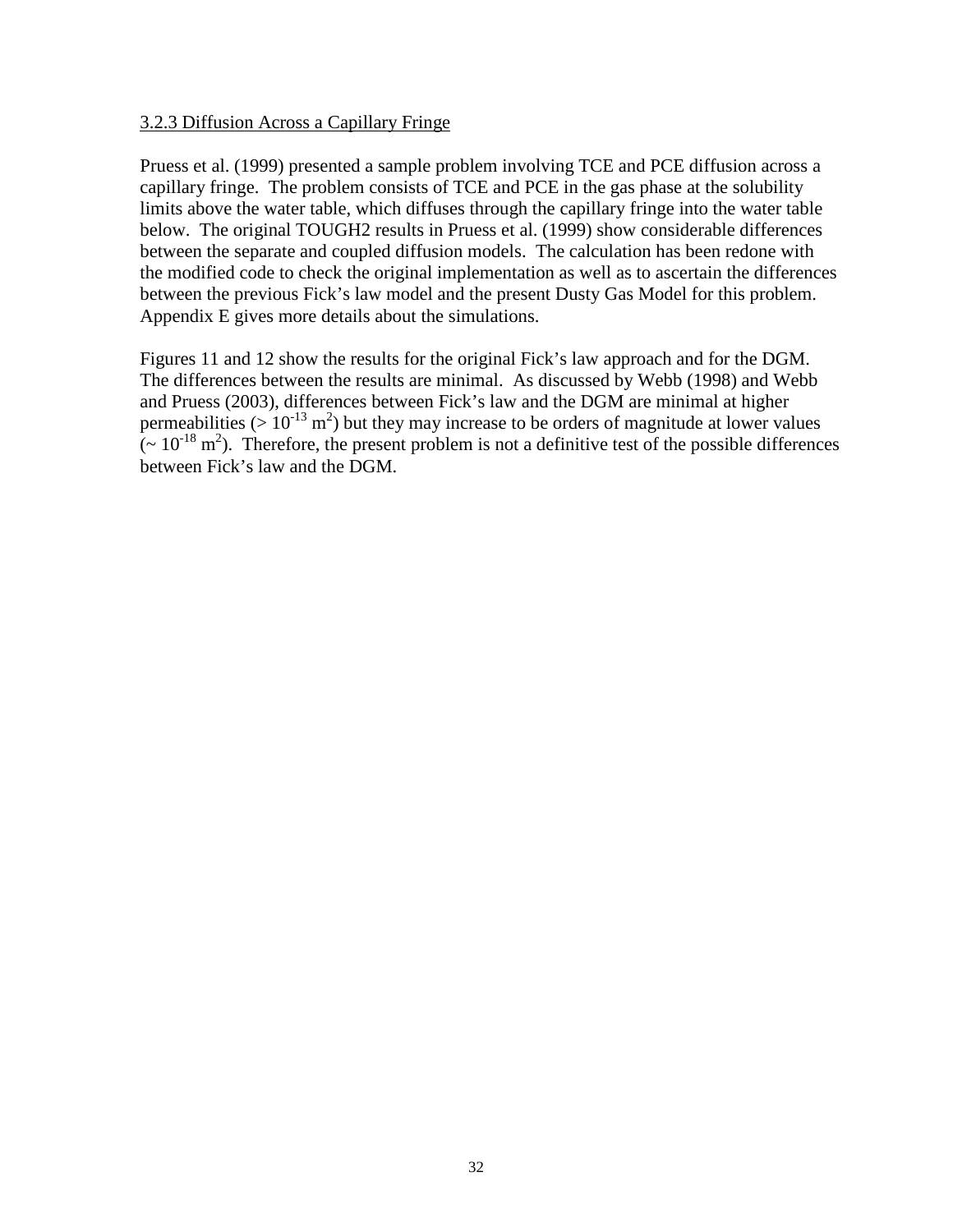





Figure 12. TOUGH2 DGM Results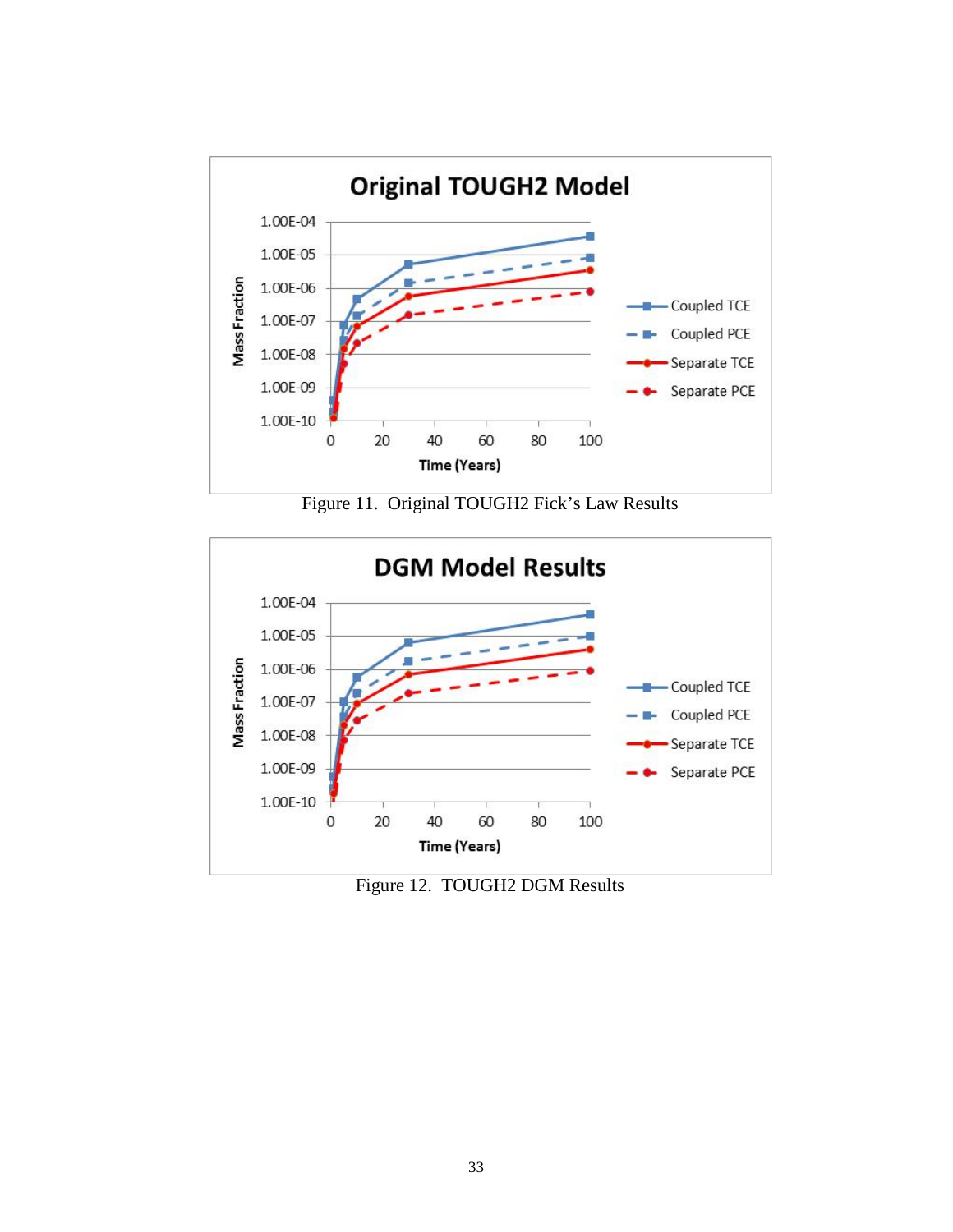This page intentionally blank.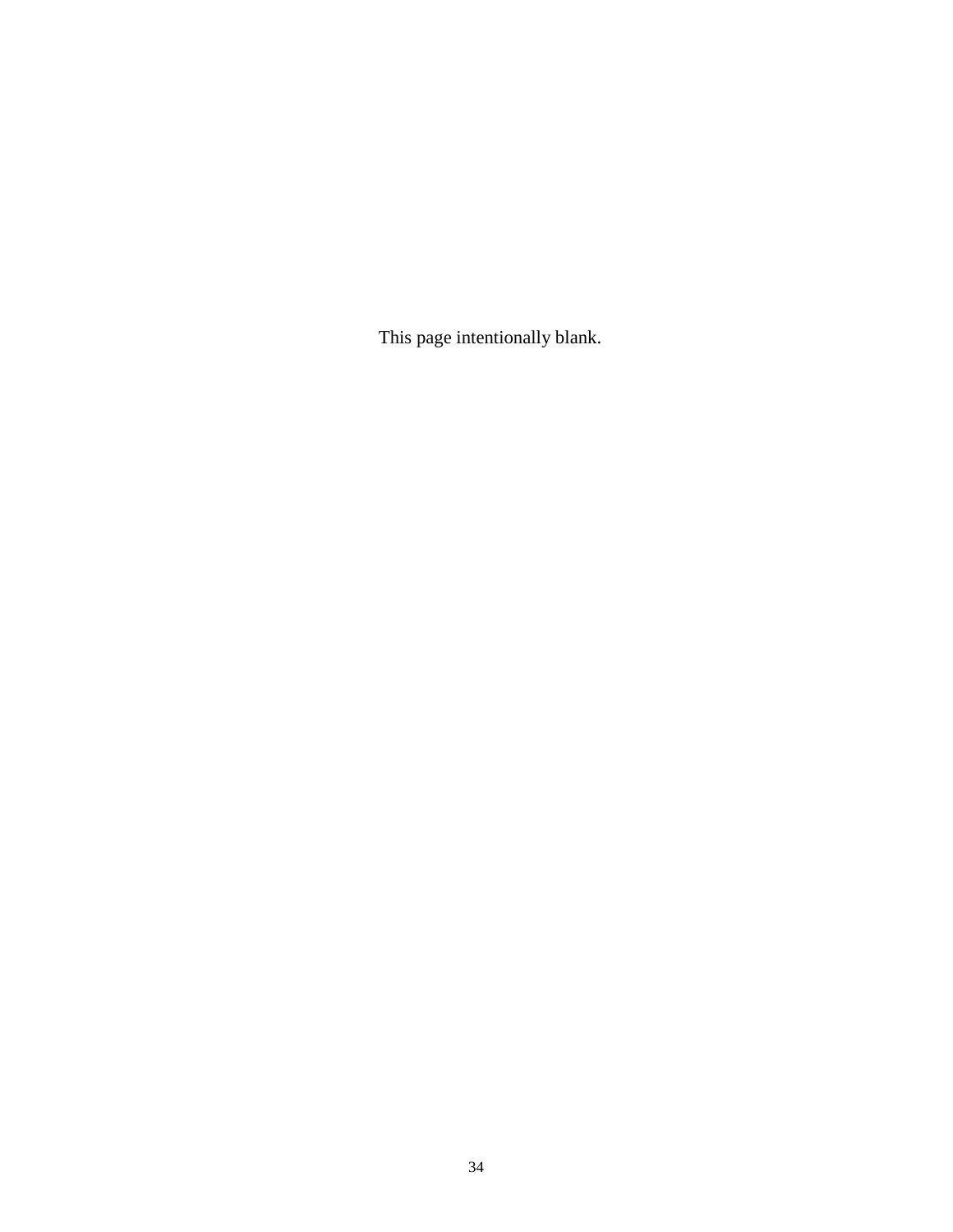## <span id="page-34-0"></span>**4.0 Summary and Discussion**

## <span id="page-34-1"></span>**4.1 ECBM**

ECBM code modifications have been successfully made to the TOUGH2-EOS7C code as demonstrated by the successful simulation of the Law et al. (2002) problem set 1. While the behavior is qualitatively similar to the behavior seen in Law et al. (2002), there are some quantitative differences that need to be investigated in the future. A comparison of the features of the various codes could help to identify the reason for the different behavior. Additional ECBM simulations are also recommended such as the Law et al. (2002) problem sets 2 and 2P for a 5-spot process.

The present version of the code includes the porosity change from ECBM. Additional modifications should be made to change the permeability and connection flow area based on the change in porosity. Zarrouk (2004) discusses a number of porosity-permeability relationships that could be implemented. A subset of these models should probably be added to the code. Changes to the connection flow area could be simply related to the porosity change based on an assumed flow geometry.

## <span id="page-34-2"></span>**4.2 DGM**

Implementation of the DGM compares very well to existing gas-phase diffusion data. The use of the DGM may be limited because the computer time increases significantly compared to the default Fick's law approach. For the Law et al. (2002) problem, the computer time increased by about a factor of three when the DGM model was used instead of the Fick's law approach. Improving the computational efficiency may be necessary before the DGM is used for large-scale problems. Using the trace gas approach of Webb and Pruess (2003) to reduce the equation set for trace gases may improve the computational efficiency.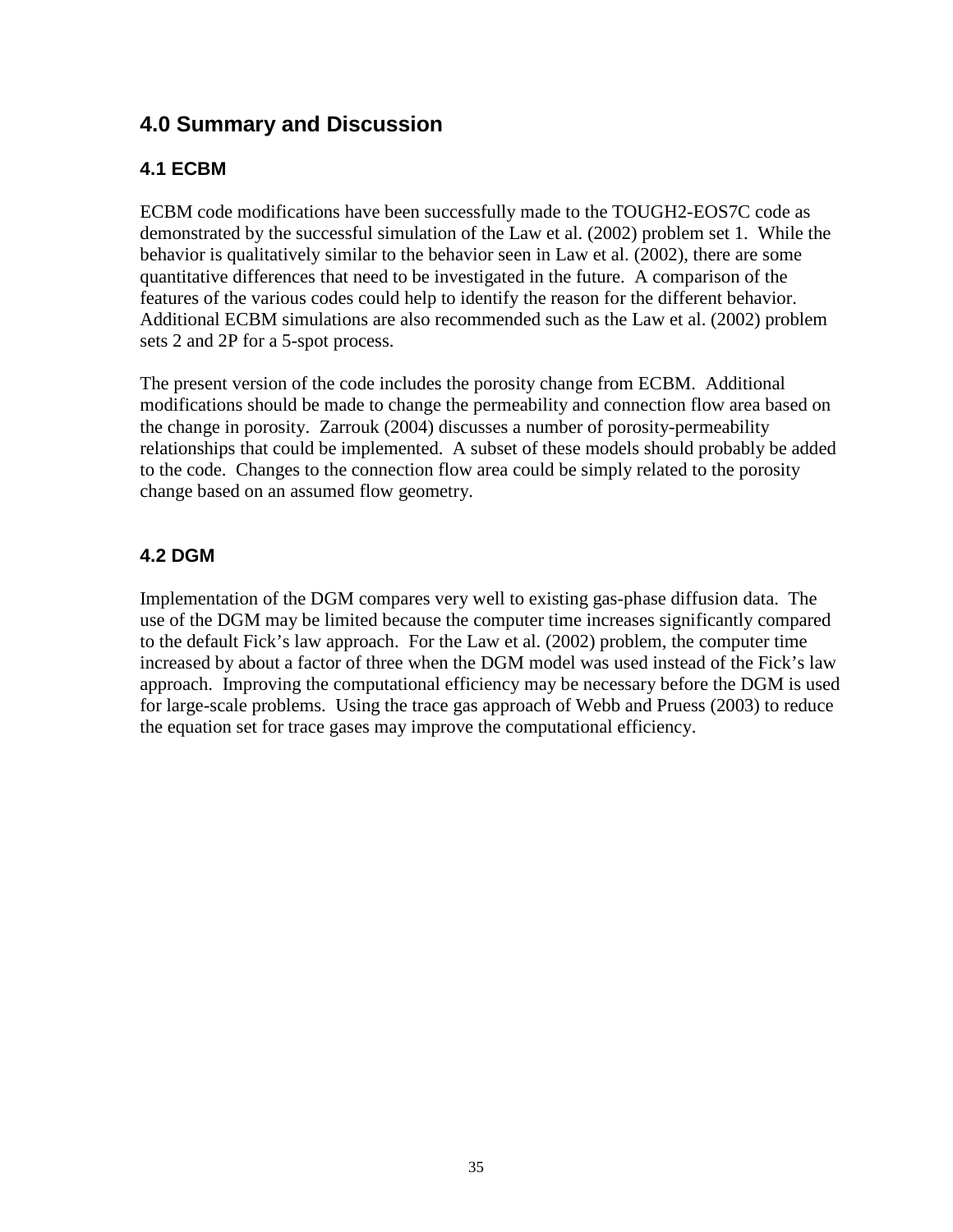This page intentionally blank.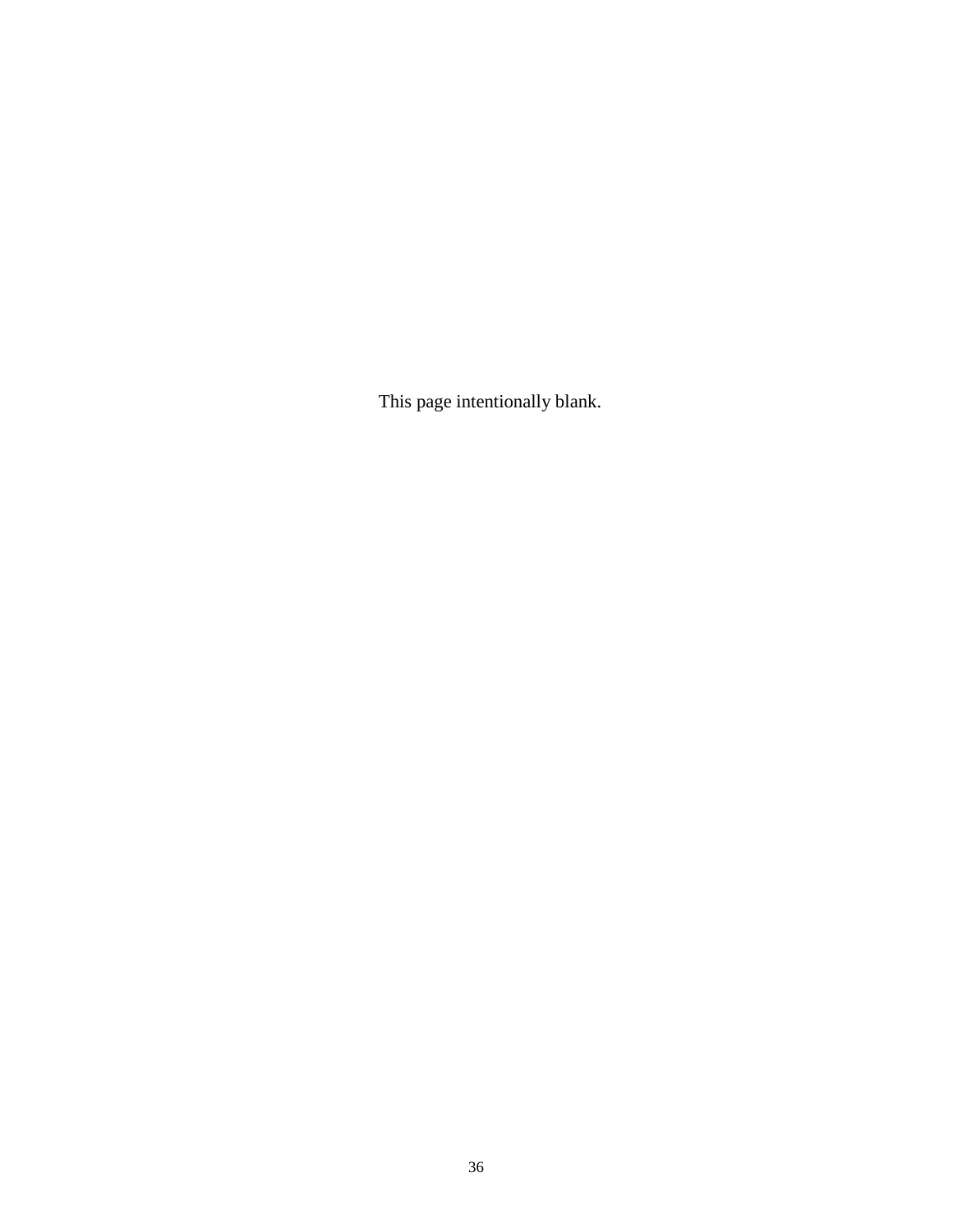## **5.0 References**

- Abriola, L.M., C.-S. Fen, and H.W. Reeves, 1992, "Numerical simulation of unsteady organic vapor transport in porous media using the dusty gas model," Subsurface Contamination by Immiscible Fluids, edited by Weyer, Balkema, Rotterdam, pp. 195-202.
- Arri, L.E., D. Yee, W.D. Morgan, and M.W. Jeansonne, 1992, "Modeling Coalbed Methane Production With Binary Gas Sorption," SPE 24363, SPE Rocky Mountain Regional meeting, Casper, Wyoming, May 18-21, 1992.
- Cunningham, R.E., and R.J.J. Williams, 1980, Diffusion in Gases and Porous Media, Plenum, New York.
- Evans, R.B., III, G.M. Watson, and J. Truitt, 1962, "Interdiffusion of gases in a low permeability graphite at uniform pressure," *J. Appl. Phys*., 33:2682-2688.
- Evans, R.B., III, G.M. Watson, and J. Truitt, 1963, "Interdiffusion of gases in a low permeability graphite. II. Influence of pressure gradients," *J. Appl. Phys*., 34:2020-2026.
- Hall, F.E., C. Ahou, K.A.M. Gasem, R.L. Robinson, Jr., and D. Yee, "Adsorption of Pure Methane, Nitrogen, and Carbon Dioxide and Their Binary Mixtures on Wet Fruitland Coal," SPE 29194, 1994 Eastern Regional Conference & exhibit, Charleston, West Virginia, November 8-10, 1994.
- Heid, J.G., J.J. McMahon, R.F. Nielson, and S.T. Yuster, 1950, "Study of the Permeability of Rocks to Homogeneous Fluids," *API Drilling and Production Practice*, pp. 230-244.
- Jones, F.O., and W.W. Owens, 1980, "A Laboratory Study of Low-Permeability Gas Sands," *J. Petroleum Technology*, pp. 1631-1640.
- Jury, W.A., W.F. Spencer, and W.J. Farmer, 1983, "Behavior assessment model for trace organics in soil. I. Description of model," *J. Environ. Qual*., 12:558-564.
- Klinkenberg, L.J., 1941, "The Permeability of Porous Media to Liquids and Gases," *API Drilling and Production Practice*, pp. 200-213.
- Law, D. H.-S., L.G.H. van der Meer, and W.D. Gunter, 2002, "Numerical Simulator Comparison Study for Enhanced Coalbed Methane Recovert Processes, Part 1: Pure Carbon Dioxide Injection, SPE 75669, SPE Gas Technology Symposium, Calgary, Alberta, 30 April – 2 May 2002.
- Mason, E.A., and A.P. Malinauskas, 1983, Gas transport in porous media: the dusty-gas model, Chem. Eng. Monograph 17, Elsevier, New York.
- Mason, E.A., A.P. Malinauskas, and R.B. Evans, III, 1967, "Flow and Diffusion of Gases in Porous Media," *J. Chemical. Physics*, 46:3199-3216.
- Oldenburg, C.M., S.W. Webb, K. Pruess, and G.J. Moridis, 2004, "Mixing of Stably Stratified Gases in Subsurface Reservoirs: A Comparison of Diffusion Models," *Transport in Porous Media*, 54:323-334.
- Oldenburg, C.M., G.J. Moridis, N. Spycher, and K. Pruess, 2004, "EOS7C Version 1.0: TOUGH2 Module for Carbon Dioxide or Nitrogen in Natural Gas (Methane) Reservoirs," LBNL-56589, Lawrence Berkeley National Laboratory, Berkeley, CA.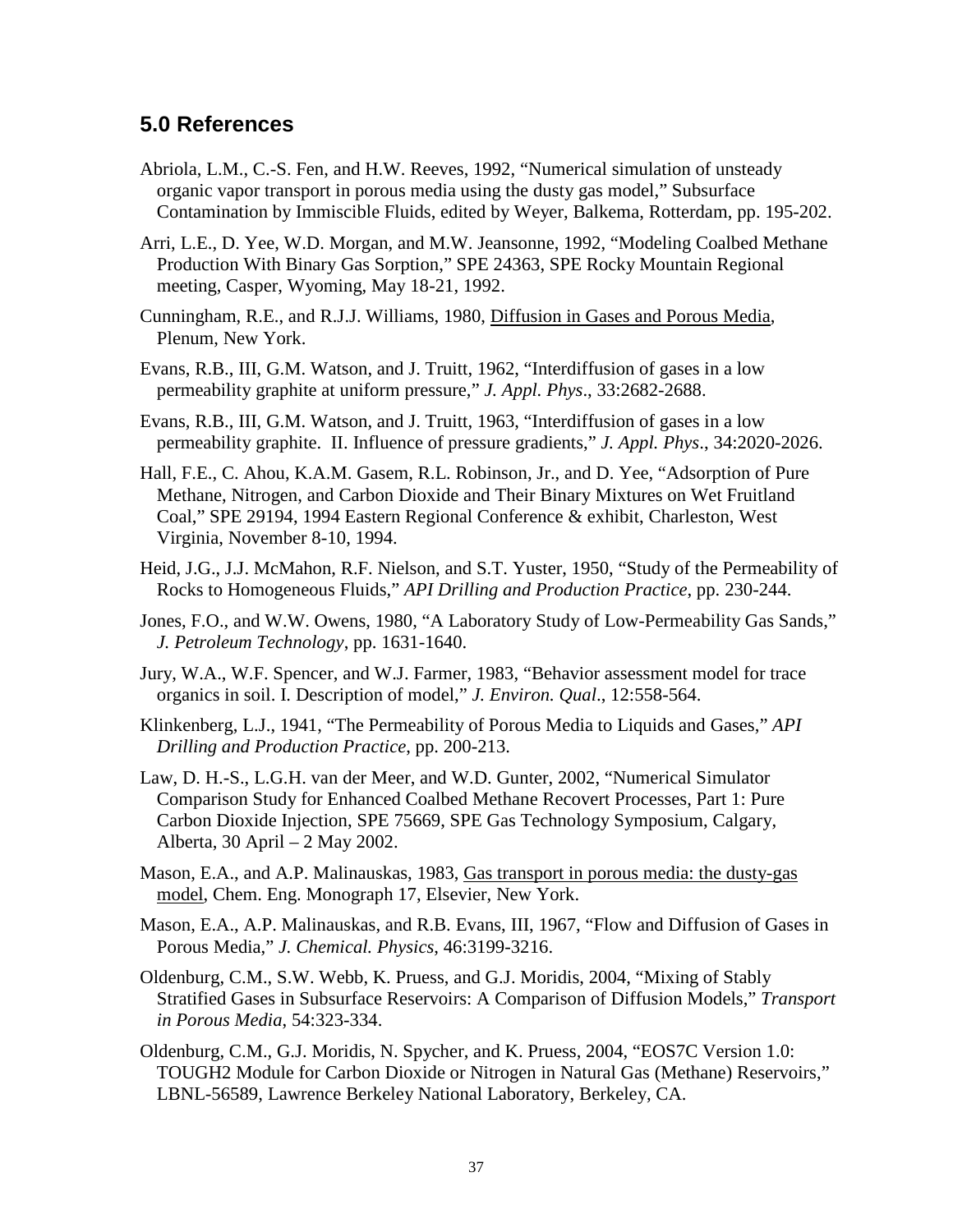- Pruess, K., C.M. Oldenburg, and G. Moridis, 1999, "TOUGH2 User's Guide, Version 2.0," LBNL-43134, Lawrence Berkeley National Laboratory, Berkeley, CA.
- Pruess, K., and S.W. Webb, 1999, "On Finite Difference Modeling of Diffusion of Phase-Partitioning Species under Multiphase Conditions," AGU Fall Meeting, Supplement to Eos, Transactions, AGU Volume 8, Number 46, pg. F385.
- Reid, R.C., J.M. Prausnitz, and B.E. Poling, 1987, The Properties of Gases and Liquids, Fourth Edition, McGraw-Hill Book Company, New York.
- Thorstenson, D.D., and D.W. Pollock, 1989, "Gas transport in unsaturated zones: multicomponent systems and the adequacy of Fick's laws," *Water Resour. Res*., 25:477-507.
- Tsang, Y.W., and K. Pruess, 1990, "Further Modeling Studies of Gas Movement and Moisture Migration at Yucca Mountain, Nevada," LBL-29127, Lawrence Berkeley Laboratory, Berkeley, CA.
- Webb, S.W., 1996, "Gas-Phase Diffusion in Porous Media Evaluation of an Advective-Dispersive Formulation and the Dusty-Gas Model Including Comparison to Data for Binary Mixtures," SAND96-1197, Sandia National Laboratories, Albuquerque, NM.
- Webb, S.W., 1998, "Gas-Phase Diffusion in Porous Media Evaluation of an Advective-Dispersive Formulation and the Dusty-Gas Model for Binary Mixtures," *J. Porous Media*, 1:187-199.
- Webb, S.W., 2001, "Modification of TOUGH2 to include the Dusty Gas Model for Gas Diffusion," SAND2001-3214, Sandia National Laboratories, Albuquerque, NM.
- Webb, S.W., 2003, "Modification of TOUGH2 for Enhanced Coal Bed Methane Simulations," SAND2003-0154, Sandia National Laboratories, Albuquerque, NM.
- Webb, S.W., and K. Pruess, 2003, "The use of Fick's Law for modeling trace gas diffusion in porous media," *Transport in Porous Media*, 51:327-341.
- Zarrouk, S.J., 2004, Simulation of Complex Multi-Phase Multi-Component, Reacting Flows in Porous Media, Doctoral Thesis in Engineering Science, The University of Auckland.
- Zarrouk, S.J., and T.A. Moore, 2009, "Preliminary reservoir model of enhanced coalbed methane (ECBM) in a subbituminous coal seam, Huntly Coalfield, New Zealand. Int. J. of Coal Geology, 77:153-161.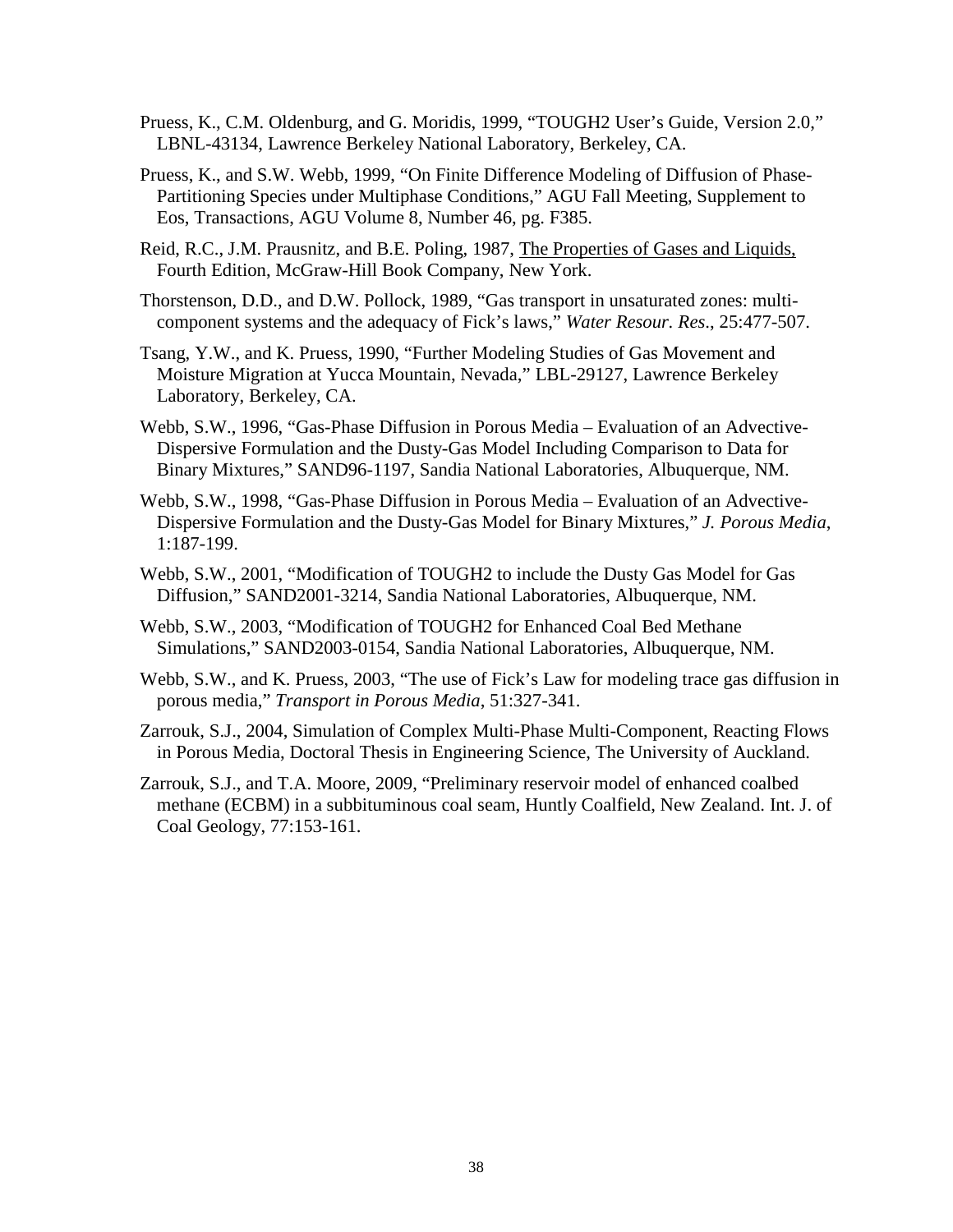# **Appendix A Input for ECBM Modifications**

The input for the ECBM modifications are in a new block named CBM. The extended Langmuir isotherm is only applied to specified materials, or rock types. The average in-situ moisture content,  $w_{we}$ , and average in-situ ash content,  $w_a$ , are input as are the Langmuir parameters  $p_L$  and  $Gs_L$  for each component. In the present case of EOS7R, there are 5 components. The sorbed gas density is also input to model coal swelling and shrinkage.

The input format is as follows:

**CBM** – Block for ECBM Input

 $CBM.1$  format $(A5)$ MATCBM

MATCBM Material Name From ROCKS Block

CBM.2 format(2f10.4.i10) *wa, wwe, islcbm*

*wa* ash weight fraction

*wwe* equilibrium moisture weight fraction

*islcbm* flag for gas saturation dependent extended Langmuir isotherm

 $= 0$  - independent of gas saturation (default)

 $\neq 0$  – gas storage capacity related to gas saturation

CBM.3 format(3e10.4)

*GsL, PL, rhosrb* 

 $G_{sL}$  dry, ash-free Langmuir storage capacity (sm<sup>3</sup>/kg-coal) *PL* Langmuir pressure (Pa) rhosrb Sorbed Gas Density (kg/m<sup>3</sup>) enter 5 sets  $-1$  for each component (water, brine, ncg, trc, CH<sub>4</sub>)

Note that while the Langmuir parameters for the water and brine components are not used, they must be input.

Additional sets of material names and corresponding properties can be added. The CBM block is terminated with a blank line.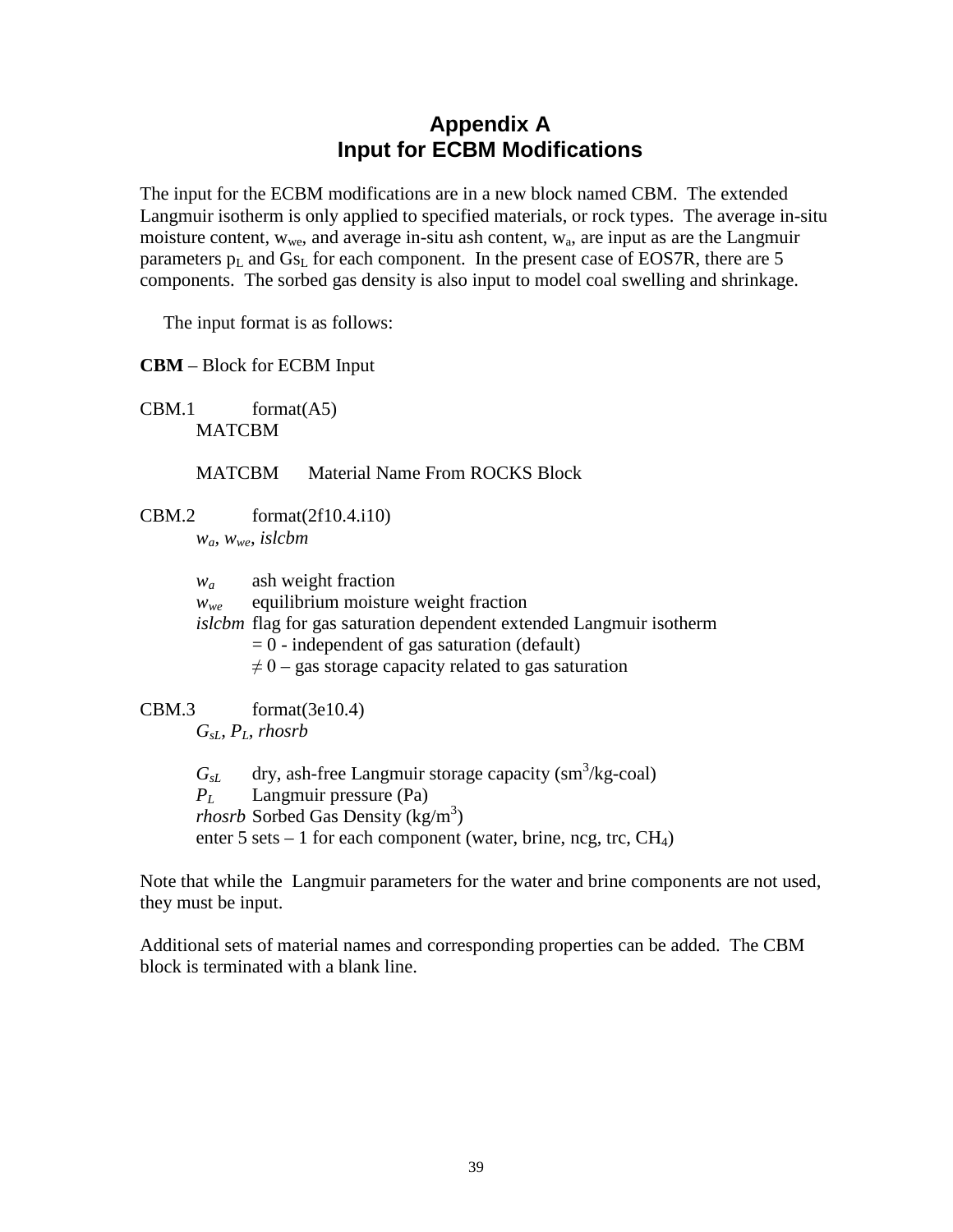**INCON** – modification of INCON Block

INCON.1 format(A3,I2,2I5,E15.8,i10) EL,NE,NSEQ,NADD,PORX,IXL

EL,NE,NSEQ,NADD,PORX unchanged from original code

IXL flag for sorbed gas masses for liquid-saturated conditions  $\neq$  1, no sorbed gases (default)

= 1, non-zero sorbed gases

INCON.2 format(4e20.14) X1, X2, X3, …

> X1, X2, X3, … unchanged from original code If IXL=1, read another line for the sorbed gas mass for components 3, 4, and 5

The SAVE block written out by TOUGH2 is automatically modified as above for sorbed gases for liquid-saturated conditions.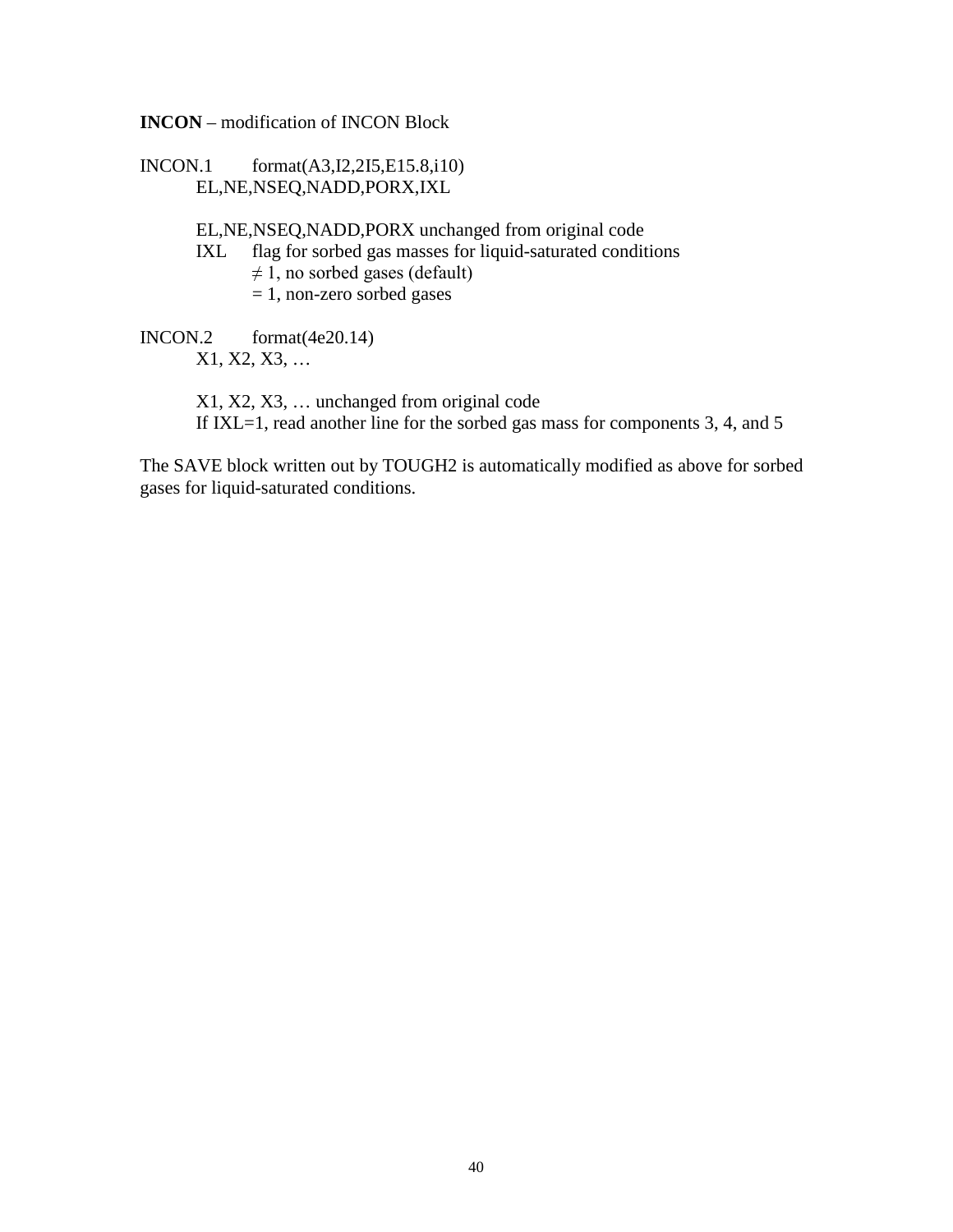# **Appendix B Input for Dusty Gas Model**

Modifications to existing input parameters have been made as listed below.

## **MULTI**

For the DGM, the value of NB should be equal to 9 for diffusion calculations. If an NB value of 8 is input, it is automatically changed to 9 internally.

## **PARAM**

The value of MOP(24) triggers the different gas diffusion options as follows:

- $= 0$  Fully-coupled Fick's law Model (existing option)
- $= 1$  Separate Fick's law Model (existing option)
- $= 2 -$  Fully-coupled DGM (new option)
- $= 3$  Separate DGM (new option)

## **ROCKS**

Knudsen diffusion coefficients for air are entered in the ROCKS BLOCK in the location reserved for the Klinkenberg parameter, b, in units of  $m^2/s$  at 25°C. The MOP(24) value determines whether the input parameter is the Klinkenberg parameter (MOP(24)=0,1) or the Knudsen diffusion coefficient (MOP(24)=2,3). If the input is a Knudsen diffusion coefficient, the correction to the gas permeability for slip effects is not performed. If a Knudsen diffusion coefficient is not input and the DGM is selected, the value is calculated based on the minimum value from the Heid et al. (1950) and the Jones and Owens (1980) correlations as discussed earlier.

A new block to input the DGM ordinary diffusion coefficients has been added.

**DGM** – DGM gas diffusion coefficients

DGM.1-4 format(8e10.4)  $Di-j$  – binary diffusion coefficient for components i and j (m<sup>2</sup>/s) first row:  $D_{1-2}$ ,  $D_{1-3}$ ,  $D_{1-4}$ ,  $D_{1-5}$ second row:  $D_{2-3}$ ,  $D_{2-4}$ ,  $D_{2-5}$ third row:  $D_{3-4}$ ,  $D_{3-5}$ fourth row: *D4-5*

diffusivity values for DGM assume  $D_{i-i} = D_{i-i}$ gas diffusion coefficients from DIFFU BLOCK are not used. liquid diffusion coefficients from DIFFU BLOCK are used.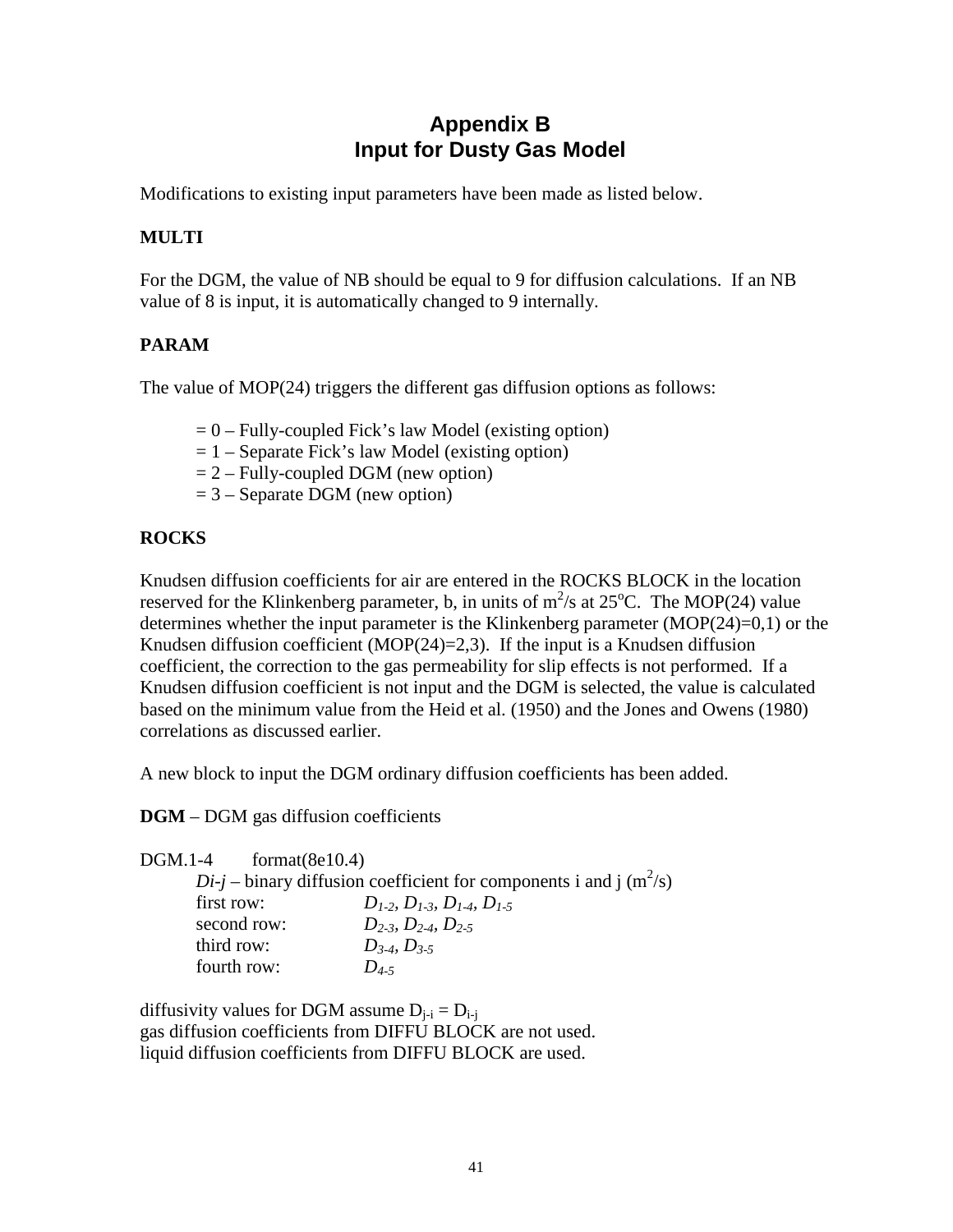This page intentionally blank.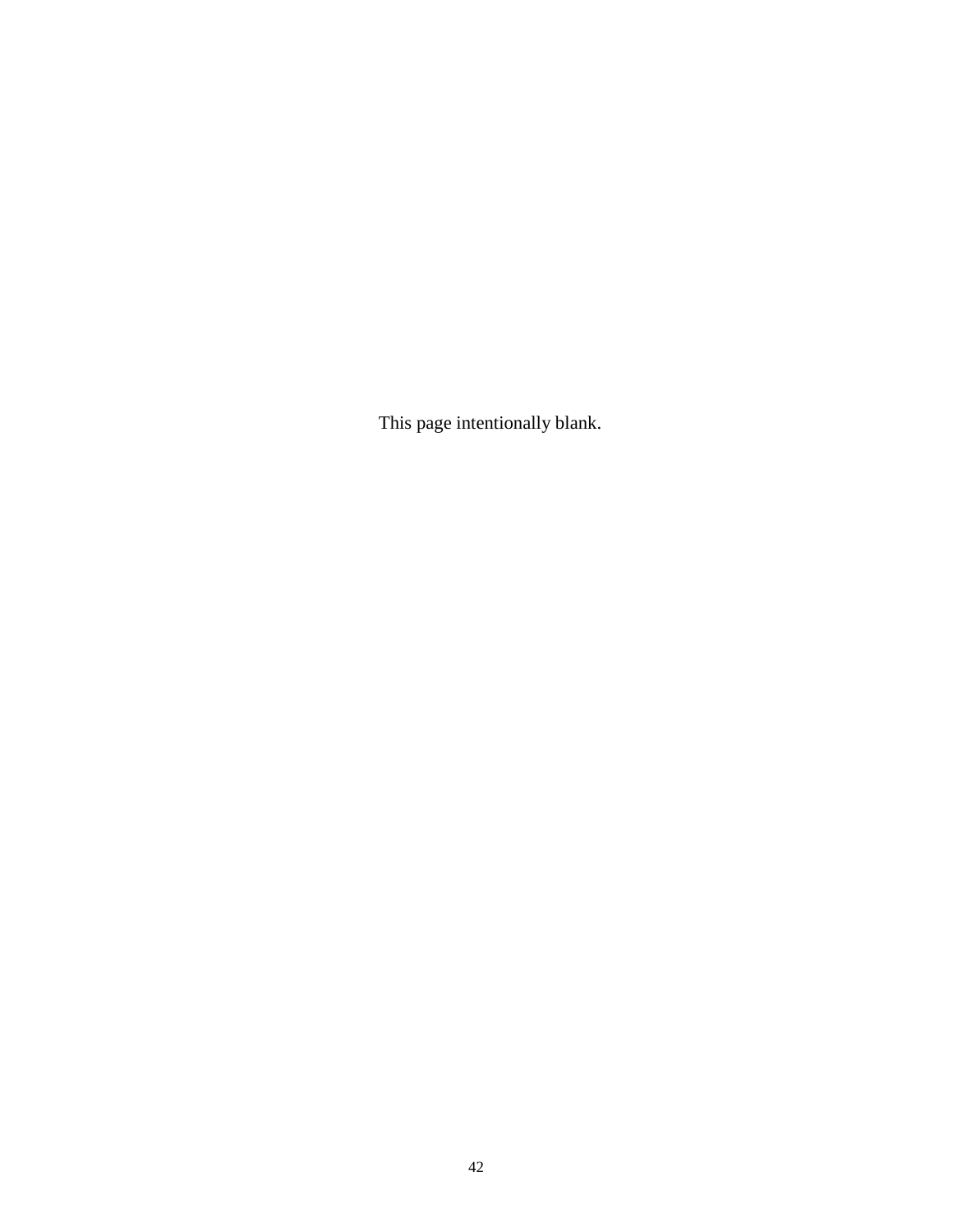# **Appendix C Law et al. Problem**

The details of the Law et al. (2002) problem including the results from the present version of the code are discussed in the main report. This Appendix present the input files and selected output.

The problem was simulated in three phases. The first simulation encompassed the 15-day  $CO<sub>2</sub>$  injection period and the 45-day shut-in phase. The second simulation was for the 60day production period, while the third simulation looked at the following 62.5-day shut-in period.

### First Simulation

The first simulation looked at the first 60 days including the initial  $CO<sub>2</sub>$  injection and the first shut-in period. The input file is shown in Figure C-1. Note that in addition to  $CO<sub>2</sub>$  injection, a very small amount of CH<sub>4</sub> is injected. EOS7C has shown convergence problems when gas component concentrations are zero or very small. To address this, a small amount of  $CH_4$  is injected along with the  $CO<sub>2</sub>$  in order to ensure non-zero  $CH<sub>4</sub>$  concentration.

Figure C-2 shows the output at 1 second. Note that the mass fraction for all components in the liquid and gas phase are listed. The sorbed mass of each component in each element is shown along with the corresponding change in porosity. Finally, the component volume and mass distribution including the sorbed masses for the entire problem are summarized.

#### **Second Simulation**

The second simulation uses the SAVE file from the first simulation as input where the pressure in the borehole element (A1 1) is set to a constant value of 275 kPa. The volume of this element is increased to  $> 10^{50}$  m<sup>3</sup> so the conditions are a boundary condition. Figure C-3 shows the input file, while Figure C-4 shows the output at 1 second into the 60-day production period. Note that initially there are a number of messages that the solubility iteration failed. Iterating on solubility is necessary because EOS7C uses gas mass fractions to calculate gas-mixture properties, including solubility, which in turn controls gas mass fractions.

#### Third Simulation

The third simulation uses the SAVE file from the second simulation as input. The borehole element volume is changed back to the original value. Figures C-5 and C-6 show the input file and the output 1 second into the final shut-in period.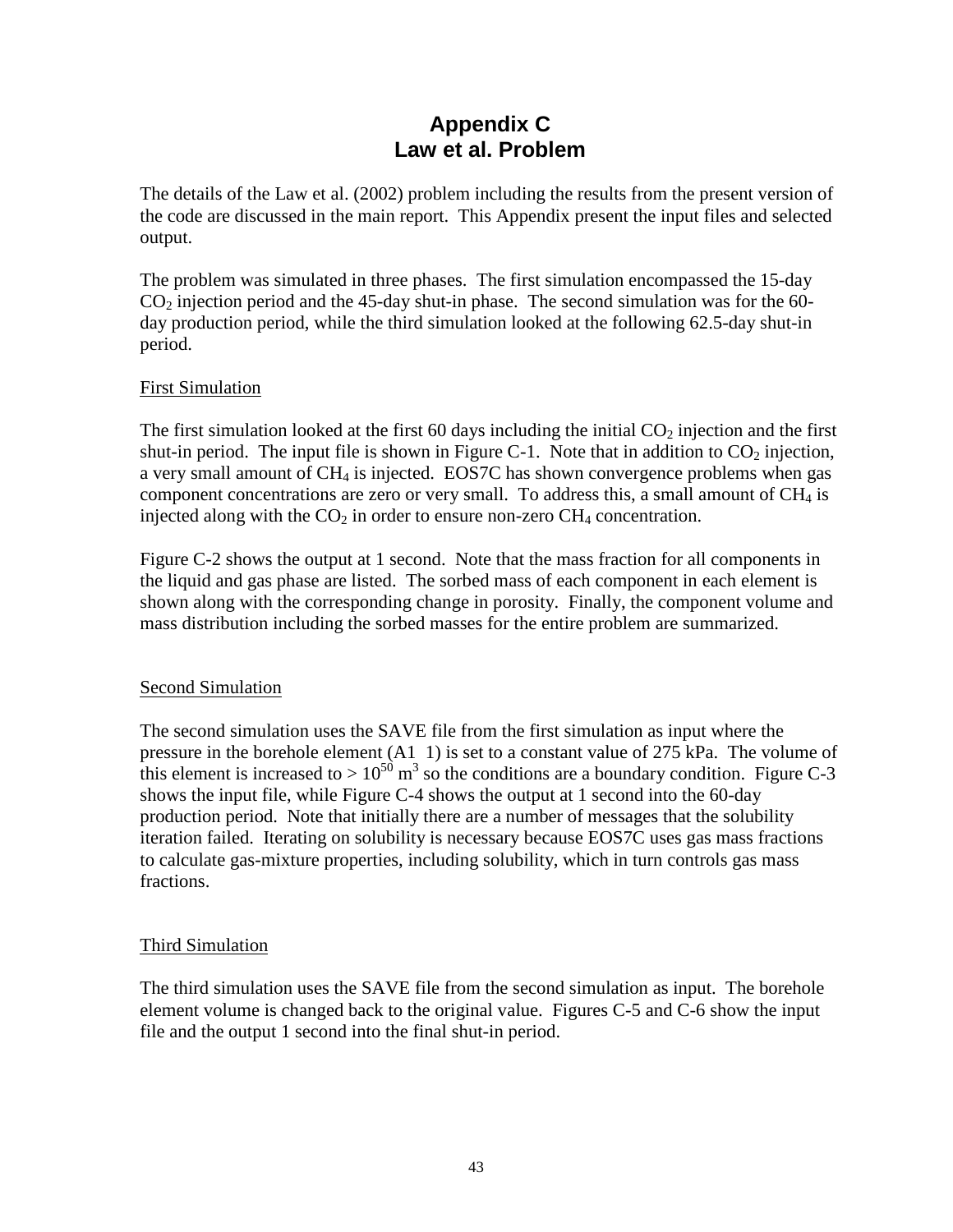Law Problem 1 - Part A  $ROCKS$ ----1----\*----2----\*----3----\*----4----\*----5----\*----6----\*----7----\*----8<br>
coal 2 1434.e00 .001 3.65e-15 3.65e-15 3.65e-15 2.51 920. coal 2 1434.e00 .001 3.65e-15 3.65e-15 3.65e-15 2.51 920.<br>
1.45e-10 0.25<br>
8 2 1434.e00 1.0 3.65e-09 3.65e-09 3.65e-09 2.51 920. bh 2 1434.e00 1.0 3.65e-09 3.65e-09 3.65e-09 2.51 920.<br>
5 .457 .15 1. .10<br>
8 .457 .00 5.105e-4 1.e7 1. MULTI----1----\*----2----\*----3----\*----4----\*----5----\*----6----\*----7----\*----8<br>5 5 2 8<br>START----1----\*----2----\*----3----\*----4----\*----5----\*----6----\*----7----\*----8 START----1----\*----2----\*----3----\*----4----\*----5----\*----6----\*----7----\*----8 ----\*----1 MOP: 123456789\*123456789\*1234 ---\*----5----\*----6----\*----7----\*----8 PARAM----1----\*----2----\*----3----\*----4----\*----5----\*----6----\*----7----\*----8 2 -5 100020 0 0000001000300 01  $5.184e6$   $1. e00$   $100. A1$  1<br>1.  $e-5$   $1.0e+0$  $1.0e+0$ <br> $1.013e5$  $1.013e5$  0. 0. 0. 0. 10.50 20. TIMES----1----\*----2----\*----3----\*----4----\*----5----\*----6----\*----7----\*----8 2 1. 1.296e6 157.788e6 315.576e6 946.728e6 3.15576e9 SELEC----1----\*----2----\*----3----\*----4----\*----5----\*----6----\*----7----\*----8<br>6 1 1 1 6 1 1 1 -1.e5

28.96 1. e-10 0. e-0 0. e-1<br>0. e-6 0. e-6 0. e-6 0. e-6 0. e-6 -1. e-6 -1. e-6 0. e-6<br>1. e50 16. 0. e-6 -1. e-6 1. e50 16. 0. e-6 -1. e-6 1. 0e-11<br>1. e50 44. -1. e-6 0. e-6 4. 0e-09 diffusivity data are input as follows:<br>first row: water (gas, liq.)<br>second row: brine (gas, liq.)<br>third row: ncg (gas, liq.)<br>fourth row: trc (gas, liq.)<br>fifth row: ch4 (gas, liq.)<br>DIFFU----1---\*----2---\*----3----\*----4--- $\begin{array}{l} \n\text{I.} = -1 \quad \text{I.} = -1 \quad \text{I.} = -2 \quad \text{I.} = -2 \quad \text{I.} = -3 \quad \text{I.} = -4 \quad \text{I.} = -5 \quad \text{I.} = -6 \quad \text{I.} = -10 \quad \text{I.} = -6 \quad \text{I.} = -10 \quad \text{I.} = -6 \quad \text{I.} = -10 \quad \text{I.} = -6 \quad \text{I.} = -10 \quad \text{I.} = -6 \quad \text{I.} = -10 \quad \text{I.} = -6 \quad \text{I.} = 1. e-10$ diffusivity values for DGM are input as follows (assumes  $Dj - i = Di - j$ ): first row: D1-2, D1-3, D1-4, D1-5 second row: D2-3, D2-4, D2-5 third row:  $D3-4$ ,  $D3-5$ <br>fourth row:  $D4-5$ fourth row: DGM 1.0e-6 1.0e-6 1.0e-6 1.0e-6 1.0e- $6$ <br>1.0e-6  $1.0e-6$  1.0e-6 CBM coal  $0.156$   $0.0672$ <br>0. 0. 0. 0. 0. 0. 0. 0. 0.0310 1903.e3 1180.e10 0.0150 27241.e3 808.e10 0.0152 4688.5e3 421.e10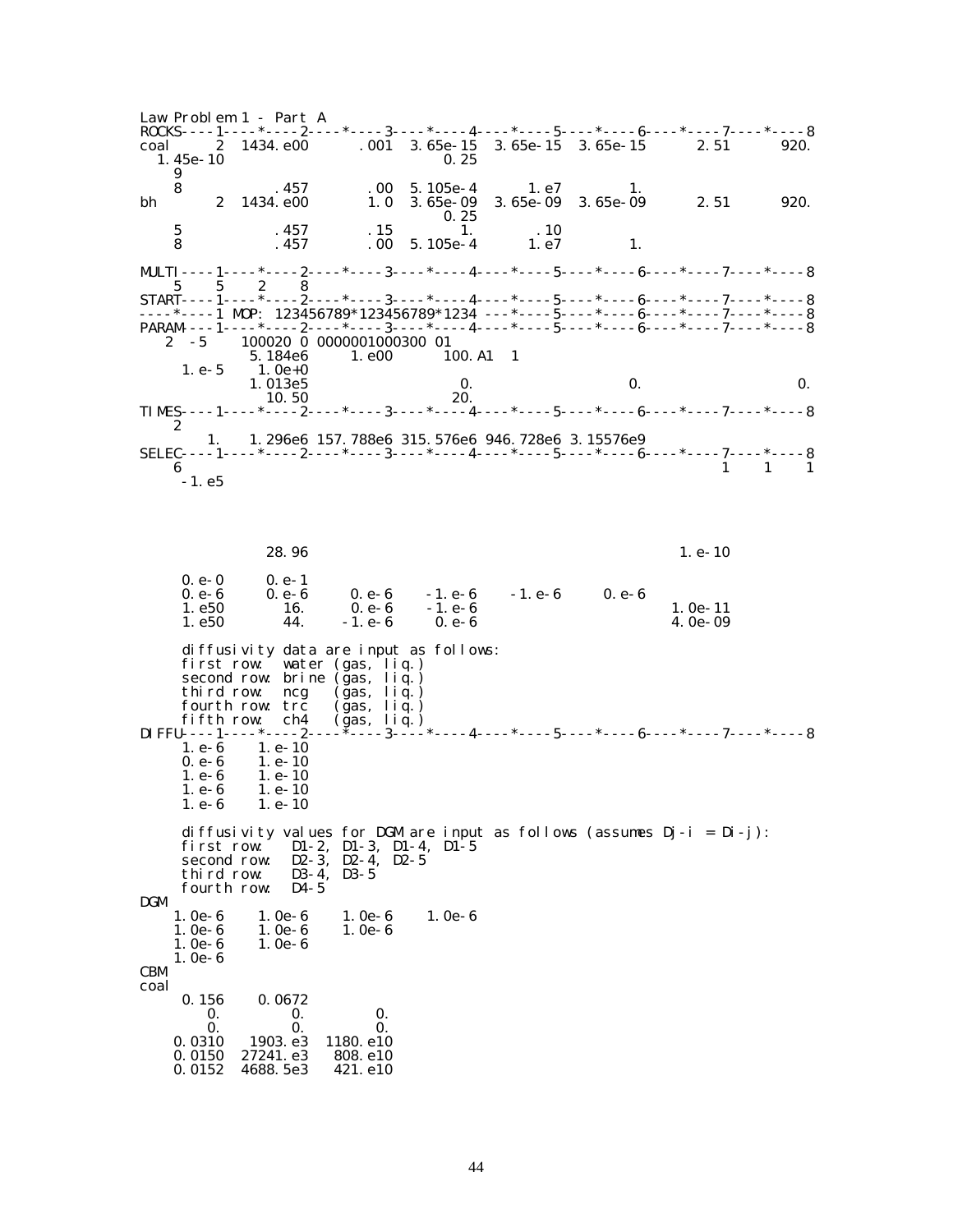| $ELEME - -$<br>1<br>A1<br>$\boldsymbol{2}$<br>A1<br>$\boldsymbol{3}$<br>A1<br>4<br>A1<br>$\mathbf 5$<br>A1<br>6<br>A1<br>$\boldsymbol{7}$<br>A1<br>8<br>A1<br>9<br>A1<br>A1 10<br>A1 11<br>A1 12<br>A1 13<br>A1 14<br>A1 15<br>A1 16<br>A1 17<br>A1 18<br>A1 19<br>A1 20<br>A1 21<br>A1 22<br>A1 23<br>A1 24<br>A1 25<br>A1 26<br>A1 27<br>A1 28<br>A1 29<br>A1 30                                                                                                    | 30<br>31           | $\bf{0}$<br>$\bf{0}$ | 0.00000<br>20. 3767E-010. 8371E-02<br>10. $2347E+020.5206E+01$<br>10. $9780E+020.2173E+02$<br>10. $2088E+030.4640E+02$<br>10. 3705E+030. 8232E+02<br>10. $6023E+030.$ 1338E+03<br>10. $9309E+030.2069E+03$<br>10. $1392E+040.3094E+03$<br>10. $2036E+040.4524E+03$<br>10. $2927E+040.6505E+03$<br>10. $4157E+040.9238E+03$<br>10.5847E+040.1299E+04<br>10. 8161E+040. 1814E+04<br>10. $1132E+050.2516E+04$<br>10. $1563E+050.$ $3473E+04$<br>10. 2149E+050. 4775E+04<br>10. $2945E+050.6544E+04$<br>10.4024E+050.8943E+04<br>10. $5486E+050.$ 1219 $E+05$<br>10. $7465E+050.1659E+05$<br>10. $1014E+060.2254E+05$<br>10. $1376E+060.3057E+05$<br>10. $1864E+060.$ $4143E+05$<br>10. $2524E+060.5608E+05$<br>10. $3413E+060.7585E+05$<br>10. $4613E+060.$ 1025E+06<br>10. $6231E+060.$ 1385 $E+06$<br>10.8411E+060.1869E+06<br>10. $1135E+070.2522E+06$<br>10. $1472E+070.$ 3270 $E+06$ | 453.911 mod                                                                                                                                                                                                                                                                                                                                                                                                                                                                                                                                                                                                                                                                                                                                                                                                                                                                                                                                                                                                                                                                                                                 |  |
|-----------------------------------------------------------------------------------------------------------------------------------------------------------------------------------------------------------------------------------------------------------------------------------------------------------------------------------------------------------------------------------------------------------------------------------------------------------------------|--------------------|----------------------|----------------------------------------------------------------------------------------------------------------------------------------------------------------------------------------------------------------------------------------------------------------------------------------------------------------------------------------------------------------------------------------------------------------------------------------------------------------------------------------------------------------------------------------------------------------------------------------------------------------------------------------------------------------------------------------------------------------------------------------------------------------------------------------------------------------------------------------------------------------------------------------|-----------------------------------------------------------------------------------------------------------------------------------------------------------------------------------------------------------------------------------------------------------------------------------------------------------------------------------------------------------------------------------------------------------------------------------------------------------------------------------------------------------------------------------------------------------------------------------------------------------------------------------------------------------------------------------------------------------------------------------------------------------------------------------------------------------------------------------------------------------------------------------------------------------------------------------------------------------------------------------------------------------------------------------------------------------------------------------------------------------------------------|--|
| <b>CONNE</b><br>1A1<br>2<br>A1<br>A1<br>2A1<br>3<br>3A1<br>4<br>A1<br>4A1<br>5<br>A1<br>5A1<br>6<br>A1<br>7<br>6A1<br>A1<br>7A1<br>8<br>A1<br>8A 1<br>A1<br>9<br>9A1 10<br>A1<br>A1 10A1 11<br>A1 11A1 12<br>A1 12A1 13<br>A1 13A1 14<br>A1 14A1 15<br>A1 15A1 16<br>A1 16A1 17<br>A1 17A1 18<br>A1 18A1 19<br>A1 19A1 20<br>A1 20A1 21<br>A1 21A1 22<br>A1 22A1 23<br>A1 23A1 24<br>A1 24A1 25<br>A1 25A1 26<br>A1 26A1 27<br>A1 27A1 28<br>A1 28A1 29<br>A1 29A1 30 |                    |                      |                                                                                                                                                                                                                                                                                                                                                                                                                                                                                                                                                                                                                                                                                                                                                                                                                                                                                        | 10. 1825E-050. 4555E+000. 2064E+01<br>10. 4555E+000. 5800E+000. 5152E+02<br>10.5800E+000.6728E+000.1171E+03<br>10. 6728E+000. 7805E+000. 1932E+03<br>10. 7805E+000. 9053E+000. 2815E+03<br>10. 9053E+000. 1050E+010. 3839E+03<br>10. 1050E+010. 1218E+010. 5026E+03<br>10. 1218E+010. 1413E+010. 6404E+03<br>10. 1413E+010. 1639E+010. 8002E+03<br>10. 1639E+010. 1901E+010. 9856E+03<br>10. 1901E+010. 2206E+010. 1201E+04<br>10. 2206E+010. 2559E+010. 1450E+04<br>10. 2559E+010. 2968E+010. 1739E+04<br>10. 2968E+010. 3443E+010. 2075E+04<br>10. 3443E+010. 3994E+010. 2465E+04<br>10. 3994E+010. 4633E+010. 2916E+04<br>10.4633E+010.5374E+010.3440E+04<br>10. 5374E+010. 6234E+010. 4048E+04<br>10. 6234E+010. 7231E+010. 4753E+04<br>10.7231E+010.8388E+010.5571E+04<br>10. 8388E+010. 9730E+010. 6520E+04<br>10.9730E+010.1129E+020.7620E+04<br>10.1129E+020.1309E+020.8897E+04<br>10. 1309E+020. 1519E+020. 1038E+05<br>10. 1519E+020. 1762E+020. 1210E+05<br>10. 1762E+020. 2044E+020. 1409E+05<br>10. 2044E+020. 2371E+020. 1640E+05<br>10. 2371E+020. 2750E+020. 1908E+05<br>10. 2750E+020. 3075E+020. 2219E+05 |  |
| <b>INCON</b>                                                                                                                                                                                                                                                                                                                                                                                                                                                          |                    |                      |                                                                                                                                                                                                                                                                                                                                                                                                                                                                                                                                                                                                                                                                                                                                                                                                                                                                                        |                                                                                                                                                                                                                                                                                                                                                                                                                                                                                                                                                                                                                                                                                                                                                                                                                                                                                                                                                                                                                                                                                                                             |  |
| <b>INDOM</b>                                                                                                                                                                                                                                                                                                                                                                                                                                                          |                    |                      |                                                                                                                                                                                                                                                                                                                                                                                                                                                                                                                                                                                                                                                                                                                                                                                                                                                                                        |                                                                                                                                                                                                                                                                                                                                                                                                                                                                                                                                                                                                                                                                                                                                                                                                                                                                                                                                                                                                                                                                                                                             |  |
| coal                                                                                                                                                                                                                                                                                                                                                                                                                                                                  | 7650. e3           |                      | 45.                                                                                                                                                                                                                                                                                                                                                                                                                                                                                                                                                                                                                                                                                                                                                                                                                                                                                    | 0.0                                                                                                                                                                                                                                                                                                                                                                                                                                                                                                                                                                                                                                                                                                                                                                                                                                                                                                                                                                                                                                                                                                                         |  |
| bh                                                                                                                                                                                                                                                                                                                                                                                                                                                                    | 10.408<br>7650. e3 |                      |                                                                                                                                                                                                                                                                                                                                                                                                                                                                                                                                                                                                                                                                                                                                                                                                                                                                                        | 0.0                                                                                                                                                                                                                                                                                                                                                                                                                                                                                                                                                                                                                                                                                                                                                                                                                                                                                                                                                                                                                                                                                                                         |  |
|                                                                                                                                                                                                                                                                                                                                                                                                                                                                       | 1.0                |                      | 45.                                                                                                                                                                                                                                                                                                                                                                                                                                                                                                                                                                                                                                                                                                                                                                                                                                                                                    |                                                                                                                                                                                                                                                                                                                                                                                                                                                                                                                                                                                                                                                                                                                                                                                                                                                                                                                                                                                                                                                                                                                             |  |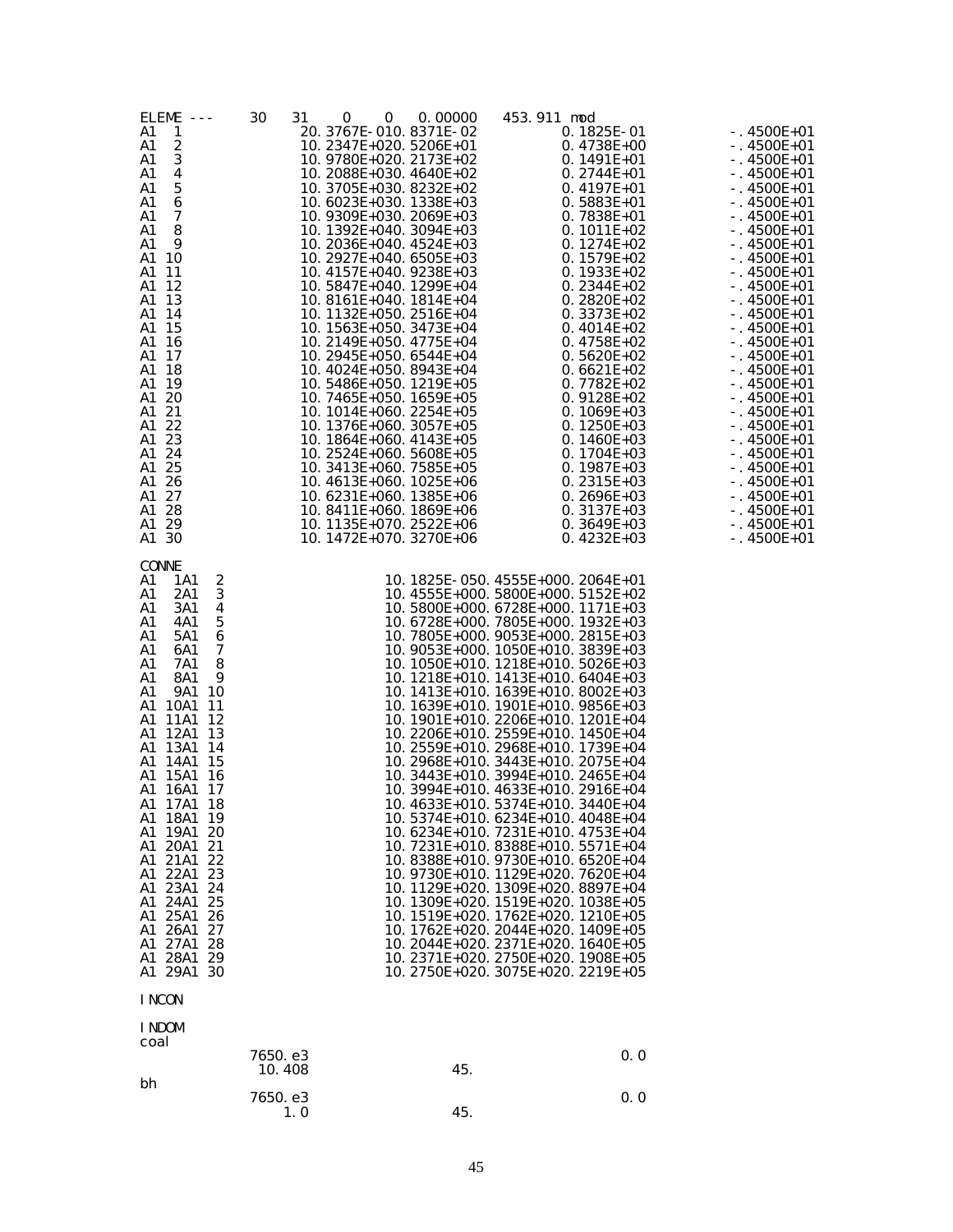|      |                |          |          |              |   |                   |        | GENER---- 1----*---- 2----*---- 3---- *---- 4---- *---- 5---- *---- 6---- *---- 7---- *---- 8   |
|------|----------------|----------|----------|--------------|---|-------------------|--------|-------------------------------------------------------------------------------------------------|
| A1.  | 1C0201         | $\Omega$ | $\Omega$ | 0            | 4 | COM <sub>31</sub> |        |                                                                                                 |
|      |                | 0.       |          | 1.296e6      |   | 1.296e6           | 1. e10 |                                                                                                 |
|      | 0.609          |          |          | 0.609        |   | 0.                | 0.     |                                                                                                 |
|      | 430, 65e3      |          |          | 430, 65e3    |   | $\Omega$          | 0.     |                                                                                                 |
| A 1  | 1CH401         | $\bf{0}$ | 0        | $\mathbf{0}$ | 4 | <b>COM51</b>      |        |                                                                                                 |
|      |                | 0.       |          | 1.296e6      |   | 1.296e6           | 1. e10 |                                                                                                 |
|      | $0.609e-6$     |          |          | $0.609e-6$   |   | 0.                | 0.     |                                                                                                 |
|      | 430, 65e3      |          |          | 430.65e3     |   | 0.                | 0.     |                                                                                                 |
| FOFT |                |          |          |              |   |                   |        |                                                                                                 |
| A1   |                |          |          |              |   |                   |        |                                                                                                 |
| A1 — | $\overline{2}$ |          |          |              |   |                   |        |                                                                                                 |
| COFT |                |          |          |              |   |                   |        |                                                                                                 |
|      | A1 1A1<br>-2   |          |          |              |   |                   |        |                                                                                                 |
|      |                |          |          |              |   |                   |        | ENDCY---- 1---- *---- 2---- *---- 3---- *---- 4---- *---- 5---- *---- 6---- *---- 7---- *---- 8 |

Figure C-1. Law et al. (2002) Problem Input – Part 1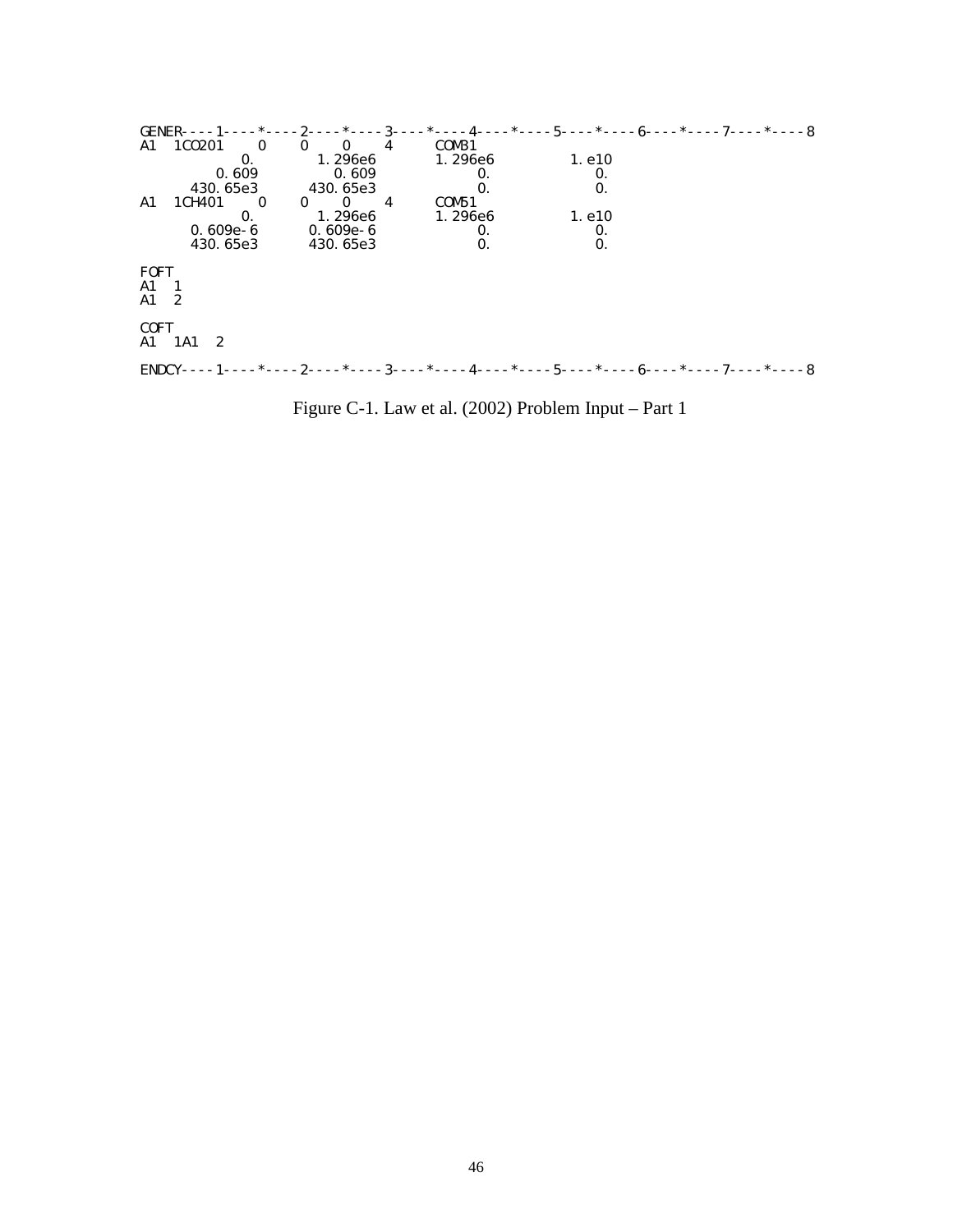| OUTPUT DATA AFTER (<br>$1.$ 5) - 2- TIME STEPS<br>THE TIME IS 0. 115741E-04 DAYS                                                                                                                                                                                                                                               |                                                                                                                                                                                                                                                                                                                                                                                                                                                                                                                                                                                                                                                                                                                                                                                                                                                                                                                                                                                                                                                                                                                                                                                                                                                                                                                                                                                                                                                                                                                                                                                                                                                                                                                                                                                                                                                                                                                                                                                                                                                                                                                                                                                                                                                                                                                                                                                                                                                                                                                                                                                                                                                                                                                                                                                                                                                                                                                                                                                                                                                                                                                                                                                                                                                                                                                                                                                                                                                                                                                                                                                                                                                                                                                                                                                                                                                                                                                                                                                                                                                                                                                                                                                                                                                                                               |                       |                       |                           |                       |                          |                            |                 |                                |                      |  |  |  |  |
|--------------------------------------------------------------------------------------------------------------------------------------------------------------------------------------------------------------------------------------------------------------------------------------------------------------------------------|-----------------------------------------------------------------------------------------------------------------------------------------------------------------------------------------------------------------------------------------------------------------------------------------------------------------------------------------------------------------------------------------------------------------------------------------------------------------------------------------------------------------------------------------------------------------------------------------------------------------------------------------------------------------------------------------------------------------------------------------------------------------------------------------------------------------------------------------------------------------------------------------------------------------------------------------------------------------------------------------------------------------------------------------------------------------------------------------------------------------------------------------------------------------------------------------------------------------------------------------------------------------------------------------------------------------------------------------------------------------------------------------------------------------------------------------------------------------------------------------------------------------------------------------------------------------------------------------------------------------------------------------------------------------------------------------------------------------------------------------------------------------------------------------------------------------------------------------------------------------------------------------------------------------------------------------------------------------------------------------------------------------------------------------------------------------------------------------------------------------------------------------------------------------------------------------------------------------------------------------------------------------------------------------------------------------------------------------------------------------------------------------------------------------------------------------------------------------------------------------------------------------------------------------------------------------------------------------------------------------------------------------------------------------------------------------------------------------------------------------------------------------------------------------------------------------------------------------------------------------------------------------------------------------------------------------------------------------------------------------------------------------------------------------------------------------------------------------------------------------------------------------------------------------------------------------------------------------------------------------------------------------------------------------------------------------------------------------------------------------------------------------------------------------------------------------------------------------------------------------------------------------------------------------------------------------------------------------------------------------------------------------------------------------------------------------------------------------------------------------------------------------------------------------------------------------------------------------------------------------------------------------------------------------------------------------------------------------------------------------------------------------------------------------------------------------------------------------------------------------------------------------------------------------------------------------------------------------------------------------------------------------------------------------------|-----------------------|-----------------------|---------------------------|-----------------------|--------------------------|----------------------------|-----------------|--------------------------------|----------------------|--|--|--|--|
|                                                                                                                                                                                                                                                                                                                                |                                                                                                                                                                                                                                                                                                                                                                                                                                                                                                                                                                                                                                                                                                                                                                                                                                                                                                                                                                                                                                                                                                                                                                                                                                                                                                                                                                                                                                                                                                                                                                                                                                                                                                                                                                                                                                                                                                                                                                                                                                                                                                                                                                                                                                                                                                                                                                                                                                                                                                                                                                                                                                                                                                                                                                                                                                                                                                                                                                                                                                                                                                                                                                                                                                                                                                                                                                                                                                                                                                                                                                                                                                                                                                                                                                                                                                                                                                                                                                                                                                                                                                                                                                                                                                                                                               |                       |                       |                           |                       |                          |                            |                 |                                |                      |  |  |  |  |
| TOTAL TIME<br><b>KCYC</b><br>$0.100000E+01$<br>-1                                                                                                                                                                                                                                                                              | <b>I TER</b><br><b>I TERC</b><br>5<br>5                                                                                                                                                                                                                                                                                                                                                                                                                                                                                                                                                                                                                                                                                                                                                                                                                                                                                                                                                                                                                                                                                                                                                                                                                                                                                                                                                                                                                                                                                                                                                                                                                                                                                                                                                                                                                                                                                                                                                                                                                                                                                                                                                                                                                                                                                                                                                                                                                                                                                                                                                                                                                                                                                                                                                                                                                                                                                                                                                                                                                                                                                                                                                                                                                                                                                                                                                                                                                                                                                                                                                                                                                                                                                                                                                                                                                                                                                                                                                                                                                                                                                                                                                                                                                                                       | KON<br>$\overline{2}$ | DX1M<br>$0.21384E+05$ | DX2M<br>0.88130E-21       | DX3M<br>$0.23655E+00$ | MAX. RES.<br>0.17371E-07 | <b>NER</b><br>$\mathbf{1}$ | <b>KER</b><br>3 | <b>DELTEX</b><br>$0.10000E+01$ |                      |  |  |  |  |
|                                                                                                                                                                                                                                                                                                                                |                                                                                                                                                                                                                                                                                                                                                                                                                                                                                                                                                                                                                                                                                                                                                                                                                                                                                                                                                                                                                                                                                                                                                                                                                                                                                                                                                                                                                                                                                                                                                                                                                                                                                                                                                                                                                                                                                                                                                                                                                                                                                                                                                                                                                                                                                                                                                                                                                                                                                                                                                                                                                                                                                                                                                                                                                                                                                                                                                                                                                                                                                                                                                                                                                                                                                                                                                                                                                                                                                                                                                                                                                                                                                                                                                                                                                                                                                                                                                                                                                                                                                                                                                                                                                                                                                               |                       |                       |                           |                       |                          |                            |                 |                                |                      |  |  |  |  |
| $NCG = CO2$                                                                                                                                                                                                                                                                                                                    |                                                                                                                                                                                                                                                                                                                                                                                                                                                                                                                                                                                                                                                                                                                                                                                                                                                                                                                                                                                                                                                                                                                                                                                                                                                                                                                                                                                                                                                                                                                                                                                                                                                                                                                                                                                                                                                                                                                                                                                                                                                                                                                                                                                                                                                                                                                                                                                                                                                                                                                                                                                                                                                                                                                                                                                                                                                                                                                                                                                                                                                                                                                                                                                                                                                                                                                                                                                                                                                                                                                                                                                                                                                                                                                                                                                                                                                                                                                                                                                                                                                                                                                                                                                                                                                                                               |                       |                       |                           |                       |                          |                            |                 |                                |                      |  |  |  |  |
| <b>I NDEX</b><br><b>ELEM</b><br>P<br>(PA)                                                                                                                                                                                                                                                                                      | T.<br>$(DEG-C)$                                                                                                                                                                                                                                                                                                                                                                                                                                                                                                                                                                                                                                                                                                                                                                                                                                                                                                                                                                                                                                                                                                                                                                                                                                                                                                                                                                                                                                                                                                                                                                                                                                                                                                                                                                                                                                                                                                                                                                                                                                                                                                                                                                                                                                                                                                                                                                                                                                                                                                                                                                                                                                                                                                                                                                                                                                                                                                                                                                                                                                                                                                                                                                                                                                                                                                                                                                                                                                                                                                                                                                                                                                                                                                                                                                                                                                                                                                                                                                                                                                                                                                                                                                                                                                                                               | <b>SL</b>             |                       | $XBRINE(LIO)$ $XNCG(LIO)$ | XTRC(LIQ)             | XCH4(LI0)                | XNCG(GAS)                  | XTRC(GAS)       | XCH4(GAS)                      | DG<br>$(KG/M^{*}*3)$ |  |  |  |  |
| A1 1<br>$\boldsymbol{2}$<br>A1<br>3<br>A1<br>$\overline{4}$<br>A1<br>5<br>A1<br>6<br>A1<br>$\mathcal{I}$<br>A1<br>8<br>A1<br>A1 9<br>A1 10<br>A1 11<br>A1 12<br>A1 13<br>A1 14<br>A1 15<br>A1 16<br>A1 17<br>A1 18<br>A1 19<br>A1 20<br>A1 21<br>A1 22<br>A1 23<br>A1 24<br>A1 25<br>A1 26<br>A1 27<br>A1 28<br>A1 29<br>A1 30 | 1 0.76714E+07 0.45000E+02 0.0000DE+00 0.88130E-21 0.53083E-02 0.0000DE+00 0.93151E-03 0.23655E+00 0.0000DE+00 0.76345E+00 0.62310E+02<br>2 0.76714E+07 0.45000E+02 0.59195E+00 0.47802E-22 0.12557E-05 0.45272E-37 0.10372E-02 0.63991E-04 0.66246E-34 0.99853E+00 0.52353E+02<br>3 0.76501E+07 0.45000E+02 0.59201E+00 0.79898E-27 0.84000E-12 0.87341E-42 0.10350E-02 0.42893E-10 0.12817E-38 0.99859E+00 0.52192E+02<br>4 0.76500E+07 0.45000E+02 0.59200E+00 0.00000E+00 0.15640E-20 0.46937E-49 0.10350E-02 0.79864E-19 0.68878E-46 0.99859E+00 0.52191E+02<br>5 0.76500E+07 0.45000E+02 0.59200E+00 0.10838E-35 0.69072E-32 0.59850E-59 0.10350E-02 0.35271E-30 0.87827E-56 0.99859E+00 0.52191E+02<br>6 0.76500E+07 0.45000E+02 0.59200E+00 0.00000E+00 0.14446E-44 0.36307E-70 0.10350E-02 0.73767E-43 0.53279E-67 0.99859E+00 0.52191E+02<br>7 0.76500E+07 0.45000E+02 0.59200E+00 0.00000E+00 0.22197E-57 0.16184E-81 0.10350E-02 0.11335E-55 0.23750E-78 0.99859E+00 0.52191E+02<br>8 0.76500E+07 0.45000E+02 0.59200E+00 0.00000E+00 0.25743E-70 0.54451E-93 0.10350E-02 0.13145E-68 0.79905E-90 0.99859E+00 0.52191E+02<br>9 0.76500E+07 0.45000E+02 0.59200E+00 0.00000E+00 0.22420E-83 0.13757-104 0.10350E-02 0.11448E-81 0.20188-101 0.99859E+00 0.52191E+02<br>10 0.76500E+07 0.45000E+02 0.59200E+00 0.00000E+00 0.14630E-96 0.26044-116 0.10350E-02 0.74706E-95 0.38218-113 0.99859E+00 0.52191E+02<br>11 0.76500E+07 0.45000E+02 0.59200E+00 0.00000E+00 0.71380-110 0.36863-128 0.10350E-02 0.36450-108 0.54096-125 0.99859E+00 0.52191E+02<br>12 0.76500E+07 0.45000E+02 0.59200E+00 0.00000E+00 0.26007-123 0.38963-140 0.10350E-02 0.13280-121 0.57177-137 0.99859E+00 0.52191E+02<br>13 0.76500E+07 0.45000E+02 0.59200E+00 0.00000E+00 0.70642-137 0.30704-152 0.10350E-02 0.36073-135 0.45057-149 0.99859E+00 0.52191E+02<br>14 0.76500E+07 0.45000E+02 0.59200E+00 0.00000E+00 0.14304-150 0.18036-164 0.10350E-02 0.73040-149 0.26467-161 0.99859E+00 0.52191E+02<br>15 0.76500E+07 0.45000E+02 0.59200E+00 0.00000E+00 0.21578-164 0.78930-177 0.10350E-02 0.11018-162 0.11583-173 0.99859E+00 0.52191E+02<br>16 0.76500E+07 0.45000E+02 0.59200E+00 0.00000E+00 0.24244-178 0.25728-189 0.10350E-02 0.12380-176 0.37754-186 0.99859E+00 0.52191E+02<br>17 0.76500E+07 0.45000E+02 0.59200E+00 0.00000E+00 0.20271-192 0.62405-202 0.10350E-02 0.10351-190 0.91576-199 0.99859E+00 0.52191E+02<br>18 0.76500E+07 0.45000E+02 0.59200E+00 0.00000E+00 0.12615-206 0.11267-214 0.10350E-02 0.64417-205 0.16533-211 0.99859E+00 0.52191E+02<br>19 0.76500E+07 0.45000E+02 0.59200E+00 0.00000E+00 0.58416-221 0.15135-227 0.10350E-02 0.29829-219 0.22210-224 0.99859E+00 0.52191E+02<br>20 0.76500E+07 0.45000E+02 0.59200E+00 0.00000E+00 0.20122-235 0.15125-240 0.10350E-02 0.10275-233 0.22196-237 0.99859E+00 0.52191E+02<br>21 0.76500E+07 0.45000E+02 0.59200E+00 0.00000E+00 0.51564-250 0.11244-253 0.10350E-02 0.26330-248 0.16500-250 0.99859E+00 0.52191E+02<br>22 0.76500E+07 0.45000E+02 0.59200E+00 0.00000E+00 0.98239-265 0.62146-267 0.10350E-02 0.50165-263 0.91196-264 0.99859E+00 0.52191E+02<br>23 0.76500E+07 0.45000E+02 0.59200E+00 0.00000E+00 0.13918-279 0.25543-280 0.10350E-02 0.71071-278 0.37483-277 0.99859E+00 0.52191E+02<br>24 0.76500E+07 0.45000E+02 0.59200E+00 0.00000E+00 0.14660-294 0.78048-294 0.10350E-02 0.74857-293 0.11453-290 0.99859E+00 0.52191E+02<br>25 0.76500E+07 0.45000E+02 0.59200E+00 0.00000E+00 0.11485-309 0.17738-307 0.10350E-02 0.58646-308 0.26030-304 0.99859E+00 0.52191E+02<br>26 0.76500E+07 0.45000E+02 0.59200E+00 0.00000E+00 0.00000E+00 0.30138-321 0.10350E-02 0.00000E+00 0.44295-318 0.99859E+00 0.52191E+02<br>27 0.76500E+07 0.45000E+02 0.59200E+00 0.00000E+00 0.00000E+00 0.00000E+00 0.10350E-02 0.00000E+00 0.0000E+00 0.99859E+00 0.52191E+02<br>$28$ 0.76500E+07 0.45000E+02 0.59200E+00 0.00000E+00 0.00000E+00 0.00000E+00 0.10350E-02 0.00000E+00 0.0000E+00 0.99859E+00 0.52191E+02<br>29 0.76500E+07 0.45000E+02 0.59200E+00 0.00000E+00 0.00000E+00 0.00000E+00 0.10350E-02 0.00000E+00 0.0000E+00 0.99859E+00 0.52191E+02<br>30 0.76500E+07 0.45000E+02 0.59200E+00 0.00000E+00 0.00000E+00 0.00000E+00 0.10350E-02 0.00000E+00 0.0000E+00 0.99859E+00 0.52191E+02 |                       |                       |                           |                       |                          |                            |                 |                                |                      |  |  |  |  |

| ELEM.        | I NDEX | PHI S | PHI F<br>DPHI NCG |  | <b>DPHITRC</b> | DPHI CH4                                                                                                                 | MASST<br>(KG) | MASSNCG<br>(KG) | MASSTRC<br>(KG) | <b>MASSCH4</b><br>(KG) |
|--------------|--------|-------|-------------------|--|----------------|--------------------------------------------------------------------------------------------------------------------------|---------------|-----------------|-----------------|------------------------|
| A1 1         |        |       |                   |  |                | $1$ 0, 10000E+01 0, 10000E+01 0, 00000E+00 0, 00000E+00 0, 00000E+00 0, 00000E+00 0, 00000E+00 0, 00000E+00 0, 00000E+00 |               |                 |                 |                        |
| A1 2         |        |       |                   |  |                | 2 0.10000E-02 0.10000E-02 - 19392E-15 - 99098E-47 - 16879E-11 0.16683E+03 0.53704E-01 0.18793E-32 0.16678E+03            |               |                 |                 |                        |
| $A1 \quad 3$ |        |       |                   |  |                | 3 0.10000E-02 0.10000E-02 - 12984E-21 - 19152E-51 - 16862E-11 0.69426E+03 0.14984E-06 0.15134E-36 0.69426E+03            |               |                 |                 |                        |
| A1 4         |        |       |                   |  |                | 4 0.10000E-02 0.10000E-02 - 24175E-30 - 10293E-58 - 16862E-11 0.14822E+04 0.59564E-15 0.17365E-43 0.14822E+04            |               |                 |                 |                        |
| A1 5         |        |       |                   |  |                | 5 0.10000E-02 0.10000E-02 - 10677E-41 - 13124E-68 - 16862E-11 0.26301E+04 0.46678E-26 0.39289E-53 0.26301E+04            |               |                 |                 |                        |
| $A1 \quad 6$ |        |       |                   |  |                | 6 0.10000E-02 0.10000E-02 - 22330E-54 - 79614E-80 - 16862E-11 0.42756E+04 0.15870E-38 0.38745E-64 0.42756E+04            |               |                 |                 |                        |
| A1 7         |        |       |                   |  |                | 7 0.10000E-02 0.10000E-02 - 34311E-67 - 35489E-91 - 16862E-11 0.66082E+04 0.37689E-51 0.26694E-75 0.66082E+04            |               |                 |                 |                        |
| A1 8         |        |       |                   |  |                | 8 0.10000E-02 0.10000E-02 - 39792E-80 - 11940-102 - 16862E-11 0.98814E+04 0.65360E-64 0.13430E-86 0.98814E+04            |               |                 |                 |                        |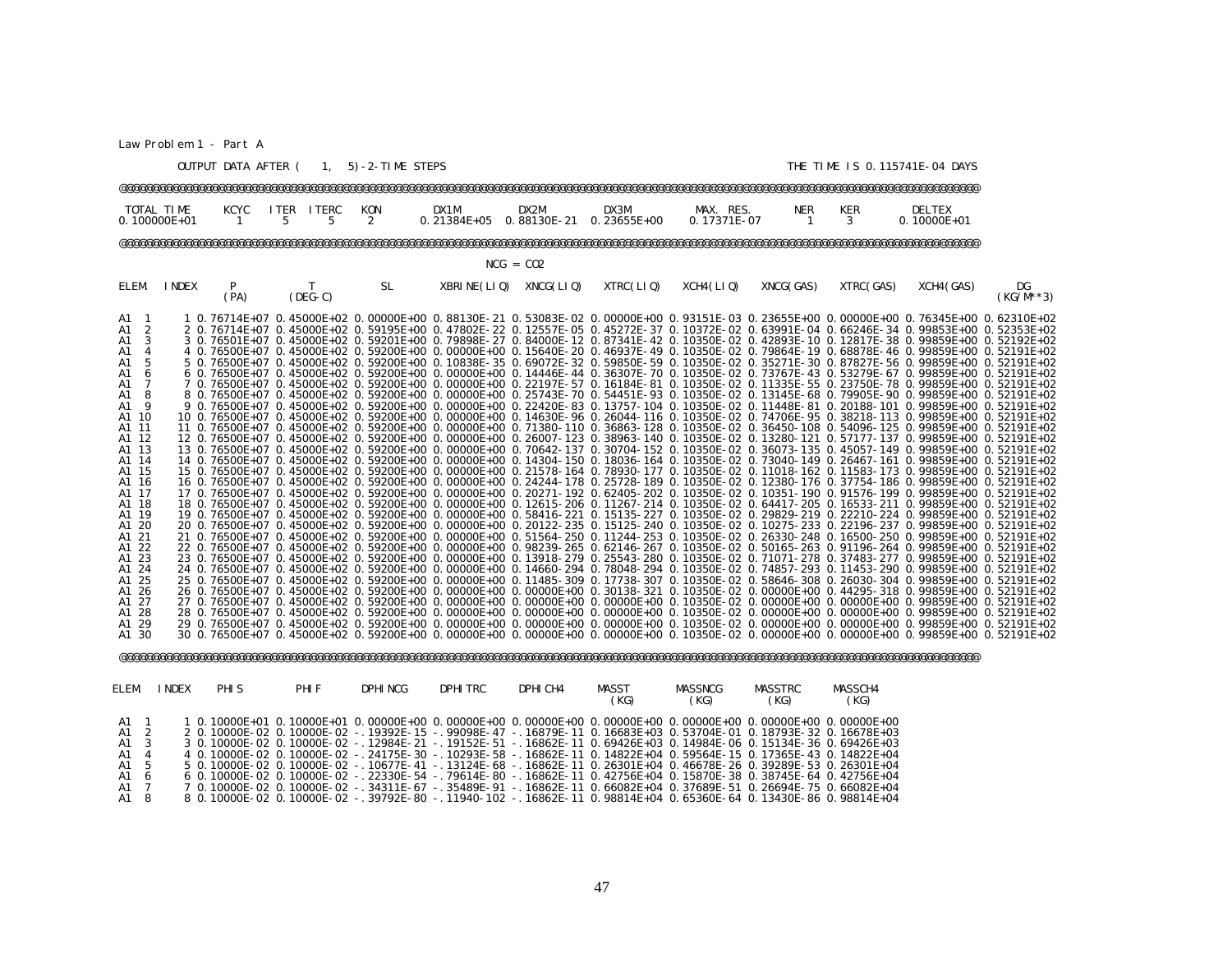| A 1               | -9                |      |  |  | 9 0.10000E-02 0.10000E-02 - 34655E-93 - 30168-114 - 16862E-11 0.14453E+05 0.83258E-77 0.49628E-98 0.14453E+05  |  |  |  |  |  |  |
|-------------------|-------------------|------|--|--|----------------------------------------------------------------------------------------------------------------|--|--|--|--|--|--|
|                   | A <sub>1</sub> 10 |      |  |  | 10 0.10000E-02 0.10000E-02 - 22614-106 - 57109-126 - 16862E-11 0.20778E+05 0.78105E-90 0.13506-109 0.20778E+05 |  |  |  |  |  |  |
| A <sub>1</sub> 11 |                   |      |  |  | 10000E-02 0.10000E-02 - 11034-119 - 80835-138 - 16862E-11 0.29509E+05 0.54122-103 0.27151-121 0.29509E+05      |  |  |  |  |  |  |
|                   | A <sub>1</sub> 12 |      |  |  | 12 0.10000E-02 0.10000E-02 - 40199-133 - 85440-150 - 16862E-11 0.41506E+05 0.27735-116 0.40365-133 0.41506E+05 |  |  |  |  |  |  |
|                   | A <sub>1</sub> 13 |      |  |  | 13 0.10000E-02 0.10000E-02 - 10919-146 - 67328-162 - 16862E-11 0.57933E+05 0.10515-129 0.44397-145 0.57933E+05 |  |  |  |  |  |  |
|                   | A <sub>1</sub> 14 |      |  |  | 10000E-02 0.10000E-02 - 22110-160 - 39549-174 - 16862E-11 0.80357E+05 0.29533-143 0.36174-157 0.80357E+05      |  |  |  |  |  |  |
|                   | A <sub>1</sub> 15 |      |  |  | 15 0 10000E-02 0 10000E-02 - 33353-174 - 17308-186 - 16862E-11 0 11095E+06 0 61515-157 0 21858-169 0 11095E+06 |  |  |  |  |  |  |
|                   | A1 16             |      |  |  | 16 0.10000E-02 0.10000E-02 - 37475-188 - 56416-199 - 16862E-11 0.15255E+06 0.95030-171 0.97960-182 0.15255E+06 |  |  |  |  |  |  |
| A1 17             |                   |      |  |  | 10000E-02 0.10000E-02 - 31333-202 - 13684-211 - 16862E-11 0.20906E+06 0.10889-184 0.32562-194 0.20906E+06      |  |  |  |  |  |  |
|                   | A <sub>1</sub> 18 |      |  |  | 18 0.10000E-02 0.10000E-02 - 19499-216 - 24705-224 - 16862E-11 0.28565E+06 0.92589-199 0.80327-207 0.28565E+06 |  |  |  |  |  |  |
|                   | A <sub>1</sub> 19 | 190. |  |  | 10000E-02 0.10000E-02 - 90296-231 - 33189-237 - 16862E-11 0.38944E+06 0.58453-213 0.14712-219 0.38944E+06      |  |  |  |  |  |  |
|                   | A <sub>1</sub> 20 |      |  |  | 10000E-02 0.10000E-02 - 31104-245 - 33167-250 - 16862E-11 0.52992E+06 0.27399-227 0.20005-232 0.52992E+06      |  |  |  |  |  |  |
| A1 21             |                   |      |  |  | 21 0.10000E-02 0.10000E-02 - 79704-260 - 24656-263 - 16862E-11 0.71981E+06 0.95367-242 0.20201-245 0.71981E+06 |  |  |  |  |  |  |
|                   | A1 22             | 22 O |  |  | 10000E-02 0.10000E-02 - 15185-274 - 13627-276 - 16862E-11 0.97678E+06 0.24656-256 0.15151-258 0.97678E+06      |  |  |  |  |  |  |
|                   | A <sub>1</sub> 23 |      |  |  | 23 0.10000E-02 0.10000E-02 - 21514-289 - 56010-290 - 16862E-11 0.13232E+07 0.47320-271 0.84358-272 0.13232E+07 |  |  |  |  |  |  |
|                   | A1 24             |      |  |  | 10000E-02 0.10000E-02 - 22660-304 - 17114-303 - 16862E-11 0.17917E+07 0.67488-286 0.34903-285 0.17917E+07      |  |  |  |  |  |  |
|                   | A <sub>1</sub> 25 |      |  |  | 25 0.10000E-02 0.10000E-02 - 17752-319 - 38897-317 - 16862E-11 0.24228E+07 0.71495-301 0.10727-298 0.24228E+07 |  |  |  |  |  |  |
|                   | A1 26             |      |  |  | 26 0.10000E-02 0.10000E-02 0.00000E+00 0.00000E+00 - 16862E-11 0.32746E+07 0.00000E+00 0.24746-312 0.32746E+07 |  |  |  |  |  |  |
| A1 27             |                   |      |  |  | 10000E-02 0.10000E-02 0.00000E+00 0.00000E+00 - 16862E-11 0.44232E+07 0.00000E+00 0.00000E+00 0.44232E+07      |  |  |  |  |  |  |
|                   | A1 28             |      |  |  | 28 0.10000E-02 0.10000E-02 0.00000E+00 0.00000E+00 - 16862E-11 0.59707E+07 0.00000E+00 0.00000E+00 0.59707E+07 |  |  |  |  |  |  |
|                   | A <sub>1</sub> 29 | 29 O |  |  | .10000E-02_0.10000E-02_0.00000E+00_0.0000E+00_-.16862E-11_0.80570E+07_0.00000E+00_0.00000E+00_0.80570E+07      |  |  |  |  |  |  |
|                   | A <sub>1</sub> 30 |      |  |  | .10000E-02 0.10000E-02 0.00000E+00 0.0000E+00 - 16862E-11 0.10449E+08 0.00000E+00 0.00000E+00 0.10449E+08      |  |  |  |  |  |  |
|                   |                   |      |  |  |                                                                                                                |  |  |  |  |  |  |

| <b>ELEM1</b>                                                                                                                                                                                                                                                                                                                                                                            | ELEM2 INDEX<br><b>FLOH</b><br>(W) | <b>FLOH/FLOF</b><br>(J/KG) | <b>FLOF</b><br>(KG/S) | FLO(BRINE)<br>(KG/S) | $KCYC =$<br>FLO(GAS)<br>(KG/S) | $ITER =$<br>$1 -$<br>FLO(LIQ. )<br>(KG/S) | TIME = 0. 100000E+01<br>$5^{\circ}$<br>$\sim$<br>VEL(GAS)<br>VEL(LIQ. )<br>(M/S)<br>(M/S)                                                                                                                                                                                                                                                                                                                                                                                                                                                                                                                                                                                                                                                                                                                                                                                                                                                                                                                                                                                                                                                                                                                                                                                                                                                                                                                                                                                                                                                                                                                                                                                                                                                                                                                                                                                                                                                                                                                                                                                                                                                                                                                                                          |
|-----------------------------------------------------------------------------------------------------------------------------------------------------------------------------------------------------------------------------------------------------------------------------------------------------------------------------------------------------------------------------------------|-----------------------------------|----------------------------|-----------------------|----------------------|--------------------------------|-------------------------------------------|----------------------------------------------------------------------------------------------------------------------------------------------------------------------------------------------------------------------------------------------------------------------------------------------------------------------------------------------------------------------------------------------------------------------------------------------------------------------------------------------------------------------------------------------------------------------------------------------------------------------------------------------------------------------------------------------------------------------------------------------------------------------------------------------------------------------------------------------------------------------------------------------------------------------------------------------------------------------------------------------------------------------------------------------------------------------------------------------------------------------------------------------------------------------------------------------------------------------------------------------------------------------------------------------------------------------------------------------------------------------------------------------------------------------------------------------------------------------------------------------------------------------------------------------------------------------------------------------------------------------------------------------------------------------------------------------------------------------------------------------------------------------------------------------------------------------------------------------------------------------------------------------------------------------------------------------------------------------------------------------------------------------------------------------------------------------------------------------------------------------------------------------------------------------------------------------------------------------------------------------------|
| 2<br>-1<br>A1<br>A1<br>$\mathbf{2}$<br>A1<br>3<br>A1<br>3<br>A1<br>A1<br>4<br>A1<br>A1<br>4<br>A1<br>5<br>A1<br>A1<br>6<br>A1<br>7<br>A1<br>A1<br>A1<br>8<br>A1<br>9<br>A1 10<br>A1<br>9<br>A1 11<br>A1<br>10<br>A1 11<br>A1 12<br>A1 12<br>A1 13<br>A1 13<br>A1 14<br>A1 14<br>A1 15<br>A1 15<br>A1 16<br>$A1$ 16<br>A1 17<br>A1 17<br>A <sub>1</sub> 18<br>A1 18<br>A <sub>1</sub> 19 |                                   |                            |                       |                      |                                |                                           | $1 - 178510E + 06$ 0.785572E+06 - 227236E+00 0.000000E+00 - 227236E+00 0.00000E+00 - 176688E-02 0.00000E+00<br>2 - 225277E+04 0.686491E+06 - 328157E-02 - 457270E-25 - 232497E-02 - 956596E-03 - 211248E-02 - 315698E-04<br>3 - 133638E+02 0.686218E+06 - 194745E-04 - 454546E-32 - 137854E-04 - 568910E-05 - 552853E-05 - 825977E-07<br>4 - 529265E-01 0.686231E+06 - 771265E-07 0.000000E+00 - 545969E-07 - 225296E-07 - 132709E-07 - 198260E-09<br>5 - 148631E-03 0.686231E+06 - 216591E-09 - 685735E-46 - 153322E-09 - 632689E-10 - 255780E-10 - 382121E-12<br>6 - 302324E-06 0.686231E+06 - 440557E-12 0.000000E+00 - 311865E-12 - 128692E-12 - 381494E-13 - 569932E-15<br>7 0.437474E-09 0.686231E+06 0.637503E-15 0.000000E+00 0.451280E-15 0.186223E-15 0.421661E-16 0.629939E-18<br>$8$ 0, 000000E+00 0, 000000E+00 0, 000000E+00 0, 000000E+00 0, 000000E+00 0, 000000E+00 0, 000000E+00 0, 000000E+00<br>$90.000000E+000.000000E+000.000000E+000.000000E+000.000000E+000.000000E+000.000000E+000.000000E+000.000000E+000.000000E+000.000000E+000.000000E+000.000000E+000.000000E+000.000000E+000.000000E+000.000000E+000.000000E+000.0$<br>$10$ 0.000000E+00 0.000000E+00 0.000000E+00 0.000000E+00 0.000000E+00 0.00000E+00 0.00000E+00 0.00000E+00 0.00000E+00<br>$11$ 0, 000000E+00 0, 000000E+00 0, 000000E+00 0, 000000E+00 0, 000000E+00 0, 000000E+00 0, 000000E+00 0, 000000E+00<br>$12$ 0.000000E+00 0.000000E+00 0.000000E+00 0.000000E+00 0.000000E+00 0.000000E+00 0.00000E+00 0.00000E+00<br>13 0.000000E+00 0.000000E+00 0.000000E+00 0.000000E+00 0.000000E+00 0.00000E+00 0.00000E+00 0.00000E+00 0.00000E+00<br>14 0.000000E+00 0.000000E+00 0.000000E+00 0.000000E+00 0.000000E+00 0.00000E+00 0.00000E+00 0.00000E+00 0.00000E+00<br>$15$ 0.000000E+00 0.000000E+00 0.000000E+00 0.000000E+00 0.000000E+00 0.00000E+00 0.00000E+00 0.00000E+00 0.00000E+00<br>16 0.000000E+00 0.000000E+00 0.000000E+00 0.000000E+00 0.000000E+00 0.00000E+00 0.00000E+00 0.00000E+00<br>$17$ 0, 000000E+00 0, 000000E+00 0, 000000E+00 0, 000000E+00 0, 000000E+00 0, 000000E+00 0, 000000E+00 0, 000000E+00<br>18 0.000000E+00 0.000000E+00 0.000000E+00 0.000000E+00 0.000000E+00 0.00000E+00 0.00000E+00 0.00000E+00 0.00000E+00 |
| A <sub>1</sub> 19<br>A <sub>1</sub> 20<br>A1 20<br>A1 21<br>A1 21<br>A1 22<br>A1 22<br>A <sub>1</sub> 2 <sub>3</sub><br>A1 23<br>A1 24<br>A1 24<br>A1 25<br>A1 25<br>A126<br>A1 26<br>A1 27<br>A1 27<br>A1 28<br>A1 28<br>A1 29<br>A1 29<br>A1 30                                                                                                                                       |                                   |                            |                       |                      |                                |                                           | 19 0.000000E+00 0.000000E+00 0.000000E+00 0.000000E+00 0.000000E+00 0.00000E+00 0.00000E+00 0.00000E+00 0.00000E+00<br>$20\,$ 0, 000000E+00 0, 000000E+00 0, 000000E+00 0, 000000E+00 0, 000000E+00 0, 000000E+00 0, 000000E+00 0, 000000E+00<br>$21$ 0,000000E+00 0,000000E+00 0,000000E+00 0,000000E+00 0,000000E+00 0,000000E+00 0,00000E+00 0,00000E+00<br>22 0.000000E+00 0.000000E+00 0.000000E+00 0.000000E+00 0.000000E+00 0.00000E+00 0.00000E+00 0.00000E+00 0.00000E+00<br>$23$ 0, 000000E+00 0, 000000E+00 0, 000000E+00 0, 000000E+00 0, 000000E+00 0, 000000E+00 0, 000000E+00 0, 000000E+00<br>$24$ 0,000000E+00 0,000000E+00 0,000000E+00 0,000000E+00 0,000000E+00 0,000000E+00 0,00000E+00 0,00000E+00<br>$25$ 0, 000000E+00 0, 000000E+00 0, 000000E+00 0, 000000E+00 0, 000000E+00 0, 000000E+00 0, 000000E+00 0, 000000E+00<br>$26$ 0,000000E+00 0,000000E+00 0,000000E+00 0,000000E+00 0,000000E+00 0,000000E+00 0,00000E+00 0,00000E+00<br>$27$ 0, 000000E+00 0, 000000E+00 0, 000000E+00 0, 000000E+00 0, 000000E+00 0, 000000E+00 0, 000000E+00 0, 000000E+00<br>28 0.000000E+00 0.000000E+00 0.000000E+00 0.000000E+00 0.000000E+00 0.00000E+00 0.00000E+00 0.00000E+00 0.00000E+00<br>$29$ 0, 000000E+00 0, 000000E+00 0, 000000E+00 0, 000000E+00 0, 000000E+00 0, 000000E+00 0, 000000E+00 0, 000000E+00                                                                                                                                                                                                                                                                                                                                                                                                                                                                                                                                                                                                                                                                                                                                                                                                                                                                                                              |

@@@@@@@@@@@@@@@@@@@@@@@@@@@@@@@@@@@@@@@@@@@@@@@@@@@@@@@@@@@@@@@@@@@@@@@@@@@@@@@@@@@@@@@@@@@@@@@@@@@@@@@@@@@@@@@@@@@@@@@@@@@@@@@@@@@

48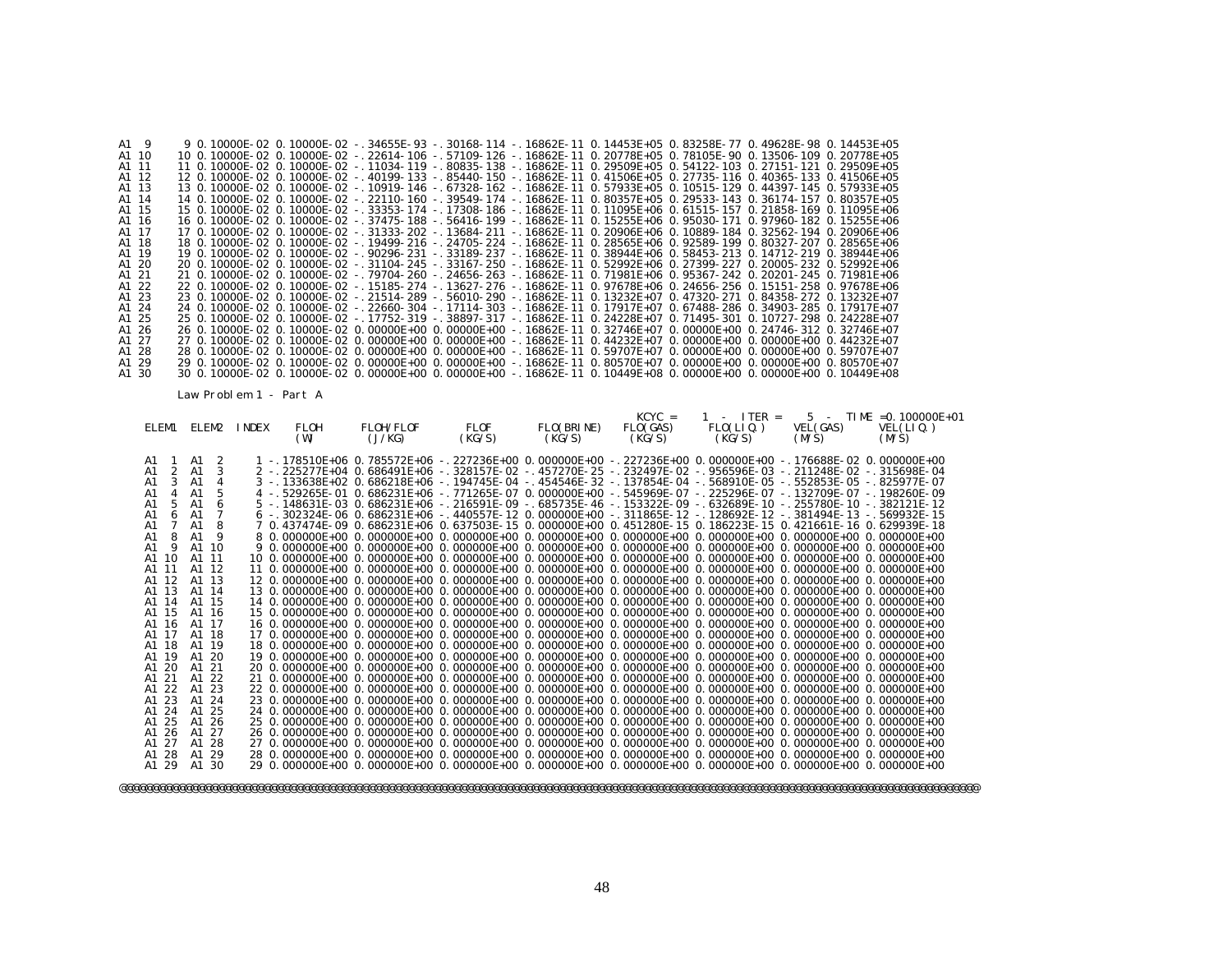MASS FLOW RATES (KG/S) FROM DIFFUSION

|    | ELEM1 ELEM2 | PHASE COMP | PHASE COMP                                                                  | PHASE COMP | PHASE COMP | PHASE COMP   |  |
|----|-------------|------------|-----------------------------------------------------------------------------|------------|------------|--------------|--|
|    |             | al l<br>WV | al l<br>br                                                                  | all ncg    | all trc    | all<br>- ch4 |  |
| A1 | 1 A 1       |            | 2 0.25170E-12 0.00000E+00 - 27935E-10 0.78012E-44 0.27683E-10               |            |            |              |  |
| A1 | 2 A1        |            | 3 0.57579E-14 - 87375E-32 - 82939E-13 - 85630E-43 0.77181E-13               |            |            |              |  |
| A1 | 3 A1        |            | 4 0. 32538E-16 - 27440E-36 - 10442E-18 - 31118E-47 - 32434E-16              |            |            |              |  |
| A1 | 4 A1        |            | 5 0.12886E-18 0.52939E-45 - 27652E-27 - 23785E-54 - 12886E-18               |            |            |              |  |
| A1 | 5 A1        |            | 6 0. 36176E-21 - 66496E-45 - 15340E-38 - 38095E-64 - 36179E-21              |            |            |              |  |
| A1 | 6 A1        |            | 7 0.12124E-23 0.00000E+00 - 37722E-51 - 27172E-75 - 11869E-23               |            |            |              |  |
| A1 | 7 A1        |            | 8 0.00000E+00 0.00000E+00 - 65420E-64 - 13671E-86 0.00000E+00               |            |            |              |  |
| A1 | 8 A1        |            | $9.0.00000E+00.00000E+00 - 83334E-77 - 50520E-98.0.00000E+00$               |            |            |              |  |
| A1 |             |            | 9 A1 10 0.00000E+00 0.00000E+00 - 78177E-90 - 13749-109 0.00000E+00         |            |            |              |  |
|    |             |            | A1 10 A1 11 0.00000E+00 0.00000E+00 - 54172-103 - 27639-121 0.00000E+00     |            |            |              |  |
|    |             |            | A1 11 A1 12 0.00000E+00 0.00000E+00 - 27761-116 - 41091-133 0.00000E+00     |            |            |              |  |
|    |             |            | A1 12 A1 13 0.00000E+00 0.00000E+00 -.10525-129 -.45195-145 0.00000E+00     |            |            |              |  |
|    |             |            | A1 13 A1 14 0.00000E+00 0.00000E+00 - 29560-143 - 36824-157 0.00000E+00     |            |            |              |  |
|    |             |            | A1 14 A1 15 0.00000E+00 0.00000E+00 - 61571-157 - 22251-169 0.00000E+00     |            |            |              |  |
|    |             |            | A1 15 A1 16 0.00000E+00 0.00000E+00 -.95117-171 -.99722-182 0.00000E+00     |            |            |              |  |
|    |             |            | A1 16 A1 17 0.00000E+00 0.00000E+00 - 10899-184 - 33148-194 0.00000E+00     |            |            |              |  |
|    |             |            | A1 17 A1 18 0.00000E+00 0.00000E+00 - 92674-199 - 81771-207 0.00000E+00     |            |            |              |  |
|    |             |            | A1 18 A1 19 0.00000E+00 0.00000E+00 - 58506-213 - 14976-219 0.00000E+00     |            |            |              |  |
|    |             |            | A1 19 A1 20 0.00000E+00 0.00000E+00 - 27424-227 - 20365-232 0.00000E+00     |            |            |              |  |
|    |             |            | A1 20 A1 21 0.00000E+00 0.00000E+00 - 95455-242 - 20564-245 0.00000E+00     |            |            |              |  |
|    |             |            | A1 21 A1 22 0.00000E+00 0.00000E+00 - 24678-256 - 15423-258 0.00000E+00     |            |            |              |  |
|    |             |            | A1 22 A1 23 0.00000E+00 0.00000E+00 - 47363-271 - 85874-272 0.00000E+00     |            |            |              |  |
|    |             |            | A1 23 A1 24 0.00000E+00 0.00000E+00 - 67550-286 - 35531-285 0.00000E+00     |            |            |              |  |
|    |             |            | A1 24 A1 25 0.00000E+00 0.00000E+00 - 71561-301 - 10920-298 0.00000E+00     |            |            |              |  |
|    |             |            | A1 25 A1 26 0.00000E+00 0.00000E+00 - 56330-316 - 24936-312 0.00000E+00     |            |            |              |  |
|    |             |            | A1 26 A1 27 0.00000E+00 0.00000E+00 0.00000E+00 0.00000E+00 0.00000E+00     |            |            |              |  |
|    |             |            | A1 27 A1 28 0.00000E+00 0.00000E+00 0.00000E+00 0.00000E+00 0.00000E+00     |            |            |              |  |
|    |             |            | $A1$ 28 $A1$ 29 0,00000E+00 0,00000E+00 0,00000E+00 0,00000E+00 0,00000E+00 |            |            |              |  |
|    |             |            | $A1$ 29 $A1$ 30 0,00000E+00 0,00000E+00 0,00000E+00 0,00000E+00 0,00000E+00 |            |            |              |  |
|    |             |            |                                                                             |            |            |              |  |

 $KCYC = 1 - ITER = 5 - TIME = 0.100000E+01$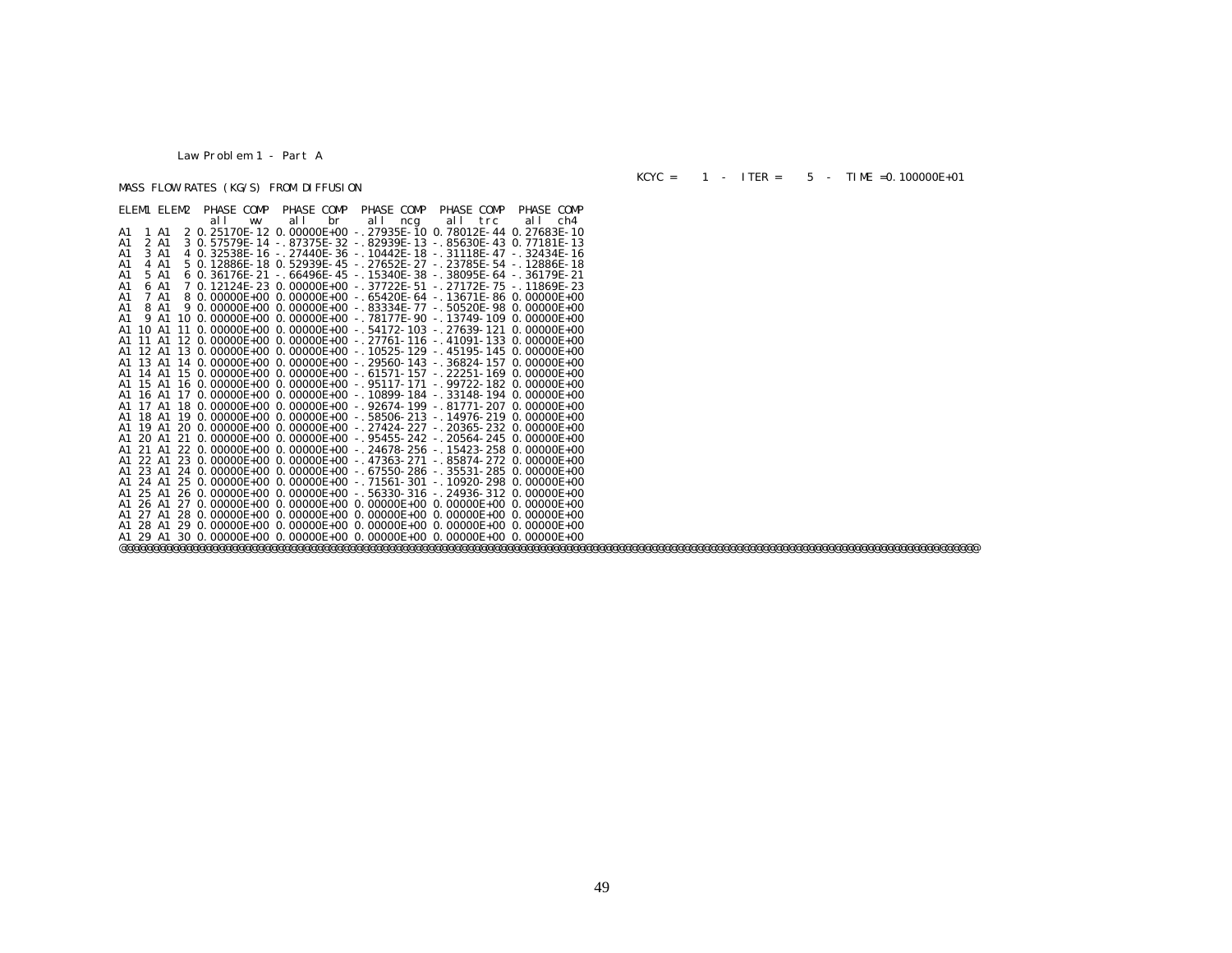Law Problem 1 - Part A  $KCYC = 1 - ITER = 5 - TIME = 0.100000E + 01$  $\overline{P(WB)}$ ELEMENT SOURCE INDEX **ENTHALPY**  $FF(LIQ. )$ **GENERATION RATE**  $FF(GAS)$  $(KG/S)$  OR  $(W)$  $(\hat{P}A)$  $(J/KG)$ A1 1 CO2 1  $0.609000E+00$  $0.430650E + 06$  $\overline{1}$ CH4 1 0.609000E-06 0.430650E+06  $A1 \quad 1$  $\boldsymbol{2}$ \*\*\*\*\*\*\*\*\*\* [KCYC, ITER] =  $[-1, 5]$  \*\*\*\*\* THE TIME IS 0.100000E+01 SECONDS, OR 0.115741E-04 DAYS PHASES PRESENT . . . . . . . . . . . . . . . **PHASES**  $\ast$ GAS **AQUEOUS ADSORBED** VOLUME (M°3) \* 0.23770431E+04 0.34489883E+04 0.98235242E-05<br>MASS (KG) \* 0.12406178E+06 0.34267399E+07 0.41357037E+08 COMPONENT MASS IN PLACE (KG) \*\*\*\*\*\*\*\*\*\*\*\*\* \*\*\*\*\*\*\*\*\*\*\*\*\*\*\*  $*$  GAS **AQUEOUS ADSORBED TOTAL PHASES** COMPONENTS \* \* 0.17446455E+03 0.34231933E+07 0.00000000E+00 0.34233677E+07 <br>\* 0.20686535E-20 0.65988834E-21 0.00000000E+00 0.27285418E-20 WATER **BRINE**  $0.55527851E+00$  0.17333148E-04 0.53704153E-01 0.60900000E+00<br>
\* 0.33216906E-34 0.62496461E-36 0.18794284E-32 0.19132703E-32<br>
\* 0.12388676E+06 0.35466388E+04 0.41357037E+08 0.41484470E+08  $NCG$ **TRC**  $CH4$ 

Figure C-2. Selected Law et al. (2002) Problem Output – Part 1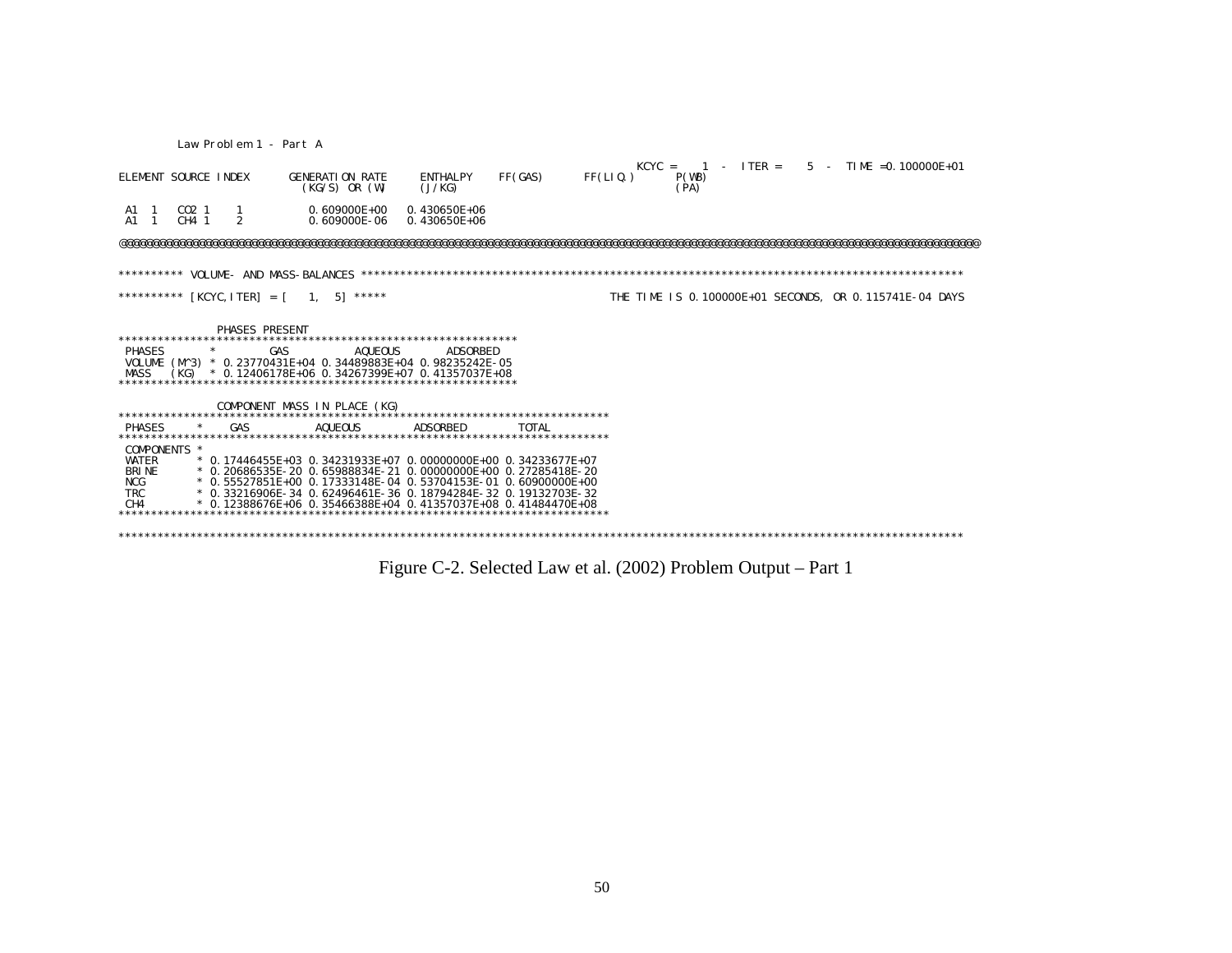Law Problem 1 - Part B ROCKS----1----\*----2----\*----3----\*----4----\*----5----\*----6----\*----7----\*----8 coal 2 1434.e00 .001 3.65e-15 3.65e-15 3.65e-15 2.51 920.<br>
1.45e-10 0.25 9 8 .457 .00 5.105e-4 1.e7 1. bh 2 1434.e00 1.0 3.65e-09 3.65e-09 3.65e-09 2.51 920.  $\begin{array}{ccccccc} & & & & & & 0.25 & & \ & & & .457 & & & .15 & & 1. & & & .10 \end{array}$ 8 .457 .00 5.105e-4 1.e7 1. MULTI----1----\*----2----\*----3----\*----4----\*----5----\*----6----\*----7----\*----8 5 5 2 8<br>START----1----\*----2----\*----3----\*----4----\*----5----\*----6----\*----7----\*----8 START----1----\*----2----\*----3----\*----4----\*----5----\*----6----\*----7----\*----8 ----\*----1 MOP: 123456789\*123456789\*1234 ---\*----5----\*----6----\*----7----\*----8 PARAM----1----\*----2----\*----3----\*----4----\*----5----\*----6----\*----7----\*----8 3 -5 100020 0 0000001000300 01 5.184e6 1.0368e7 1.e00 100.A1 1  $\begin{array}{r} 5.184e6 \\ 1.0368e7 \\ 1. e-5 \\ 1.013e5 \end{array}$ 1.013e5 0. 0. 0. 0. 0. 0. 0. 0. 10.50  $10.50$  20. 0. 0. 0. 10.50  $20$ . TIMES----1----\*----2----\*----3----\*----4----\*----5----\*----6----\*----7----\*----8 1 5184001. 1.296e6 157.788e6 315.576e6 946.728e6 3.15576e9 SELEC----1----\*----2----\*----3----\*----4----\*----5----\*----6----\*----7----\*----8  $6$ <br>1 1 1 1 1 1 1  $1$ 

28.96  $1. e-10$ 0. e-0  $0.$  e-1<br>0. e-6  $0.$  e-6 0.e-6 0.e-6 0.e-6 -1.e-6 -1.e-6 0.e-6 1.e50 16. 0.e-6 -1.e-6 1.0e-11 1.e50 44. -1.e-6 0.e-6 4.0e-09 diffusivity data are input as follows: first row: water (gas, liq.)<br>second row: brine (gas, liq.)<br>third row: rn1 (gas, liq.)<br>fourth row: rn2 (gas, liq.) fifth row: air (gas, liq.)<br>DIFFU----1----\*----2----\*----3----J----1----\*----2----<sup>-----</sup>----3----\*----4----\*----5----\*----6----\*----7----\*----8<br>1. e-6 1. e-10 1. e-6 1. e-10<br>0. e-6 1. e-10<br>1. e-6 1. e-10<br>1. e-6 1. e-10 1. e-6 1. e-10<br>1. e-6 1. e-10  $1. e-10$ diffusivity values for DGM are input as follows (assumes  $Dj - i = Di - j$ ): First row: D1-2, D1-3, D1-4, D1-5<br>second row: D2-3, D2-4, D2-5<br>third row: D3-4, D3-5<br>fourth row: D4-5 fourth row: DGM 1.0e-6 1.0e-6 1.0e-6 1.0e-6 1.  $0e-6$  1.  $0e-6$ <br>1.  $0e-6$  1.  $0e-6$  1.0e-6 CBM coal 0.156 0.0672<br>0.00  $\begin{array}{cccc} & 0. & 0. & 0. \ 0. & 0. & 0. \ 0.0310 & 1903. \text{ e3} & 1180. \text{ e10} \ 0.0150 & 27241. \text{ e3} & 808. \text{ e10} \end{array}$ 0.0150 27241.e3 808.e10<br>0.0152 4688.5e3 421.e10 ELEME --- 30 31 0 0 0.00000 453.911 mod<br>A1 1 20.3767E+510.8371E-02 0.1825E-01<br>A1 2 10.2347E+020.5206E+01 0.4738E+00  $\begin{array}{cccc}\n\overline{A1} & 1 & 2 \\
\overline{A1} & 2 & 10.2347E+0.8371E-0.0 \\
\end{array}$   $\begin{array}{cccc}\n\overline{A371E-0.8371E-0.0} & \overline{A1825E-0.0} & -.4500E+0.0 \\
\overline{A1825E-0.0} & 0.4738E+0.0 & -.4500E+0.0\n\end{array}$ A1 2 10.2347E+020.5206E+01 0.4738E+00 -.4500E+01<br>A1 3 10.9780E+020.2173E+02 0.1491E+01 -.4500E+01 A1 3 10.9780E+020.2173E+02 0.1491E+01 -.4500E+01<br>A1 4 10.2088E+030.4640E+02 0.2744E+01 -.4500E+01 A1 4 10.2088E+030.4640E+02 0.2744E+01 -.4500E+01<br>A1 5 10.3705E+030.8232E+02 0.4197E+01 -.4500E+01 A1 5 10.3705E+030.8232E+02 0.4197E+01 -.4500E+01<br>A1 6 10.6023E+030.1338E+03 0.5883E+01 -.4500E+01 A1 6 10.6023E+030.1338E+03 0.5883E+01 -.4500E+01<br>A1 7 10.9309E+030.2069E+03 0.7838E+01 -.4500E+01<br>A1 8 10.1392E+040.3094E+03 0.1011E+02 -.4500E+01 A1 7 10.9309E+030.2069E+03 0.7838E+01 -.4500E+01 A1 8 10.1392E+040.3094E+03 0.1011E+02 -.4500E+01 A1 9 10.2036E+040.4524E+03 0.1274E+02 -.4500E+01<br>A1 10 10.2927E+040.6505E+03 0.1579E+02 -.4500E+01 10.2927E+040.6505E+03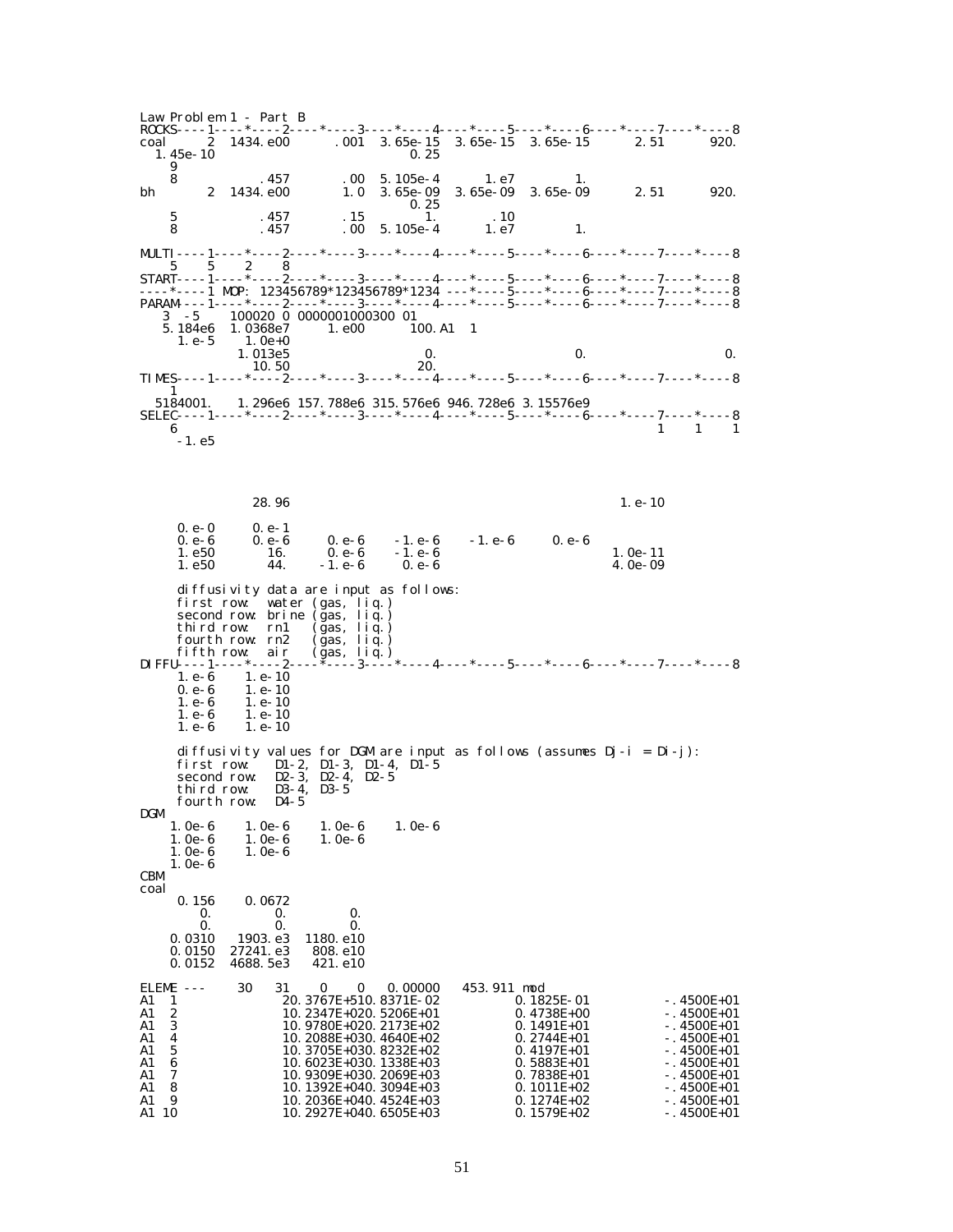| A1 11<br>A1 12 | 10. $4157E+040.9238E+03$<br>10. $5847E+040.$ 1299E+04                                                                           | $0.1933E+02$<br>$0.2344E+02$                                                   | - .4500E+01<br>- .4500E+01   |
|----------------|---------------------------------------------------------------------------------------------------------------------------------|--------------------------------------------------------------------------------|------------------------------|
| A1 13          | 10.8161E+040.1814E+04                                                                                                           | $0.2820E+02$                                                                   | - .4500E+01                  |
| A1 14<br>A1 15 | 10. $1132E+050.2516E+04$<br>10. $1563E+050.$ $3473E+04$                                                                         | $0.3373E+02$<br>$0.4014E+02$                                                   | - .4500E+01<br>$-.4500E+01$  |
| A1 16          | 10. 2149E+050. 4775E+04                                                                                                         | $0.4758E+02$                                                                   | - .4500E+01                  |
| A1 17<br>A1 18 | 10. $2945E+050.6544E+04$<br>10. $4024E+050.8943E+04$                                                                            | $0.5620E+02$<br>$0.6621E+02$                                                   | $-.4500E+01$<br>$-.4500E+01$ |
| A1 19          | 10. $5486E+050.$ 1219E $+05$                                                                                                    | $0.7782E+02$                                                                   | - .4500E+01                  |
| A1 20<br>A1 21 | 10. $7465E+050.1659E+05$<br>10. $1014E+060.$ $2254E+05$                                                                         | $0.9128E+02$<br>$0.1069E+03$                                                   | - .4500E+01<br>$-.4500E+01$  |
| A1 22          | 10. $1376E+060.3057E+05$                                                                                                        | $0.1250E+03$                                                                   | - .4500E+01                  |
| A1 23<br>A1 24 | 10. $1864E+060.$ $4143E+05$<br>10. $2524E+060.5608E+05$                                                                         | $0.1460E+03$<br>$0.1704E+03$                                                   | - .4500E+01<br>$-.4500E+01$  |
| A1 25          | 10. $3413E+060.7585E+05$                                                                                                        | $0.1987E+03$                                                                   | - .4500E+01                  |
| A1 26<br>A1 27 | 10.4613E+060.1025E+06<br>10. $6231E+060.1385E+06$                                                                               | $0.2315E+03$<br>$0.2696E+03$                                                   | - .4500E+01<br>$-.4500E+01$  |
| A1 28          | 10.8411E+060.1869E+06                                                                                                           | $0.3137E+03$                                                                   | - .4500E+01                  |
| A1 29          | 10. $1135E+070.2522E+06$                                                                                                        | $0.3649E+03$                                                                   | - .4500E+01                  |
| A1 30          | 10. 1472E+070. 3270E+06                                                                                                         | $0.4232E+03$                                                                   | - .4500E+01                  |
| <b>CONNE</b>   |                                                                                                                                 |                                                                                |                              |
| A1<br>A1       | 2<br>1A1<br>3<br>2A1                                                                                                            | 10. 1825E-050. 4555E+000. 2064E+01<br>10.4555E+000.5800E+000.5152E+02          |                              |
| A1             | 3A 1<br>4                                                                                                                       | 10.5800E+000.6728E+000.1171E+03                                                |                              |
| A1<br>A1       | 4A 1<br>5<br>5A1<br>6                                                                                                           | 10. 6728E+000. 7805E+000. 1932E+03<br>10.7805E+000.9053E+000.2815E+03          |                              |
| A1             | 7<br>6A1                                                                                                                        | 10. 9053E+000. 1050E+010. 3839E+03                                             |                              |
| A1<br>A1       | 8<br>7A 1<br>8A1<br>9                                                                                                           | 10. 1050E+010. 1218E+010. 5026E+03<br>10. 1218E+010. 1413E+010. 6404E+03       |                              |
| A1             | 9A1 10                                                                                                                          | 10. 1413E+010. 1639E+010. 8002E+03                                             |                              |
|                | A1 10A1 11<br>A1 11A1 12                                                                                                        | 10. $1639E+010.$ $1901E+010.$ $9856E+03$<br>10. 1901E+010. 2206E+010. 1201E+04 |                              |
|                | A1 12A1 13                                                                                                                      | 10. 2206E+010. 2559E+010. 1450E+04                                             |                              |
|                | A1 13A1 14<br>A1 14A1 15                                                                                                        | 10. 2559E+010. 2968E+010. 1739E+04<br>10. 2968E+010. 3443E+010. 2075E+04       |                              |
|                | A1 15A1 16                                                                                                                      | 10. 3443E+010. 3994E+010. 2465E+04                                             |                              |
|                | A1 16A1 17<br>A1 17A1 18                                                                                                        | 10. $3994E+010.4633E+010.2916E+04$<br>10. $4633E+010.5374E+010.3440E+04$       |                              |
|                | A1 18A1 19                                                                                                                      | 10.5374E+010.6234E+010.4048E+04                                                |                              |
|                | A1 19A1 20<br>A1 20A1 21                                                                                                        | 10. $6234E+010.7231E+010.4753E+04$<br>10. 7231E+010. 8388E+010. 5571E+04       |                              |
|                | A1 21A1 22                                                                                                                      | 10.8388E+010.9730E+010.6520E+04                                                |                              |
|                | A1 22A1 23<br>A1 23A1 24                                                                                                        | 10.9730E+010.1129E+020.7620E+04                                                |                              |
|                | A1 24A1 25                                                                                                                      | 10. 1129E+020. 1309E+020. 8897E+04<br>10. 1309E+020. 1519E+020. 1038E+05       |                              |
|                | A1 25A1 26                                                                                                                      | 10. $1519E+020.$ $1762E+020.$ $1210E+05$                                       |                              |
|                | A1 26A1 27<br>A1 27A1 28                                                                                                        | 10. $1762E+020.2044E+020.1409E+05$<br>10. $2044E+020.2371E+020.1640E+05$       |                              |
|                | A1 28A1 29                                                                                                                      | 10. 2371E+020. 2750E+020. 1908E+05                                             |                              |
|                | A1 29A1 30                                                                                                                      | 10. $2750E+020.3075E+020.2219E+05$                                             |                              |
| A1             | INCON -- INITIAL CONDITIONS FOR<br>$0.10000000E+01$<br>1                                                                        | 30 ELEMENTS AT TIME 0.518400E+07                                               |                              |
|                | $0.2750000000000E+06$ 0.1602888385780E-27 0.9999990001911E+00 0.3168568899443E-51                                               |                                                                                |                              |
| A1.            | 0.9998089379860E-06 0.4500000000000E+02<br>- 2<br>0.10000136E-02                                                                |                                                                                |                              |
|                | $0.7743664241503E+07$ $0.4811165636323E-18$ $0.9999991370482E+00$ $0.1911719905639E-47$                                         |                                                                                |                              |
| A1             | 0.8629518109750E-06 0.4500000000000E+02<br>0.10000136E-02<br>- 3                                                                |                                                                                |                              |
|                | 0.7743663893911E+07 0.1318713159337E-18 0.9999991234901E+00 0.5003991423966E-44                                                 |                                                                                |                              |
| A1             | 0.8765099178187E-06 0.4500000000000E+02<br>0.10000136E-02<br>$\overline{4}$                                                     |                                                                                |                              |
|                | 0.7743662991331E+07 0.8534702199149E-19 0.9999991144762E+00 0.2546394716046E-40                                                 |                                                                                |                              |
| A1             | 0.8855237906300E-06 0.4500000000000E+02<br>0.10000136E-02<br>- 5                                                                |                                                                                |                              |
|                | 0.7743661279602E+07 0.2278790433689E-19 0.9999991077060E+00 0.1672271019552E-36<br>0.8922939493019E-06 0.4500000000000E+02      |                                                                                |                              |
| A1 6           | 0.10000136E-02                                                                                                                  |                                                                                |                              |
|                | 0.7743658395326E+07 0.1877007942890E-17 0.9999991020493E+00 0.1296849815342E-32<br>0.8979503541390E-06 0.4500000000000E+02      |                                                                                |                              |
|                | 0.10000136E-02<br>A1 7                                                                                                          |                                                                                |                              |
|                | 0.7743653838796E+07 0.7188530711316E-18 0.9999990966919E+00 0.1115809083918E-28<br>0. 9029842832312E-06 0. 4500000000000E+02    |                                                                                |                              |
| A1 8           | 0.10000136E-02                                                                                                                  |                                                                                |                              |
|                | 0.7743646921701E+07 0.2711226717536E-17 0.9999987120099E+00 0.9889328629321E-25<br>0. 9076944474855E-06 0. 4500000000000E+02    |                                                                                |                              |
| A1 9           | 0.10000136E-02                                                                                                                  |                                                                                |                              |
|                | 0.7743636703395E+07 0.5537188282405E-14 0.4446466990279E-01 0.1772677205593E-23<br>0. $1090031061271E+02$ 0. $450000000000E+02$ |                                                                                |                              |
| A1 10          | 0.10000136E-02                                                                                                                  |                                                                                |                              |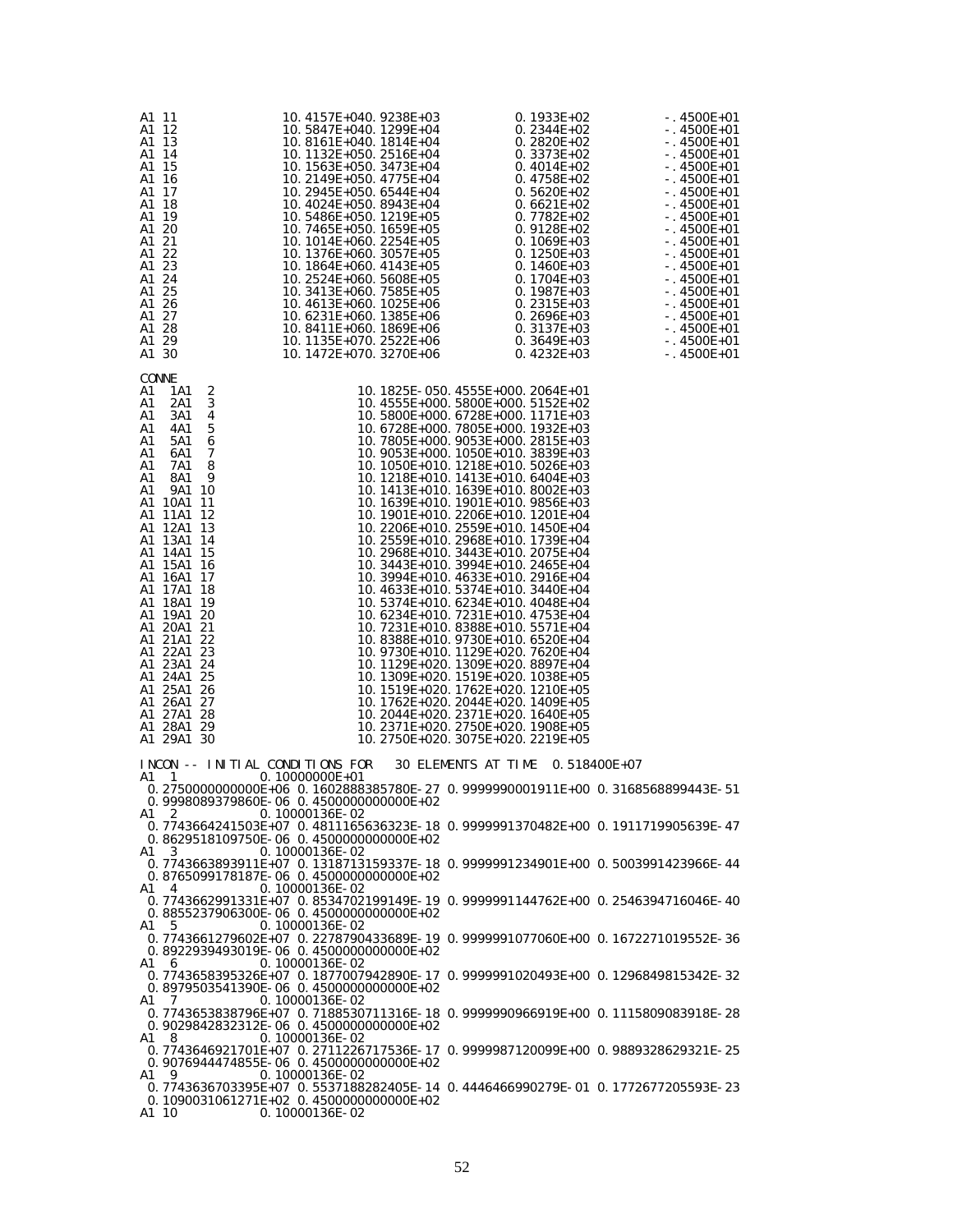0.7743616188437E+07 0.1687917365216E-14 0.4446406037316E-01 0.1438508384716E-19 0.1085155667760E+02 0.4500000000000E+02 A1 11 0.10000136E-02 0.7743582712347E+07 0.2713924489972E-15 0.4292333902344E-01 0.1018904771155E-19 0.1081216181643E+02 0.4500000000000E+02 A1 12 0.10000136E-02 0.7743531367601E+07 0.3880865305626E-16 0.1341765803872E-01 0.1688417364370E-19 0.1072859362446E+02 0.4500000000000E+02 A1 13 0.10000136E-02 0.7743481724222E+07 0.6305199099004E-17 0.7525783796166E-03 0.3991236862590E-19 0.1069402774906E+02 0.4500000000000E+02 A1 14 0.10000135E-02 0.7743409889581E+07 0.1792783393140E-17 0.2273542713190E-04 0.5355160070700E-19 0.1066899568812E+02 0.4500000000000E+02 A1 15 0.10000135E-02 0.7743292489188E+07 0.2228032492982E-17 0.4824117462080E-06 0.5840820344845E-19 0.1063887935496E+02 0.4500000000000E+02 A1 16 0.10000135E-02 0.7743103516966E+07 0.1224163986657E-17 0.7442861453709E-08 0.5390724943385E-19 0.1060612752922E+02 0.4500000000000E+02 A1 17 0.10000135E-02 0.7742806279558E+07 0.1167982401736E-17 0.8532112200822E-10 0.3754163752586E-19 0.1057287235852E+02 0.4500000000000E+02 A1 18 0.10000134E-02 0.7742346452855E+07 0.7653021819923E-18 0.7401494566775E-12 0.1847659224015E-19 0.1053971245890E+02 0.4500000000000E+02 A1 19 0.10000133E-02 0.7741642233678E+07 0.3472470236095E-18 0.4926499756633E-14 0.6374861719984E-20 0.1050843027784E+02 0.4500000000000E+02 A1 20 0.10000131E-02 0.7740581305936E+07 0.2203513517528E-17 0.2538585020184E-16 0.1560085505786E-20 0.1047916590514E+02 0.4500000000000E+02 A1 21 0.10000129E-02 0.7738999325668E+07 0.7344304057019E-19 0.1015745428556E-18 0.2741087445899E-21 0.1045034221329E+02 0.4500000000000E+02 A1 22 0.10000126E-02 0.7736650615921E+07 0.2654492688939E-19 0.3140554378576E-21 0.3473255212479E-22 0.1042305843262E+02 0.4500000000000E+02 A1 23 0.10000121E-02 0.7733231831248E+07 0.1117827428419E-18 0.7407434562950E-24 0.3158165258146E-23 0.1040012628641E+02 0.4500000000000E+02 A1 24 0.10000114E-02 0.7728398576917E+07 0.5837289668767E-19 0.1300973871649E-26 0.2026538258512E-24 0.1038763221590E+02 0.4500000000000E+02 A1 25 0.10000104E-02 0.7722068347140E+07 0.2491296747741E-19 0.1646156372194E-29 0.8951432895663E-26 0.1038746743264E+02 0.4500000000000E+02 A1 26 0.10000094E-02 0.7714491022283E+07 0.2216132630573E-20 0.1435865704778E-32 0.2627196047295E-27 0.1039303773404E+02 0.4500000000000E+02 A1 27 0.10000081E-02 0.7706136806354E+07 0.8457864995717E-20 0.8150628414191E-36 0.4873204346150E-29 0.1039755651792E+02 0.4500000000000E+02 A1 28 0.10000069E-02 0.7697675319375E+07 0.3312799534649E-20 0.2772537650423E-39 0.5291326898384E-31 0.1040018530601E+02 0.4500000000000E+02 A1 29 0.10000058E-02 0.7690256495902E+07 0.4153392758103E-20 0.4913146717978E-43 0.2937744311484E-33 0.1040179589505E+02 0.4500000000000E+02 A1 30 0.10000052E-02 0.7685709510268E+07 0.1117147094709E-20 0.3413386015705E-47 0.6302161496768E-36 0.1040266218685E+02 0.4500000000000E+02 +++ 0.51840000E+07 INDOM GENER----1----\*----2----\*----3----\*----4----\*----5----\*----6----\*----7----\*----8<br>A1 1C0201 0 0 0 4 COMB1<br>0.000 1.296e6 1.296e6 1 010 A1 1CO201 0 0 0 4 COM31 0. 1.296e6 1.296e6 1.e10 0.609 0.609 0. 0. 430.65e3 430.65e3 0. 0. 430.65e3 430.65e3 0.<br>A1 1CH401 0 0 0 4 COM51<br>0. 1.296e6 1.296e6 0. 1.296e6 1.296e6 1.e10 0.609e-6 0.609e-6 0. 0.  $\begin{array}{cccc} 0.609\text{e}-6 & 0.609\text{e}-6 & 0.609\text{e}-6 & 0.609\text{e}-6 & 0.609\text{e}-6 & 0.609\text{e}-6 & 0.609\text{e}-6 & 0.609\text{e}-6 & 0.609\text{e}-6 & 0.609\text{e}-6 & 0.609\text{e}-6 & 0.609\text{e}-6 & 0.609\text{e}-6 & 0.609\text{e}-6 & 0.609\text{e}-6 & 0.609\text{e}-6 & 0.60$ FOFT A1 1 A1 2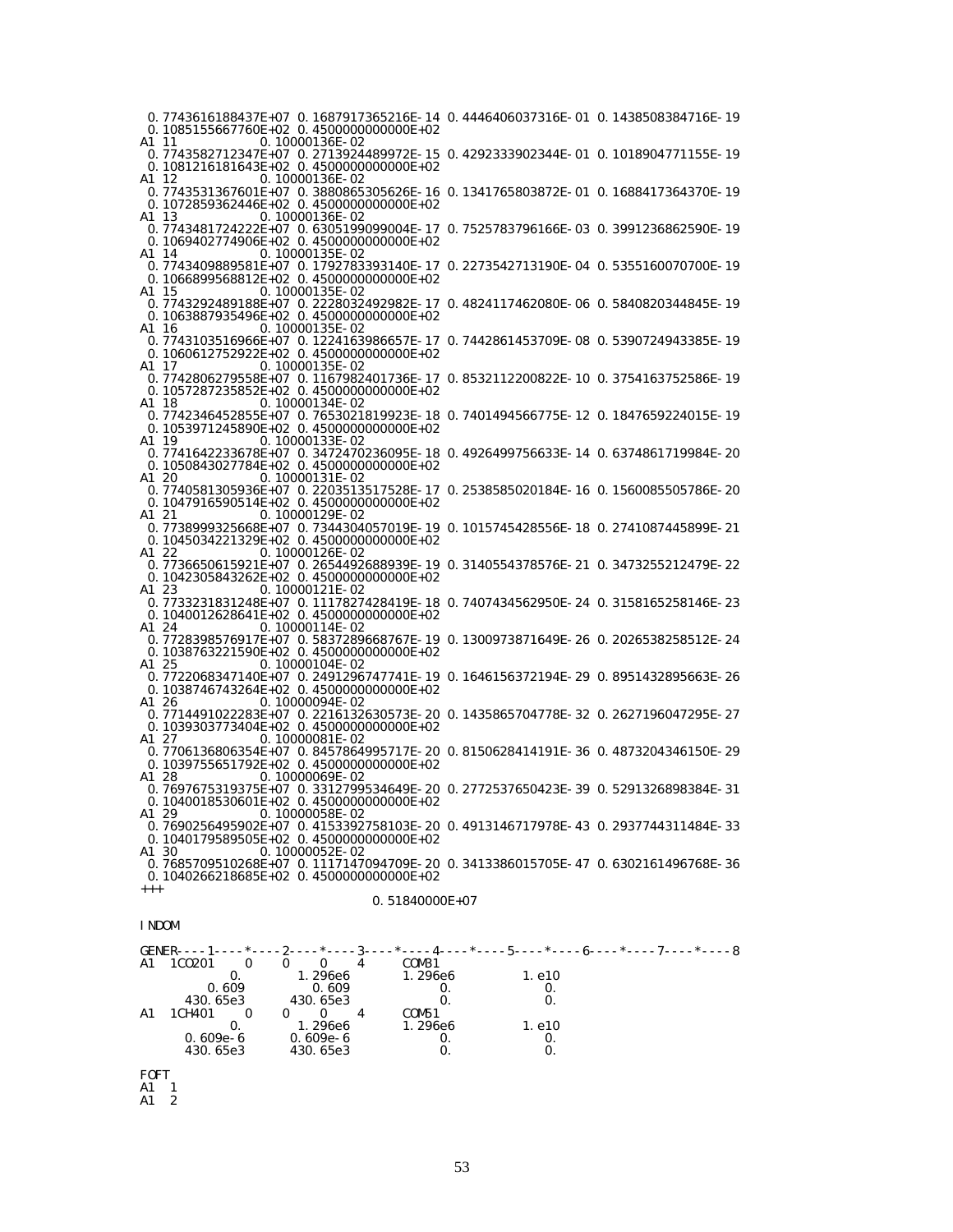COFT A1 1A1 2 ENDCY----1----\*----2----\*----3----\*----4----\*----5----\*----6----\*----7----\*----8

Figure C-3. Law et al. (2002) Problem Input – Part 2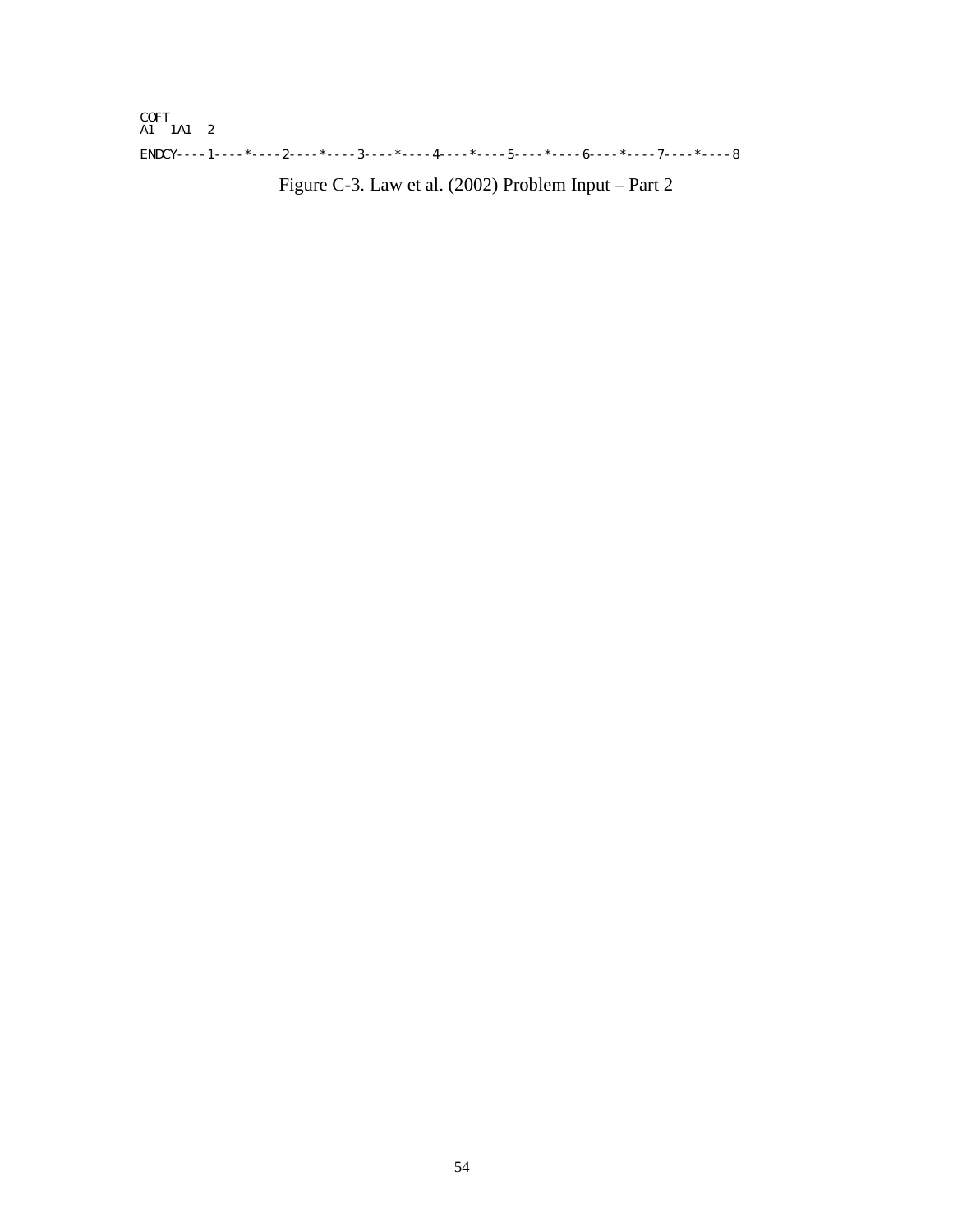| OUTPUT DATA AFTER (<br>$1.$ 2) $-2$ -TIME STEPS<br>THE TIME IS 0.600000E+02 DAYS                                                                                                                                                                                                                                                                                                                                                                                                                                                                                                                                                                                                                                                                                                                                                                                                                                                                                                                                                                                                                                                                                                                                                                                                                                                                                                                                                                                                                                                                                                                                                                                                                                                                                                                                                                                                                                                                                                                                                                                                                                                                                                                                                                                                                                                                                                                                                                                                                                                                                                                                                                                                                                                                                                                                                                                                                                                                                                                                                                                                                                                                                                                                                                                                                                                                                                                                                                                                                                                                                                                                                                                                                                                                                                                                                                                                                                                                                                                                                                                                                                                                                                                                                                                                                                                                                                                                                                                                                                                                                                                                                                    |                              |                                                |                     |                          |                         |                 |                                   |  |  |  |  |  |  |
|-----------------------------------------------------------------------------------------------------------------------------------------------------------------------------------------------------------------------------------------------------------------------------------------------------------------------------------------------------------------------------------------------------------------------------------------------------------------------------------------------------------------------------------------------------------------------------------------------------------------------------------------------------------------------------------------------------------------------------------------------------------------------------------------------------------------------------------------------------------------------------------------------------------------------------------------------------------------------------------------------------------------------------------------------------------------------------------------------------------------------------------------------------------------------------------------------------------------------------------------------------------------------------------------------------------------------------------------------------------------------------------------------------------------------------------------------------------------------------------------------------------------------------------------------------------------------------------------------------------------------------------------------------------------------------------------------------------------------------------------------------------------------------------------------------------------------------------------------------------------------------------------------------------------------------------------------------------------------------------------------------------------------------------------------------------------------------------------------------------------------------------------------------------------------------------------------------------------------------------------------------------------------------------------------------------------------------------------------------------------------------------------------------------------------------------------------------------------------------------------------------------------------------------------------------------------------------------------------------------------------------------------------------------------------------------------------------------------------------------------------------------------------------------------------------------------------------------------------------------------------------------------------------------------------------------------------------------------------------------------------------------------------------------------------------------------------------------------------------------------------------------------------------------------------------------------------------------------------------------------------------------------------------------------------------------------------------------------------------------------------------------------------------------------------------------------------------------------------------------------------------------------------------------------------------------------------------------------------------------------------------------------------------------------------------------------------------------------------------------------------------------------------------------------------------------------------------------------------------------------------------------------------------------------------------------------------------------------------------------------------------------------------------------------------------------------------------------------------------------------------------------------------------------------------------------------------------------------------------------------------------------------------------------------------------------------------------------------------------------------------------------------------------------------------------------------------------------------------------------------------------------------------------------------------------------------------------------------------------------------------------------------------------|------------------------------|------------------------------------------------|---------------------|--------------------------|-------------------------|-----------------|-----------------------------------|--|--|--|--|--|--|
|                                                                                                                                                                                                                                                                                                                                                                                                                                                                                                                                                                                                                                                                                                                                                                                                                                                                                                                                                                                                                                                                                                                                                                                                                                                                                                                                                                                                                                                                                                                                                                                                                                                                                                                                                                                                                                                                                                                                                                                                                                                                                                                                                                                                                                                                                                                                                                                                                                                                                                                                                                                                                                                                                                                                                                                                                                                                                                                                                                                                                                                                                                                                                                                                                                                                                                                                                                                                                                                                                                                                                                                                                                                                                                                                                                                                                                                                                                                                                                                                                                                                                                                                                                                                                                                                                                                                                                                                                                                                                                                                                                                                                                                     |                              |                                                |                     |                          |                         |                 |                                   |  |  |  |  |  |  |
| <b>KCYC</b><br>I TER I TERC<br>TOTAL TIME<br>$\boldsymbol{2}$<br>$\overline{2}$<br>$0.518400E+07$<br>-1                                                                                                                                                                                                                                                                                                                                                                                                                                                                                                                                                                                                                                                                                                                                                                                                                                                                                                                                                                                                                                                                                                                                                                                                                                                                                                                                                                                                                                                                                                                                                                                                                                                                                                                                                                                                                                                                                                                                                                                                                                                                                                                                                                                                                                                                                                                                                                                                                                                                                                                                                                                                                                                                                                                                                                                                                                                                                                                                                                                                                                                                                                                                                                                                                                                                                                                                                                                                                                                                                                                                                                                                                                                                                                                                                                                                                                                                                                                                                                                                                                                                                                                                                                                                                                                                                                                                                                                                                                                                                                                                             | KON<br>$\mathbf{2}^{\prime}$ | DX1M<br>DX2M<br>$0.36345E+05$<br>$0.48112E-18$ | DX3M<br>0.31291E-08 | MAX. RES.<br>0.31350E-05 | NER<br>$\boldsymbol{2}$ | <b>KER</b><br>3 | <b>DELTEX</b><br>$0.10000E+01$    |  |  |  |  |  |  |
|                                                                                                                                                                                                                                                                                                                                                                                                                                                                                                                                                                                                                                                                                                                                                                                                                                                                                                                                                                                                                                                                                                                                                                                                                                                                                                                                                                                                                                                                                                                                                                                                                                                                                                                                                                                                                                                                                                                                                                                                                                                                                                                                                                                                                                                                                                                                                                                                                                                                                                                                                                                                                                                                                                                                                                                                                                                                                                                                                                                                                                                                                                                                                                                                                                                                                                                                                                                                                                                                                                                                                                                                                                                                                                                                                                                                                                                                                                                                                                                                                                                                                                                                                                                                                                                                                                                                                                                                                                                                                                                                                                                                                                                     |                              |                                                |                     |                          |                         |                 |                                   |  |  |  |  |  |  |
|                                                                                                                                                                                                                                                                                                                                                                                                                                                                                                                                                                                                                                                                                                                                                                                                                                                                                                                                                                                                                                                                                                                                                                                                                                                                                                                                                                                                                                                                                                                                                                                                                                                                                                                                                                                                                                                                                                                                                                                                                                                                                                                                                                                                                                                                                                                                                                                                                                                                                                                                                                                                                                                                                                                                                                                                                                                                                                                                                                                                                                                                                                                                                                                                                                                                                                                                                                                                                                                                                                                                                                                                                                                                                                                                                                                                                                                                                                                                                                                                                                                                                                                                                                                                                                                                                                                                                                                                                                                                                                                                                                                                                                                     |                              | $NCG = CO2$                                    |                     |                          |                         |                 |                                   |  |  |  |  |  |  |
| T<br><b>I NDEX</b><br>P<br><b>ELEM</b><br>$(DEG-C)$<br>(PA)                                                                                                                                                                                                                                                                                                                                                                                                                                                                                                                                                                                                                                                                                                                                                                                                                                                                                                                                                                                                                                                                                                                                                                                                                                                                                                                                                                                                                                                                                                                                                                                                                                                                                                                                                                                                                                                                                                                                                                                                                                                                                                                                                                                                                                                                                                                                                                                                                                                                                                                                                                                                                                                                                                                                                                                                                                                                                                                                                                                                                                                                                                                                                                                                                                                                                                                                                                                                                                                                                                                                                                                                                                                                                                                                                                                                                                                                                                                                                                                                                                                                                                                                                                                                                                                                                                                                                                                                                                                                                                                                                                                         | <b>SL</b>                    | $XBRI NE(LIQ)$ $XNCG(LIQ)$                     | XTRC(LI0)           | XCH4(LI0)                | XNCG (GAS)              | XTRC(GAS)       | XCH4(GAS)<br>DG<br>$(KG/M^{*}*3)$ |  |  |  |  |  |  |
| $A1 \quad 1$<br>1 0.27500E+06 0.45000E+02 0.00000E+00 0.16029E-27 0.25729E-02 0.21255E-55 0.12864E-09 0.10000E+01 0.31686E-51 0.99981E-06 0.46326E+01<br>$\boldsymbol{2}$<br>2 0.77073E+07 0.45000E+02 0.00000E+00 0.00000E+00 0.44423E-01 0.34253E-50 0.31346E-08 0.10000E+01 0.18682E-47 0.85982E-06 0.22775E+03<br>A1<br>3<br>3 0.77432E+07 0.45000E+02 0.00000E+00 0.13030E-18 0.44517E-01 0.92171E-47 0.32168E-08 0.10000E+01 0.50042E-44 0.87647E-06 0.23002E+03<br>A1<br>$\overline{4}$<br>4 0.77437E+07 0.45000E+02 0.00000E+00 0.85283E-19 0.44518E-01 0.46905E-43 0.32503E-08 0.10000E+01 0.25464E-40 0.88552E-06 0.23005E+03<br>A1<br>5<br>5 0.77437E+07 0.45000E+02 0.00000E+00 0.22788E-19 0.44518E-01 0.30803E-39 0.32752E-08 0.10000E+01 0.16723E-36 0.89229E-06 0.23005E+03<br>A1<br>6<br>6 0.77437E+07 0.45000E+02 0.00000E+00 0.18770E-17 0.44518E-01 0.23888E-35 0.32960E-08 0.10000E+01 0.12969E-32 0.89795E-06 0.23005E+03<br>A1<br>$\mathbf{7}$<br>7 0.77437E+07 0.45000E+02 0.00000E+00 0.71885E-18 0.44518E-01 0.20553E-31 0.33144E-08 0.10000E+01 0.11158E-28 0.90298E-06 0.23005E+03<br>A1<br>8<br>8 0.77436E+07 0.45000E+02 0.00000E+00 0.27112E-17 0.44518E-01 0.18216E-27 0.33317E-08 0.10000E+01 0.98893E-25 0.90769E-06 0.23005E+03<br>A1<br>9 0.77436E+07 0.45000E+02 0.99689E-01 0.55372E-14 0.44465E-01 0.17727E-23 0.27912E-08 0.99949E+00 0.96304E-21 0.75986E-06 0.23033E+03<br>A1 9<br>A1 10<br>10 0.77436E+07 0.45000E+02 0.14844E+00 0.16879E-14 0.44464E-01 0.14385E-19 0.19958E-07 0.99949E+00 0.78150E-17 0.54334E-05 0.23033E+03<br>A1 11<br>11 0.77436E+07 0.45000E+02 0.18784E+00 0.27139E-15 0.42923E-01 0.10189E-19 0.46598E-04 0.98598E+00 0.56604E-17 0.13502E-01 0.21231E+03<br>12 0.77435E+07 0.45000E+02 0.27141E+00 0.38809E-16 0.13418E-01 0.16884E-19 0.76799E-03 0.49899E+00 0.16850E-16 0.50006E+00 0.80524E+02<br>A1 12<br>A1 13<br>13 0.77435E+07 0.45000E+02 0.30597E+00 0.63052E-17 0.75258E-03 0.39912E-19 0.10298E-02 0.37352E-01 0.56514E-16 0.96129E+00 0.54250E+02<br>14 0.77434E+07 0.45000E+02 0.33100E+00 0.17928E-17 0.22735E-04 0.53552E-19 0.10443E-02 0.11503E-02 0.77581E-16 0.99746E+00 0.52927E+02<br>A1 14<br>A1 15<br>15 0.77433E+07 0.45000E+02 0.36112E+00 0.22280E-17 0.48241E-06 0.58408E-19 0.10448E-02 0.24423E-04 0.84678E-16 0.99859E+00 0.52887E+02<br>16 0.77431E+07 0.45000E+02 0.39387E+00 0.12242E-17 0.74429E-08 0.53907E-19 0.10448E-02 0.37682E-06 0.78155E-16 0.99861E+00 0.52884E+02<br>A1 16<br>A1 17<br>17 0.77428E+07 0.45000E+02 0.42713E+00 0.11680E-17 0.85321E-10 0.37542E-19 0.10447E-02 0.43198E-08 0.54430E-16 0.99861E+00 0.52882E+02<br>A1 18<br>18 0.77423E+07 0.45000E+02 0.46029E+00 0.76530E-18 0.74015E-12 0.18477E-19 0.10447E-02 0.37476E-10 0.26790E-16 0.99861E+00 0.52879E+02<br>19 0.77416E+07 0.45000E+02 0.49157E+00 0.34725E-18 0.49265E-14 0.63749E-20 0.10446E-02 0.24946E-12 0.92441E-17 0.99861E+00 0.52873E+02<br>A1 19<br>A1 20<br>20 0.77406E+07 0.45000E+02 0.52083E+00 0.22035E-17 0.25386E-16 0.15601E-20 0.10445E-02 0.12856E-14 0.22626E-17 0.99861E+00 0.52866E+02<br>A1 21<br>21 0.77390E+07 0.45000E+02 0.54966E+00 0.73443E-19 0.10157E-18 0.27411E-21 0.10443E-02 0.51445E-17 0.39762E-18 0.99861E+00 0.52854E+02<br>A1 22<br>22 0.77367E+07 0.45000E+02 0.57694E+00 0.26545E-19 0.31406E-21 0.34733E-22 0.10441E-02 0.15910E-19 0.50398E-19 0.99861E+00 0.52836E+02<br>A1 23<br>23 0.77332E+07 0.45000E+02 0.59987E+00 0.11178E-18 0.74074E-24 0.31582E-23 0.10437E-02 0.37537E-22 0.45846E-20 0.99861E+00 0.52811E+02<br>A1 24<br>24 0. 77284E+07 0. 45000E+02 0. 61237E+00 0. 58373E-19 0. 13010E-26 0. 20265E-24 0. 10432E-02 0. 65955E-25 0. 29437E-21 0. 99861E+00 0. 52775E+02<br>A1 25<br>25 0.77221E+07 0.45000E+02 0.61253E+00 0.24913E-19 0.16462E-29 0.89514E-26 0.10426E-02 0.83503E-28 0.13013E-22 0.99861E+00 0.52728E+02<br>A1 26<br>26 0.77145E+07 0.45000E+02 0.60696E+00 0.22161E-20 0.14359E-32 0.26272E-27 0.10418E-02 0.72887E-31 0.38231E-24 0.99861E+00 0.52671E+02<br>A1 27<br>27 0.77061E+07 0.45000E+02 0.60244E+00 0.84579E-20 0.81506E-36 0.48732E-29 0.10409E-02 0.41406E-34 0.70991E-26 0.99860E+00 0.52609E+02<br>A1 28<br>28 0.76977E+07 0.45000E+02 0.59981E+00 0.33130E-20 0.27725E-39 0.52913E-31 0.10400E-02 0.14096E-37 0.77167E-28 0.99860E+00 0.52546E+02<br>A1 29<br>29 0.76903E+07 0.45000E+02 0.59820E+00 0.41534E-20 0.49132E-43 0.29377E-33 0.10392E-02 0.24995E-41 0.42884E-30 0.99860E+00 0.52491E+02<br>A1 30<br>30 0.76857E+07 0.45000E+02 0.59734E+00 0.11175E-20 0.34134E-47 0.63022E-36 0.10387E-02 0.17373E-45 0.92052E-33 0.99860E+00 0.52457E+02 |                              |                                                |                     |                          |                         |                 |                                   |  |  |  |  |  |  |

| ELEM.        | <b>I NDEX</b> |  | PHI S | PHI F<br>DPHI NCG |  | DPHI TRC | DPHI CH4                                                                                                                                   | <b>MASST</b><br>(KG) | MASSNCG<br>(KG) | MASSTRC<br>(KG) | MASSCH4<br>(KG) |
|--------------|---------------|--|-------|-------------------|--|----------|--------------------------------------------------------------------------------------------------------------------------------------------|----------------------|-----------------|-----------------|-----------------|
| A1 1         |               |  |       |                   |  |          | $1$ 0, $10000E+01$ 0, $10000E+01$ 0, $00000E+00$ 0, $00000E+00$ 0, $00000E+00$ 0, $00000E+00$ 0, $00000E+00$ 0, $00000E+00$ 0, $00000E+00$ |                      |                 |                 |                 |
| $A1 \quad 2$ |               |  |       |                   |  |          | 2 0.10000E-02 0.10000E-02 - 43557E-11 - 40170E-60 - 20891E-17 0.12063E+04 0.12063E+04 0.76177E-46 0.20642E-03                              |                      |                 |                 |                 |
| A1 3         |               |  |       |                   |  |          | 3 0.10000E-02 0.10000E-02 - 43597E-11 - 10770E-56 - 21315E-17 0.50312E+04 0.50312E+04 0.85104E-42 0.87760E-03                              |                      |                 |                 |                 |
| $A1 \quad 4$ |               |  |       |                   |  |          | 4 0.10000E-02 0.10000E-02 - 43597E-11 - 54803E-53 - 21535E-17 0.10742E+05 0.10742E+05 0.92458E-38 0.18930E-02                              |                      |                 |                 |                 |
| A1 5         |               |  |       |                   |  |          | 5 0.10000E-02 0.10000E-02 - 43597E-11 - 35990E-49 - 21700E-17 0.19060E+05 0.19060E+05 0.10774E-33 0.33847E-02                              |                      |                 |                 |                 |
| $A1 \quad 6$ |               |  |       |                   |  |          | 6 0.10000E-02 0.10000E-02 - 43597E-11 - 27910E-45 - 21837E-17 0.30985E+05 0.30985E+05 0.13583E-29 0.55372E-02                              |                      |                 |                 |                 |
| A1 7         |               |  |       |                   |  |          | 7 0.10000E-02 0.10000E-02 - 43597E-11 - 24014E-41 - 21960E-17 0.47890E+05 0.47890E+05 0.18063E-25 0.86062E-02                              |                      |                 |                 |                 |
| A1 8         |               |  |       |                   |  |          | 8 0.10000E-02 0.10000E-02 - 43597E-11 - 21283E-37 - 22074E-17 0.71611E+05 0.71611E+05 0.23938E-21 0.12936E-01                              |                      |                 |                 |                 |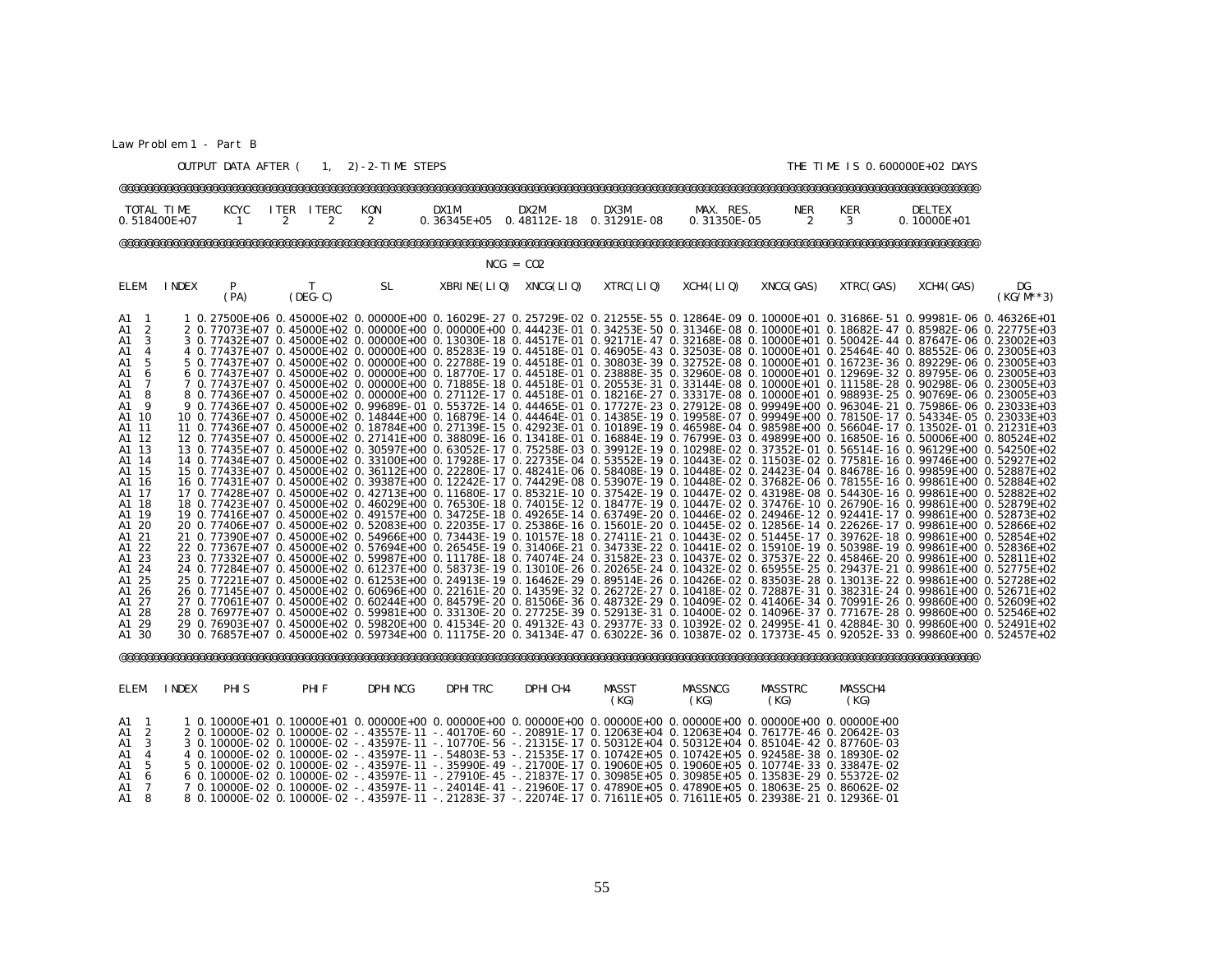| A 1                           | -9                |  |           |  |  |  |  |  | 9 0.10000E-02 0.10000E-02 - 43586E-11 - 20732E-33 - 18484E-17 0.10472E+06 0.10472E+06 0.34105E-17 0.15844E-01        |  |  |             |  |
|-------------------------------|-------------------|--|-----------|--|--|--|--|--|----------------------------------------------------------------------------------------------------------------------|--|--|-------------|--|
|                               | A <sub>1</sub> 10 |  |           |  |  |  |  |  | 10 0.10000E-02 0.10000E-02 - 43586E-11 - 16824E-29 - 13217E-16 0.15054E+06 0.15054E+06 0.39788E-13 0.16287E+00       |  |  |             |  |
| A <sub>1</sub> 11             |                   |  |           |  |  |  |  |  | 11 0.10000E-02 0.10000E-02 - 42746E-11 - 12114E-29 - 32653E-13 0.21025E+06 0.20968E+06 0.40690E-13 0.57147E+03       |  |  |             |  |
|                               | A <sub>1</sub> 12 |  |           |  |  |  |  |  | 12 0.10000E-02 0.10000E-02 - 17875E-11 - 29797E-29 - 99924E-12 0.14793E+06 0.12333E+06 0.14077E-12 0.24597E+05       |  |  |             |  |
|                               | A <sub>1</sub> 13 |  |           |  |  |  |  |  | 13 O. 10000E-02 O. 10000E-02 - 11489E-12 - 85809E-29 - 16493E-11 O. 67730E+05 O. 11064E+05 O. 56583E-12 O. 56666E+05 |  |  |             |  |
|                               | A1 14             |  |           |  |  |  |  |  | 14 0.10000E-02 0.10000E-02 - 34994E-14 - 11650E-28 - 16926E-11 0.81131E+05 0.46743E+03 0.10656E-11                   |  |  | 0.80663E+05 |  |
|                               | A <sub>1</sub> 15 |  |           |  |  |  |  |  | 15 0.10000E-02 0.10000E-02 - 74271E-16 - 12712E-28 - 16939E-11 0.11148E+06 0.13698E+02 0.16053E-11 0.11146E+06       |  |  |             |  |
|                               | A1 16             |  |           |  |  |  |  |  | 16 0.10000E-02 0.10000E-02 - 11459E-17 - 11732E-28 - 16939E-11 0.15325E+06 0.29058E+00 0.20372E-11 0.15325E+06       |  |  |             |  |
|                               | A1 17             |  |           |  |  |  |  |  | 10000E-02 0.10000E-02 - 13136E-19 - 81707E-29 - 16939E-11 0.21002E+06 0.45649E-02 0.19443E-11                        |  |  | 0.21002E+06 |  |
| A <sub>1</sub> 18             |                   |  |           |  |  |  |  |  | 18 0.10000E-02 0.10000E-02 - 11396E-21 - 40215E-29 - 16938E-11 0.28696E+06 0.54110E-04 0.13075E-11 0.28696E+06       |  |  |             |  |
|                               | A <sub>1</sub> 19 |  |           |  |  |  |  |  | 19 0.10000E-02 0.10000E-02 - 75853E-24 - 13876E-29 - 16938E-11 0.39120E+06 0.49103E-06 0.61507E-12 0.39120E+06       |  |  |             |  |
|                               | A1 20             |  |           |  |  |  |  |  | 10000E-02 0.10000E-02 - 39088E-26 - 33960E-30 - 16937E-11 0.53229E+06 0.34432E-08 0.20484E-12                        |  |  | 0.53229E+06 |  |
| A <sub>1</sub> 2 <sub>1</sub> |                   |  |           |  |  |  |  |  | 21 0.10000E-02 0.10000E-02 - 15641E-28 - 59676E-31 - 16936E-11 0.72297E+06 0.18715E-10 0.48893E-13 0.72297E+06       |  |  |             |  |
|                               | A1 22             |  |           |  |  |  |  |  | 22 0.10000E-02 0.10000E-02 - 48365E-31 - 75631E-32 - 16934E-11 0.98097E+06 0.78529E-13 0.84087E-14 0.98097E+06       |  |  |             |  |
|                               | A1 23             |  |           |  |  |  |  |  | 10000E-02 0.10000E-02 - 11409E-33 - 68788E-33 - 16931E-11 0.13286E+07 0.25095E-15 0.10360E-14 0.13286E+07            |  |  |             |  |
|                               | A1 24             |  |           |  |  |  |  |  | 24 0.10000E-02 0.10000E-02 - 20042E-36 - 44157E-34 - 16927E-11 0.17987E+07 0.59692E-18 0.90054E-16 0.17987E+07       |  |  |             |  |
|                               | A <sub>1</sub> 25 |  |           |  |  |  |  |  | 25 0.10000E-02 0.10000E-02 - 25367E-39 - 19515E-35 - 16922E-11 0.24314E+07 0.10216E-20 0.53816E-17 0.24314E+07       |  |  |             |  |
|                               | A1 26             |  |           |  |  |  |  |  | 26 0.10000E-02 0.10000E-02 - 22133E-42 - 57310E-37 - 16915E-11 0.32851E+07 0.12048E-23 0.21361E-18 0.32851E+07       |  |  |             |  |
| A1 27                         |                   |  |           |  |  |  |  |  | 27 0.10000E-02 0.10000E-02 - 12568E-45 - 10638E-38 - 16908E-11 0.44355E+07 0.92411E-27 0.53557E-20 0.44355E+07       |  |  |             |  |
|                               | A1 28             |  |           |  |  |  |  |  | 28 0.10000E-02 0.10000E-02 - 42769E-49 - 11558E-40 - 16901E-11 0.59848E+07 0.42448E-30 0.78551E-22 0.59848E+07       |  |  |             |  |
|                               | A1 29             |  |           |  |  |  |  |  | 29 0.10000E-02 0.10000E-02 -.75813E-53 -.64210E-43 -.16895E-11 0.80731E+07 0.10154E-33 0.58886E-24 0.80731E+07       |  |  |             |  |
|                               | A1 30             |  | 10000F-02 |  |  |  |  |  | 0. 10000E-02 - 52681E-57 - 13780E-45 - 16891E-11 0. 10468E+08 0. 91505E-38 0. 16389E-26                              |  |  | 10468E+08   |  |
|                               |                   |  |           |  |  |  |  |  |                                                                                                                      |  |  |             |  |

|                                                                                                                                                                                                                                                                                                                        | ELEM1 ELEM2 INDEX                                                                                                                                                                                                                                                                                                                                                | FLOH<br>(W) | FLOH/FLOF<br>(J/KG) | FLOF<br>(KG/S) | FLO(BRINE)<br>(KG/S) | $KCYC =$<br>FLO(GAS)<br>(KG/S) | $1 - ITER =$<br>FLO(LIQ.)<br>(KG/S) | $2 -$<br>VEL(GAS)<br>(M/S)                                                                                                                                                                                                                                                                                                                                                                                                                                                                                                                                                                                                                                                                                                                                                                                                                                                                                                                                                                                                                                                                                                                                                                                                                                                                                                                                                                                                                                                                                                                                                                                                                                                                                                                                                                                                                                                                                                                                                                                                                                                                                                                                                                                                                                                                                                                                                                                                                                                                                                                                                                                                                                                                                                                                                                                                                                                                                                                                                                                                                                                                                                                                                                                                                                                      | TIME $=0.518400E+07$<br>VEL(LIQ. )<br>(M/S) |
|------------------------------------------------------------------------------------------------------------------------------------------------------------------------------------------------------------------------------------------------------------------------------------------------------------------------|------------------------------------------------------------------------------------------------------------------------------------------------------------------------------------------------------------------------------------------------------------------------------------------------------------------------------------------------------------------|-------------|---------------------|----------------|----------------------|--------------------------------|-------------------------------------|---------------------------------------------------------------------------------------------------------------------------------------------------------------------------------------------------------------------------------------------------------------------------------------------------------------------------------------------------------------------------------------------------------------------------------------------------------------------------------------------------------------------------------------------------------------------------------------------------------------------------------------------------------------------------------------------------------------------------------------------------------------------------------------------------------------------------------------------------------------------------------------------------------------------------------------------------------------------------------------------------------------------------------------------------------------------------------------------------------------------------------------------------------------------------------------------------------------------------------------------------------------------------------------------------------------------------------------------------------------------------------------------------------------------------------------------------------------------------------------------------------------------------------------------------------------------------------------------------------------------------------------------------------------------------------------------------------------------------------------------------------------------------------------------------------------------------------------------------------------------------------------------------------------------------------------------------------------------------------------------------------------------------------------------------------------------------------------------------------------------------------------------------------------------------------------------------------------------------------------------------------------------------------------------------------------------------------------------------------------------------------------------------------------------------------------------------------------------------------------------------------------------------------------------------------------------------------------------------------------------------------------------------------------------------------------------------------------------------------------------------------------------------------------------------------------------------------------------------------------------------------------------------------------------------------------------------------------------------------------------------------------------------------------------------------------------------------------------------------------------------------------------------------------------------------------------------------------------------------------------------------------------------------|---------------------------------------------|
| A 1<br>$\mathbf{1}$<br>$\mathbf{2}^{\prime}$<br>A1<br>3<br>A1<br>A1<br>4<br>A1<br>5<br>6<br>A1<br>A1<br>7<br>8<br>A1<br>9<br>A1<br>A1 10<br>A1 11<br>A1 12<br>A1 13<br>A1 14<br>A1 15<br>A1 16<br>A1 17<br>A <sub>1</sub> 18<br>A1 19<br>A1 20<br>A1 21<br>A1 22<br>A1 23<br>A1 24<br>A1 25<br>A1 26<br>A1 27<br>A1 28 | A1<br>A1<br>3<br>A1<br>A1<br>A1<br>A1<br>A1<br>A1<br>A <sub>1</sub> 10<br>A <sub>1</sub> 11<br>A1 12<br>A <sub>1</sub> 13<br>A1 14<br>A <sub>1</sub> 15<br>$A1 \t16$<br>A1 17<br>A1 18<br>A <sub>1</sub> 19<br>A1 20<br>A <sub>1</sub> 2 <sub>1</sub><br>A1 22<br>A <sub>1</sub> 2 <sub>3</sub><br>A1 24<br>A1 25<br>A126<br>A1 27<br>A1 28<br>A <sub>1</sub> 29 |             |                     |                |                      |                                |                                     | 1 0.524907E+06 0.423884E+06 0.123833E+01 0.000000E+00 0.123833E+01 0.000000E+00 0.263431E+01 0.000000E+00<br>2 0.279088E+05 0.423086E+06 0.659648E-01 0.000000E+00 0.659648E-01 0.000000E+00 0.556636E-02 0.000000E+00<br>3 0.690254E+03 0.423076E+06 0.163151E-02 0.000000E+00 0.163151E-02 0.000000E+00 0.605636E-04 0.000000E+00<br>4 0.797751E+01 0.423075E+06 0.188560E-04 0.000000E+00 0.188560E-04 0.000000E+00 0.424248E-06 0.000000E+00<br>$5$ - 739569E+01 0.423075E+06 - 174808E-04 0.000000E+00 - 174808E-04 0.000000E+00 - 269935E-06 0.000000E+00<br>$6$ - 139912E+02 0.423076E+06 - 330701E-04 0.000000E+00 - 330701E-04 0.00000E+00 - 374451E-06 0.00000E+00<br>7 - 239748E+02 0 423076E+06 - 566678E-04 0 000000E+00 - 566678E-04 0 000000E+00 - 490108E-06 0 000000E+00<br>$8$ - 389010E+02 0.423076E+06 - 919481E-04 0.000000E+00 - 919481E-04 0.000000E+00 - 624123E-06 0.000000E+00<br>$9 - 608516E + 02$ $0.424053E + 06 - 143500E - 03 - 235396E - 21 - 143458E - 03 - 425119E - 07 - 864508E - 06 - 536352E - 09$<br>10 - 921651E+02 0 424007E+06 - 217367E-03 - 189842E-21 - 217254E-03 - 112471E-06 - 112384E-05 - 773690E-09<br>$11$ - 130207E+03 0 435929E+06 - 298688E-03 - 143769E-21 - 298158E-03 - 529745E-06 - 143972E-05 - 236334E-08<br>12 - 900694E+02 0 670875E+06 - 134256E-03 - 674243E-22 - 132519E-03 - 173735E-05 - 155774E-05 - 444311E-08<br>$13 - 115785E + 030.854308E + 06 - 135531E - 03 - 220059E - 22 - 132041E - 03 - 349012E - 05 - 201665E - 05 - 660155E - 08$<br>14 - 179879E+03 0.863776E+06 - 208248E-03 - 128078E-22 - 201103E-03 - 714407E-05 - 273710E-05 - 104684E-07<br>15 - 270489E+03 0 856089E+06 - 315959E-03 - 324458E-22 - 301396E-03 - 145625E-04 - 361868E-05 - 164647E-07<br>16 - 395096E+03 0.845087E+06 - 467522E-03 - 354752E-22 - 438543E-03 - 289792E-04 - 469167E-05 - 253939E-07<br>$17 - 565600E + 03$ 0.830393E+06 $- 681123E - 03$ $- 661833E - 22$ $- 624458E - 03$ $- 566646E - 04$ $- 599201E - 05$ $- 388135E - 07$<br>18 - 797452E+03 0.812602E+06 - 981355E-03 - 817669E-22 - 874513E-03 - 106843E-03 - 756967E-05 - 577115E-07<br>$19-.111013E+04$ 0.792594E+06 $-.140063E-02$ $-.669994E-22$ $-.120769E-02$ $-.192944E-03$ $-.945175E-05$ $-.831126E-07$<br>20 - 152828E+04 0.768517E+06 - 198861E-02 - 755937E-21 - 164555E-02 - 343060E-03 - 116604E-04 - 118994E-06<br>21 - 207913E+04 0.740672E+06 - 280709E-02 - 438525E-22 - 220999E-02 - 597095E-03 - 142403E-04 - 167684E-06<br>22 - 279068E+04 0 706961E+06 - 394743E-02 - 273884E-22 - 291566E-02 - 103178E-02 - 171176E-04 - 236204E-06<br>23 - 366317E+04 0.676267E+06 - 541675E-02 - 185102E-21 - 376085E-02 - 165591E-02 - 200040E-04 - 312264E-06<br>24 - 463808E+04 0.657777E+06 - 705115E-02 - 136824E-21 - 470718E-02 - 234397E-02 - 221673E-04 - 371136E-06<br>25 - 557199E+04 0.657458E+06 - 847505E-02 - 702953E-22 - 565338E-02 - 282167E-02 - 228688E-04 - 383164E-06<br>26 - 627201E+04 0.665658E+06 - 942227E-02 - 670651E-23 - 639605E-02 - 302622E-02 - 219275E-04 - 356141E-06<br>27 - 645930E+04 0 672230E+06 - 960876E-02 - 253377E-22 - 661300E-02 - 299576E-02 - 192793E-04 - 305171E-06<br>28 - 572265E+04 0.675980E+06 - 846570E-02 - 859472E-23 - 587144E-02 - 259426E-02 - 146339E-04 - 228148E-06 |                                             |
| A1 29                                                                                                                                                                                                                                                                                                                  | A1 30                                                                                                                                                                                                                                                                                                                                                            |             |                     |                |                      |                                |                                     | 29 - 360466E+04 0 678135E+06 - 531554E-02 - 669843E-23 - 370278E-02 - 161276E-02 - 791186E-05 - 122282E-06                                                                                                                                                                                                                                                                                                                                                                                                                                                                                                                                                                                                                                                                                                                                                                                                                                                                                                                                                                                                                                                                                                                                                                                                                                                                                                                                                                                                                                                                                                                                                                                                                                                                                                                                                                                                                                                                                                                                                                                                                                                                                                                                                                                                                                                                                                                                                                                                                                                                                                                                                                                                                                                                                                                                                                                                                                                                                                                                                                                                                                                                                                                                                                      |                                             |

@@@@@@@@@@@@@@@@@@@@@@@@@@@@@@@@@@@@@@@@@@@@@@@@@@@@@@@@@@@@@@@@@@@@@@@@@@@@@@@@@@@@@@@@@@@@@@@@@@@@@@@@@@@@@@@@@@@@@@@@@@@@@@@@@@@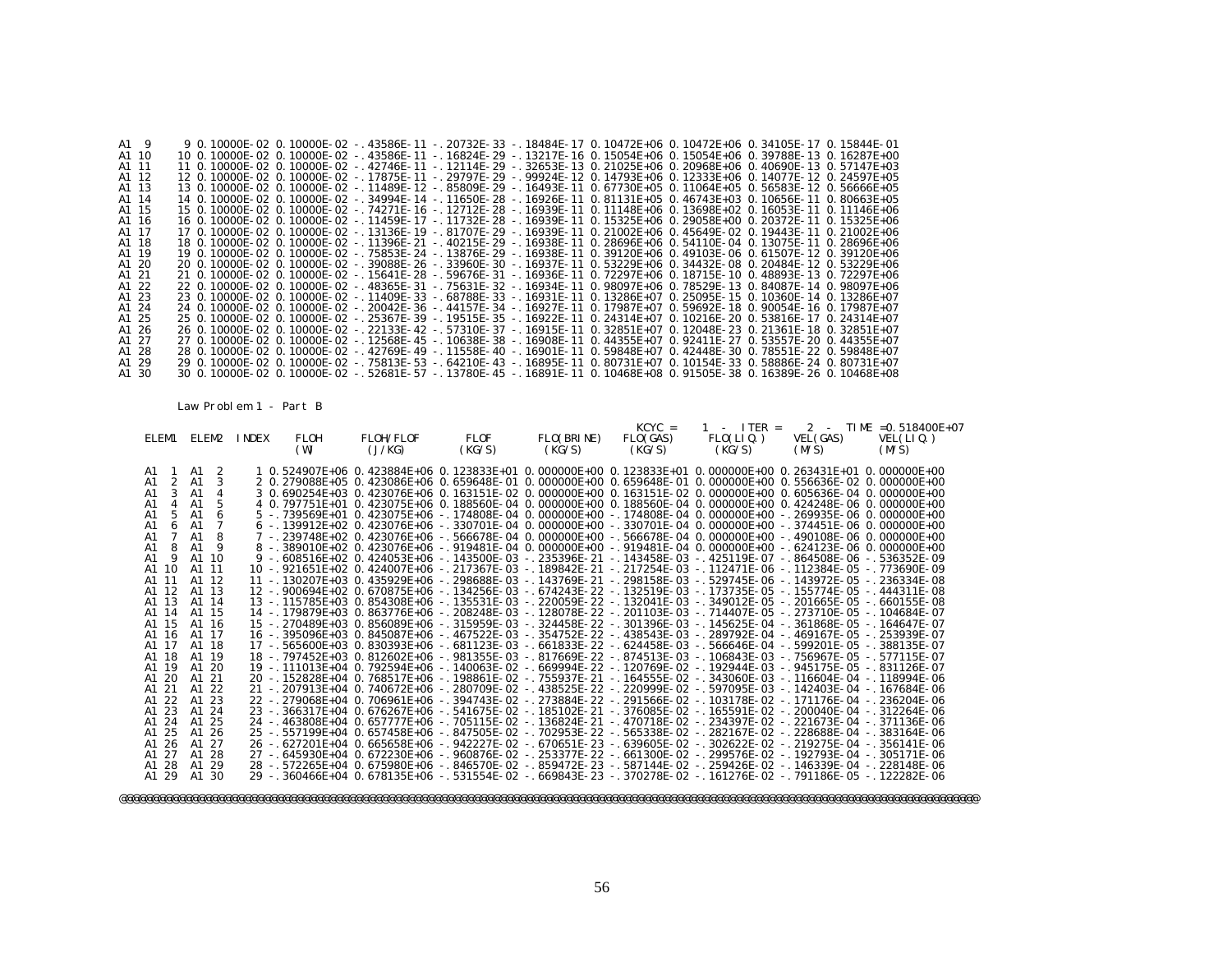MASS FLOW RATES (KG/S) FROM DIFFUSION

ELEM1 ELEM2 PHASE COMP PHASE COMP PHASE COMP PHASE COMP PHASE COMP all wv all br all ncg all trc all ch4 A1 1 A1 2 0.97371E-22 0.00000E+00 0.46860E-15 0.62527E-56 -.46860E-15 A1 2 A1 3 -.32742E-21 0.00000E+00 -.61364E-15 0.18441E-51 0.61364E-15 A1 3 A1 4 0. 18805E-20 0. 00000E+00 -. 62856E-15 0. 17673E-47 0. 62856E-15<br>A1 4 A1 5 0. 40887E-20 0. 00000E+00 -. 66850E-15 0. 16508E-43 0. 66850E-15<br>A1 5 A1 6 0. 36611E-19 0. 00000E+00 A1 6 A1 7 0.47169E-16 0.00000E+00 -.78122E-15 0.16269E-35 0.73405E-15 A1 7 A1 8 0.62538E-13 0.00000E+00 -.63314E-13 0.16275E-31 0.77523E-15 A1 8 A1 9 0.75851E-10 0.00000E+00 -.75829E-10 0.14420E-27 -.22138E-13 A1 9 A1 10 0. 72046E-15 -. 39869E-25 -. 61023E-12 0. 10191E-23 0. 60951E-12<br>A1 10 A1 11 0. 14349E-11 -. 29969E-25 -. 15736E-08 -. 25098E-24 0. 15722E-08<br>A1 11 A1 12 0. 25784E-10 -. 15569E-25 -. 24046 A1 12 A1 13 0.12779E-10 -.53678E-26 -.11860E-07 0.10188E-23 0.11847E-07<br>A1 13 A1 14 0.81545E-12 -.98750E-27 -.74300E-09 0.43228E-24 0.74219E-09<br>A1 14 A1 15 0.25552E-13 0.12020E-27 -.21543E-10 0.13575E-24 0.21517E-10 A1 15 A1 16 0.11541E-14 -.35164E-27 -.42787E-12 -.11601E-24 0.42671E-12<br>A1 16 A1 17 0.89917E-15 -.24919E-28 -.61246E-14 -.38987E-24 0.52254E-14<br>A1 17 A1 18 0.12726E-14 -.22316E-27 -.64677E-16 -.41715E-24 -.12079E-14 A1 18 A1 19 0.17993E-14 -.28182E-27 -.51561E-18 -.24280E-24 -.17988E-14 A1 19 A1 20 0.25050E-14 0.14974E-26 -.31497E-20 -.88497E-25 -.25050E-14<br>A1 20 A1 21 0.34354E-14 -.20331E-26 -.14785E-22 -.21501E-25 -.34354E-14<br>A1 21 A1 22 O.46919E-14 -.52847E-28 -.53715E-25 -.36291E-26 -.46919E-14<br>A1 22 A1 24 A1 25 0.10994E-13 -.50476E-28 -.57888E-33 -.24645E-29 -.10994E-13<br>A1 25 A1 26 0.13369E-13 -.33836E-28 -.74535E-36 -.11248E-30 -.13369E-13<br>A1 26 A1 27 0.15064E-13 0.90771E-29 -.66655E-39 -.34229E-32 -.15064E-13 A1 27 A1 28 0.15512E-13 -.73560E-29 -.38534E-42 -.65181E-34 -.15512E-13 A1 28 A1 29 0.13764E-13 0.11916E-29 -.13273E-45 -.72067E-36 -.13764E-13 A1 29 A1 30 0.86759E-14 -.43747E-29 -.24195E-49 -.41308E-38 -.86759E-14 @@@@@@@@@@@@@@@@@@@@@@@@@@@@@@@@@@@@@@@@@@@@@@@@@@@@@@@@@@@@@@@@@@@@@@@@@@@@@@@@@@@@@@@@@@@@@@@@@@@@@@@@@@@@@@@@@@@@@@@@@@@@@@@@@@@

#### $KCYC = 1 - I^TER = 2 - TIME = 0.518400E+07$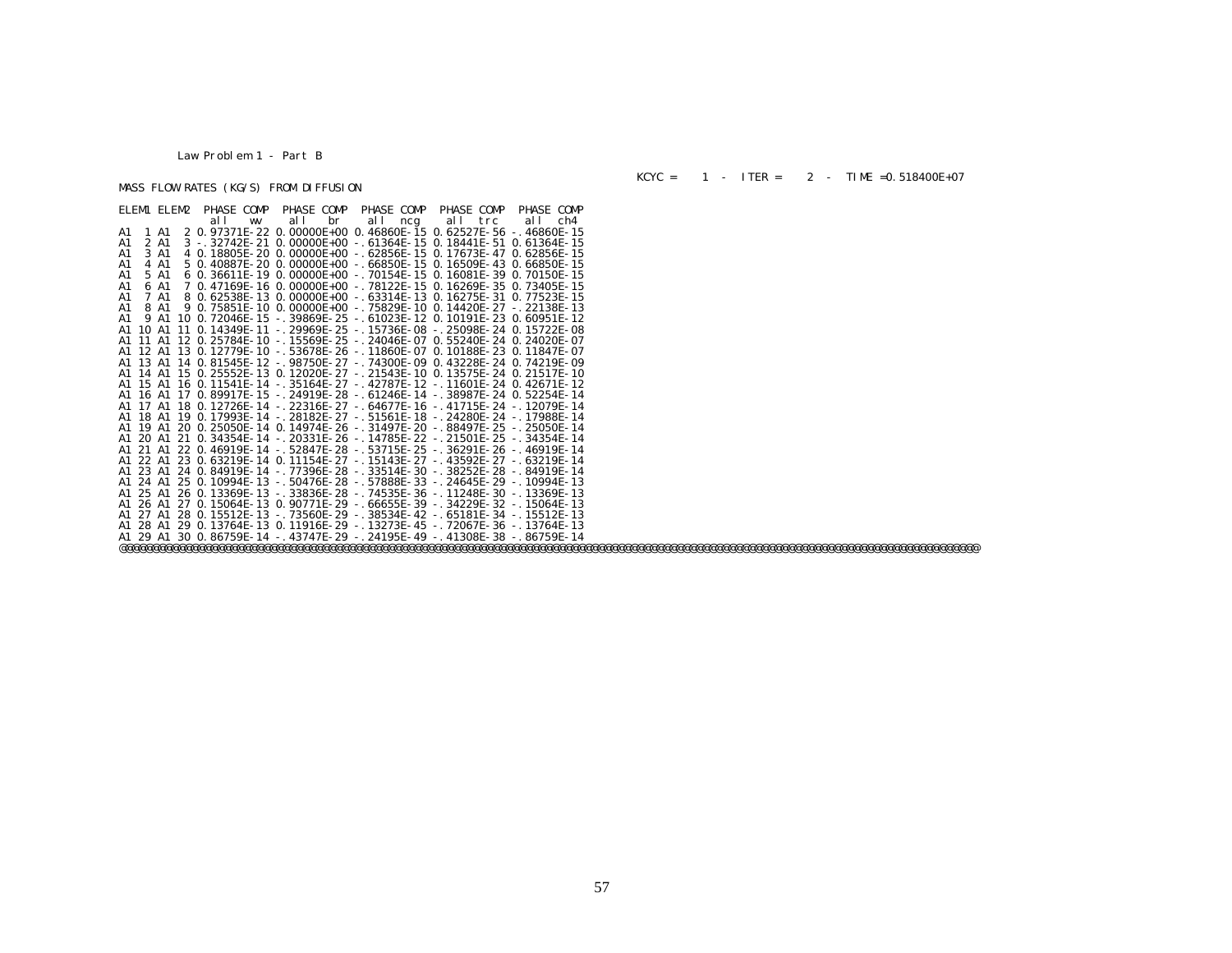#### KCYC =  $1 - ITER = 2 - TIME = 0.518400E+07$

 $IE(14) = 1$  (H FROM SUPST AND ZEVSREAL)

@@@@@@@@@@@@@@@@@@@@@@@@@@@@@@@@@@@@@@@@@@@@@@@@@@@@@@@@@@@@@@@@@@@@@@@@@@@@@@@@@@@@@@@@@@@@@@@@@@@@@@@@@@@@@@@@@@@@@@@@@@@@@@@@@@@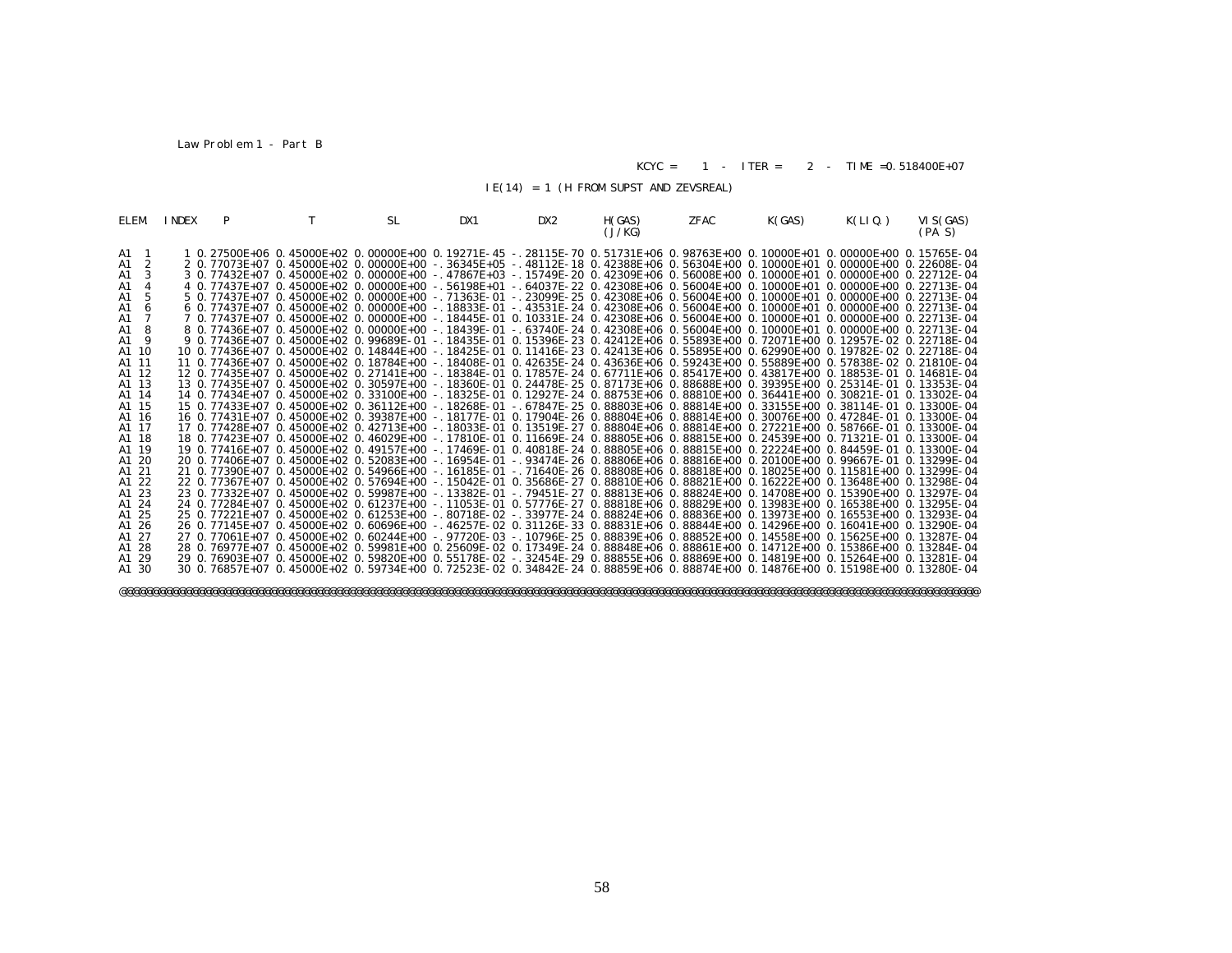Law Problem 1 - Part B  $KCYC =$ 1 - ITER =  $2$  - TIME = 0.518400E+07 ELEMENT SOURCE INDEX **ENTHALPY**  $FF(LIQ. )$  $P(WB)$ **GENERATION RATE**  $FF(GAS)$  $(KG/S)$  OR  $(W)$  $(J/KG)$  $(PA)$ A1 1 CO2 1  $0.000000E + 00$  $0.000000E+00$  0.000000E+00 0.000000E+00  $\overline{1}$  $0.000000E+00$  0.000000E+00 0.000000E+00 CH4 1  $0.000000E+00$  $A1 \quad 1$  $\boldsymbol{2}$ \*\*\*\*\*\*\*\*\*\* [KCYC, ITER] = [ 1, 2] \*\*\*\*\* THE TIME IS 0.518400E+07 SECONDS, OR 0.600000E+02 DAYS PHASES PRESENT . . . . . . . . . . . . . . . **PHASES**  $\ast$ GAS **AQUEOUS ADSORBED** VOLUME  $(M^3)$  \* 0. 23770266E+04 0. 34490120E+04 0. 98900904E-05 MSS (KG) \* 0.12708589E+06 0.34268415E+07 0.42143068E+08 COMPONENT MASS IN PLACE (KG) \*\*\*\*\*\*\*\*\*\*\*\*\*\* \*\*\*\*\*\*\*\*\*\*\*\*\*\*\*  $*$  GAS **AQUEOUS ADSORBED TOTAL PHASES** COMPONENTS \* \* 0.17463422E+03 0.34231931E+07 0.00000000E+00 0.34233678E+07 <br>\* 0.31814352E-14 0.23272795E-11 0.00000000E+00 0.23304609E-11 WATER **BRINE**  $NCG$ \* 0.27197389E+04 0.84575982E+02 0.78633692E+06 0.78914124E+06  $0.25971959E-12$  0.21787018E-14 0.96253540E-11 0.98872523E-11<br> $*$  0.12419152E+06 0.35637752E+04 0.41356731E+08 0.41484487E+08 **TRC**  $CH4$ 

Figure C-4. Selected Law et al. (2002) Problem Output – Part 2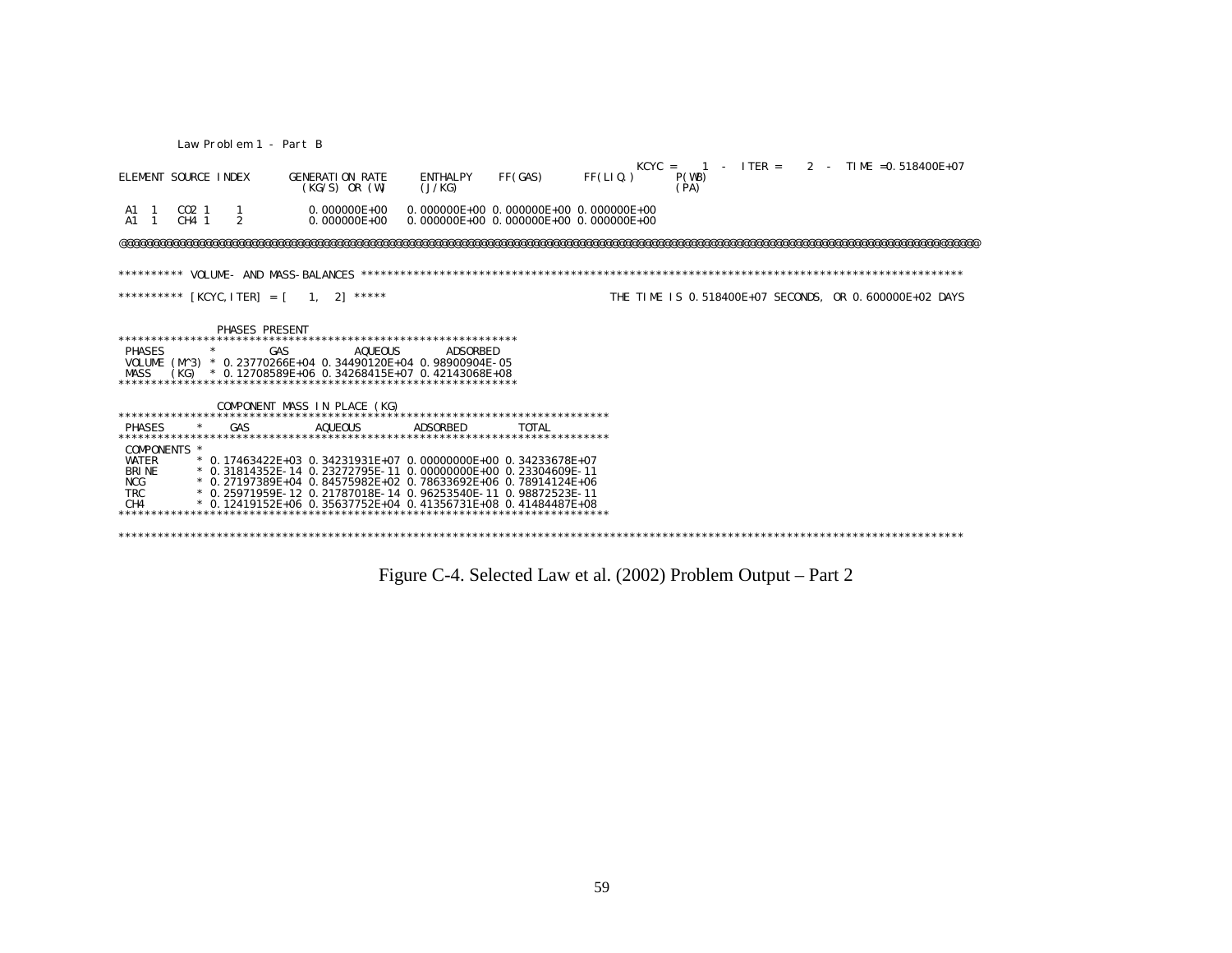Law Problem 1 - Part C ROCKS----1----\*----2----\*----3----\*----4----\*----5----\*----6----\*----7----\*----8 coal 2 1434.e00 .001 3.65e-15 3.65e-15 3.65e-15 2.51 920.<br>
1.45e-10 0.25 9 8 .457 .00 5.105e-4 1.e7 1. bh 2 1434.e00 1.0 3.65e-09 3.65e-09 3.65e-09 2.51 920.  $\begin{array}{ccccccc} & & & & & & 0.25 & & \ & & & .457 & & & .15 & & 1. & & & .10 \end{array}$ 8 .457 .00 5.105e-4 1.e7 1. MULTI----1----\*----2----\*----3----\*----4----\*----5----\*----6----\*----7----\*----8 5 5 2 8<br>START----1----\*----2----\*----3----\*----4----\*----5----\*----6----\*----7----\*----8 START----1----\*----2----\*----3----\*----4----\*----5----\*----6----\*----7----\*----8 ----\*----1 MOP: 123456789\*123456789\*1234 ---\*----5----\*----6----\*----7----\*----8 PARAM----1----\*----2----\*----3----\*----4----\*----5----\*----6----\*----7----\*----8 3 -5 100020 0 0000001000300 01 3 1.0368e7 1.5768e7 1.e00 100.A1 1  $1.0368e7$   $1.5768e7$ <br> $1. e-5$   $1.0e+0$ <br> $1.013e5$  $1.013e5$  0. 0. 0. 0. 0. TIMES----1----\*----2----\*----3----\*----4----\*----5----\*----6----\*----7----\*----8 1 10368001. 1.296e6 157.788e6 315.576e6 946.728e6 3.15576e9 SELEC----1----\*----2----\*----3----\*----4----\*----5----\*----6----\*----7----\*----8  $6$ <br>1 1 1 1 1 1 1  $1$ 

28.96  $1. e-10$ 0. e-0  $0.$  e-1<br>0. e-6  $0.$  e-6 0.e-6 0.e-6 0.e-6 -1.e-6 -1.e-6 0.e-6 1.e50 16. 0.e-6 -1.e-6 1.0e-11 1.e50 44. -1.e-6 0.e-6 4.0e-09 diffusivity data are input as follows: first row: water (gas, liq.)<br>second row: brine (gas, liq.)<br>third row: rn1 (gas, liq.)<br>fourth row: rn2 (gas, liq.) fifth row: air (gas, liq.)<br>DIFFU----1----\*----2----\*----3----J----1----\*----2----<sup>-----</sup>----3----\*----4----\*----5----\*----6----\*----7----\*----8<br>1. e-6 1. e-10 1. e-6 1. e-10<br>0. e-6 1. e-10<br>1. e-6 1. e-10<br>1. e-6 1. e-10 1. e-6 1. e-10<br>1. e-6 1. e-10  $1. e-10$ diffusivity values for DGM are input as follows (assumes  $Dj - i = Di - j$ ): First row: D1-2, D1-3, D1-4, D1-5<br>second row: D2-3, D2-4, D2-5<br>third row: D3-4, D3-5<br>fourth row: D4-5 fourth row: DGM 1.0e-6 1.0e-6 1.0e-6 1.0e-6 1.0e-6 1.0e-6<br>1.0e-6 1.0e-6 1.0e-6 CBM coal  $0.156$  0.0672<br>0.00  $\begin{array}{cccc} & 0. & 0. & 0. \ 0. & 0. & 0. \ 0.0310 & 1903. \text{ e}3 & 1180. \text{ e}10 \ 0.0150 & 27241. \text{ e}3 & 808. \text{ e}10 \end{array}$ 0.0150 27241.e3 808.e10<br>0.0152 4688.5e3 421.e10 ELEME --- 30 31 0 0 0.00000 453.911 mod<br>A1 1 20.3767E-010.8371E-02 0.1825E-01<br>A1 2 10.2347E+020.5206E+01 0.4738E+00  $\begin{array}{cccc}\n\text{A1} & 1 & 0.2347 \text{E} - 0.0 & 0.8371 \text{E} - 0.0 & 0.1825 \text{E} - 0.0 & -0.4500 \text{E} + 0.0 & -0.4500 \text{E} + 0.0 & -0.4500 \text{E} + 0.0 & -0.4500 \text{E} + 0.0 & -0.4500 \text{E} + 0.0 & -0.4500 \text{E} + 0.0 & -0.4500 \text{E} + 0.0 & -0.4500 \text{E} + 0.0 & -0.4$ A1 2 10.2347E+020.5206E+01 0.4738E+00 -.4500E+01<br>A1 3 10.9780E+020.2173E+02 0.1491E+01 -.4500E+01 A1 3 10.9780E+020.2173E+02 0.1491E+01 -.4500E+01<br>A1 4 10.2088E+030.4640E+02 0.2744E+01 -.4500E+01 A1 4 10.2088E+030.4640E+02 0.2744E+01 -.4500E+01<br>A1 5 10.3705E+030.8232E+02 0.4197E+01 -.4500E+01 A1 5 10.3705E+030.8232E+02 0.4197E+01 -.4500E+01<br>A1 6 10.6023E+030.1338E+03 0.5883E+01 -.4500E+01 A1 6 10.6023E+030.1338E+03 0.5883E+01 -.4500E+01<br>A1 7 10.9309E+030.2069E+03 0.7838E+01 -.4500E+01<br>A1 8 10.1392E+040.3094E+03 0.1011E+02 -.4500E+01 A1 7 10.9309E+030.2069E+03 0.7838E+01 -.4500E+01 A1 8 10.1392E+040.3094E+03 0.1011E+02 -.4500E+01 A1 9 10.2036E+040.4524E+03 0.1274E+02 -.4500E+01<br>A1 10 10.2927E+040.6505E+03 0.1579E+02 -.4500E+01 10.2927E+040.6505E+03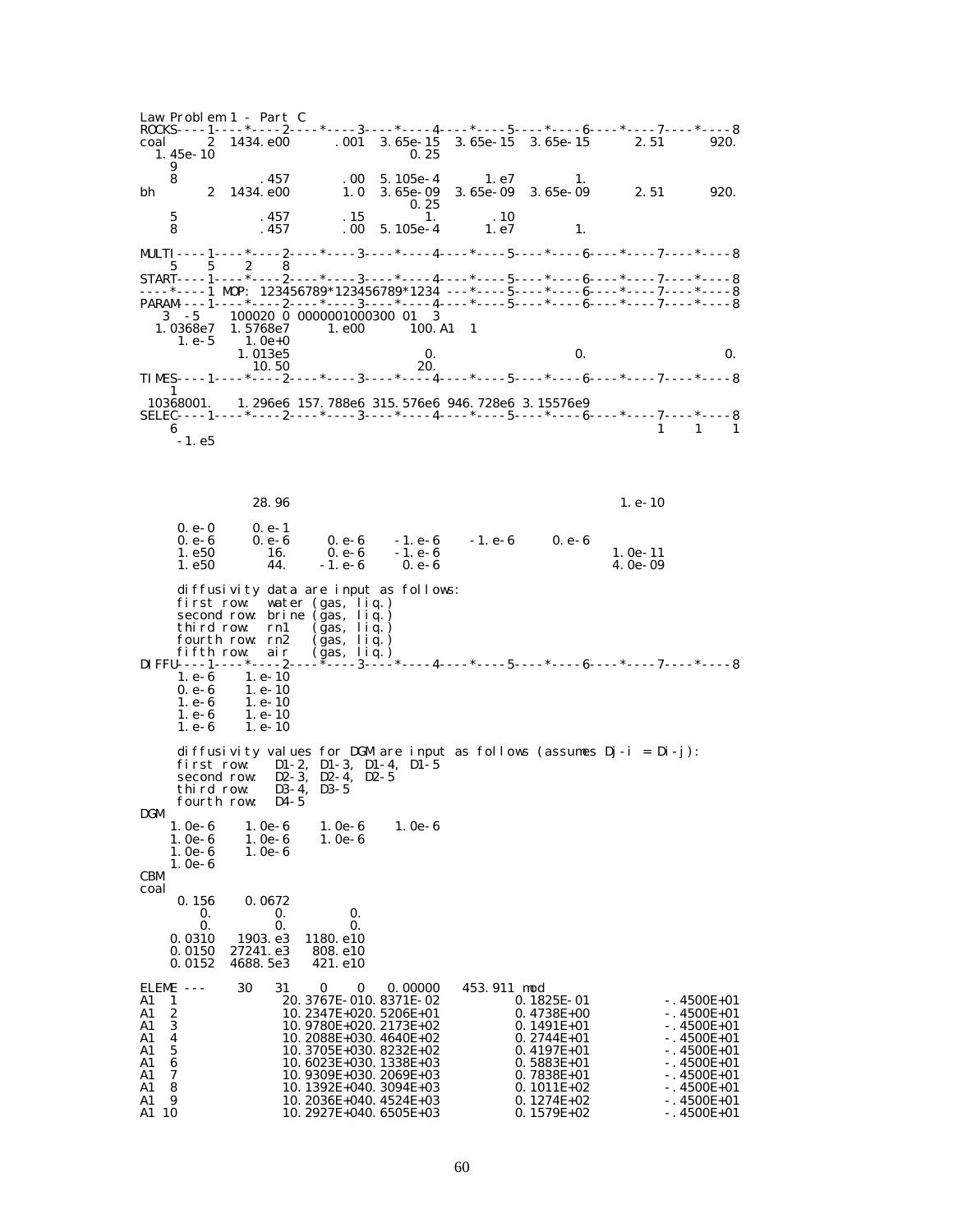| A1 11<br>A1 12<br>A1 13<br>A1 14<br>A1 15<br>A1 16<br>A1 17<br>A1 18<br>A1 19<br>A1 20<br>A1 21<br>A1 22<br>A1 23<br>A1 24<br>A1 25<br>A1 26<br>A1 27<br>A1 28<br>A1 29 | A1 30                                                                                                                                                                                                                                                                                                                                                                                                                                                                                                                                                                                                                                                                                                                                                                                                                                                                                                                                                                                                                                                                                                                                                                                                                                                                                                                                                                                                                                                                                                                                            | 10. $4157E+040.9238E+03$<br>10. $5847E+040.$ 1299E+04<br>10.8161E+040.1814E+04<br>10. $1132E+050.2516E+04$<br>10. $1563E+050.$ $3473E+04$<br>10. $2149E+050.$ $4775E+04$<br>10. $2945E+050.6544E+04$<br>10. $4024E+050.8943E+04$<br>10. $5486E+050.$ 1219E+05<br>10. $7465E+050.1659E+05$<br>10. $1014E+060.2254E+05$<br>10. $1376E+060.3057E+05$<br>10. $1864E+060.$ $4143E+05$<br>10. $2524E+060.5608E+05$<br>10. $3413E+060.7585E+05$<br>10. $4613E+060.1025E+06$<br>10. $6231E+060.1385E+06$<br>10.8411E+060.1869E+06<br>10. $1135E+070.2522E+06$<br>10. $1472E+070.$ 3270E+06 | $0.1933E+02$<br>$0.2344E+02$<br>$0.2820E+02$<br>$0.3373E+02$<br>$0.4014E+02$<br>$0.4758E+02$<br>$0.5620E+02$<br>$0.6621E+02$<br>$0.7782E+02$<br>$0.9128E+02$<br>$0.1069E+03$<br>$0.1250E+03$<br>$0.1460E+03$<br>$0.1704E+03$<br>$0.1987E+03$<br>$0.2315E+03$<br>$0.2696E+03$<br>$0.3137E+03$<br>$0.3649E+03$<br>$0.4232E+03$                                                                                                                                                                                                                                                                                                                                                                                                                                                                                                                                                                                                                                                                                                                                                                                                                                          | - .4500E+01<br>- .4500E+01<br>- .4500E+01<br>- .4500E+01<br>- .4500E+01<br>- .4500E+01<br>- . 4500E+01<br>- .4500E+01<br>- .4500E+01<br>- . 4500E+01<br>- .4500E+01<br>- .4500E+01<br>- . 4500E+01<br>$-.4500E+01$<br>$-.4500E+01$<br>- .4500E+01<br>- .4500E+01<br>$-.4500E+01$<br>- .4500E+01<br>- .4500E+01 |
|-------------------------------------------------------------------------------------------------------------------------------------------------------------------------|--------------------------------------------------------------------------------------------------------------------------------------------------------------------------------------------------------------------------------------------------------------------------------------------------------------------------------------------------------------------------------------------------------------------------------------------------------------------------------------------------------------------------------------------------------------------------------------------------------------------------------------------------------------------------------------------------------------------------------------------------------------------------------------------------------------------------------------------------------------------------------------------------------------------------------------------------------------------------------------------------------------------------------------------------------------------------------------------------------------------------------------------------------------------------------------------------------------------------------------------------------------------------------------------------------------------------------------------------------------------------------------------------------------------------------------------------------------------------------------------------------------------------------------------------|------------------------------------------------------------------------------------------------------------------------------------------------------------------------------------------------------------------------------------------------------------------------------------------------------------------------------------------------------------------------------------------------------------------------------------------------------------------------------------------------------------------------------------------------------------------------------------|-----------------------------------------------------------------------------------------------------------------------------------------------------------------------------------------------------------------------------------------------------------------------------------------------------------------------------------------------------------------------------------------------------------------------------------------------------------------------------------------------------------------------------------------------------------------------------------------------------------------------------------------------------------------------------------------------------------------------------------------------------------------------------------------------------------------------------------------------------------------------------------------------------------------------------------------------------------------------------------------------------------------------------------------------------------------------------------------------------------------------------------------------------------------------|----------------------------------------------------------------------------------------------------------------------------------------------------------------------------------------------------------------------------------------------------------------------------------------------------------------|
| A1<br>A1<br>A1<br>A1<br>A1<br>A1<br>A1<br>A1<br>A1                                                                                                                      | <b>CONNE</b><br>2<br>1A1<br>3<br>2A 1<br>3A 1<br>4<br>4A 1<br>5<br>5A1<br>6<br>7<br>6A1<br>7A 1<br>8<br>8A 1<br>9<br>9A1 10<br>A1 10A1 11<br>A1 11A1 12<br>A1 12A1 13<br>A1 13A1 14<br>A1 14A1 15<br>A1 15A1 16<br>A1 16A1 17<br>A1 17A1 18<br>A1 18A1 19<br>A1 19A1 20<br>A1 20A1 21<br>A1 21A1 22<br>A1 22A1 23<br>A1 23A1 24<br>A1 24A1 25<br>A1 25A1 26<br>A1 26A1 27<br>A1 27A1 28<br>A1 28A1 29<br>A1 29A1 30                                                                                                                                                                                                                                                                                                                                                                                                                                                                                                                                                                                                                                                                                                                                                                                                                                                                                                                                                                                                                                                                                                                              |                                                                                                                                                                                                                                                                                                                                                                                                                                                                                                                                                                                    | 10. 1825E-050. 4555E+000. 2064E+01<br>10. 4555E+000. 5800E+000. 5152E+02<br>10. 5800E+000. 6728E+000. 1171E+03<br>10.6728E+000.7805E+000.1932E+03<br>10. $7805E+000.9053E+000.2815E+03$<br>10. 9053E+000. 1050E+010. 3839E+03<br>10. $1050E+010.$ $1218E+010.$ $5026E+03$<br>10. $1218E+010.$ $1413E+010.$ $6404E+03$<br>10. 1413E+010. 1639E+010. 8002E+03<br>10. $1639E+010.$ $1901E+010.$ $9856E+03$<br>10. 1901E+010. 2206E+010. 1201E+04<br>10. 2206E+010. 2559E+010. 1450E+04<br>10. 2559E+010. 2968E+010. 1739E+04<br>10. 2968E+010. 3443E+010. 2075E+04<br>10. 3443E+010. 3994E+010. 2465E+04<br>10. 3994E+010. 4633E+010. 2916E+04<br>10. $4633E+010.5374E+010.3440E+04$<br>10. $5374E+010.6234E+010.4048E+04$<br>10. 6234E+010. 7231E+010. 4753E+04<br>10. $7231E+010.8388E+010.5571E+04$<br>10.8388E+010.9730E+010.6520E+04<br>10.9730E+010.1129E+020.7620E+04<br>10. 1129E+020. 1309E+020. 8897E+04<br>10. $1309E+020.$ $1519E+020.$ $1038E+05$<br>10. $1519E+020.$ $1762E+020.$ $1210E+05$<br>10. $1762E+020.2044E+020.1409E+05$<br>10. $2044E+020.2371E+020.1640E+05$<br>10. $2371E+020.$ $2750E+020.$ $1908E+05$<br>10. 2750E+020. 3075E+020. 2219E+05 |                                                                                                                                                                                                                                                                                                                |
| A1                                                                                                                                                                      | INCON -- INITIAL CONDITIONS FOR<br>1<br>$0.10000000E+01$<br>0. 2750000000000E+06 0. 1602888385780E-27 0. 9999990001911E+00 0. 3168568899497E-51<br>0. 9998089379860E-06 0. 4500000000000E+02<br>A1 2<br>0.99967356E-03<br>0.5398176757523E+07 0.1183600146397E-17 0.8568857209277E-02 0.2348022330739E-20<br>0. $1049002069567E+02$ 0. $450000000000E+02$<br>0.99973802E-03<br>A1 3<br>$0.5842870103326E+07$ 0.1180129878545E-17 0.9069703402601E-02 0.2541324963116E-20<br>0. $1048161911536E+02$ 0. $450000000000E+02$<br>0. 99977154E-03<br>A1 4<br>$0.6074078360544E+07$ $0.1181517993261E-17$ $0.9271089396350E-02$ $0.2642389611750E-20$<br>0. $1047735525057E+02$ 0. $450000000000E+02$<br>0.99979471E-03<br>A1 5<br>0.6233964831855E+07 0.1179381534318E-17 0.9321566004644E-02 0.2713244155382E-20<br>0. $1047427620680E+02$ 0. $450000000000E+02$<br>0.99981291E-03<br>A1 6<br>$0.6359449151570E+07$ 0.1180850080530E-17 0.9230823836713E-02 0.2770240843410E-20<br>0. $1047158417260E+02$ 0. $450000000000E+02$<br>0.99982816E-03<br>A1 7<br>0.6464685273857E+07 0.1149292780106E-17 0.8967603461296E-02 0.2819865602997E-20<br>0. $1046889831820E+02$ 0. $450000000000E+02$<br>0. 99984148E-03<br>A1 8<br>0.6556514033096E+07 0.1211887960362E-17 0.8472528729576E-02 0.2865313536439E-20<br>0. $1046593866407E+02$ 0. $450000000000E+02$<br>0. 99985339E-03<br>A1 9<br>$0.6638650750849E+07$ 0.1154504419243E-17 0.7657410934490E-02 0.2907870535859E-20<br>0. $1046244030646E+02$ 0. $450000000000E+02$<br>0.99986421E-03<br>A1 10 |                                                                                                                                                                                                                                                                                                                                                                                                                                                                                                                                                                                    | 30 ELEMENTS AT TIME 0. 103680E+08                                                                                                                                                                                                                                                                                                                                                                                                                                                                                                                                                                                                                                                                                                                                                                                                                                                                                                                                                                                                                                                                                                                                     |                                                                                                                                                                                                                                                                                                                |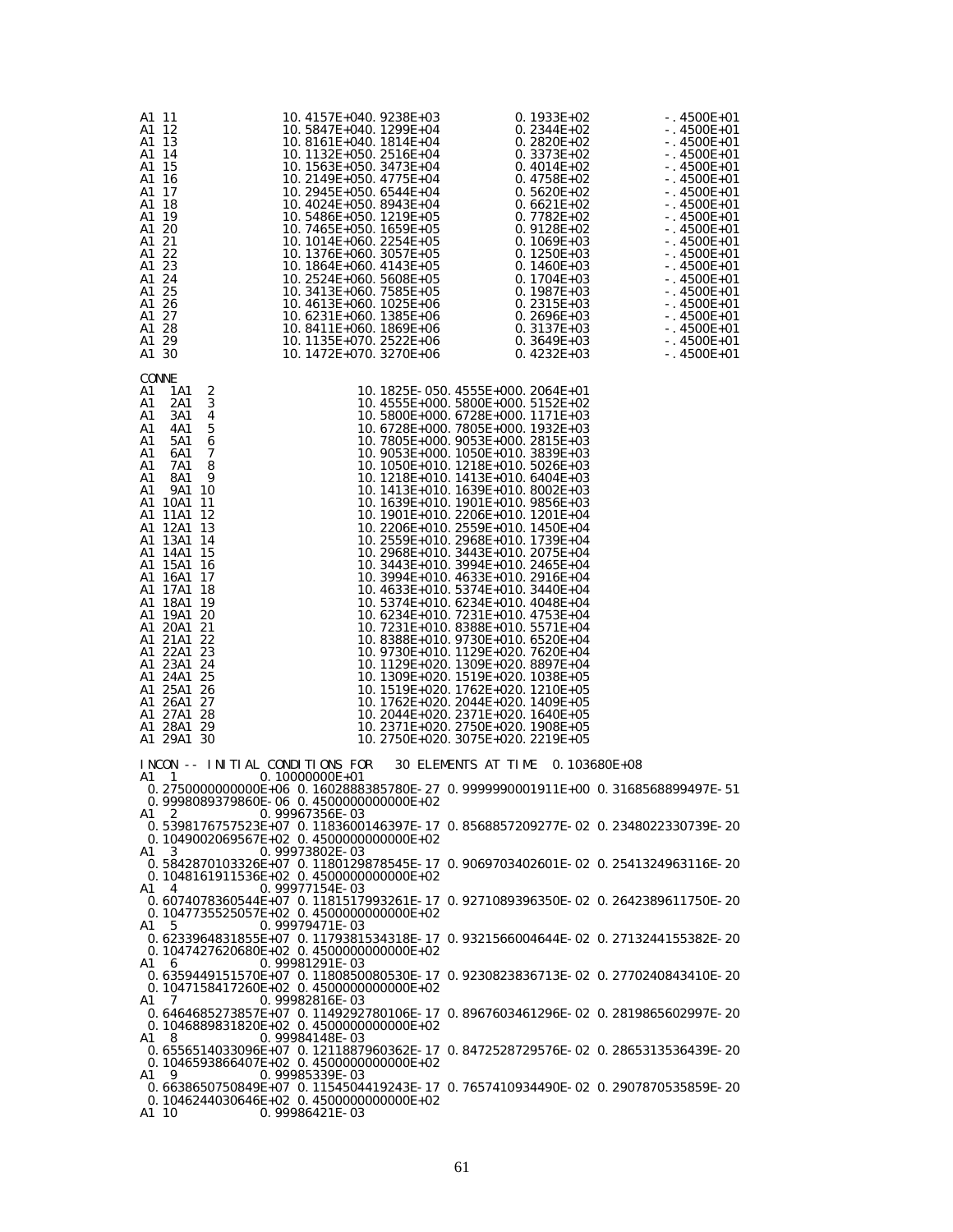```
0.6713289275208E+07 0.1159807797445E-17 0.6405329112028E-02 0.2946336857788E-20
0.1045813691679E+02 0.4500000000000E+02
A1 11 0.99987415E-03
 0.6781794681209E+07 0.1193156563130E-17 0.4605306188873E-02 0.2973567044929E-20
 0.1045285499926E+02 0.4500000000000E+02
A1 12 0.99988332E-03
 0.6845035016714E+07 0.1244079218795E-17 0.2312830611395E-02 0.2966300339368E-20
 0.1044728212476E+02 0.4500000000000E+02
A1 13 0.99989190E-03
 0.6904161635313E+07 0.1352174585275E-17 0.2635782506930E-03 0.2865100175615E-20
 0.1044279989186E+02 0.4500000000000E+02
A1 14 0.99990005E-03
 0.6960952679940E+07 0.1531644383431E-17 0.1073253988269E-04 0.2592638428701E-20
 0.1044119719074E+02 0.4500000000000E+02
A1 15 0.99990804E-03
 0.7015939137998E+07 0.1558036712642E-17 0.2793779613642E-06 0.2228884091592E-20
 0.1043985661056E+02 0.4500000000000E+02
A1 16 0.99991582E-03
 0.7069440431346E+07 0.1244886351726E-17 0.4997056269413E-08 0.1793589988891E-20
 0.1043837908201E+02 0.4500000000000E+02
A1 17 0.99992345E-03
 0.7121725896351E+07 0.8342295573407E-18 0.6377911637881E-10 0.1314820001295E-20
 0.1043671521662E+02 0.4500000000000E+02
A1 18 0.99993084E-03
 0.7172962552118E+07 0.1053959770778E-17 0.5983431816136E-12 0.8440181497593E-21
 0.1043483913062E+02 0.4500000000000E+02
A1 19 0.99993814E-03
 0.7223279084604E+07 0.1040656944983E-17 0.4218474294639E-14 0.4486244514524E-21
 0.1043274206130E+02 0.4500000000000E+02
A1 20 0.99994527E-03
 0.7272746608883E+07 0.7004524488190E-18 0.2268942243139E-16 0.1834463519816E-21
 0.1043044233486E+02 0.4500000000000E+02
A1 21 0.99995234E-03
 0.7321354946182E+07 0.3352384703342E-19 0.9382789434369E-19 0.5346147027227E-22
0.1042799747138E+02 0.4500000000000E+02
A1 22 0.99995929E-03
 0.7368995208732E+07 0.6260654213552E-19 0.2981464069687E-21 0.1053807486223E-22
 0.1042551288146E+02 0.4500000000000E+02
A1 23 0.99996602E-03
 0.7415435297029E+07 0.1264809862383E-18 0.7219805603820E-24 0.1370919000368E-23
 0.1042313541133E+02 0.4500000000000E+02
A1 24 0.99997252E-03
 0.7460241238126E+07 0.6375630833583E-19 0.1308795599708E-26 0.1167463016721E-24
 0.1042101824508E+02 0.4500000000000E+02
A1 25 0.99997861E-03
 0.7502798871012E+07 0.2306969103100E-19 0.1733645758704E-29 0.6471678822913E-26
 0.1041921515288E+02 0.4500000000000E+02
A1 26 0.99998443E-03
 0.7542303882058E+07 0.1760040045669E-19 0.1624409504733E-32 0.2312616435726E-27
 0.1041752806495E+02 0.4500000000000E+02
A1 27 0.99998948E-03
 0.7577728588996E+07 0.2540949704497E-20 0.1030546964168E-35 0.5204294213640E-29
 0.1041546655302E+02 0.4500000000000E+02
A1 28 0.99999385E-03
 0.7607669568796E+07 0.3447060381879E-20 0.4132326567891E-39 0.7006337182962E-31
 0.1041292896948E+02 0.4500000000000E+02
A1 29 0.99999709E-03
 0.7630206431180E+07 0.9038555112236E-21 0.9165912334157E-43 0.5012308608115E-33
 0.1041052188805E+02 0.4500000000000E+02
A1 30 0.99999895E-03
 0.7642593867603E+07 0.4469354352466E-21 0.8320064703198E-47 0.1426781826557E-35
 0.1040902122990E+02 0.4500000000000E+02
+++ 
                                 0.10368000E+08
INDOM
GENER----1----*----2----*----3----*----4----*----5----*----6----*----7----*----8<br>A1 1CO2O1 0 0 0 4 COMB1
A1 1CO201 0 0 0 4 COM31
0. 1.296e6 1.296e6 1.e10
 0.609 0.609 0. 0. 430.65e3 430.65e3 0. 0.
430.65e3 430.65e3 0.<br>A1 1CH401 0 0 0 4 COM51<br>0. 1.296e6 1.296e6
 0. 1.296e6 1.296e6 1.e10 0.609e-6 0.609e-6 0. 0.
      \begin{array}{cccc} 0.609\text{e}-6 & 0.609\text{e}-6 & 0.609\text{e}-6 & 0.609\text{e}-6 & 0.609\text{e}-6 & 0.609\text{e}-6 & 0.609\text{e}-6 & 0.609\text{e}-6 & 0.609\text{e}-6 & 0.609\text{e}-6 & 0.609\text{e}-6 & 0.609\text{e}-6 & 0.609\text{e}-6 & 0.609\text{e}-6 & 0.609\text{e}-6 & 0.609\text{e}-6 & 0.60FOFT
A1 1
```
A1 2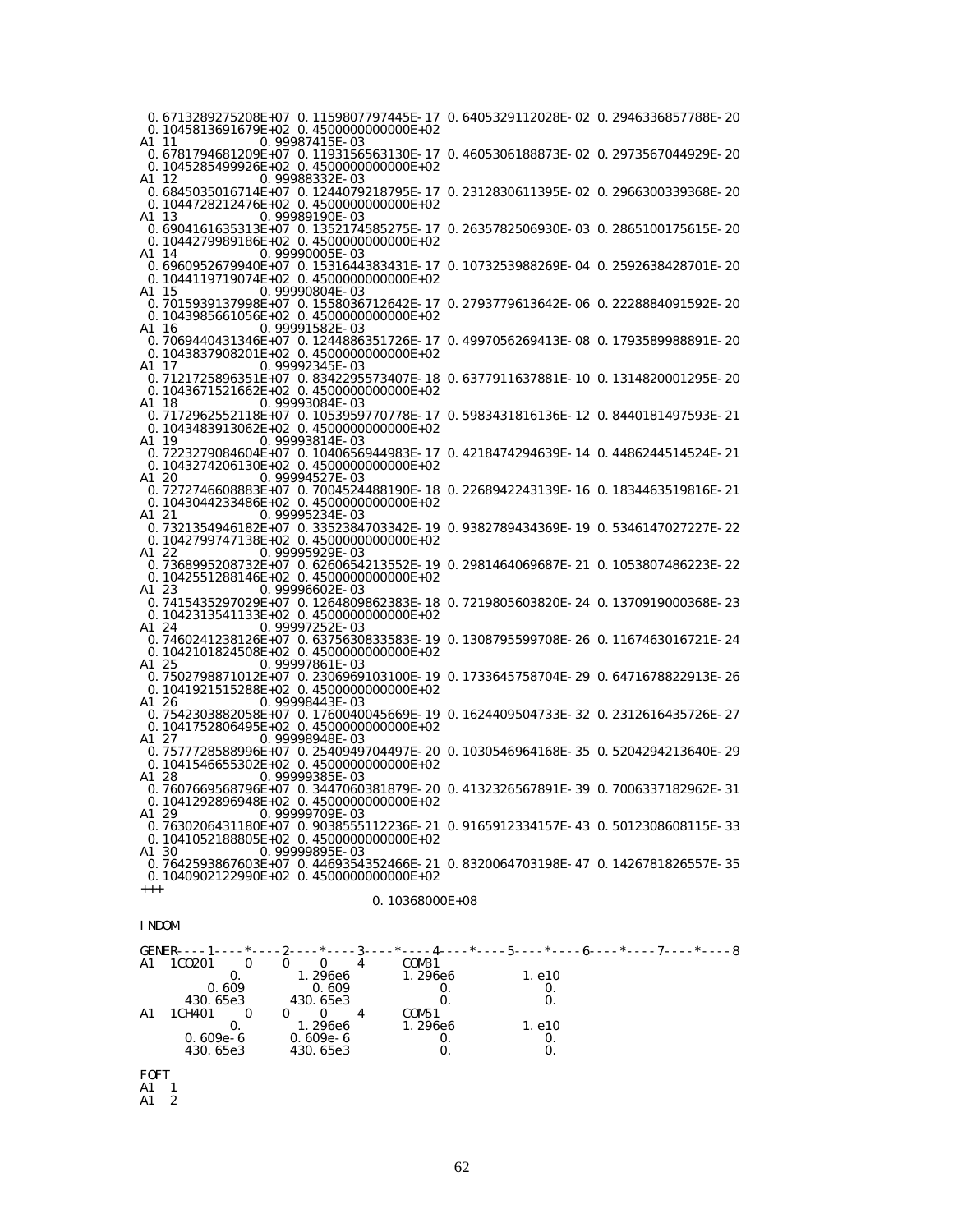COFT A1 1A1 2 ENDCY----1----\*----2----\*----3----\*----4----\*----5----\*----6----\*----7----\*----8

Figure C-5. Law et al. (2002) Problem Input – Part 3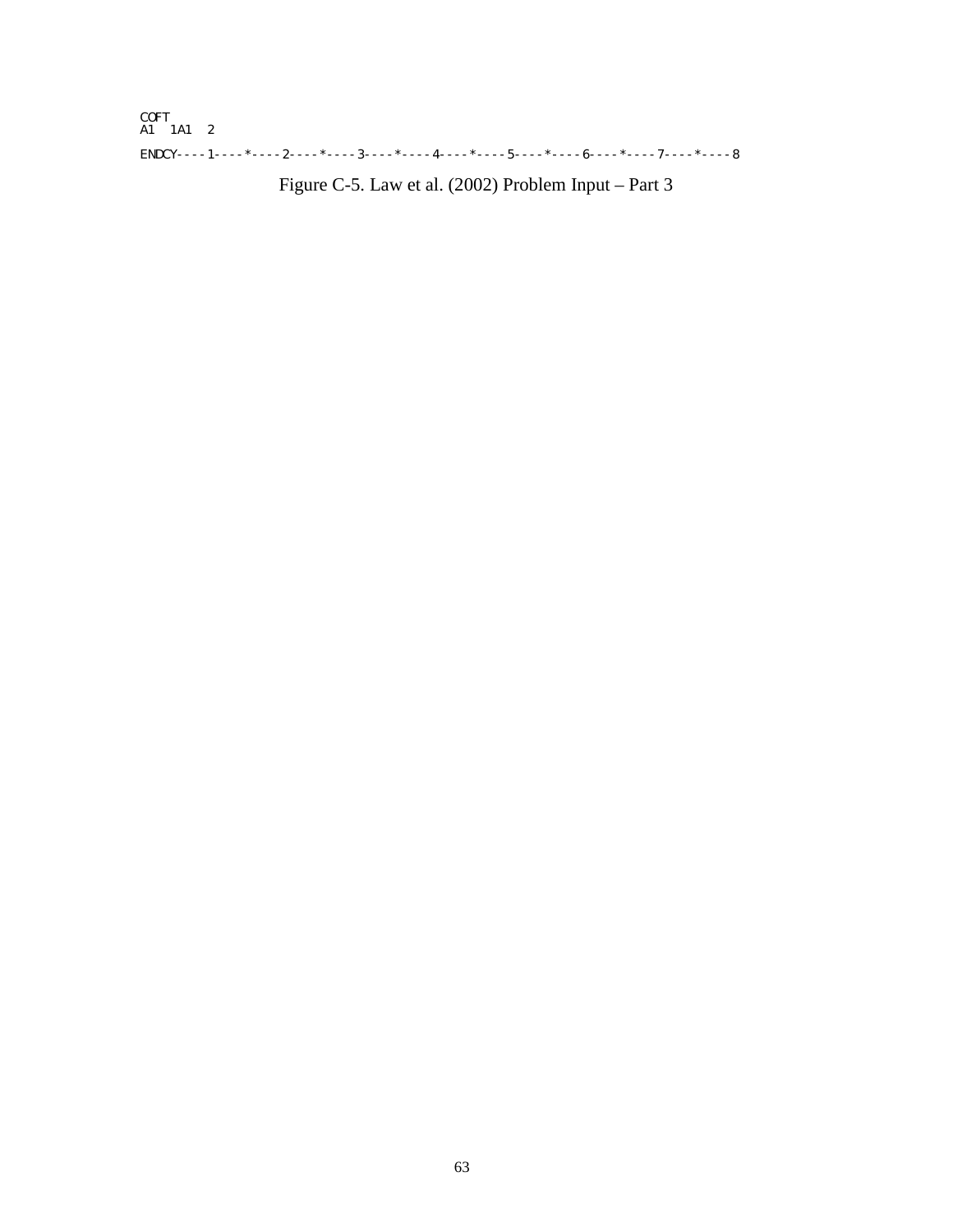| OUTPUT DATA AFTER (                                                                                                                                                                                                                                                                                                               | $1.4$ ) - 2-TIME STEPS<br>THE TIME IS 0.120000E+03 DAYS                                                                                                                                                                                                                                                                                                                                                                                                                                                                                                                                                                                                                                                                                                                                                                                                                                                                                                                                                                                                                                                                                                                                                                                                                                                                                                                                                                                                                                                                                                                                                                                                                                                                                                                                                                                                                                                                                                                                                                                                                                                                                                                                                                                                                                                                                                                                                                                                                                                                                                                                                                                                                                                                                                                                                                                                                                                                                                                                                                                                                                                                                                                                                                                                                                                                                                                                                                                                                                                                                                                                                                                                                                                                                                                                                                                                                                                                                                                                                                                                                                                                                                                                                                                                                                         |                                               |                                                |  |  |  |  |  |  |  |  |  |
|-----------------------------------------------------------------------------------------------------------------------------------------------------------------------------------------------------------------------------------------------------------------------------------------------------------------------------------|-------------------------------------------------------------------------------------------------------------------------------------------------------------------------------------------------------------------------------------------------------------------------------------------------------------------------------------------------------------------------------------------------------------------------------------------------------------------------------------------------------------------------------------------------------------------------------------------------------------------------------------------------------------------------------------------------------------------------------------------------------------------------------------------------------------------------------------------------------------------------------------------------------------------------------------------------------------------------------------------------------------------------------------------------------------------------------------------------------------------------------------------------------------------------------------------------------------------------------------------------------------------------------------------------------------------------------------------------------------------------------------------------------------------------------------------------------------------------------------------------------------------------------------------------------------------------------------------------------------------------------------------------------------------------------------------------------------------------------------------------------------------------------------------------------------------------------------------------------------------------------------------------------------------------------------------------------------------------------------------------------------------------------------------------------------------------------------------------------------------------------------------------------------------------------------------------------------------------------------------------------------------------------------------------------------------------------------------------------------------------------------------------------------------------------------------------------------------------------------------------------------------------------------------------------------------------------------------------------------------------------------------------------------------------------------------------------------------------------------------------------------------------------------------------------------------------------------------------------------------------------------------------------------------------------------------------------------------------------------------------------------------------------------------------------------------------------------------------------------------------------------------------------------------------------------------------------------------------------------------------------------------------------------------------------------------------------------------------------------------------------------------------------------------------------------------------------------------------------------------------------------------------------------------------------------------------------------------------------------------------------------------------------------------------------------------------------------------------------------------------------------------------------------------------------------------------------------------------------------------------------------------------------------------------------------------------------------------------------------------------------------------------------------------------------------------------------------------------------------------------------------------------------------------------------------------------------------------------------------------------------------------------------------------------|-----------------------------------------------|------------------------------------------------|--|--|--|--|--|--|--|--|--|
|                                                                                                                                                                                                                                                                                                                                   |                                                                                                                                                                                                                                                                                                                                                                                                                                                                                                                                                                                                                                                                                                                                                                                                                                                                                                                                                                                                                                                                                                                                                                                                                                                                                                                                                                                                                                                                                                                                                                                                                                                                                                                                                                                                                                                                                                                                                                                                                                                                                                                                                                                                                                                                                                                                                                                                                                                                                                                                                                                                                                                                                                                                                                                                                                                                                                                                                                                                                                                                                                                                                                                                                                                                                                                                                                                                                                                                                                                                                                                                                                                                                                                                                                                                                                                                                                                                                                                                                                                                                                                                                                                                                                                                                                 |                                               |                                                |  |  |  |  |  |  |  |  |  |
| I TERC<br>TOTAL TIME<br><b>KCYC</b><br><b>I TER</b><br>$\overline{4}$<br>$0.103680E+08$<br>$\overline{1}$<br>4                                                                                                                                                                                                                    | DX1M<br>DX2M<br>KON<br>$0.20590E+06$<br>$0.11897E-17$ 0.99707E+00<br>$\mathbf{2}$                                                                                                                                                                                                                                                                                                                                                                                                                                                                                                                                                                                                                                                                                                                                                                                                                                                                                                                                                                                                                                                                                                                                                                                                                                                                                                                                                                                                                                                                                                                                                                                                                                                                                                                                                                                                                                                                                                                                                                                                                                                                                                                                                                                                                                                                                                                                                                                                                                                                                                                                                                                                                                                                                                                                                                                                                                                                                                                                                                                                                                                                                                                                                                                                                                                                                                                                                                                                                                                                                                                                                                                                                                                                                                                                                                                                                                                                                                                                                                                                                                                                                                                                                                                                               | DX3M<br>MAX. RES.<br>NER<br>0.75242E-09<br>-1 | KER<br><b>DELTEX</b><br>$0.10000E+01$<br>5     |  |  |  |  |  |  |  |  |  |
|                                                                                                                                                                                                                                                                                                                                   |                                                                                                                                                                                                                                                                                                                                                                                                                                                                                                                                                                                                                                                                                                                                                                                                                                                                                                                                                                                                                                                                                                                                                                                                                                                                                                                                                                                                                                                                                                                                                                                                                                                                                                                                                                                                                                                                                                                                                                                                                                                                                                                                                                                                                                                                                                                                                                                                                                                                                                                                                                                                                                                                                                                                                                                                                                                                                                                                                                                                                                                                                                                                                                                                                                                                                                                                                                                                                                                                                                                                                                                                                                                                                                                                                                                                                                                                                                                                                                                                                                                                                                                                                                                                                                                                                                 |                                               |                                                |  |  |  |  |  |  |  |  |  |
|                                                                                                                                                                                                                                                                                                                                   | $NCG = CO2$                                                                                                                                                                                                                                                                                                                                                                                                                                                                                                                                                                                                                                                                                                                                                                                                                                                                                                                                                                                                                                                                                                                                                                                                                                                                                                                                                                                                                                                                                                                                                                                                                                                                                                                                                                                                                                                                                                                                                                                                                                                                                                                                                                                                                                                                                                                                                                                                                                                                                                                                                                                                                                                                                                                                                                                                                                                                                                                                                                                                                                                                                                                                                                                                                                                                                                                                                                                                                                                                                                                                                                                                                                                                                                                                                                                                                                                                                                                                                                                                                                                                                                                                                                                                                                                                                     |                                               |                                                |  |  |  |  |  |  |  |  |  |
| ELEM INDEX<br>P<br>T<br>(PA)<br>$(DEG-C)$                                                                                                                                                                                                                                                                                         | <b>SL</b><br>$XBRINE(LIQ)$ $XNCG(LIQ)$                                                                                                                                                                                                                                                                                                                                                                                                                                                                                                                                                                                                                                                                                                                                                                                                                                                                                                                                                                                                                                                                                                                                                                                                                                                                                                                                                                                                                                                                                                                                                                                                                                                                                                                                                                                                                                                                                                                                                                                                                                                                                                                                                                                                                                                                                                                                                                                                                                                                                                                                                                                                                                                                                                                                                                                                                                                                                                                                                                                                                                                                                                                                                                                                                                                                                                                                                                                                                                                                                                                                                                                                                                                                                                                                                                                                                                                                                                                                                                                                                                                                                                                                                                                                                                                          | XTRC(LIQ)<br>XCH4(LIQ)<br>XNCG (GAS)          | XTRC(GAS)<br>XCH4(GAS)<br>DG<br>$(KG/M^{*}*3)$ |  |  |  |  |  |  |  |  |  |
| $A1 \quad 1$<br>$A1 \quad 2$<br>-3<br>A1<br>$\overline{4}$<br>A1<br>5<br>A1<br>-6<br>A1<br>$\overline{7}$<br>A1<br>- 8<br>A1<br>A1 9<br>A1 10<br>A1 11<br>A1 12<br>A1 13<br>A1 14<br>A1 15<br>A1 16<br>A1 17<br>A1 18<br>A1 19<br>A1 20<br>A1 21<br>A1 22<br>A1 23<br>A1 24<br>A1 25<br>A1 26<br>A1 27<br>A1 28<br>A1 29<br>A1 30 | 1 0.48090E+06 0.45000E+02 0.27396E-03 0.11897E-17 0.29312E-02 0.86172E-22 0.26147E-04 0.84028E+00 0.93705E-18 0.14932E+00 0.63752E+01<br>2 0.53983E+07 0.45000E+02 0.51000E+00 0.11836E-17 0.85690E-02 0.23483E-20 0.61124E-03 0.43039E+00 0.35657E-17 0.56817E+00 0.50213E+02<br>3 0.58429E+07 0.45000E+02 0.51838E+00 0.11801E-17 0.90697E-02 0.25413E-20 0.65321E-03 0.42993E+00 0.35678E-17 0.56873E+00 0.54763E+02<br>4 0.60741E+07 0.45000E+02 0.52264E+00 0.11815E-17 0.92711E-02 0.26424E-20 0.67561E-03 0.42797E+00 0.35751E-17 0.57074E+00 0.57056E+02<br>5 0.62340E+07 0.45000E+02 0.52572E+00 0.11794E-17 0.93216E-02 0.27132E-20 0.69266E-03 0.42373E+00 0.35901E-17 0.57501E+00 0.58483E+02<br>6 0.63594E+07 0.45000E+02 0.52842E+00 0.11808E-17 0.92308E-02 0.27702E-20 0.70859E-03 0.41605E+00 0.36170E-17 0.58271E+00 0.59350E+02<br>7 0.64647E+07 0.45000E+02 0.53110E+00 0.11493E-17 0.89676E-02 0.28199E-20 0.72571E-03 0.40323E+00 0.36614E-17 0.59553E+00 0.59707E+02<br>8 0.65565E+07 0.45000E+02 0.53406E+00 0.12119E-17 0.84725E-02 0.28653E-20 0.74602E-03 0.38272E+00 0.37315E-17 0.61604E+00 0.59494E+02<br>9 0.66387E+07 0.45000E+02 0.53756E+00 0.11545E-17 0.76574E-02 0.29079E-20 0.77174E-03 0.35057E+00 0.38392E-17 0.64817E+00 0.58577E+02<br>10 0.67133E+07 0.45000E+02 0.54186E+00 0.11598E-17 0.64053E-02 0.29463E-20 0.80544E-03 0.30078E+00 0.40004E-17 0.69793E+00 0.56773E+02<br>11 0.67818E+07 0.45000E+02 0.54715E+00 0.11932E-17 0.46053E-02 0.29736E-20 0.84936E-03 0.22528E+00 0.42291E-17 0.77337E+00 0.53939E+02<br>12 0.68450E+07 0.45000E+02 0.55272E+00 0.12441E-17 0.23128E-02 0.29663E-20 0.90223E-03 0.11971E+00 0.45009E-17 0.87883E+00 0.50271E+02<br>13 0.69042E+07 0.45000E+02 0.55720E+00 0.13522E-17 0.26358E-03 0.28651E-20 0.94938E-03 0.14381E-01 0.46167E-17 0.98407E+00 0.47129E+02<br>14 0.69610E+07 0.45000E+02 0.55880E+00 0.15316E-17 0.10733E-04 0.25926E-20 0.96062E-03 0.58644E-03 0.41796E-17 0.99787E+00 0.47112E+02<br>15 0.70159E+07 0.45000E+02 0.56014E+00 0.15580E-17 0.27938E-06 0.22289E-20 0.96686E-03 0.15183E-04 0.35663E-17 0.99845E+00 0.47499E+02<br>16 0.70694E+07 0.45000E+02 0.56162E+00 0.12449E-17 0.49971E-08 0.17936E-20 0.97272E-03 0.27006E-06 0.28481E-17 0.99848E+00 0.47893E+02<br>17 0.71217E+07 0.45000E+02 0.56328E+00 0.83423E-18 0.63779E-10 0.13148E-20 0.97842E-03 0.34285E-08 0.20726E-17 0.99849E+00 0.48278E+02<br>18 0.71730E+07 0.45000E+02 0.56516E+00 0.10540E-17 0.59834E-12 0.84402E-21 0.98399E-03 0.31997E-10 0.13209E-17 0.99850E+00 0.48656E+02<br>19 0.72233E+07 0.45000E+02 0.56726E+00 0.10407E-17 0.42185E-14 0.44862E-21 0.98944E-03 0.22445E-12 0.69723E-18 0.99851E+00 0.49028E+02<br>20 0.72727E+07 0.45000E+02 0.56956E+00 0.70045E-18 0.22689E-16 0.18345E-21 0.99478E-03 0.12013E-14 0.28316E-18 0.99852E+00 0.49394E+02<br>21 0.73214E+07 0.45000E+02 0.57200E+00 0.33524E-19 0.93828E-19 0.53461E-22 0.10000E-02 0.49439E-17 0.81974E-19 0.99853E+00 0.49753E+02<br>22 0.73690E+07 0.45000E+02 0.57449E+00 0.62607E-19 0.29815E-21 0.10538E-22 0.10051E-02 0.15637E-19 0.16054E-19 0.99854E+00 0.50106E+02<br>23 0.74154E+07 0.45000E+02 0.57686E+00 0.12648E-18 0.72198E-24 0.13709E-23 0.10101E-02 0.37695E-22 0.20754E-20 0.99855E+00 0.50450E+02<br>24 0.74602E+07 0.45000E+02 0.57898E+00 0.63756E-19 0.13088E-26 0.11675E-24 0.10149E-02 0.68038E-25 0.17568E-21 0.99856E+00 0.50782E+02<br>25 0.75028E+07 0.45000E+02 0.58078E+00 0.23070E-19 0.17336E-29 0.64717E-26 0.10194E-02 0.89759E-28 0.96832E-23 0.99857E+00 0.51098E+02<br>26 0.75423E+07 0.45000E+02 0.58247E+00 0.17600E-19 0.16244E-32 0.23126E-27 0.10236E-02 0.83789E-31 0.34421E-24 0.99857E+00 0.51391E+02<br>27 0.75777E+07 0.45000E+02 0.58453E+00 0.25409E-20 0.10305E-35 0.52043E-29 0.10274E-02 0.52980E-34 0.77099E-26 0.99858E+00 0.51654E+02<br>28 0.76077E+07 0.45000E+02 0.58707E+00 0.34471E-20 0.41323E-39 0.70063E-31 0.10305E-02 0.21185E-37 0.10339E-27 0.99859E+00 0.51877E+02<br>29 0.76302E+07 0.45000E+02 0.58948E+00 0.90386E-21 0.91659E-43 0.50123E-33 0.10329E-02 0.46891E-41 0.73744E-30 0.99859E+00 0.52044E+02<br>30 0.76426E+07 0.45000E+02 0.59098E+00 0.44694E-21 0.83201E-47 0.14268E-35 0.10342E-02 0.42515E-45 0.20958E-32 0.99859E+00 0.52136E+02 |                                               |                                                |  |  |  |  |  |  |  |  |  |

| ELEM.        | <b>I NDEX</b> | PHI S | PHI F | DPHI NCG | DPHI TRC | DPHI CH4                                                                                                      | <b>MASST</b><br>(KG) | MASSNCG<br>(KG) | MASSTRC<br>(KG) | <b>MASSCH4</b><br>(KG) |
|--------------|---------------|-------|-------|----------|----------|---------------------------------------------------------------------------------------------------------------|----------------------|-----------------|-----------------|------------------------|
| $A1 \quad 1$ |               |       |       |          |          | 1 0.10000E+01 0.10000E+01 0.00000E+00 0.00000E+00 0.00000E+00 0.00000E+00 0.0000E+00 0.00000E+00 0.00000E+00  |                      |                 |                 |                        |
| A1 2         |               |       |       |          |          | 2 0.99967E-03 0.99967E-03 - 13240E-11 - 54151E-30 - 97500E-12 0.46303E+03 0.36669E+03 0.10269E-15 0.96338E+02 |                      |                 |                 |                        |
| $A1 \quad 3$ |               |       |       |          |          | 3 0.99974E-03 0.99974E-03 - 13636E-11 - 55860E-30 - 10062E-11 0.19879E+04 0.15736E+04 0.44142E-15 0.41428E+03 |                      |                 |                 |                        |
| $A1 \quad 4$ |               |       |       |          |          | 4 0.99977E-03 0.99977E-03 - 13761E-11 - 56747E-30 - 10237E-11 0.42904E+04 0.33906E+04 0.95738E-15 0.89987E+03 |                      |                 |                 |                        |
| A1 5         |               |       |       |          |          | 5 0.99979E-03 0.99979E-03 - 13733E-11 - 57438E-30 - 10395E-11 0.76253E+04 0.60038E+04 0.17195E-14 0.16215E+04 |                      |                 |                 |                        |
| $A1 \quad 6$ |               |       |       |          |          | 6 0.99981E-03 0.99981E-03 - 13542E-11 - 58117E-30 - 10580E-11 0.12307E+05 0.96243E+04 0.28283E-14 0.26827E+04 |                      |                 |                 |                        |
| A1 7         |               |       |       |          |          | 7 0.99983E-03 0.99983E-03 - 13139E-11 - 58893E-30 - 10824E-11 0.18674E+05 0.14432E+05 0.44298E-14 0.42421E+04 |                      |                 |                 |                        |
| A1 8         |               |       |       |          |          | 8 0.99984E-03 0.99984E-03 - 12438E-11 - 59867E-30 - 11168E-11 0.26976E+05 0.20431E+05 0.67334E-14 0.65449E+04 |                      |                 |                 |                        |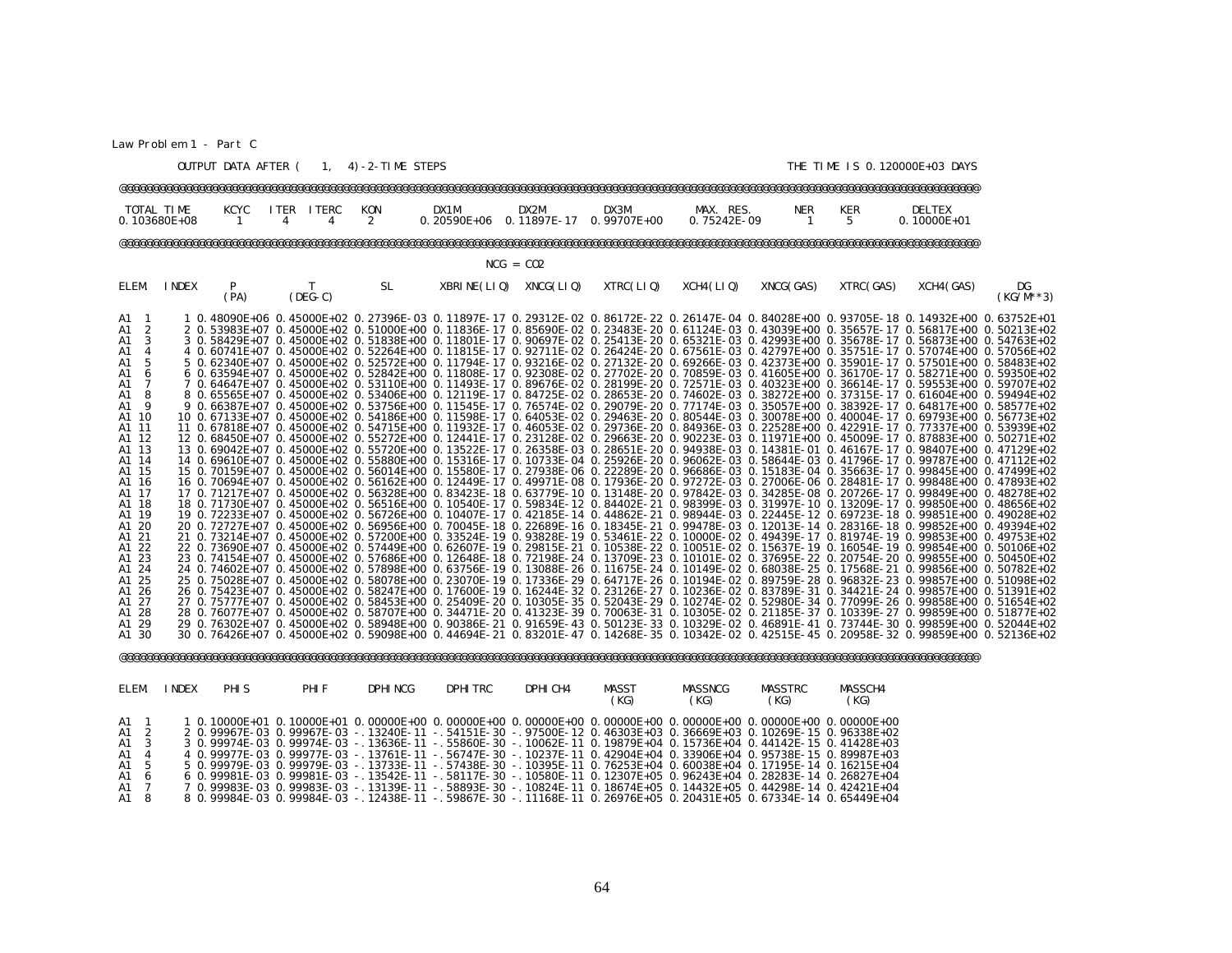| A1                            | 9 |      |  |  |  |  |  | 9 0.99985E-03 0.99985E-03 - 11311E-11 - 61146E-30 - 11665E-11 0.37173E+05 0.27174E+05 0.10059E-13 0.99988E+04  |  |  |
|-------------------------------|---|------|--|--|--|--|--|----------------------------------------------------------------------------------------------------------------|--|--|
| A <sub>1</sub> 10             |   |      |  |  |  |  |  | 99986E-03 0.99986E-03 - 95711E-12 - 62839E-30 - 12388E-11 0.48323E+05 0.33057E+05 0.14862E-13 0.15266E+05      |  |  |
| A <sub>1</sub> 11             |   |      |  |  |  |  |  | 99987E-03 0.99987E-03 - 70081E-12 - 64945E-30 - 13420E-11 0.57863E+05 0.34377E+05 0.21814E-13 0.23487E+05      |  |  |
| A <sub>1</sub> 12             |   |      |  |  |  |  |  | 99988E-03 0.99988E-03 - 36066E-12 - 66936E-30 - 14769E-11 0.61238E+05 0.24883E+05 0.31623E-13 0.36354E+05      |  |  |
| A <sub>1</sub> 13             |   | 130. |  |  |  |  |  | 99989E-03 0.99989E-03 - 42011E-13 - 66576E-30 - 16035E-11 0.59140E+05 0.40457E+04 0.43901E-13 0.55094E+05      |  |  |
| A1 14                         |   |      |  |  |  |  |  | 99990E-03 0.99990E-03 - 17113E-14 - 60207E-30 - 16243E-11 0.77636E+05 0.22858E+03 0.55069E-13 0.77407E+05      |  |  |
| A <sub>1</sub> 15             |   | 15 O |  |  |  |  |  | 99991E-03 0.99991E-03 - 44435E-16 - 51525E-30 - 16300E-11 0.10727E+06 0.81954E+01 0.65072E-13 0.10726E+06      |  |  |
| A1 16                         |   | 160. |  |  |  |  |  | 99992E-03 0.99992E-03 -.79280E-18 -.41274E-30 -.16350E-11 0.14793E+06 0.20104E+00 0.71668E-13 0.14793E+06      |  |  |
| A <sub>1</sub> 17             |   |      |  |  |  |  |  | 99992E-03 0.99992E-03 - 10094E-19 - 30123E-30 - 16398E-11 0.20331E+06 0.35078E-02 0.71678E-13 0.20331E+06      |  |  |
| A <sub>1</sub> 18             |   |      |  |  |  |  |  | 99993E-03 0.99993E-03 - 94474E-22 - 19253E-30 - 16445E-11 0.27860E+06 0.44859E-04 0.62599E-13 0.27860E+06      |  |  |
| A <sub>1</sub> 19             |   | 190. |  |  |  |  |  | .99994E-03 0.99994E-03 - 66453E-24 - 10190E-30 - 16491E-11 0.38087E+06 0.43018E-06 0.45170E-13 0.38087E+06     |  |  |
| A <sub>1</sub> 20             |   |      |  |  |  |  |  | 99995E-03 0.99995E-03 - 35662E-26 - 41496E-31 - 16535E-11 0.51965E+06 0.31413E-08 0.25029E-13 0.51965E+06      |  |  |
| A <sub>1</sub> 2 <sub>1</sub> |   |      |  |  |  |  |  | 99995E-03 0.99995E-03 - 14715E-28 - 12044E-31 - 16578E-11 0.70771E+06 0.17607E-10 0.98680E-14 0.70771E+06      |  |  |
| A1 22                         |   | 22 O |  |  |  |  |  | 99996E-03 0.99996E-03 - 46658E-31 - 23647E-32 - 16620E-11 0.96280E+06 0.75758E-13 0.26291E-14 0.96280E+06      |  |  |
| A <sub>1</sub> 2 <sub>3</sub> |   |      |  |  |  |  |  | 23 0.99997E-03 0.99997E-03 - 11275E-33 - 30645E-33 - 16661E-11 0.13075E+07 0.24800E-15 0.46155E-15 0.13075E+07 |  |  |
| A <sub>1</sub> 24             |   |      |  |  |  |  |  | 99997E-03 0.99997E-03 - 20399E-36 - 26001E-34 - 16700E-11 0.17745E+07 0.60754E-18 0.53025E-16 0.17745E+07      |  |  |
| A <sub>1</sub> 25             |   |      |  |  |  |  |  | 25 0.99998E-03 0.99998E-03 - 26970E-39 - 14363E-35 - 16737E-11 0.24048E+07 0.10862E-20 0.39608E-17 0.24048E+07 |  |  |
| A1 26                         |   |      |  |  |  |  |  | 26 0.99998E-03 0.99998E-03 - 25227E-42 - 51158E-37 - 16770E-11 0.32569E+07 0.13732E-23 0.19068E-18 0.32569E+07 |  |  |
| A1 27                         |   |      |  |  |  |  |  | 99999E-03 0.99999E-03 - 15979E-45 - 11479E-38 - 16801E-11 0.44072E+07 0.11749E-26 0.57795E-20 0.44072E+07      |  |  |
| A1 28                         |   |      |  |  |  |  |  | 28 0.99999E-03 0.99999E-03 - 63992E-49 - 15417E-40 - 16826E-11 0.59581E+07 0.63512E-30 0.10477E-21 0.59581E+07 |  |  |
| A <sub>1</sub> 29             |   | 29 O |  |  |  |  |  | 10000E-02 0.10000E-02 - 14180E-52 - 11009E-42 - 16845E-11 0.80491E+07 0.18992E-33 0.10096E-23 0.80491E+07      |  |  |
| A <sub>1</sub> 30             |   |      |  |  |  |  |  | 10000E-02 0.10000E-02 - 12865E-56 - 31306E-45 - 16855E-11 0.10445E+08 0.22346E-37 0.37234E-26 0.10445E+08      |  |  |

| <b>ELEM1</b>                                                                                                                                                                                                                                                   | ELEM2                                                                                                               | <b>I NDEX</b> | <b>FLOH</b><br><b>FLOH/FLOF</b><br>(W)<br>(J/KG)                                                                                                                                                                                                                                                                                                                                                                                                                                                                                                                                                                                                                                                                                                                                                                                                                                                                                                                                                                                                                                                                                                                                                                                                                                                                                                                                                                                                                                                                                                                                                                                                                                                                                                                                                                                                                                                                                          | <b>FLOF</b><br>(KG/S) | FLO(BRI NE)<br>(KG/S) | $KCYC =$<br>FLO(GAS)<br>(KG/S) | $ITER =$<br>FLO(LIQ.<br>(KG/S) | $4 -$<br>VEL(GAS)<br>(M/S) | TIME $=0.103680E+08$<br>VEL(LIQ. )<br>(M/S) |
|----------------------------------------------------------------------------------------------------------------------------------------------------------------------------------------------------------------------------------------------------------------|---------------------------------------------------------------------------------------------------------------------|---------------|-------------------------------------------------------------------------------------------------------------------------------------------------------------------------------------------------------------------------------------------------------------------------------------------------------------------------------------------------------------------------------------------------------------------------------------------------------------------------------------------------------------------------------------------------------------------------------------------------------------------------------------------------------------------------------------------------------------------------------------------------------------------------------------------------------------------------------------------------------------------------------------------------------------------------------------------------------------------------------------------------------------------------------------------------------------------------------------------------------------------------------------------------------------------------------------------------------------------------------------------------------------------------------------------------------------------------------------------------------------------------------------------------------------------------------------------------------------------------------------------------------------------------------------------------------------------------------------------------------------------------------------------------------------------------------------------------------------------------------------------------------------------------------------------------------------------------------------------------------------------------------------------------------------------------------------------|-----------------------|-----------------------|--------------------------------|--------------------------------|----------------------------|---------------------------------------------|
| A1<br>A 1<br>$\overline{1}$<br>$\mathbf{2}$<br>A1<br>A1<br>A1<br>A1<br>3<br>A1<br>4<br>A1<br>5<br>A1<br>A1<br>6<br>A1<br>A1<br>7<br>A1<br>A1<br>A1<br>8<br>A1<br>A1<br>9<br>A1 10<br>A1 11<br>A1 12<br>A <sub>1</sub> 13<br>A1 14<br>A1 15<br>$A1$ 16<br>A1 17 | 2<br>3<br>8<br>9<br>A1 10<br>A1 11<br>A1 12<br>A1 13<br>A1 14<br>A1 15<br>A1 16<br>A1 17<br>A <sub>1</sub> 18       |               | 1 0.480165E+05 0.633468E+06 0.757994E-01 0.150480E-19 0.630856E-01 0.127138E-01 0.124265E+01 0.121722E-01<br>2 0.497828E+05 0.630933E+06 0.789035E-01 0.156417E-19 0.656493E-01 0.132542E-01 0.483257E-01 0.500027E-03<br>3 0.496182E+05 0.630049E+06 0.787530E-01 0.156743E-19 0.654867E-01 0.132663E-01 0.205376E-01 0.218369E-03<br>4 0.493860E+05 0.630161E+06 0.783705E-01 0.156525E-19 0.650987E-01 0.132718E-01 0.121506E-01 0.131623E-03<br>5 0.490476E+05 0.631326E+06 0.776899E-01 0.156778E-19 0.644132E-01 0.132767E-01 0.817712E-02 0.899025E-04<br>6 0.485456E+05 0.633866E+06 0.765866E-01 0.152646E-19 0.633049E-01 0.132817E-01 0.589101E-02 0.656094E-04<br>7 0.478108E+05 0.638343E+06 0.748982E-01 0.161024E-19 0.616111E-01 0.132871E-01 0.442286E-02 0.498541E-04<br>8 0.467617E+05 0.645632E+06 0.724277E-01 0.153468E-19 0.591347E-01 0.132930E-01 0.340937E-02 0.388875E-04<br>9 0.453158E+05 0.657034E+06 0.689703E-01 0.154249E-19 0.556708E-01 0.132995E-01 0.267517E-02 0.308883E-04<br>10 0.434433E+05 0.674197E+06 0.644370E-01 0.158769E-19 0.511304E-01 0.133066E-01 0.212407E-02 0.248481E-04<br>11 0.413173E+05 0.697818E+06 0.592093E-01 0.165656E-19 0.458938E-01 0.133155E-01 0.169966E-02 0.201987E-04<br>12 0.396246E+05 0.721075E+06 0.549521E-01 0.180230E-19 0.416232E-01 0.133289E-01 0.137569E-02 0.166117E-04<br>13 0.393746E+05 0.723237E+06 0.544422E-01 0.204783E-19 0.410721E-01 0.133702E-01 0.113638E-02 0.138536E-04<br>14 0.392917E+05 0.722184E+06 0.544067E-01 0.209205E-19 0.409793E-01 0.134275E-01 0.945342E-03 0.116318E-04<br>15 0.391992E+05 0.720788E+06 0.543838E-01 0.168070E-19 0.408830E-01 0.135008E-01 0.790028E-03 0.981876E-05<br>16 0.390831E+05 0.719130E+06 0.543477E-01 0.113385E-19 0.407562E-01 0.135916E-01 0.662961E-03 0.833100E-05<br>17 0. 389328E+05 0. 717183E+06 0. 542857E-01 0. 144381E-19 0. 405868E-01 0. 136989E-01 0. 557682E-03 0. 709391E-05 |                       |                       |                                |                                |                            |                                             |
| A1 18<br>A1 19<br>A <sub>1</sub> 2 <sub>0</sub><br>A1 21<br>A1 22<br>A1 23<br>A1 24<br>A1 25<br>A1 26<br>A1 27<br>A1 28<br>A1 29                                                                                                                               | A1 19<br>A <sub>1</sub> 20<br>A1 21<br>A1 22<br>A1 23<br>A1 24<br>A1 25<br>A126<br>A1 27<br>A1 28<br>A1 29<br>A1 30 |               | 18 0. 387325E+05 0. 714935E+06 0. 541763E-01 0. 143798E-19 0. 403583E-01 0. 138180E-01 0. 469943E-03 0. 605817E-05<br>19 0. 384585E+05 0. 712409E+06 0. 539837E-01 0. 976241E-20 0. 400464E-01 0. 139373E-01 0. 396307E-03 0. 518297E-05<br>20 0.380742E+05 0.709676E+06 0.536500E-01 0.470512E-21 0.396149E-01 0.140351E-01 0.333951E-03 0.443383E-05<br>21 0.375254E+05 0.706873E+06 0.530864E-01 0.881250E-21 0.390104E-01 0.140760E-01 0.280639E-03 0.378297E-05<br>22 0.367324E+05 0.704189E+06 0.521627E-01 0.177176E-20 0.381546E-01 0.140081E-01 0.234566E-03 0.320790E-05<br>23 0.355843E+05 0.701822E+06 0.507027E-01 0.877670E-21 0.369367E-01 0.137660E-01 0.194184E-03 0.269004E-05<br>24 0.339320E+05 0.699843E+06 0.484852E-01 0.306405E-21 0.352035E-01 0.132817E-01 0.158328E-03 0.221763E-05<br>25 0.315902E+05 0.697982E+06 0.452593E-01 0.220036E-21 0.327576E-01 0.125018E-01 0.126171E-03 0.178545E-05<br>26 0.283342E+05 0.695577E+06 0.407348E-01 0.289134E-22 0.293558E-01 0.113790E-01 0.970834E-04 0.139063E-05<br>27 0. 238888E+05 0. 692470E+06 0. 344979E-01 0. 337159E-22 0. 247168E-01 0. 978107E-02 0. 703562E-04 0. 102252E-05<br>28 0.179236E+05 0.689451E+06 0.259969E-01 0.675931E-23 0.185186E-01 0.747831E-02 0.454279E-04 0.669226E-06<br>29 0.100317E+05 0.687543E+06 0.145907E-01 0.189302E-23 0.103551E-01 0.423555E-02 0.218832E-04 0.325082E-06                                                                                                                                                                                                                                                                                                                                                                                                                                                                                                                                              |                       |                       |                                |                                |                            |                                             |

@@@@@@@@@@@@@@@@@@@@@@@@@@@@@@@@@@@@@@@@@@@@@@@@@@@@@@@@@@@@@@@@@@@@@@@@@@@@@@@@@@@@@@@@@@@@@@@@@@@@@@@@@@@@@@@@@@@@@@@@@@@@@@@@@@@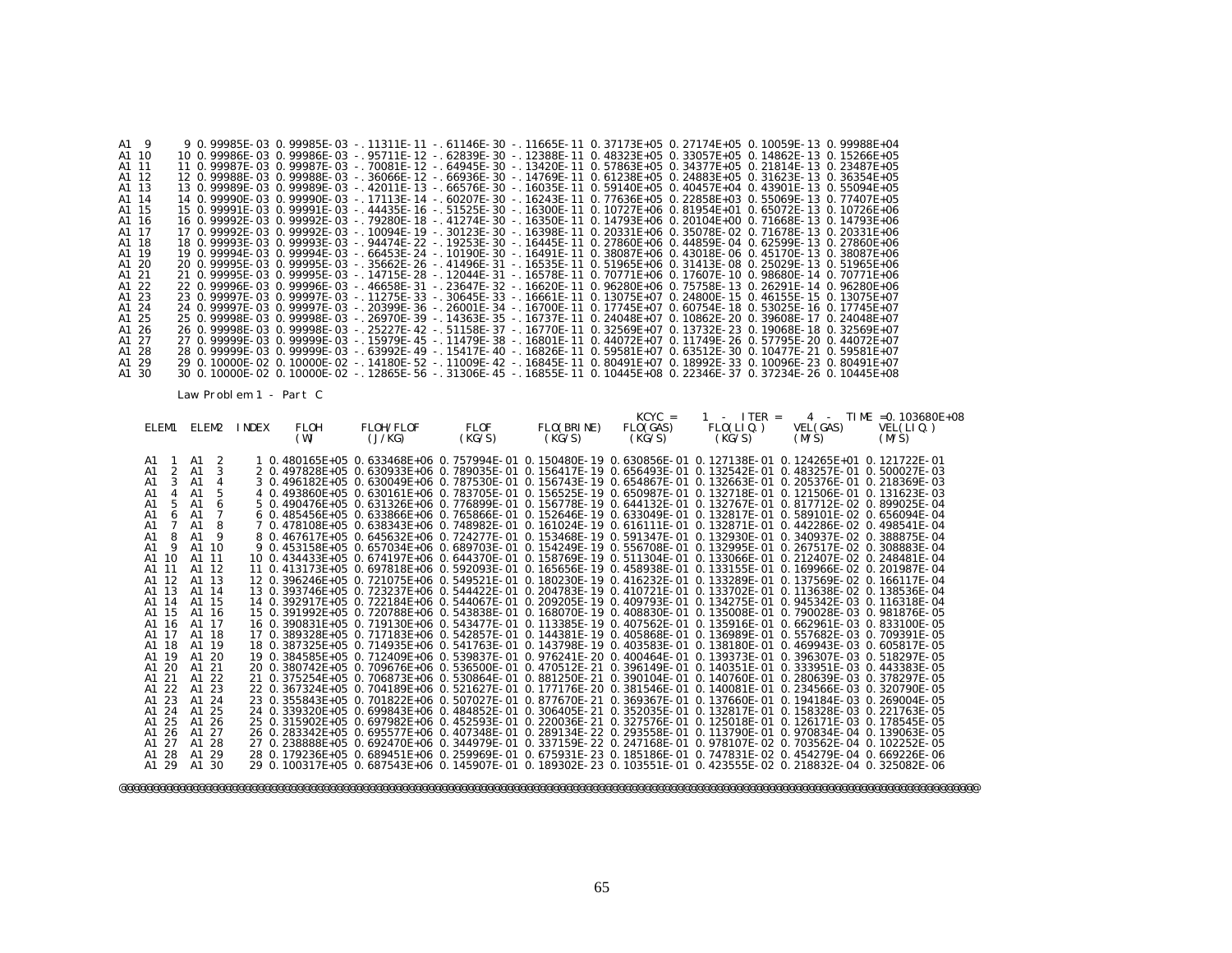MASS FLOW RATES (KG/S) FROM DIFFUSION

ELEM1 ELEM2 PHASE COMP PHASE COMP PHASE COMP PHASE COMP PHASE COMP all wv all br all ncg all trc all ch4 A1 1 A1 2 -.20348E-11 -.64330E-31 -.90092E-10 0.57818E-27 0.92127E-10 A1 2 A1 3 -.32593E-12 -.41150E-30 -.10377E-11 0.50064E-29 0.13637E-11 A1 3 A1 4 -.26651E-12 0.32039E-30 -.85717E-11 0.31861E-28 0.88382E-11<br>A1 4 A1 5 -.19853E-12 -.71602E-30 -.26265E-10 0.93412E-28 0.26463E-10<br>A1 5 A1 6 -.95458E-13 0.62754E-30 -.58958E-10 0.20638E-27 0.59054E-10 A1 6 A1 7 0.66190E-13 -.16102E-28 -.11365E-09 0.39318E-27 0.11358E-09 A1 7 A1 8 0.31720E-12 0.36600E-28 -.20034E-09 0.68367E-27 0.20002E-09 A1 8 A1 9 0.69920E-12 -.37486E-28 -.33283E-09 0.11129E-26 0.33213E-09 A1 9 A1 10 0. 12637E- 11 0. 38080E- 29 -. 52782E- 09 0. 17055E- 26 0. 52655E- 09<br>A1 10 A1 11 0. 20321E- 11 0. 26050E- 28 -. 79106E- 09 0. 23921E- 26 0. 78902E- 09<br>A1 11 A1 12 0. 28243E- 11 0. 43011E- A1 12 A1 13 0.26858E-11 0.97895E-28 -.10001E-08 0.10978E-26 0.99739E-09<br>A1 13 A1 14 0.23940E-12 0.17122E-27 -.12902E-09 -.40805E-26 0.12878E-09<br>A1 14 A1 15 -.10571E-12 0.26137E-28 -.54453E-11 -.58353E-26 0.55510E-11 A1 15 A1 16 -.11806E-12 -.32037E-27 -.14486E-12 -.69636E-26 0.26293E-12<br>A1 16 A1 17 -.11585E-12 -.43258E-27 -.26273E-14 -.76278E-26 0.11848E-12<br>A1 17 A1 18 -.11326E-12 0.23794E-27 -.33828E-16 -.74714E-26 0.11330E-12 A1 18 A1 19 - 11064E-12 - 14788E-28 - 31876E-18 - 62447E-26 0 11064E-12<br>A1 19 A1 20 - 10791E-12 - 38783E-27 - 22491E-20 - 41629E-26 0 10791E-12<br>A1 21 A1 22 - 10172E-12 0 34758E-27 - 12073E-22 - 20260E-26 0 10499E-12<br>A1 21 A1 24 A1 25 -.87604E-13 -.51466E-28 -.68188E-33 -.16619E-29 0.87604E-13<br>A1 25 A1 26 -.80409E-13 -.70176E-29 -.89819E-36 -.93317E-31 0.80409E-13<br>A1 26 A1 27 -.71257E-13 -.19596E-28 -.83574E-39 -.33503E-32 0.71257E-13 A1 27 A1 28 -.59471E-13 0.11978E-29 -.52545E-42 -.75283E-34 0.59471E-13 A1 28 A1 29 -.44230E-13 -.34162E-29 -.20866E-45 -.10087E-35 0.44230E-13 A1 29 A1 30 -.24585E-13 -.63383E-30 -.46858E-49 -.73297E-38 0.24585E-13 @@@@@@@@@@@@@@@@@@@@@@@@@@@@@@@@@@@@@@@@@@@@@@@@@@@@@@@@@@@@@@@@@@@@@@@@@@@@@@@@@@@@@@@@@@@@@@@@@@@@@@@@@@@@@@@@@@@@@@@@@@@@@@@@@@@

 $KCYC = 1 - ITER = 4 - TIME = 0.103680E + 08$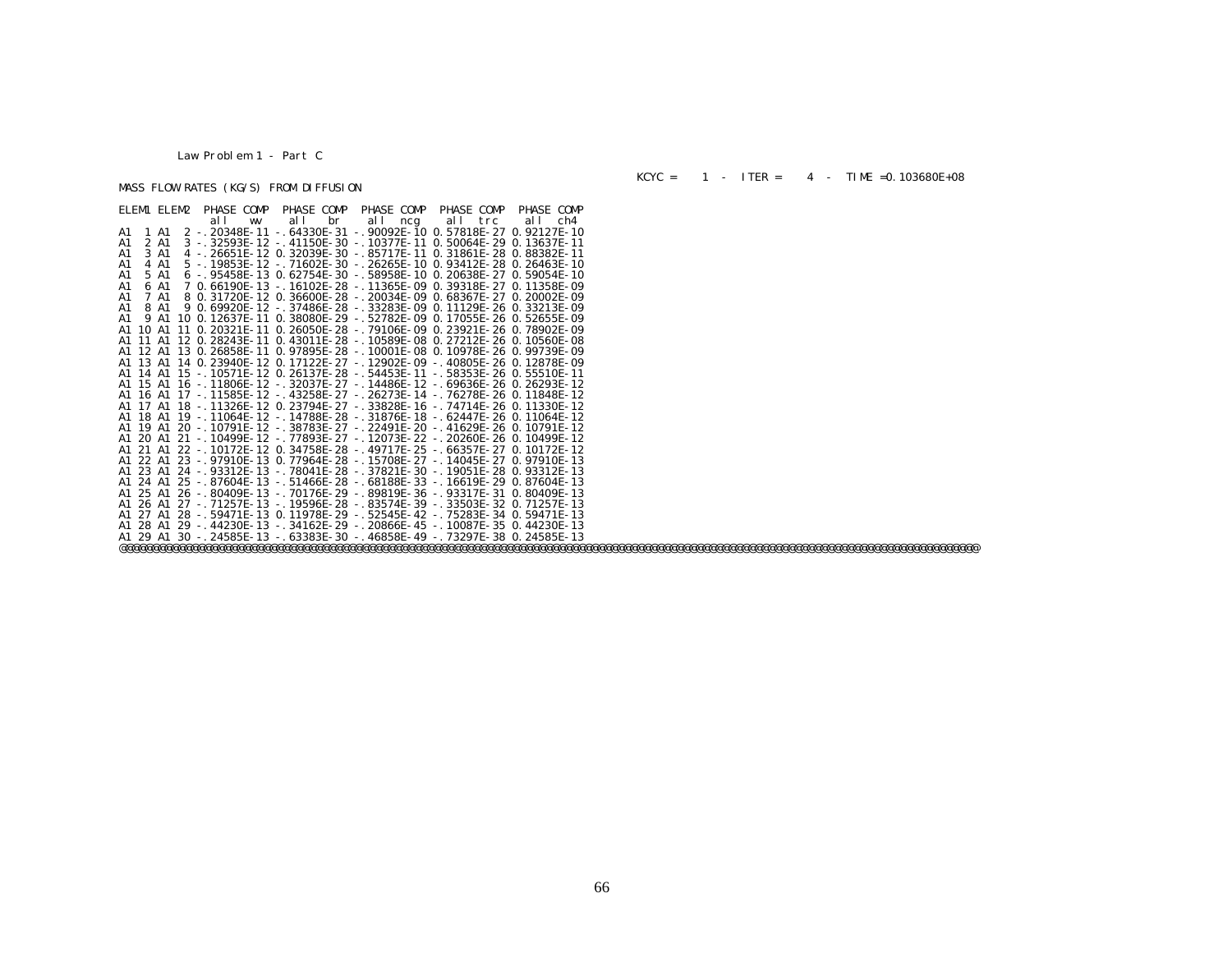#### $KCYC = 1 - ITER = 4 - TIME = 0.103680E + 08$

 $IE(14) = 1$  (H FROM SUPST AND ZEVSREAL)

@@@@@@@@@@@@@@@@@@@@@@@@@@@@@@@@@@@@@@@@@@@@@@@@@@@@@@@@@@@@@@@@@@@@@@@@@@@@@@@@@@@@@@@@@@@@@@@@@@@@@@@@@@@@@@@@@@@@@@@@@@@@@@@@@@@

67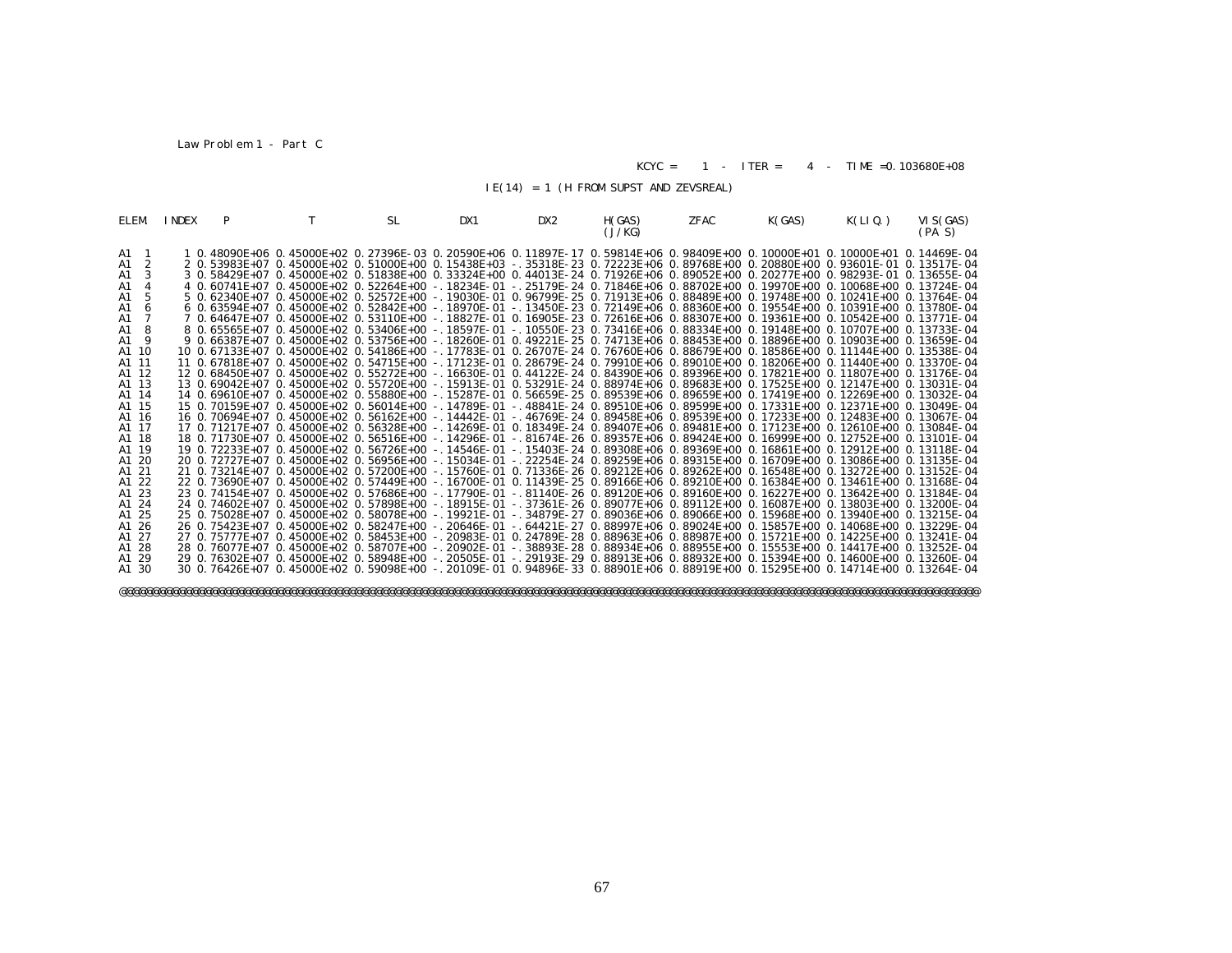Law Problem 1 - Part C  $KCYC =$  $1 - ITER = 4 - TIME = 0.103680E + 08$ ELEMENT SOURCE INDEX **ENTHALPY**  $FF(LIQ. )$  $P(WB)$ **GENERATION RATE**  $FF(GAS)$  $(KG/S)$  OR  $(W)$  $(J/KG)$  $(PA)$ A1 1 CO2 1  $0.000000E+00$  $0.000000E+00.000000E+00.000000E+00$  $\overline{1}$ CH4 1  $0.000000E+00$ 0. 000000E+00 0. 000000E+00 0. 000000E+00  $A1 \quad 1$  $\boldsymbol{2}$ \*\*\*\*\*\*\*\*\*\* [KCYC, ITER] = [ 1, 4] \*\*\*\*\* THE TIME IS 0.103680E+08 SECONDS, OR 0.120000E+03 DAYS PHASES PRESENT . . . . . . . . . . . . . . .  $\ast$ **PHASES** GAS **AQUEOUS ADSORBED** VOLUME (M<sup>x</sup>3) \* 0.24166090E+04 0.34093473E+04 0.97885702E-05<br>MASS (KG) \* 0.12457760E+06 0.33872263E+07 0.41325400E+08 COMPONENT MASS IN PLACE (KG) \*\*\*\*\*\*\*\*\*\*\*\*\* \*\*\*\*\*\*\*\*\*\*\*\*\*\*\*  $*$  GAS **AQUEOUS ADSORBED TOTAL PHASES** COMPONENTS \* \* 0.17718627E+03 0.33836986E+07 0.00000000E+00 0.33838758E+07 <br>\* 0.11164848E-16 0.19798750E-12 0.00000000E+00 0.19799867E-12 WATER **BRINE**  $NCG$ \* 0.12405885E+03 0.54432497E+02 0.17959557E+06 0.17977406E+06 0.12427635E-13 0.16590340E-15 0.54877186E-12 0.55896860E-12<br>
\* 0.10030833E-13 0.16590340E-15 0.54877186E-12 0.55896860E-12<br>
\* 0.12427635E+06 0.34732110E+04 0.41145805E+08 0.41273554E+08 **TRC**  $CH4$ 

Figure C-6. Selected Law et al. (2002) Problem Output – Part 3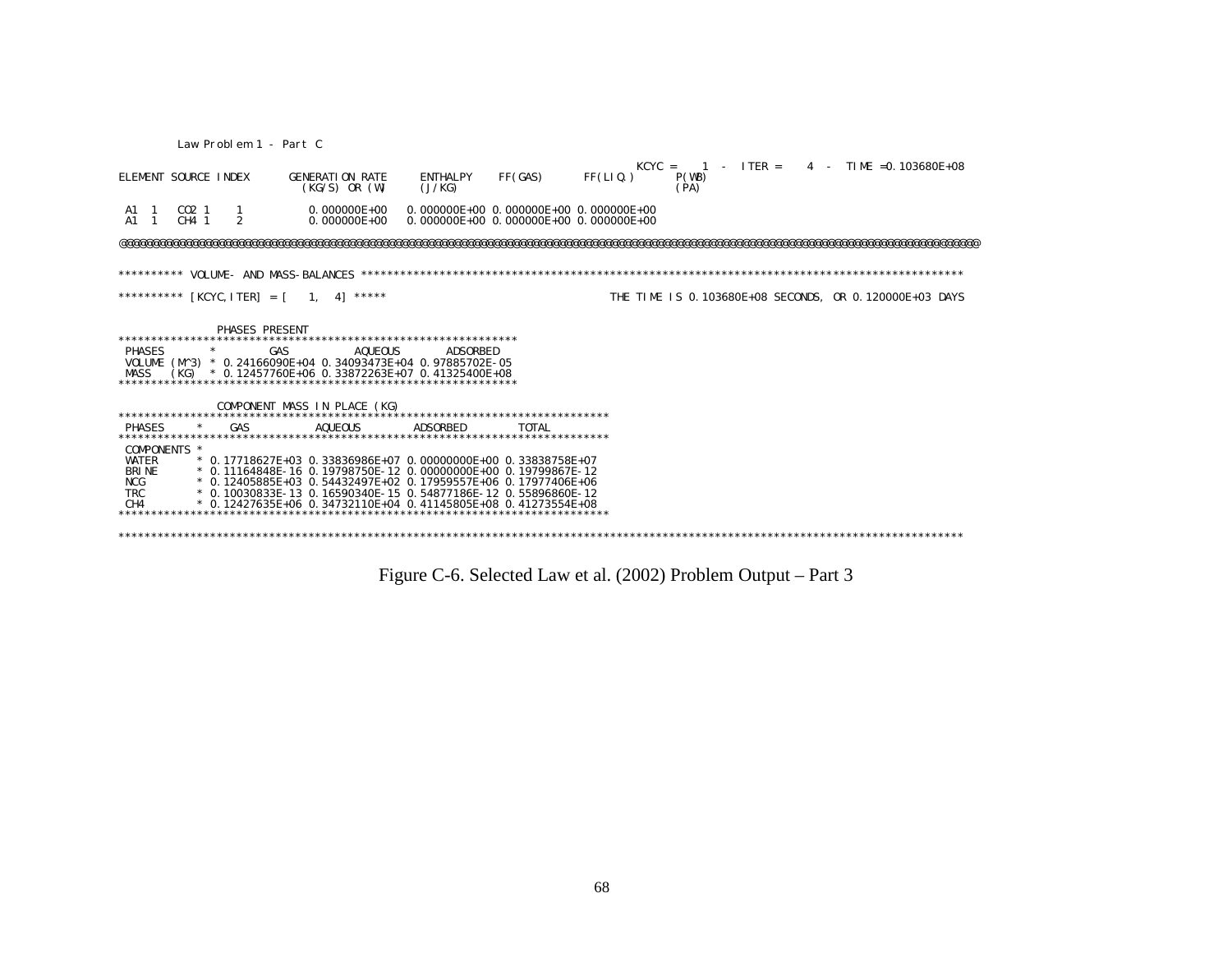# **Appendix D Binary Gas Problem for He-Ar**

As discussed in Mason and Malinauskas (1983), the binary gas diffusion data from Evans et al. (1962. 1963) are for a low-permeability (2.13 x  $10^{-18}$  m<sup>2</sup>) graphite system 0.447 cm thick with a porosity of 0.11 and a porosity-tortuosity factor of 1.42 x  $10^{-4}$  (Evans et al., 1962). Mason and Malinauskas (1983) analyzed the experiments using a constant He-Ar gas viscosity of 228. x  $10^{-7}$  Pa-s.

The input and output for the binary gas diffusion problem is summarized in this appendix. In order to facilitate this simulation on other computers, a special value of IE(16) (Oldenburg et al. 2004) of 10 has been programmed. When IE(16) equals 10, the ncg properties are set to Argon, the CH<sub>4</sub> properties are set to Helium, the gases are assumed to be perfect gases (compressibility factor of 1.0), and the gas-phase viscosity is set equal to 228. x  $10^{-7}$  Pa-s, consistent with the Evans et al. (1962, 1963) experiments.

Figure D-1 shows the input file for a combined advection and diffusion problem where the average pressure is 1.96 atm (198.6 kPa) and the pressure difference across the graphite is -0.39 atm (-40. kPa).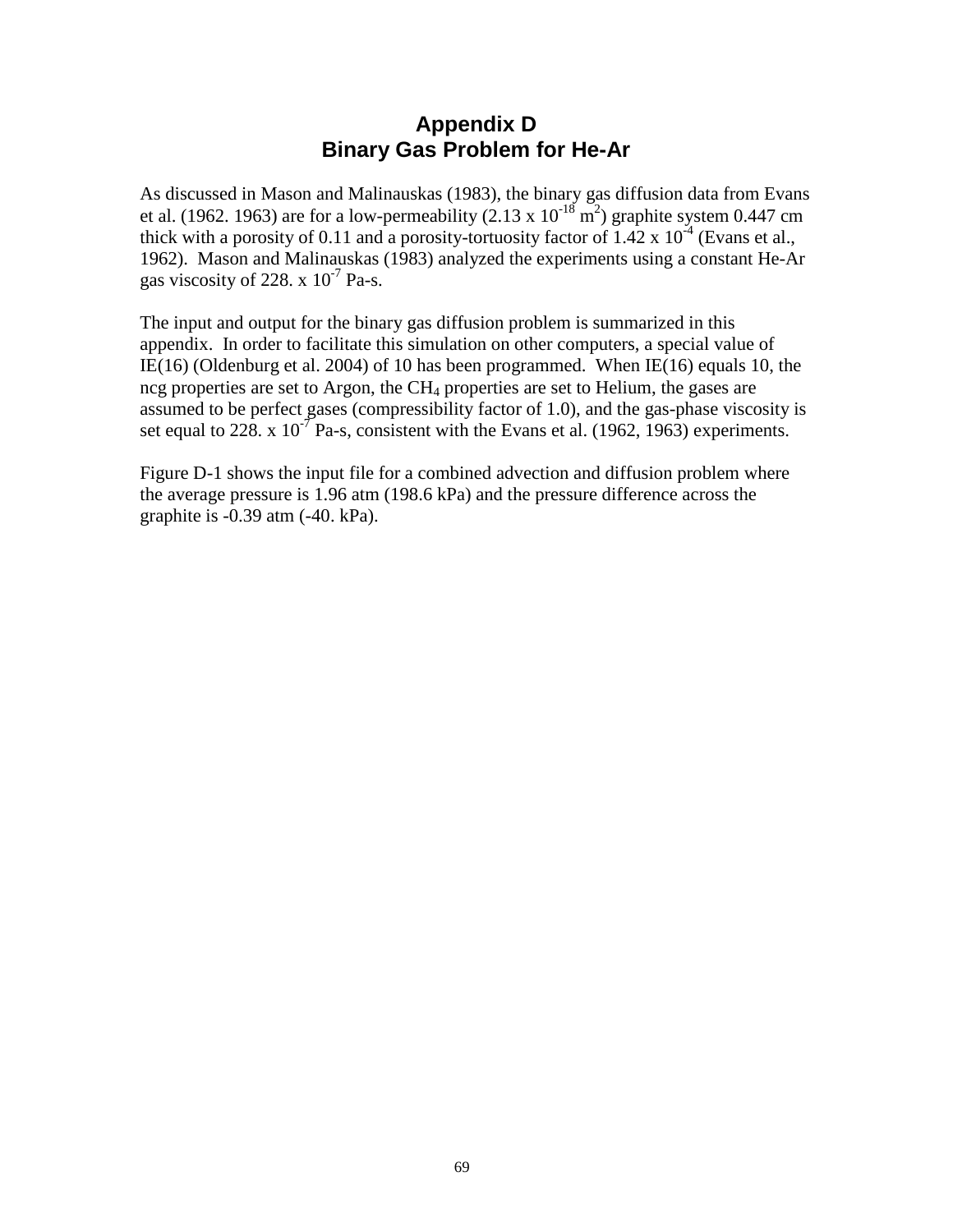\*He(ch4)/Ar(ncg) Test Problem - 5 components ROCKS----1----<sup>\*</sup>----2----\*----3----\*----4----\*----5----\*----6----\*----7----\*----8<br>vados 2 2600.e00 0.11 2.13e-18 2.13e-18 2.13e-18 2.51 920.<br>1.29e-3 1.460e-8 7 .457 .15 1. .10 7 .457 .00 5.105e-4 1.e7 1. MULTI---- 1---- \*---- 2---- \*---- 3---- \*---- 4---- \*---- 5---- \*---- 6---- \*---- 7---- \*---- 8<br>5 5 2 9 START----1----\*----2----\*----3----\*----4----\*----5----\*----6----\*----7----\*----8 ----\*----1 MOP: 123456789\*123456789\*1234 ---\*----5----\*----6----\*----7----\*----8<br>PARAM----1----\*----2----\*----3----\*----4----\*----5----\*----6----\*----7----\*----8 32000 10020 00 000020000400 06<br>1. e<sup>7</sup> 100. 9.81<br>1. e<sup>-5</sup>  $1.986E5$   $.000000000000E+00$  0.5 0.0 0.5000 .2500000000000E+02 TIMES----1----\*----2----\*----3----\*----4----\*----5----\*----6----\*----7----\*----8 6 0.01 31.5576e6 157.788e6 315.576e6 946.728e6 3.15576e9 SELEC----1----\*----2----\*----3----\*----4----\*----5----\*----6----\*----7----\*----8  $6$ <br>1 1 1 10 0. e-0  $0.$  e-1<br>0. e-6  $0.$  e-6 0.e-6 0.e-6 0.e-6 -1.e-6 -1.e-6 0.e-6 1.e50 28.96 0.e-6 -1.e-6 2.10e-08 1.e50 28.96 -1.e-6 0.e-6 1.18e-08 diffusivity data are input as follows: first row: water (gas, liq.) second row: brine (gas, liq.)<br>third row: ncg (gas, liq.) third row: ncg (gas, liq.)<br>fourth row: trc (gas, liq.)  $f$ ifth row: ch4<br>DIFFU----1----\*----2fifth row: ch4  $(gas, 1i\dot{q}.)$ <br>  $J=--1---*---2---*---3---*--4---*--5---*--6---*---7---*---8$ <br>
1. e-6 1. e-10 1. e-6 1. e-10<br>0. e-6 1. e-10 1. e-6 1. e-10<br>1. e-6 1. e-10<br>1. e-6 1. e-10 1.  $e-10$  diffusivity values for DGM are input as follows (assumes Dj-i = Di-j): first row: D1-2, D1-3, D1-4, D1-5 second row: D2-3, D2-4, D2-5 third row: D3-4, D3-5 fourth row: D4-5 DGM 1.0e-9 1.0e-9 1.0e-9 1.0e-9 1.0e-9  $7.46e-5$  1.0e-9 ELEME----1----\*----2----\*----3----\*----4----\*----5----\*----6----\*----7----\*----8<br>A11 1 vados . 1000E+11 . 0000E+01 . 5000E+00 . 5000E+00 . 5000E+00 A11 1 vados .1000E+11 .0000E+01 .5000E+00 .5000E+00-.5000E+00 A21 1 vados .1000E-02 .0000E+00 .5000E+00 .5000E+00-.1500E+01 A31 1 vados .1000E-02 .0000E+01 .5000E+00 .5000E+00-.5000E+00 A41 1 vados .1000E-02 .0000E+00 .5000E+00 .5000E+00-.1500E+01 A51 1 vados .1000E-02 .0000E+01 .5000E+00 .5000E+00-.5000E+00 A61 1 vados .1000E-02 .0000E+00 .5000E+00 .5000E+00-.1500E+01 A71 1 vados .1000E-02 .0000E+01 .5000E+00 .5000E+00-.5000E+00 A81 1 vados .1000E-02 .0000E+00 .5000E+00 .5000E+00-.1500E+01 A91 1 vados .1000E-02 .0000E+01 .5000E+00 .5000E+00-.5000E+00 AA1 1 vados .1000E-02 .0000E+00 .5000E+00 .5000E+00-.1500E+01 AB1 1 vados .1000E-02 .0000E+00 .5000E+00 .5000E+00-.1500E+01 AC1 1 vados .1000E+11 .0000E+00 .5000E+00 .5000E+00-.1500E+01 CONNE----1----\*----2----\*----3----\*----4----\*----5----\*----6----\*----7----\*----8<br>A11 1A21 1 1 1 1 1 1 1 1 1 1 1 1 0 0000001 0.0002235 1.000e-00 A11 1A21 1<br>
A21 1A21 1<br>
A21 1A31 1<br>
A21 1A31 1<br>
A31 1A41 1<br>
1 0.0002235 0.0002235 1.000e-00<br>
A31 1A41 1<br>
1 0.0002235 0.0002235 1.000e-00 A21 1A31 1 1 0.0002235 0.0002235 1.000e-00 A31 1A41 1 1 1 0.0002235 0.0002235 1.000e-00 A41 1A51 1 1 0.0002235 0.0002235 1.000e-00 A51 1A61 1 1 0.0002235 0.0002235 1.000e-00 A61 1A71 1 1 1 0.0002235 0.0002235 1.000e-00 A71 1A81 1 1 0.0002235 0.0002235 1.000e-00 A81 1A91 1 1 0.0002235 0.0002235 1.000e-00 A91 1AA1 1 1 1 0.0002235 0.0002235 1.000e-00 AA1 1AB1 1 1 1 1 1 1 0.0002235 0.0002235 1.000e-00 AB1 1AC1 1 1 0.0002235 0.0000001 1.000e-00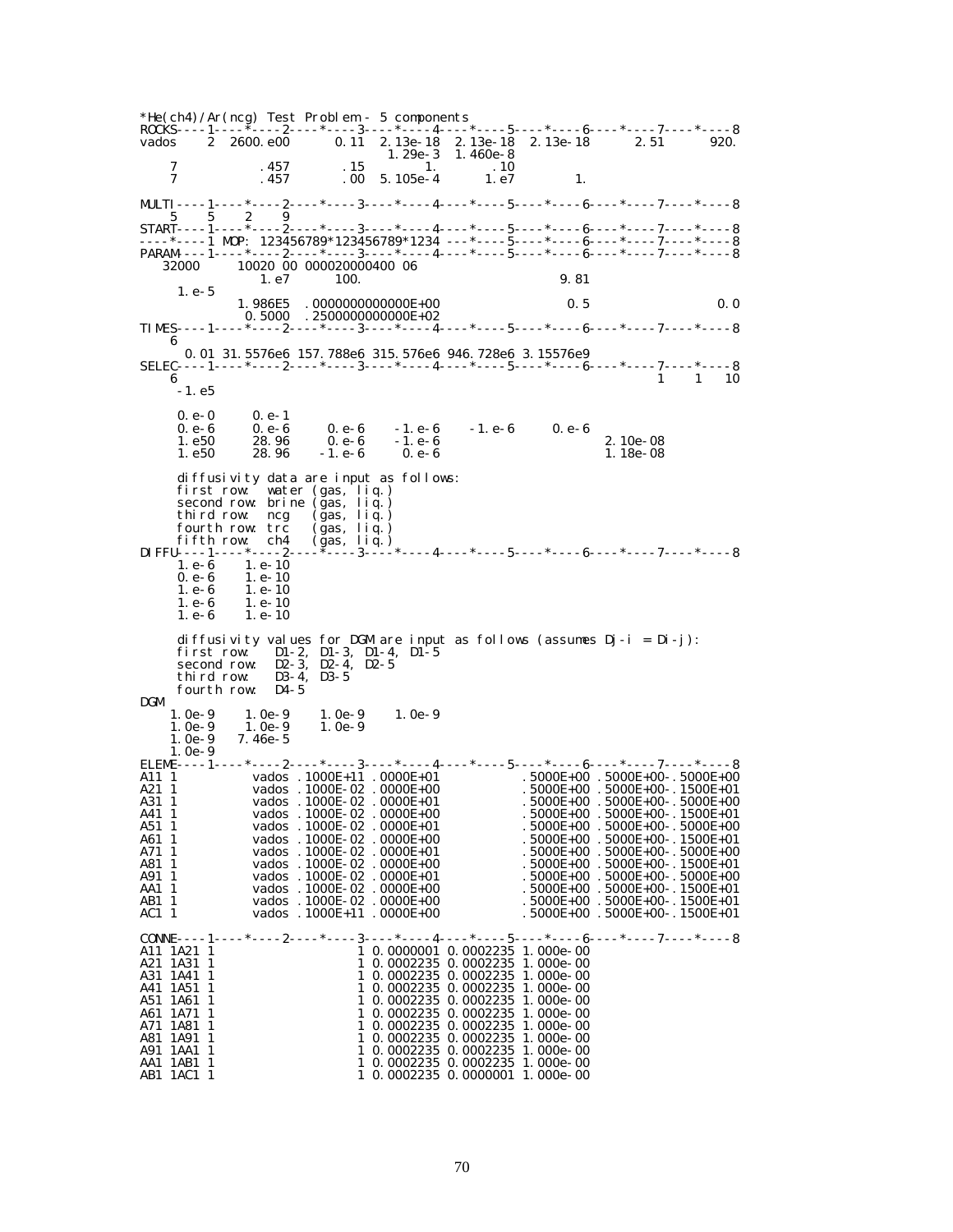| A11 1 | INCON -- INITIAL CONDITIONS FOR | 19 ELEMENTS AT TIME | $.100000E-08$                                                                    |     |
|-------|---------------------------------|---------------------|----------------------------------------------------------------------------------|-----|
|       | 1.786E5                         | 0.0                 | 0.99703                                                                          | 0.0 |
|       | 0.00297                         | 25.00               |                                                                                  |     |
| A21 1 |                                 |                     |                                                                                  |     |
|       | 1.986E5                         | 0.0                 | 0.99                                                                             | 0.0 |
|       | 0.01                            | 25.00               |                                                                                  |     |
| A31 1 |                                 |                     |                                                                                  |     |
|       | 1.986E5                         | 0.0                 | 0.99                                                                             | 0.0 |
|       | 0.01                            | 25.00               |                                                                                  |     |
| A41 1 |                                 |                     |                                                                                  |     |
|       | 1.986E5                         | 0.0                 | 0.99                                                                             | 0.0 |
|       | 0.01                            | 25.00               |                                                                                  |     |
| A51 1 |                                 |                     |                                                                                  |     |
|       | 1.986E5                         | 0.0                 | 0.99                                                                             | 0.0 |
|       | 0.01                            | 25.00               |                                                                                  |     |
| A61 1 |                                 |                     |                                                                                  |     |
|       | 1.986E5                         | 0.0                 | 0.99                                                                             | 0.0 |
|       | 0.01                            | 25.00               |                                                                                  |     |
| A71 1 |                                 |                     |                                                                                  |     |
|       | 1.986E5                         | 0.0                 | 0.99                                                                             | 0.0 |
|       | 0.01                            | 25.00               |                                                                                  |     |
| A81 1 |                                 |                     |                                                                                  |     |
|       | 1.986E5                         | 0.0                 | 0.99                                                                             | 0.0 |
|       | 0.01                            | 25.00               |                                                                                  |     |
| A91 1 | 1.986E5                         | 0.0                 | 0.99                                                                             | 0.0 |
|       | 0.01                            | 25.00               |                                                                                  |     |
| AA1 1 |                                 |                     |                                                                                  |     |
|       | 1.986E5                         | 0.0                 | 0.99                                                                             | 0.0 |
|       | 0.01                            | 25.00               |                                                                                  |     |
| AB1 1 |                                 |                     |                                                                                  |     |
|       | 1.986E5                         | 0.0                 | 0.99                                                                             | 0.0 |
|       | 0.01                            | 25.00               |                                                                                  |     |
| AC11  |                                 |                     |                                                                                  |     |
|       | 2.186E5                         | 0.0                 | 0.077                                                                            | 0.0 |
|       | 0.923                           | 25.00               |                                                                                  |     |
|       |                                 |                     |                                                                                  |     |
|       |                                 |                     | GENER----1----*----2----*----3----*----4----*----5----*----6----*----7----*----8 |     |
|       |                                 |                     | ENDCY----1----*----2----*----3----*----4----*----5----*----6----*----7----*----8 |     |

Figure D-1. He-Ar Advection plus Advection Problem Input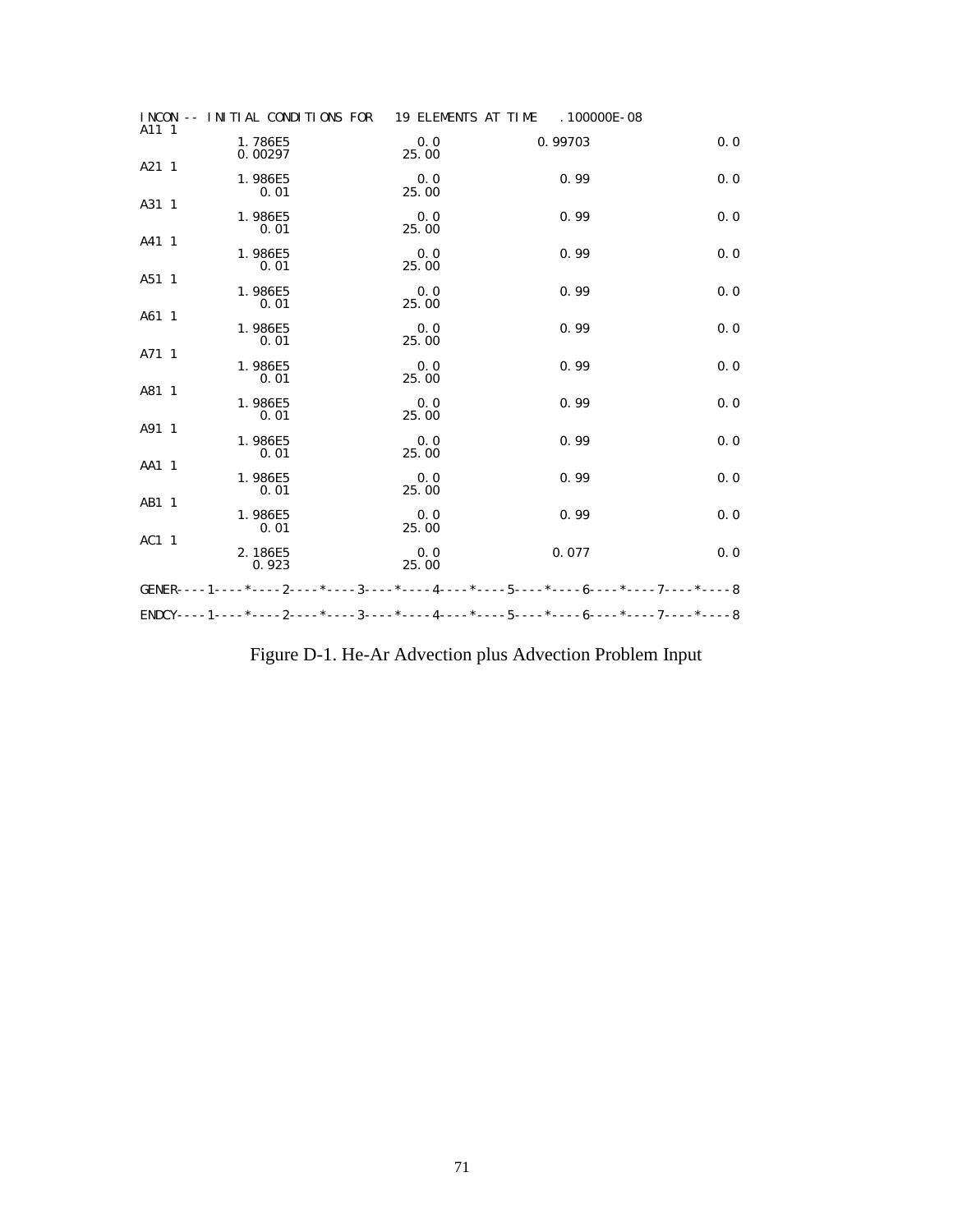\*He(ch4)/ $Ar(ncg)$  Test Problem - 5 components

| OUTPUT DATA AFTER ( |  |  |  | $32, 2) - 2 - TIME STEPS$ |  |
|---------------------|--|--|--|---------------------------|--|
|---------------------|--|--|--|---------------------------|--|

#### THE TIME IS 0.115741E+03 DAYS

|                                                                                                                              | TOTAL TIME<br>$0.100000E+08$ | <b>KCYC</b><br>32 | I TER<br>2 | <b>TTERC</b><br>94 | KON<br>2  | DX <sub>1</sub> M<br>$0.26817E-02$ |  | DX2M<br>0.30881E-23 | DX3M<br>0.38490E-07 | RES.<br>MAX.<br>$0.66456E-06$ | NER<br>$\mathbf{2}$ | <b>KER</b><br>3 | <b>DELTEX</b><br>$0.46311E+07$                                                                                                                                                                                                                                                                                                                                                                                                                                                                                                                                                                                                                                                                                                                                                                                                                                                                                                                                                                                                                                                                                                                                                                                                                                                                                                                                                                                                                                                                                                                                                                                                                                                                           |                      |
|------------------------------------------------------------------------------------------------------------------------------|------------------------------|-------------------|------------|--------------------|-----------|------------------------------------|--|---------------------|---------------------|-------------------------------|---------------------|-----------------|----------------------------------------------------------------------------------------------------------------------------------------------------------------------------------------------------------------------------------------------------------------------------------------------------------------------------------------------------------------------------------------------------------------------------------------------------------------------------------------------------------------------------------------------------------------------------------------------------------------------------------------------------------------------------------------------------------------------------------------------------------------------------------------------------------------------------------------------------------------------------------------------------------------------------------------------------------------------------------------------------------------------------------------------------------------------------------------------------------------------------------------------------------------------------------------------------------------------------------------------------------------------------------------------------------------------------------------------------------------------------------------------------------------------------------------------------------------------------------------------------------------------------------------------------------------------------------------------------------------------------------------------------------------------------------------------------------|----------------------|
|                                                                                                                              |                              |                   |            |                    |           |                                    |  |                     |                     |                               |                     |                 |                                                                                                                                                                                                                                                                                                                                                                                                                                                                                                                                                                                                                                                                                                                                                                                                                                                                                                                                                                                                                                                                                                                                                                                                                                                                                                                                                                                                                                                                                                                                                                                                                                                                                                          |                      |
| <b>ELEM</b>                                                                                                                  | <b>I NDEX</b>                | P<br>(PA)         |            | $(DEG-C)$          | <b>SL</b> | XBRINE(LIQ)                        |  | XNCG(LIQ)           | XTRC(LIQ)           | XCH4(LIQ)                     | XNCG (GAS)          | XTRC(GAS)       | XCH4(GAS)                                                                                                                                                                                                                                                                                                                                                                                                                                                                                                                                                                                                                                                                                                                                                                                                                                                                                                                                                                                                                                                                                                                                                                                                                                                                                                                                                                                                                                                                                                                                                                                                                                                                                                | DG<br>$(KG/M^{*}*3)$ |
| A <sub>11</sub> 1<br>$A21$ 1<br>A31 1<br>A41 1<br>A51 1<br>$A61$ 1<br>A71 1<br>A81 1<br>A91 1<br>$AA1$ 1<br>$AB1$ 1<br>AC1 1 |                              |                   |            |                    |           |                                    |  |                     |                     |                               |                     |                 | 1 0.17860E+06 0.25000E+02 0.00000E+00 0.28300E-22 0.22616E-02 0.31554E-42 0.29154E-06 0.99703E+00 0.69415E-40 0.29700E-02 0.28031E+01<br>2 0.18013E+06 0.25000E+02 0.00000E+00 0.00000E+00 0.19628E-02 0.93628E-35 0.16731E-05 0.98067E+00 0.23343E-32 0.19334E-01 0.24729E+01<br>3 0.18349E+06 0.25000E+02 0.00000E+00 0.90817E-26 0.14514E-02 0.95357E-35 0.40760E-05 0.93892E+00 0.30789E-32 0.61078E-01 0.19089E+01<br>4 0.18710E+06 0.25000E+02 0.00000E+00 0.0000E+00 0.10654E-02 0.97285E-35 0.59480E-05 0.88538E+00 0.40366E-32 0.11462E+00 0.14851E+01<br>5 0.19093E+06 0.25000E+02 0.00000E+00 0.72939E-26 0.77429E-03 0.99275E-35 0.74204E-05 0.81805E+00 0.52387E-32 0.18195E+00 0.11676E+01<br>6 0.19494E+06 0.25000E+02 0.00000E+00 0.0000E+00 0.55489E-03 0.10138E-34 0.85921E-05 0.73551E+00 0.67139E-32 0.26449E+00 0.93023E+00<br>7 0.19908E+06 0.25000E+02 0.0000DE+00 0.12534E-25 0.38961E-03 0.10354E-34 0.95372E-05 0.63746E+00 0.84653E-32 0.36254E+00 0.75340E+00<br>8 0.20332E+06 0.25000E+02 0.00000E+00 0.62477E-26 0.26511E-03 0.10576E-34 0.10312E-04 0.52521E+00 0.10471E-31 0.47479E+00 0.62209E+00<br>9 0.20764E+06 0.25000E+02 0.00000E+00 0.00000E+00 0.17127E-03 0.10801E-34 0.10958E-04 0.40203E+00 0.12672E-31 0.59797E+00 0.52496E+00<br>10 0.21200E+06 0.25000E+02 0.00000E+00 0.97976E-26 0.10046E-03 0.11028E-34 0.11507E-04 0.27299E+00 0.14977E-31 0.72701E+00 0.45349E+00<br>11 0.21640E+06 0.25000E+02 0.0000E+00 0.00000E+00 0.46946E-04 0.11257E-34 0.11983E-04 0.14418E+00 0.17278E-31 0.85582E+00 0.40124E+00<br>12 0.21860E+06 0.25000E+02 0.00000E+00 0.48441E-26 0.23681E-04 0.11372E-34 0.12207E-04 0.77000E-01 0.18479E-31 0.92300E+00 0.37899E+00 |                      |
|                                                                                                                              |                              |                   |            |                    |           |                                    |  |                     |                     |                               |                     |                 |                                                                                                                                                                                                                                                                                                                                                                                                                                                                                                                                                                                                                                                                                                                                                                                                                                                                                                                                                                                                                                                                                                                                                                                                                                                                                                                                                                                                                                                                                                                                                                                                                                                                                                          |                      |

| ELEM.             | I NDFX | <b>PHIS</b> | PHI F | <b>DPHINCG</b> | <b>DPHI TRC</b> | DPHI CH4                                                                                                                                   | <b>MASST</b><br>(KG) | <b>MASSNCG</b><br>(KG) | <b>MASSTRC</b><br>(KG) | <b>MASSCH4</b><br>(KG) |
|-------------------|--------|-------------|-------|----------------|-----------------|--------------------------------------------------------------------------------------------------------------------------------------------|----------------------|------------------------|------------------------|------------------------|
|                   |        |             |       |                |                 |                                                                                                                                            |                      |                        |                        |                        |
| A <sub>11</sub> 1 |        |             |       |                |                 | $1$ 0, $11000E+00$ 0, $11000E+00$ 0, $00000E+00$ 0, $00000E+00$ 0, $00000E+00$ 0, $00000E+00$ 0, $00000E+00$ 0, $00000E+00$ 0, $00000E+00$ |                      |                        |                        |                        |
| A211              |        |             |       |                |                 | 2 0.11000E+00 0.11000E+00 0.00000E+00 0.00000E+00 0.00000E+00 0.00000E+00 0.0000E+00 0.00000E+00 0.00000E+00                               |                      |                        |                        |                        |
| A31 1             |        |             |       |                |                 | 3 0.11000E+00 0.11000E+00 0.00000E+00 0.00000E+00 0.00000E+00 0.00000E+00 0.0000E+00 0.00000E+00 0.00000E+00                               |                      |                        |                        |                        |
| A411              |        |             |       |                |                 | 4 0.11000E+00 0.11000E+00 0.00000E+00 0.00000E+00 0.00000E+00 0.00000E+00 0.00000E+00 0.00000E+00 0.00000E+00                              |                      |                        |                        |                        |
| A51 1             |        |             |       |                |                 | 5 0 11000E+00 0 11000E+00 0 00000E+00 0 00000E+00 0 00000E+00 0 00000E+00 0 00000E+00 0 00000E+00 0 00000E+00                              |                      |                        |                        |                        |
| A61 1             |        |             |       |                |                 | 6 0.11000E+00 0.11000E+00 0.0000E+00 0.00000E+00 0.0000E+00 0.0000E+00 0.0000E+00 0.0000E+00 0.0000E+00 0.0000E+00                         |                      |                        |                        |                        |
| A71 1             |        |             |       |                |                 | 7 0.11000E+00 0.11000E+00 0.00000E+00 0.00000E+00 0.0000E+00 0.00000E+00 0.0000E+00 0.0000E+00 0.0000E+00 0.0000E+00                       |                      |                        |                        |                        |
| A81 1             |        |             |       |                |                 | 8 0.11000E+00 0.11000E+00 0.0000E+00 0.00000E+00 0.0000E+00 0.0000E+00 0.0000E+00 0.0000E+00 0.0000E+00 0.0000E+00                         |                      |                        |                        |                        |
| A91 1             |        |             |       |                |                 | 9 0.11000E+00 0.11000E+00 0.0000E+00 0.00000E+00 0.0000E+00 0.0000E+00 0.0000E+00 0.0000E+00 0.0000E+00 0.0000E+00                         |                      |                        |                        |                        |
| AA1 1             |        |             |       |                |                 | 10 0 11000E+00 0 11000E+00 0 00000E+00 0 00000E+00 0 00000E+00 0 00000E+00 0 00000E+00 0 00000E+00 0 00000E+00                             |                      |                        |                        |                        |
| AB1 1             |        |             |       |                |                 | 11 0 11000E+00 0 11000E+00 0 00000E+00 0 00000E+00 0 00000E+00 0 00000E+00 0 00000E+00 0 00000E+00 0 00000E+00                             |                      |                        |                        |                        |
| AC11              |        |             |       |                |                 | 12 Ω 11ΩΩΩF+ΩΩ Ω 11ΩΩΩF+ΩΩ Ω ΩΩΩΩΩF+ΩΩ Ω ΩΩΩΩΩF+ΩΩ Ω ΩΩΩΩΩF+ΩΩ Ω ΩΩΩΩΩΡΩΩΩ Ω ΩΩΩΩΩΓΩΩΩΩΩΩΩΩΩΩΩΡ+ΩΩ                                         |                      |                        |                        |                        |

 $*He(ch4)/Ar(ncg)$  Test Problem - 5 components

| ELEM1             | FLFM2 | <b>I NDEX</b><br>FLOH<br>(W) | FLOH/FLOF<br>(J/KG)                                                                                        | FLOF<br>(KG/S) | FLO(BRINE)<br>(KG/S) | $KCYC =$<br>FLO(GAS)<br>(KG/S) | $ITER =$<br>32.<br>FLO(LIO.)<br>(KG/S) | VEL(GAS)<br>(M/S) | TI ME = $0.100000E+08$<br>VEL(LIO. )<br>(M/S) |
|-------------------|-------|------------------------------|------------------------------------------------------------------------------------------------------------|----------------|----------------------|--------------------------------|----------------------------------------|-------------------|-----------------------------------------------|
| A <sub>11</sub> 1 | A211  |                              | 1_0.603432E-01_0.381540E+05_0.158157E-05_0.000000E+00_0.158157E-05_0.000000E+00_0.581416E-05_0.000000E+00_ |                |                      |                                |                                        |                   |                                               |
| $A21$ 1           | A31 1 |                              | 2 0.100557E+00 0.751172E+05 0.133867E-05 0.00000E+00 0.133867E-05 0.000000E+00 0.637524E-05 0.000000E+00   |                |                      |                                |                                        |                   |                                               |
| A31 1             | A41 1 |                              | 3 0.137451E+00 0.122537E+06 0.112171E-05 0.000000E+00 0.112171E-05 0.000000E+00 0.686635E-05 0.000000E+00  |                |                      |                                |                                        |                   |                                               |
| A41 1             | A511  |                              | 4 0.170427E+00 0.182314E+06 0.934801E-06 0.000000E+00 0.934801E-06 0.000000E+00 0.727860E-05 0.000000E+00  |                |                      |                                |                                        |                   |                                               |
| A51               | A61 1 |                              | 5 0.199331E+00 0.255940E+06 0.778819E-06 0.000000E+00 0.778819E-06 0.000000E+00 0.761117E-05 0.000000E+00  |                |                      |                                |                                        |                   |                                               |
| A61.              | A71 1 |                              | 6 0.224415E+00 0.344109E+06 0.652164E-06 0.000000E+00 0.652164E-06 0.000000E+00 0.786930E-05 0.000000E+00  |                |                      |                                |                                        |                   |                                               |
| A71               | A81 1 |                              | 7 0.246273E+00 0.446412E+06 0.551672E-06 0.000000E+00 0.551672E-06 0.000000E+00 0.806189E-05 0.000000E+00  |                |                      |                                |                                        |                   |                                               |
| A81 1             | A91   |                              | 8 0.265833E+00 0.561448E+06 0.473477E-06 0.000000E+00 0.473477E-06 0.000000E+00 0.819932E-05 0.000000E+00  |                |                      |                                |                                        |                   |                                               |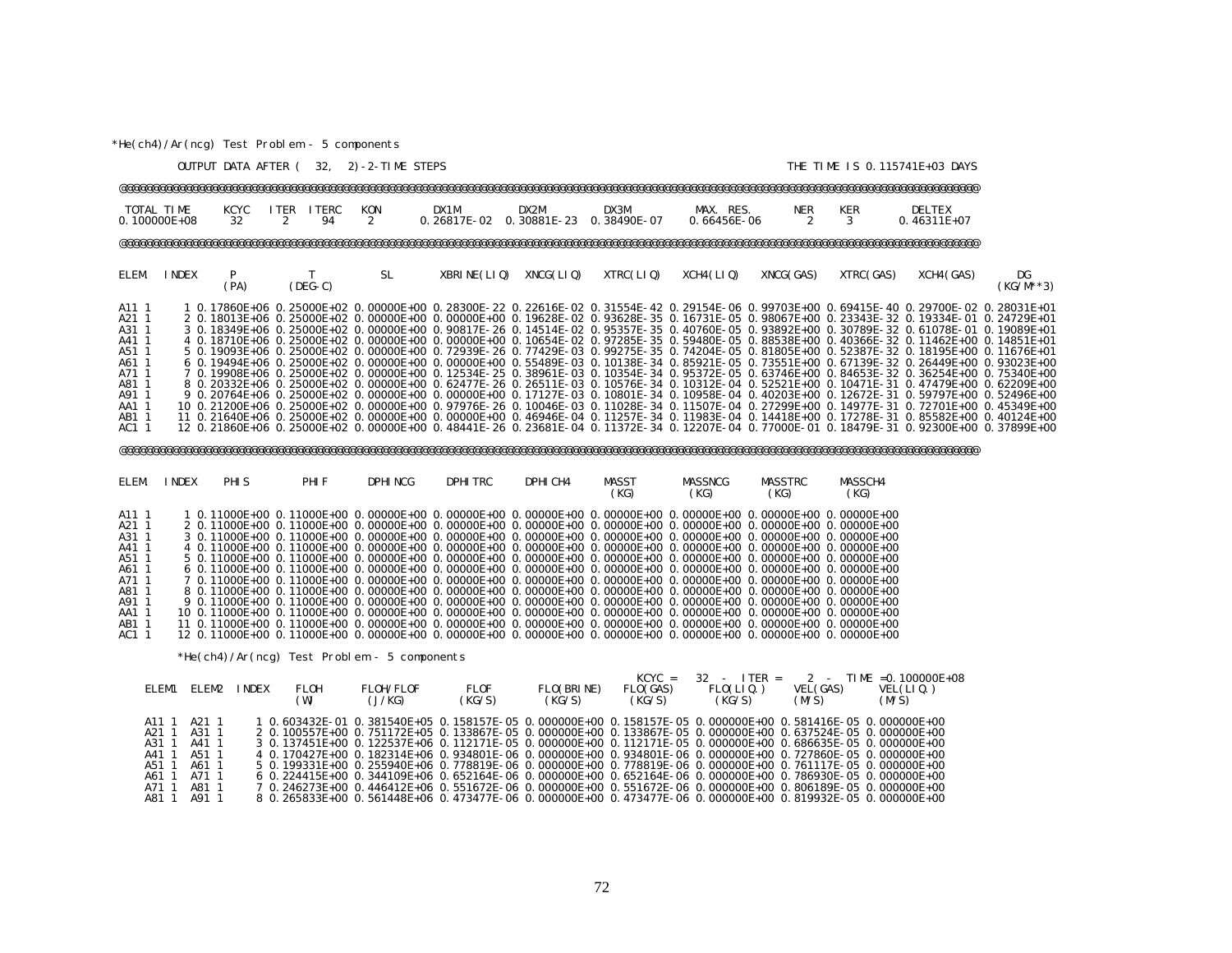491 1 AA1 1 9 0. 284595E+00 0. 688039E+06 0. 413632E- 06 0. 000000E+00 0. 413632E- 06 0. 000000E+00 0. 829194E- 05 0. 000000E+00<br>AA1 1 AB1 1 10 0. 305790E+00 0. 829829E+06 0. 368497E- 06 0. 000000E+00 0. 3684

| *He(ch4)/ $Ar(ncg)$ Test Problem - 5 components                                                                                                                                                                                                                                                                                                                                                                                                                                                                                                                                                                                                                                                                                                                                                                                                                                                                                                                                                                                                                                                                                                                                                                                                                                                                                                                                                                                                                        |  |  |  |  |  |  |  |  |  |  |  |  |  |
|------------------------------------------------------------------------------------------------------------------------------------------------------------------------------------------------------------------------------------------------------------------------------------------------------------------------------------------------------------------------------------------------------------------------------------------------------------------------------------------------------------------------------------------------------------------------------------------------------------------------------------------------------------------------------------------------------------------------------------------------------------------------------------------------------------------------------------------------------------------------------------------------------------------------------------------------------------------------------------------------------------------------------------------------------------------------------------------------------------------------------------------------------------------------------------------------------------------------------------------------------------------------------------------------------------------------------------------------------------------------------------------------------------------------------------------------------------------------|--|--|--|--|--|--|--|--|--|--|--|--|--|
| $KCYC =$<br>$ITER =$<br>$32 -$<br>TIME $= 0.100000E + 0.8$<br>$2 -$<br>MASS FLOW RATES (KG/S)<br><b>FROM DIFFUSION</b>                                                                                                                                                                                                                                                                                                                                                                                                                                                                                                                                                                                                                                                                                                                                                                                                                                                                                                                                                                                                                                                                                                                                                                                                                                                                                                                                                 |  |  |  |  |  |  |  |  |  |  |  |  |  |
| PHASE COMP<br>ELEM1 ELEM2<br>PHASE COMP<br>PHASE COMP<br>PHASE COMP<br>PHASE COMP<br>PHASE COMP<br>PHASE<br>COMP<br>PHASE COMP<br>PHASE<br><b>COMP</b><br>PHASE COMP<br>ch4<br>liq<br>liq<br>liq<br>liq ch4<br>br<br>liq<br>br<br>trc<br>gas<br>WV<br>ncg<br>trc<br>gas<br>gas<br>WV<br>gas<br>gas<br>ncg                                                                                                                                                                                                                                                                                                                                                                                                                                                                                                                                                                                                                                                                                                                                                                                                                                                                                                                                                                                                                                                                                                                                                              |  |  |  |  |  |  |  |  |  |  |  |  |  |
| 1 A21 1 0.00000E+00 0.75457E-31 -.18860E-05 0.16715E-37 0.10308E-05 0.00000E+00 0.00000E+00 0.00000E+00 0.00000E+00 0.00000E+00<br>A 11<br>1 A31 1 0.88075E-21 0.24015E-31 - 15919E-05 0.16285E-37 0.97961E-06 0.00000E+00 0.00000E+00 0.0000E+00 0.0000E+00 0.0000E+00 0.0000E+00<br>A21<br>$1\,$ 0.19508E-20 0.23412E-31 - .13282E-05 0.15879E-37 0.93279E-06 0.00000E+00 0.00000E+00 0.00000E+00 0.00000E+00 0.0000E+00 0.0000E+00<br>A31<br>A41<br>$A51$ 1 0.12307E-20 0.10798E-31 -.10997E-05 0.15510E-37 0.89128E-06 0.00000E+00 0.00000E+00 0.00000E+00 0.0000E+00 0.0000E+00 0.0000E+00<br>A41<br>1 A61 1 0.28632E-21 0.10564E-31 - 90785E-06 0.15178E-37 0.85538E-06 0.00000E+00 0.00000E+00 0.00000E+00 0.00000E+00 0.00000E+00<br>A51<br>l A71 1 0.51357E-21 0.11022E-31 - .75075E-06 0.14886E-37 0.82493E-06 0.00000E+00 0.00000E+00 0.00000E+00 0.00000E+00 0.0000E+00<br>A61<br>A81 1 0.10043E-20 0.15195E-31 -.62476E-06 0.14630E-37 0.79944E-06 0.00000E+00 0.00000E+00 0.00000E+00 0.00000E+00 0.00000E+00<br>A71<br>A91 1 0.86343E-21 0.42975E-32 - 52537E-06 0.14407E-37 0.77825E-06 0.00000E+00 0.00000E+00 0.00000E+00 0.00000E+00 0.0000E+00 0.0000E+00<br>A81<br>1 AA1 1 0.24900E-21 0.46491E-32 -.44794E-06 0.14212E-37 0.76066E-06 0.00000E+00 0.00000E+00 0.00000E+00 0.00000E+00 0.00000E+00<br>A91<br>AB1 1 0.33834E-22 0.45915E-32 - 38815E-06 0.14040E-37 0.74600E-06 0.00000E+00 0.00000E+00 0.00000E+00 0.0000E+00 0.00000E+00<br>AA 1 |  |  |  |  |  |  |  |  |  |  |  |  |  |
| -1-0-67284E-22-0-21694E-35---36189E-06-0-13958E-37-0-73928E-06-0-00000E+00-0-00000E+00-0-00000E+00-0-00000E+00-0-00000E+00-0-<br>AB 1<br>1 AC 1                                                                                                                                                                                                                                                                                                                                                                                                                                                                                                                                                                                                                                                                                                                                                                                                                                                                                                                                                                                                                                                                                                                                                                                                                                                                                                                        |  |  |  |  |  |  |  |  |  |  |  |  |  |

 $*He(ch4)/Ar(ncg)$  Test Problem - 5 components

 $KCYC = 32 - ITER = 2 - TIME = 0.100000E + 08$ 

 $IE(14) = 1$  (H FROM SUPST AND ZEVSREAL)

| 1 0.17860E+06 0.25000E+02 0.00000E+00 0.26817E-02 - 30881E-23 0.23634E+05 0.10000E+01 0.10000E+01 0.0000DE+00 0.22800E-04<br>A <sub>11</sub> 1<br>A21<br>2 0.18013E+06 0.25000E+02 0.00000E+00 0.24781E-02 0.00000E+00 0.38154E+05 0.10000E+01 0.10000E+01 0.0000E+00 0.22800E-04                                                                                                                                                                                                                                                                                                                                                                                                                                                                                                                                                                                                                                                                                                                                                                                                                                                                                                                                                                                                                                                                                                     |  |
|---------------------------------------------------------------------------------------------------------------------------------------------------------------------------------------------------------------------------------------------------------------------------------------------------------------------------------------------------------------------------------------------------------------------------------------------------------------------------------------------------------------------------------------------------------------------------------------------------------------------------------------------------------------------------------------------------------------------------------------------------------------------------------------------------------------------------------------------------------------------------------------------------------------------------------------------------------------------------------------------------------------------------------------------------------------------------------------------------------------------------------------------------------------------------------------------------------------------------------------------------------------------------------------------------------------------------------------------------------------------------------------|--|
| A31<br>3 0.18349E+06 0.25000E+02 0.00000E+00 0.20121E-02 0.88337E-28 0.75117E+05 0.10000E+01 0.10000E+01 0.00000E+00 0.22800E-04<br>A41<br>4 0 18710E+06 0 25000E+02 0 00000E+00 0 15005E-02 0 00000E+00 0 12254E+06 0 10000E+01 0 10000E+01 0 00000E+00 0 22800E-04<br>A51<br>5 0.19093E+06 0.25000E+02 0.00000E+00 0.95751E-03 0.19145E-27 0.18231E+06 0.10000E+01 0.10000E+01 0.0000E+00 0.22800E-04<br>A61 1<br>6 0.19494E+06 0.25000E+02 0.00000E+00 0.39597E-03 0.00000E+00 0.25594E+06 0.10000E+01 0.10000E+01 0.0000E+00 0.22800E-04<br>A71 1<br>7 0.19908E+06 0.25000E+02 0.00000E+00 - 17362E-03 0.32997E-26 0.34411E+06 0.10000E+01 0.10000E+01 0.00000E+00 0.22800E-04<br>A81 1<br>8 0.20332E+06 0.25000E+02 0.00000E+00 - 74344E-03 0.17414E-26 0.44641E+06 0.10000E+01 0.10000E+01 0.00000E+00 0.22800E-04<br>A91<br>9 0.20764E+06 0.25000E+02 0.00000E+00 - 13082E-02 0.00000E+00 0.56145E+06 0.10000E+01 0.10000E+01 0.0000E+00 0.22800E-04<br>AA1<br>10 0.21200E+06 0.25000E+02 0.00000E+00 - 18646E-02 0.76095E-26 0.68804E+06 0.10000E+01 0.10000E+01 0.0000E+00 0.22800E-04<br><b>AB1</b> 1<br>11 0 21640E+06 0 25000E+02 0 00000E+00 - 24109E-02 - 81113E-26 0 82983E+06 0 10000E+01 0 10000E+01 0 00000E+00 0 22800E-04<br>$AC1$ 1<br>12 0.21860E+06 0.25000E+02 0.00000E+00 - 26817E-02 0.59558E-34 0.92047E+06 0.10000E+01 0.10000E+01 0.0000E+00 0.22800E-04 |  |

@@@@@@@@@@@@@@@@@@@@@@@@@@@@@@@@@@@@@@@@@@@@@@@@@@@@@@@@@@@@@@@@@@@@@@@@@@@@@@@@@@@@@@@@@@@@@@@@@@@@@@@@@@@@@@@@@@@@@@@@@@@@@@@@@@@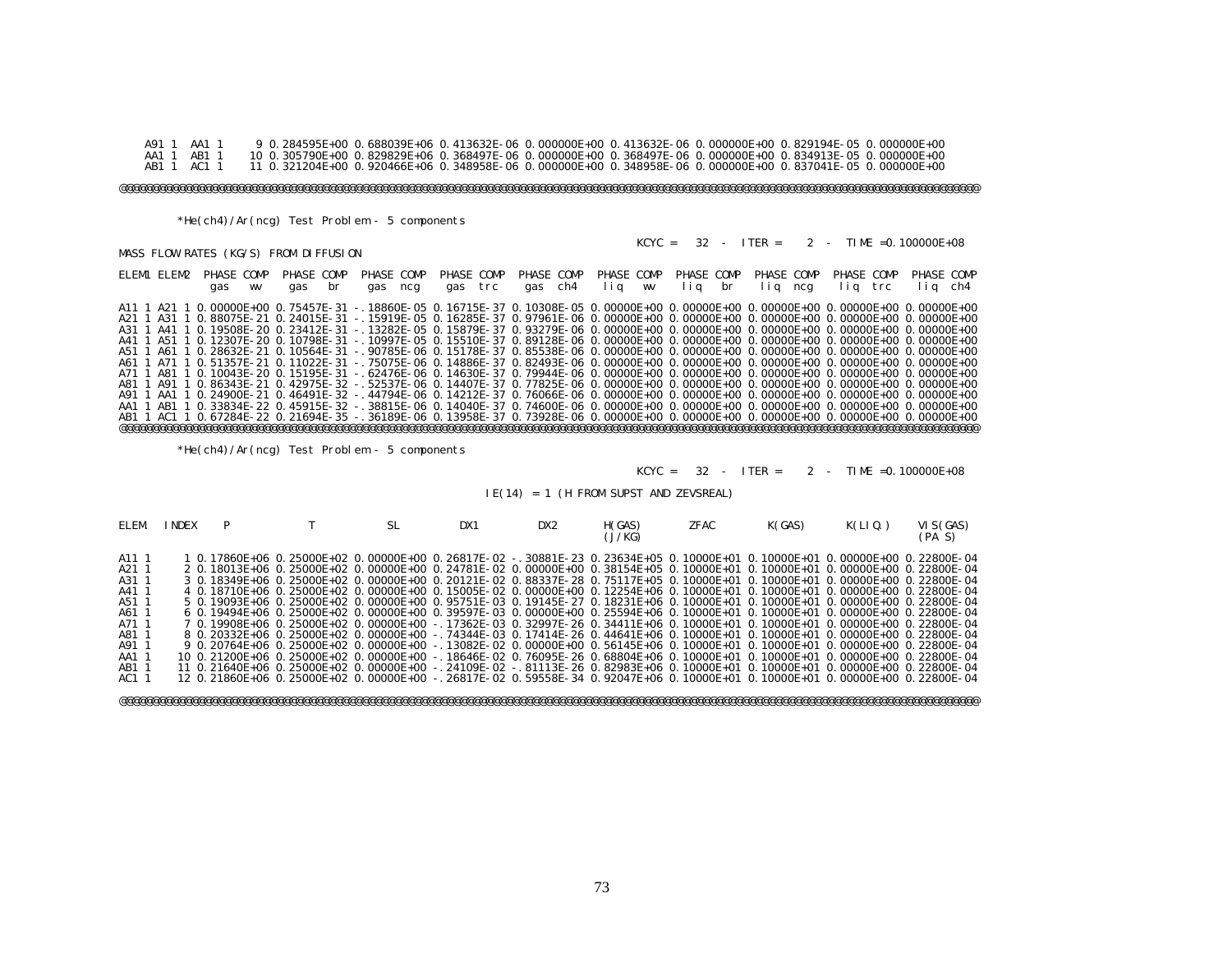| **********<br>VOLUME- AND MASS-BALANCES ****************                          | ********************************                       |
|-----------------------------------------------------------------------------------|--------------------------------------------------------|
| $[KCYC, ITER] = [32,$<br>**********<br>$2^{****}$                                 | THE TIME IS 0.100000E+08 SECONDS, OR 0.115741E+03 DAYS |
| PHASES PRESENT                                                                    |                                                        |
|                                                                                   |                                                        |
| <b>PHASES</b><br>GAS<br><b>AQUEOUS</b><br>ADSORBED                                |                                                        |
| VOLUME $(M^3)$ * 0. 22000000E+10 0. 00000000E+00 0. 00000000E+00                  |                                                        |
| MASS<br>$(KG)$ * 0.35002595E+10 0.0000000E+00 0.0000000E+00                       |                                                        |
|                                                                                   |                                                        |
|                                                                                   |                                                        |
| COMPONENT MASS IN PLACE (KG)                                                      |                                                        |
|                                                                                   |                                                        |
| PHASES<br>GAS<br><b>AQUEOUS</b><br><b>TOTAL</b><br>ADSORBED                       |                                                        |
| COMPONENTS *                                                                      |                                                        |
| WATER<br>* -.29025216E-06 0.00000000E+00 0.00000000E+00 -.29025216E-06            |                                                        |
| <b>BRINE</b><br>$*$ 0.87261531E-13 0.00000000E+00 0.00000000E+00 0.87261531E-13   |                                                        |
| NCG<br>$*$ 0.31063084E+10 0.00000000E+00 0.00000000E+00 0.31063084E+10            |                                                        |
| TRC<br>$*$ 0. 77037196E-23 0. 00000000E+00 0. 00000000E+00 0. 77037196E-23        |                                                        |
| CH <sub>4</sub><br>$*$ 0.39395108E+09 0.00000000E+00 0.0000000E+00 0.39395108E+09 |                                                        |
|                                                                                   |                                                        |
|                                                                                   |                                                        |
|                                                                                   |                                                        |

Figure D-2. Selected He-Ar Advection plus Advection Problem Output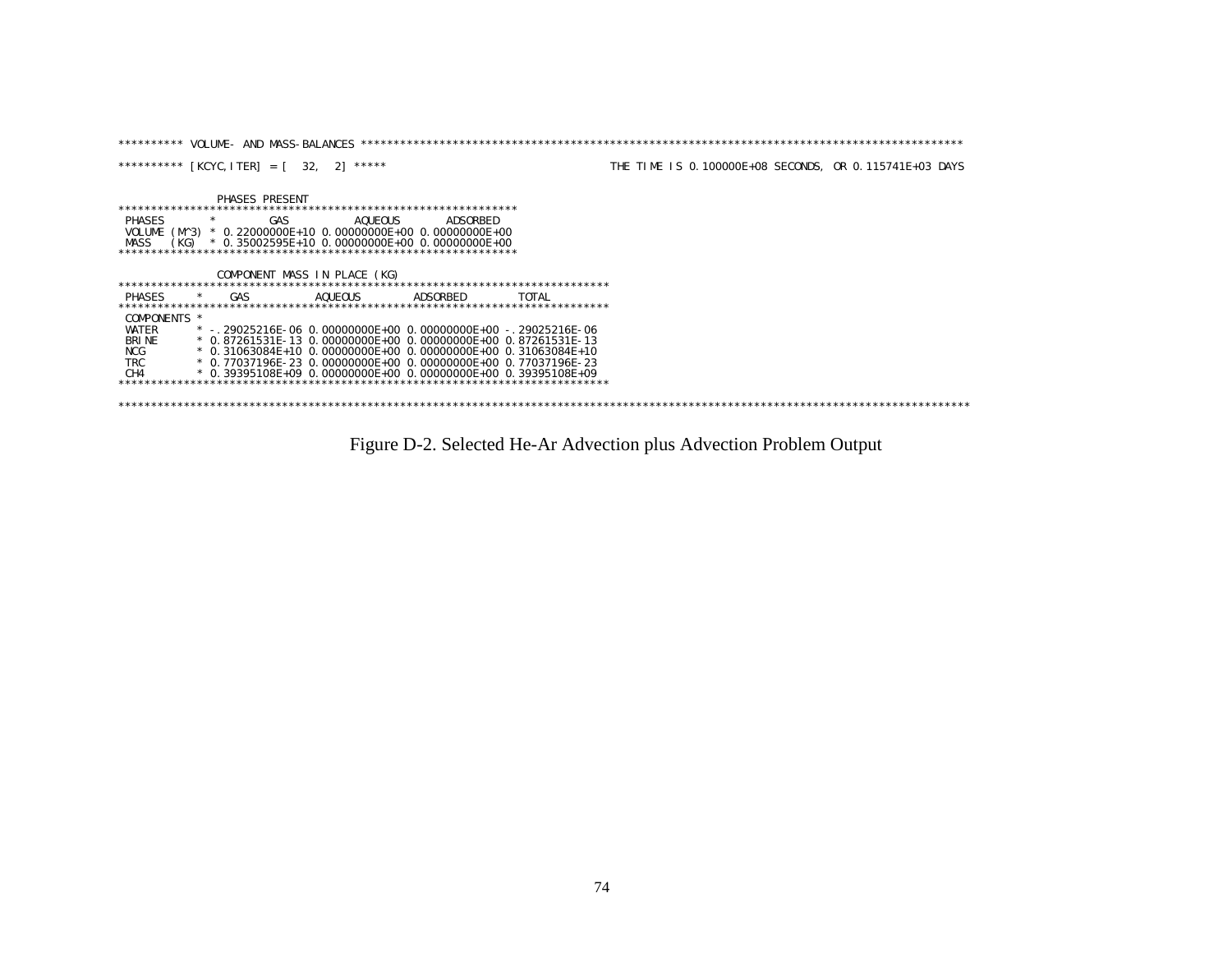## **Appendix E Diffusion Across Capillary Fringe**

The problem is based on the TOUGH2 capillary fringe sample problem given by Pruess et al.(1999). Similar to the Dusty Gas Model simulations for He-Ar, a special value of IE(16) has been implemented to change the physical properties. For IE(16)=11, the ncg gas is PCE and CH4 is air with respective values of Henry's constant of  $1.18 \times 10^{-8}$  and  $1.0 \times 10^{-10}$  Pa<sup>-1</sup>, and the gases are assumed to be perfect gases (compressibility factor of 1.0). The TCE properties are input through the trc gas input in the SELECT block.

The input file for the coupled DGM problem is shown in Figure E-1, while the final output results are given in Figure E-2.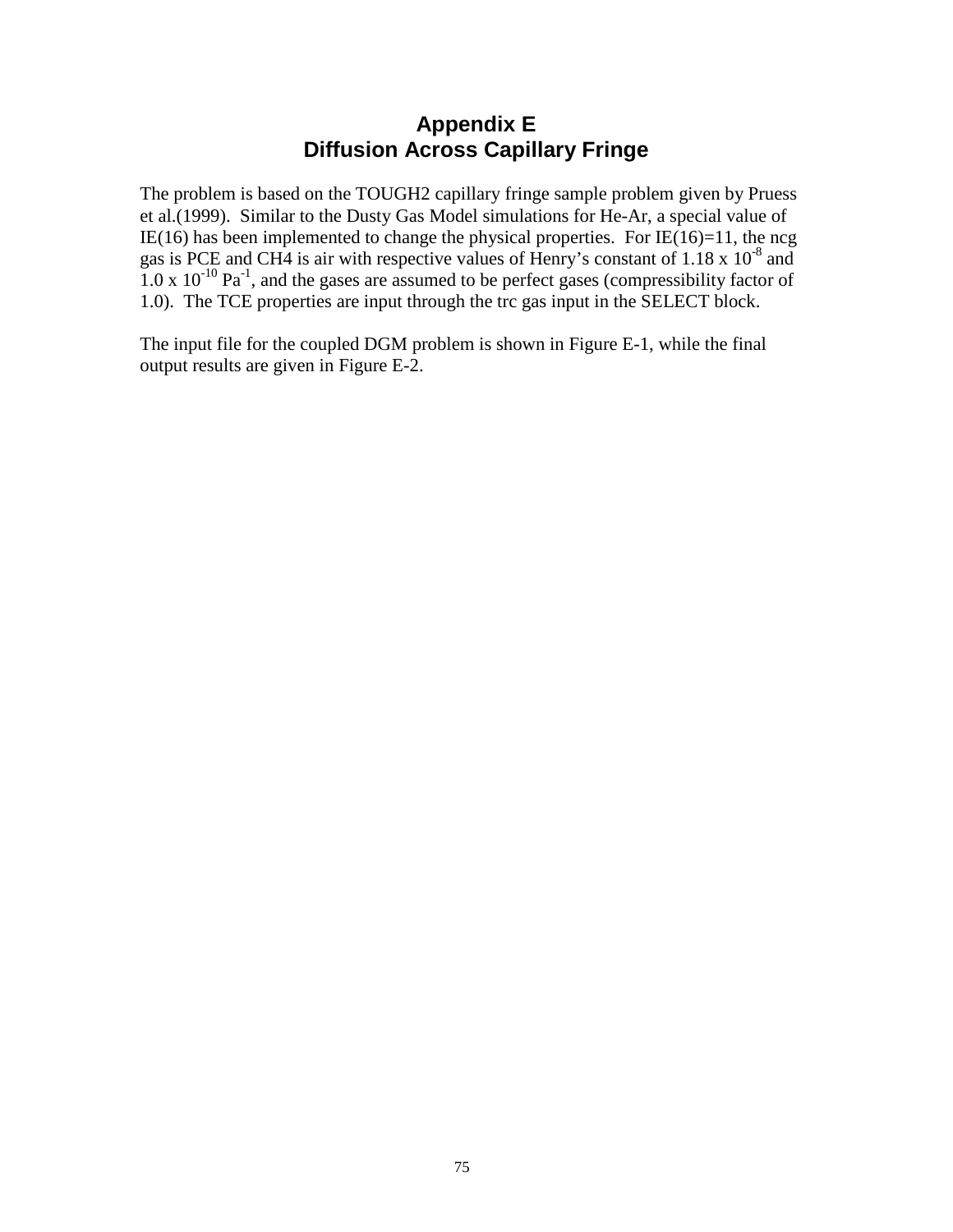\*rdica\* ... diffusion in a 1-D column across a capillary fringe ROCKS----1----\*----2----\*----3----\*----4----\*----5----\*----6--<br>vados 2 2600. e00 .35 1. e-11 1. 0e-11 1. e-11 - - \* - - - - 7 - - - - \* - - - - 8 2.51 920.  $0.25$  0. 7886e-4  $1.$   $10$  $\mathcal I$  $.457$  $.15$  $\overline{7}$ .457  $.00$ 5. 105e-4 1. e7 2  $2600. e00$  $0. e-11$  0. e-11  $0. e-11$ trapp 2.51 920 .35  $0.25$  0. 7886e-4 .15  $.457$ 7  $5.105e-4$  $\mathcal{I}$  $.457$  $.00$  $\mathbf{1}$ 2 2600. e00  $1. e-11$  1.0e-11  $\cdot$  35  $1. e-11$ 2.51 920. atmos 1.0 0.7886e-4  $.10$  $\overline{7}$  $.457$ . 15 1.  $\mathbf{1}$  $\Omega$  $\mathbf{0}$ .  $\mathbf{1}$ . 2 2600. e00  $1.0e-11$ aqui f  $.35$  $1. e-11$  $1. e-11$ 2.51 920.  $0.25$  0.7886e-4  $.15$  $.457$  $\overline{\mathcal{U}}$  $\overline{1}$ .  $\ldots$ 10  $.00 \quad 5.105e-4$  $\overline{7}$  $.457$ 1. e7  $\overline{1}$ . MULTI - - - - 1 - - - - \* - - - 2 - - - \* - - - 3 - - - \* - - - 4 - - - \* - - - 5 - - - \* - - - 6 - - - \* - - - 7 - - - \* - - - 8  $START---1---*---2---*---3---*---4---*---5---*---6---*---7---*---7---*---8$ 3.15576e9 A51 1  $\overline{1}$ . 9.81  $1. e-5$ 1.013e5  $\mathbf{0}$ .  $\mathbf{0}$ .  $\mathbf{0}$ .  $20.$ 10.50 TIMES----1----\*----2----\*----3----\*----4----\*----5----\*----6----\*----7----\*-----8 6 1. 31.5576e6 157.788e6 315.576e6 946.728e6 3.15576e9<br>SELEC----1----\*---2----\*----3----\*----4----\*----5----\*----6----\*----7----\*----8  $\overline{1}$ 6  $\mathbf{1}$  $-1. e5$  $0. e-0$  $0. e-1$  $0. e-6$  $0. e-6$  $0. e-6$  $-1. e-6$  $-1. e-6$  $0. e-6$ 131.389  $2.10e-08$ 1. e50  $-1. e-6$  $0. e-6$ diffusivity data are input as follows: first row: water (gas,  $\[\text{liq.})\]$ <br>second row: brine (gas,  $\[\text{liq.})\]$  $(gas, 1iq.)$ <br>(gas, 1iq.) third row: rn1 fourth row: rn2  $\left(\frac{3}{9}as, 1\right)\left(\frac{1}{9}\right)$ fifth row: air \*----4----\*----5----\*----6----\*----7----\*----8 DI FFU- $- - 1 - - -- 2.$ - - - - 3- - - $1. e-10$  $1. e-6$  $0. e-6$  $1. e-10$  $1. e-6$  $1. e-10$  $1. e-6$  $1. e-10$  $1. e-10$  $1. e-6$ diffusivity values for DGM are input as follows (assumes  $Dj - i = Di - j$ ): first row:  $D1-2$ ,  $D1-3$ ,  $D1-4$ ,  $D1-5$  $D2 - 3$ ,  $D2 - 4$ ,  $D2 - 5$ <br>D3-4, D3-5 second row: third row  $\overline{D4}$ - 5 fourth row: **DGM**  $1.0e-6$  $1.0e-6$  $1.0e-6$  $1.0e-6$  $1.0e-6$  $1.0e-6$  $1.0e-6$  $1.0e-6$  $1.0e-6$  $1.0e-6$ ---\*----2----\*----3----\*----4----\*----5----\*----6----\*----7----\*----8 ELEME- $- - 1$  $.5000E+00$   $.5000E+00$   $.5000E+00$  $vados$  .  $1000E+01$  .  $1000E+01$ A11 1 vados . 1000E+01 . 0000E+00<br>vados . 1000E+01 . 0000E+00 .  $5000E+00$  .  $5000E+00$ -.  $1500E+01$  $A211$ .  $5000E+00$  .  $5000E+00$ -.  $2500E+01$ A31 1  $\begin{array}{c} \rm vados \, \, . \, 1000E+01 \, \, . \, 0000E+00 \\ \rm vados \, \, . \, 1000E+01 \, \, . \, 0000E+00 \end{array}$  $.5000E+00\phantom{000} .5000E+00\phantom{0000} .3500E+01\phantom{00000000} .5000E+00\phantom{00000000000} .4500E+01$  $\begin{matrix} \mathbf{A41} & \mathbf{1} \\ \mathbf{A51} & \mathbf{1} \end{matrix}$ A61 1 vados . 1000E+01 . 0000E+00  $.5000E+00$   $.5000E+00$   $.5500E+01$ A71 1 vados . 1000E+01 . 0000E+00  $.5000E+00$   $.5000E+00$   $.6500E+01$ .  $5000E+00$  .  $5000E+00$ -.  $7500E+01$ A81 1 vados . 1000E+01 . 0000E+00 A91 1 vados . 1000E+01 . 0000E+00  $.5000E+00$   $.5000E+00$   $.8500E+01$ AA1 1 vados . 1000E+01 . 0000E+00  $.5000E+00$   $.5000E+00$   $.9500E+01$ AB1 1 vados . 1000E+01 . 0000E+00 .  $5000E+00$  .  $5000E+00$ -.  $1050E+02$ vadus : 1000E+01 . 0000E+00<br>
aqui f . 1000E+01 . 0000E+00<br>
aqui f . 1000E+01 . 0000E+00<br>
aqui f . 1000E+01 . 0000E+00<br>
aqui f . 1000E+01 . 1000E+01 AC1 1  $.5000E+00$   $.5000E+00$   $.1150E+02$ .5000E+00 .5000E+00 .1250E+02<br>.5000E+00 .5000E+00 .1350E+02 AD1 1 AE1 1  $AF1$  1  $.5000E+00$   $.5000E+00$   $.1450E+02$ ina 0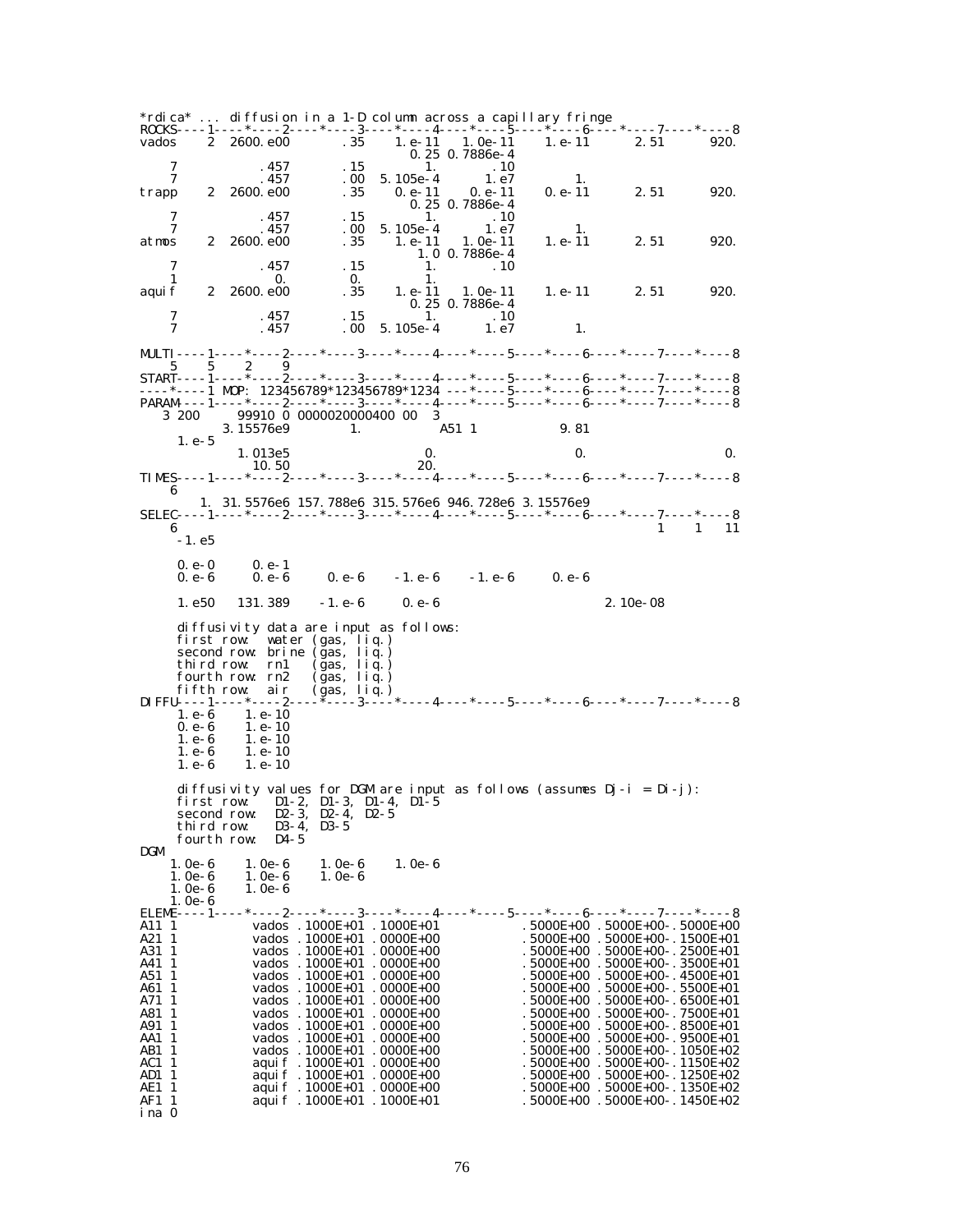| con <sub>0</sub><br>top 0<br>bot 0                                                                                                                                                                             | trapp<br>atmos<br>aqui f         | 1.<br>1.                                                                                         |                                                                                                                                                                                                                                                                                                                                                                                                                                                                                                                                                                                                                                                                                                                                                                                             |                    |
|----------------------------------------------------------------------------------------------------------------------------------------------------------------------------------------------------------------|----------------------------------|--------------------------------------------------------------------------------------------------|---------------------------------------------------------------------------------------------------------------------------------------------------------------------------------------------------------------------------------------------------------------------------------------------------------------------------------------------------------------------------------------------------------------------------------------------------------------------------------------------------------------------------------------------------------------------------------------------------------------------------------------------------------------------------------------------------------------------------------------------------------------------------------------------|--------------------|
| con 0A51 1<br>top 0A11 1<br>A11 1A21 1<br>A21 1A31 1<br>A31 1A41 1<br>A41 1A51 1<br>A51 1A61 1<br>A61 1A71 1<br>A71 1A81 1<br>A81 1A91 1<br>A91 1AA1 1<br>AA1 1AB1 1<br>AB1 1AC1 1<br>AC1 1AD1 1<br>AD1 1AE1 1 |                                  | 1. $e-9$<br>1. $e-9$<br>$\mathbf{1}$<br>3<br>3<br>3<br>3<br>3<br>3<br>3<br>3<br>3<br>3<br>3<br>3 | CONNE----1----*----2----*----3----*----4----*----5----*----6----*----7----*----8<br>.5<br>$1. e-1$<br>.5<br>1.<br>3 .5000E+00 .5000E+00 .1000E+01 .1000E+01<br>$.5000E+00$ $.5000E+00$ $.1000E+01$ $.1000E+01$<br>$.5000E+00$ $.5000E+00$ $.1000E+01$ $.1000E+01$<br>$.5000E+00$ $.5000E+00$ $.1000E+01$ $.1000E+01$<br>$.5000E+00$ $.5000E+00$ $.1000E+01$ $.1000E+01$<br>. $5000E+00$ . $5000E+00$ . $1000E+01$ . $1000E+01$<br>$.5000E+00$ $.5000E+00$ $.1000E+01$ $.1000E+01$<br>$.5000E+00$ $.5000E+00$ $.1000E+01$ $.1000E+01$<br>.5000E+00 .5000E+00 .1000E+01 .1000E+01<br>$.5000E+00$ $.5000E+00$ $.1000E+01$ $.1000E+01$<br>$.5000E+00$ $.5000E+00$ $.1000E+01$ $.1000E+01$<br>$.5000E+00$ $.5000E+00$ $.1000E+01$ $.1000E+01$<br>$.5000E+00$ $.5000E+00$ $.1000E+01$ $.1000E+01$ |                    |
| AE1 1AF1 1<br>AF1 1bot 0<br>INCON -- INITIAL CONDITIONS FOR                                                                                                                                                    |                                  | 3<br>3<br>. 5                                                                                    | $3.5000E+00.5000E+00.1000E+01.1000E+01$<br>$1. e-9$<br>1.<br>19 ELEMENTS AT TIME . 100000E-08                                                                                                                                                                                                                                                                                                                                                                                                                                                                                                                                                                                                                                                                                               | 1.                 |
| A11 1                                                                                                                                                                                                          | $.35000000E+00$                  |                                                                                                  |                                                                                                                                                                                                                                                                                                                                                                                                                                                                                                                                                                                                                                                                                                                                                                                             |                    |
| .1011830232536E+06<br>$.1084703339434E+02$                                                                                                                                                                     |                                  | $.0000000000000E+00$<br>$.2000000000000E+02$                                                     | 1.000000000000E-15                                                                                                                                                                                                                                                                                                                                                                                                                                                                                                                                                                                                                                                                                                                                                                          | 1.000000000000E-15 |
| A21 1<br>$.1011947147937E+06$<br>.1084652396067E+02                                                                                                                                                            | . 35000000E+00                   | $.0000000000000E+00$<br>. 2000000000000E+02                                                      | 1.000000000000E-15                                                                                                                                                                                                                                                                                                                                                                                                                                                                                                                                                                                                                                                                                                                                                                          | 1.000000000000E-15 |
| A31 1<br>$.1012064076966E+06$<br>$.1084617651200E+02$<br>A41 1                                                                                                                                                 | . 35000000E+00<br>. 35000000E+00 | 00000000000000000000<br>$.2000000000000E+02$                                                     | 1.000000000000E-15                                                                                                                                                                                                                                                                                                                                                                                                                                                                                                                                                                                                                                                                                                                                                                          | 1.000000000000E-15 |
| $.1012181019624E+06$<br>.1084590472686E+02<br>A51 1                                                                                                                                                            | $.35000000E + 00$                | $.2000000000000E+02$                                                                             | 1.000000000000E-15                                                                                                                                                                                                                                                                                                                                                                                                                                                                                                                                                                                                                                                                                                                                                                          | 1.000000000000E-15 |
| $.1012297975914E+06$<br>.1084567823274E+02                                                                                                                                                                     |                                  | $.2000000000000E+02$                                                                             | 1.000000000000E-15                                                                                                                                                                                                                                                                                                                                                                                                                                                                                                                                                                                                                                                                                                                                                                          | 1.000000000000E-15 |
| A61 1<br>$.1012414945837E+06$<br>.1084548237028E+02                                                                                                                                                            | $.35000000E + 00$                | 00000000000000000000<br>$.2000000000000E+02$                                                     | 1.000000000000E-15                                                                                                                                                                                                                                                                                                                                                                                                                                                                                                                                                                                                                                                                                                                                                                          | 1.000000000000E-15 |
| A71 1<br>$.1012531929394E+06$<br>$.1084530856830E+02$                                                                                                                                                          | . 35000000E+00                   | 00000000000000000000<br>$.2000000000000E+02$                                                     | 1.000000000000E-15                                                                                                                                                                                                                                                                                                                                                                                                                                                                                                                                                                                                                                                                                                                                                                          | 1.000000000000E-15 |
| A81 1<br>$.1012648926587E+06$<br>.1084513459288E+02<br>A91 1                                                                                                                                                   | . 35000000E+00<br>. 35000000E+00 | 00000000000000000000<br>$.2000000000000E+02$                                                     | 1.000000000000E-15                                                                                                                                                                                                                                                                                                                                                                                                                                                                                                                                                                                                                                                                                                                                                                          | 1.000000000000E-15 |
| $.1012765937418E+06$<br>.1084379900072E+02<br>AA1 1                                                                                                                                                            |                                  | 00000000000000000000<br>$.2000000000000E+02$                                                     | 1.000000000000E-15                                                                                                                                                                                                                                                                                                                                                                                                                                                                                                                                                                                                                                                                                                                                                                          | 1.000000000000E-15 |
| .1012882961888E+06<br>.1077531383894E+02                                                                                                                                                                       | . 35000000E+00                   | $.2000000000000E+02$                                                                             | 1.000000000000E-15                                                                                                                                                                                                                                                                                                                                                                                                                                                                                                                                                                                                                                                                                                                                                                          | 1.000000000000E-15 |
| AB1 1                                                                                                                                                                                                          | $.35000000E+00$<br>.35000000E+00 | $.1020000000000E+02$ . 2000000000000E+02                                                         | . $1013000000000E+06$ . $000000000000E+00$ 1. $000000000000E-15$ 1. $00000000000E-15$                                                                                                                                                                                                                                                                                                                                                                                                                                                                                                                                                                                                                                                                                                       |                    |
| AC1 1<br>.1095699993696E+06<br>. 9999999993101E-12<br>AD1 1                                                                                                                                                    | .35000000E+00                    | $.0000000000000E+00$<br>$.2000000000000E+02$                                                     | 1.000000000000E-15                                                                                                                                                                                                                                                                                                                                                                                                                                                                                                                                                                                                                                                                                                                                                                          | 1.000000000000E-15 |
| .1193636094320E+06<br>. 9999999994380E- 12<br>AE1 1                                                                                                                                                            | .35000000E+00                    | 0000000000000000000<br>$.2000000000000E+02$                                                      | 1.000000000000E-15                                                                                                                                                                                                                                                                                                                                                                                                                                                                                                                                                                                                                                                                                                                                                                          | 1.000000000000E-15 |
| $.1291572631693E+06$<br>.999999999067E-12<br>AF1 1                                                                                                                                                             | $.35000000E+00$                  | $.2000000000000E+02$                                                                             | 1.000000000000E-15                                                                                                                                                                                                                                                                                                                                                                                                                                                                                                                                                                                                                                                                                                                                                                          | 1.000000000000E-15 |
| .1389509605809E+06<br>. 9999999996652E-12                                                                                                                                                                      |                                  | $.0000000000000E+00$<br>$.2000000000000E+02$                                                     | 1.000000000000E-15                                                                                                                                                                                                                                                                                                                                                                                                                                                                                                                                                                                                                                                                                                                                                                          | 1.000000000000E-15 |
| ina 0<br>$.1013000000000E+06$<br>$.1050000000000E+02$                                                                                                                                                          | $.35000000E+00$                  | $.0000000000000E+00$<br>$.2000000000000E+02$                                                     | 1.000000000000E-15                                                                                                                                                                                                                                                                                                                                                                                                                                                                                                                                                                                                                                                                                                                                                                          | 1.000000000000E-15 |
| con <sub>0</sub><br>$.1012297975914E+06$<br>. 1084567823274E+02                                                                                                                                                | .35000000E+00                    | $.0000000000000E+00$<br>$.2000000000000E+02$                                                     | $2.0063e-4$                                                                                                                                                                                                                                                                                                                                                                                                                                                                                                                                                                                                                                                                                                                                                                                 | $1.0998e-3$        |
| top 0<br>$.1011771700865E+06$<br>. 9899948379529E+00                                                                                                                                                           | $.35000000E+00$                  | $.0000000000000E+00$<br>$.2000000000000E+02$                                                     | 1.000000000000E-15                                                                                                                                                                                                                                                                                                                                                                                                                                                                                                                                                                                                                                                                                                                                                                          | 1.000000000000E-15 |
| bot 0<br>.1438478256741E+06<br>. 9999999999008E- 12                                                                                                                                                            | $.35000000E+00$                  | $.0000000000000E+00$<br>$.2000000000000E+02$                                                     | 1.000000000000E-15                                                                                                                                                                                                                                                                                                                                                                                                                                                                                                                                                                                                                                                                                                                                                                          | 1.000000000000E-15 |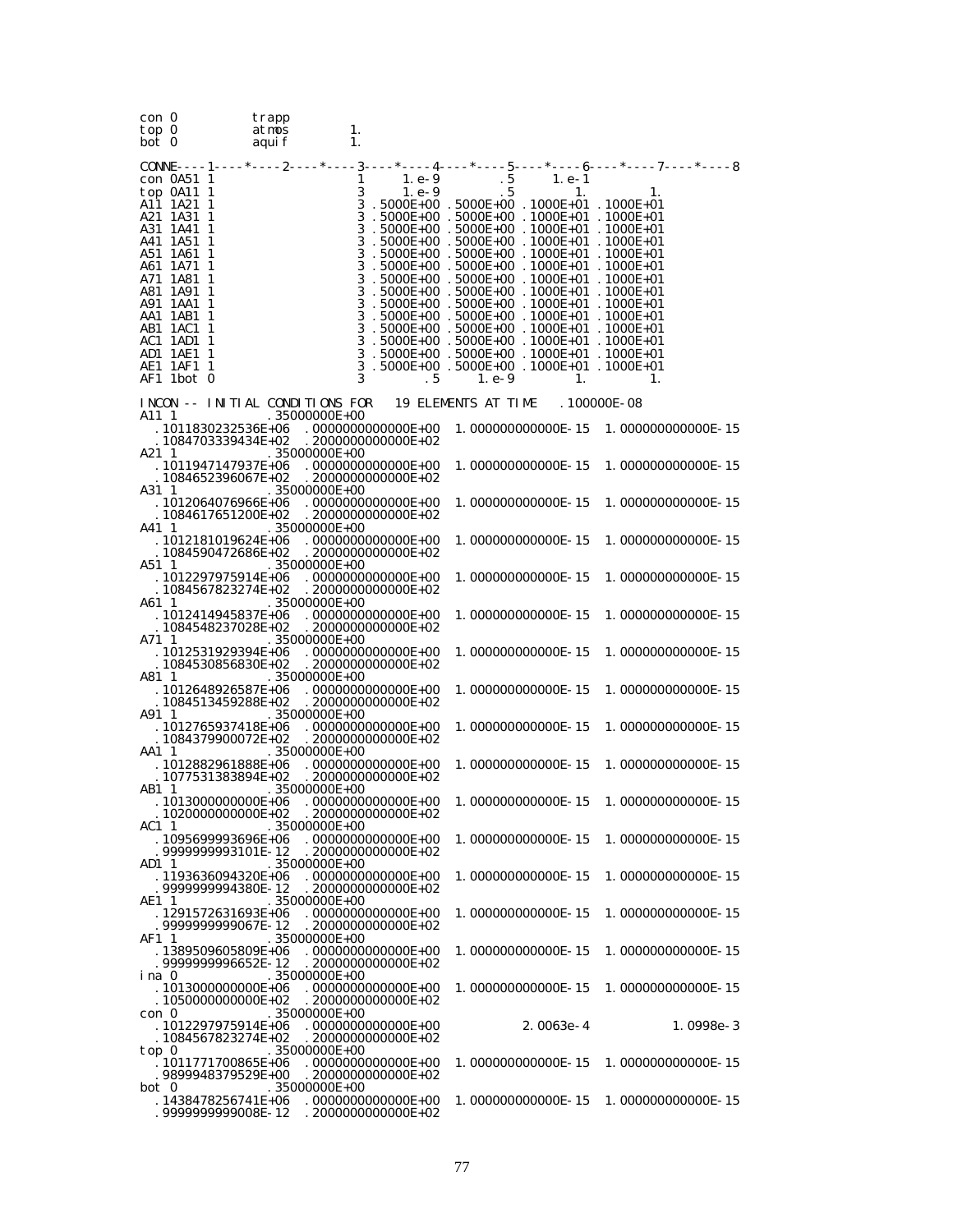|           |                                                                              |     |  |  |  |  |  | GENER----1----*----2----*----3----*----4----*----5----*----6----*----7----*----8 |
|-----------|------------------------------------------------------------------------------|-----|--|--|--|--|--|----------------------------------------------------------------------------------|
|           |                                                                              |     |  |  |  |  |  | ENDCY----1----*----2----*----3----*----4----*----5----*----6----*----7----*----8 |
|           |                                                                              |     |  |  |  |  |  | MESHMAKER1----*----2----*----3----*----4----*----5----*----6----*----7----*----8 |
| XYZ.      |                                                                              |     |  |  |  |  |  |                                                                                  |
|           | 00.                                                                          |     |  |  |  |  |  |                                                                                  |
|           |                                                                              |     |  |  |  |  |  |                                                                                  |
|           | $\begin{array}{ccc} & & 00. & & & 1.0 \ \text{NY} & & 1 & & 1.0 \end{array}$ |     |  |  |  |  |  |                                                                                  |
| $NZ = 15$ |                                                                              | 1.0 |  |  |  |  |  |                                                                                  |
|           |                                                                              |     |  |  |  |  |  |                                                                                  |
|           |                                                                              |     |  |  |  |  |  | ENDFI----1----*----2----*----3----*----4----*----5----*----6----*----7----*----8 |

Figure E-1. Capillary Fringe Problem Input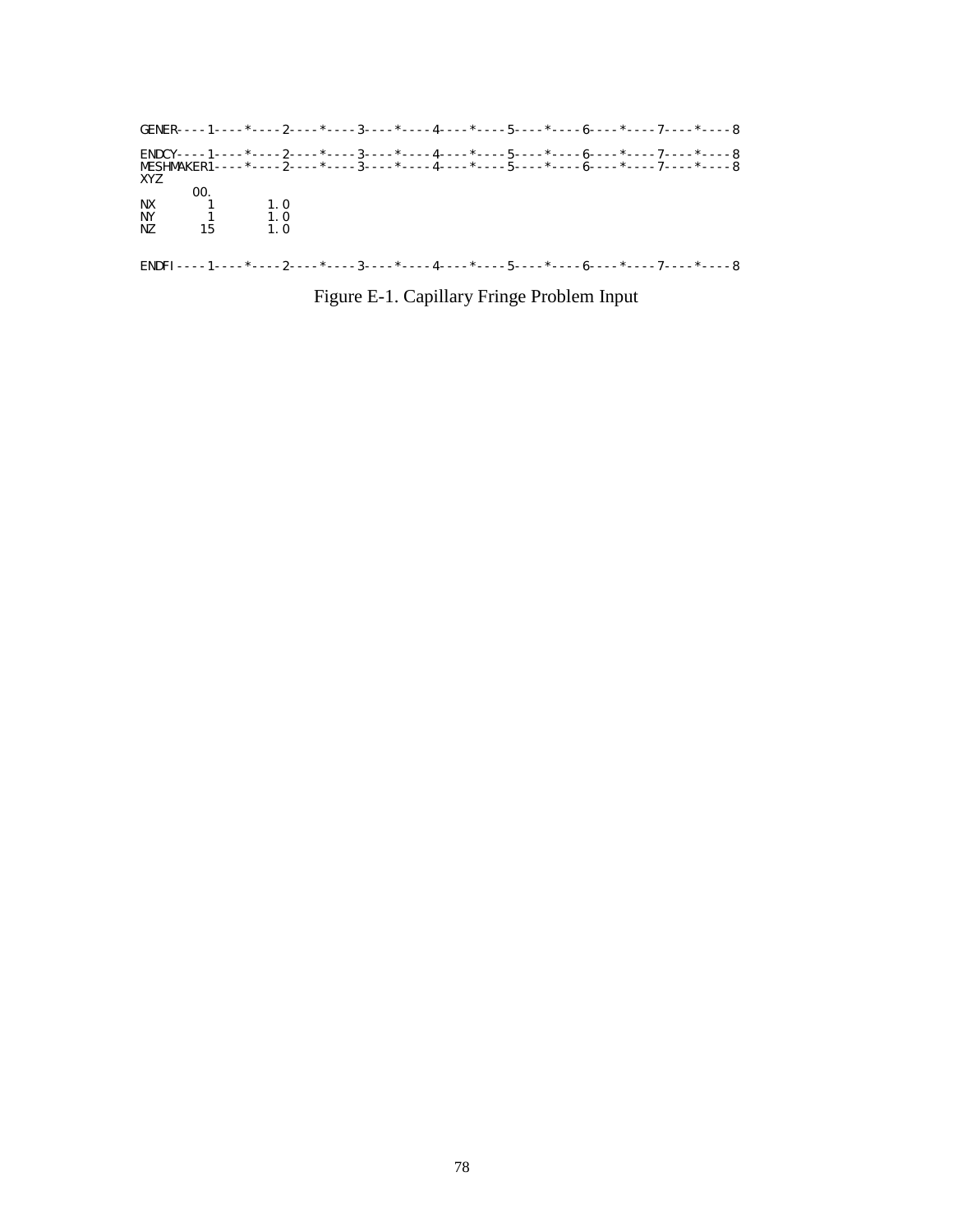\*rdica\* ... diffusion in a 1-D column across a capillary fringe

|                                                                                                                                                                                          |                              |                   | OUTPUT DATA AFTER (37,                   | $3) - 2 - TIME$ STEPS |                     |                       |                                                                                                                                                                                                                                                                                                                                                                                                                                                                                                                                                                                                                                                                                                                                                                                                                                                                                                                                                                                                                                                                                                                                                                                                                                                                                                                                                                                                                                                                                                                                                                                                                                                                                                                                                                                                                                                                                                                                                                                                                                                                                                                                                                                                                                                                                                                                                                                                                                                                                                                                                                                                                                                                                                               |                          |            |           | THE TIME IS 0.365250E+05 DAYS  |                      |  |
|------------------------------------------------------------------------------------------------------------------------------------------------------------------------------------------|------------------------------|-------------------|------------------------------------------|-----------------------|---------------------|-----------------------|---------------------------------------------------------------------------------------------------------------------------------------------------------------------------------------------------------------------------------------------------------------------------------------------------------------------------------------------------------------------------------------------------------------------------------------------------------------------------------------------------------------------------------------------------------------------------------------------------------------------------------------------------------------------------------------------------------------------------------------------------------------------------------------------------------------------------------------------------------------------------------------------------------------------------------------------------------------------------------------------------------------------------------------------------------------------------------------------------------------------------------------------------------------------------------------------------------------------------------------------------------------------------------------------------------------------------------------------------------------------------------------------------------------------------------------------------------------------------------------------------------------------------------------------------------------------------------------------------------------------------------------------------------------------------------------------------------------------------------------------------------------------------------------------------------------------------------------------------------------------------------------------------------------------------------------------------------------------------------------------------------------------------------------------------------------------------------------------------------------------------------------------------------------------------------------------------------------------------------------------------------------------------------------------------------------------------------------------------------------------------------------------------------------------------------------------------------------------------------------------------------------------------------------------------------------------------------------------------------------------------------------------------------------------------------------------------------------|--------------------------|------------|-----------|--------------------------------|----------------------|--|
| @@@@@@@@@@@@@@@@@@@@@@@@@@@@@@@@                                                                                                                                                         |                              |                   |                                          |                       |                     |                       |                                                                                                                                                                                                                                                                                                                                                                                                                                                                                                                                                                                                                                                                                                                                                                                                                                                                                                                                                                                                                                                                                                                                                                                                                                                                                                                                                                                                                                                                                                                                                                                                                                                                                                                                                                                                                                                                                                                                                                                                                                                                                                                                                                                                                                                                                                                                                                                                                                                                                                                                                                                                                                                                                                               |                          |            |           |                                |                      |  |
|                                                                                                                                                                                          | TOTAL TIME<br>$0.315576E+10$ | <b>KCYC</b><br>37 | <b>I TERC</b><br><b>I TER</b><br>3<br>90 | KON<br>$\mathbf{2}$   | DX1M<br>0.43471E-01 | DX2M<br>$0.00000E+00$ | DX3M<br>0.14908E-05                                                                                                                                                                                                                                                                                                                                                                                                                                                                                                                                                                                                                                                                                                                                                                                                                                                                                                                                                                                                                                                                                                                                                                                                                                                                                                                                                                                                                                                                                                                                                                                                                                                                                                                                                                                                                                                                                                                                                                                                                                                                                                                                                                                                                                                                                                                                                                                                                                                                                                                                                                                                                                                                                           | MAX. RES.<br>0.11884E-07 | <b>NER</b> | KER<br>5  | <b>DELTEX</b><br>$0.31902E+09$ |                      |  |
|                                                                                                                                                                                          |                              |                   |                                          |                       |                     |                       |                                                                                                                                                                                                                                                                                                                                                                                                                                                                                                                                                                                                                                                                                                                                                                                                                                                                                                                                                                                                                                                                                                                                                                                                                                                                                                                                                                                                                                                                                                                                                                                                                                                                                                                                                                                                                                                                                                                                                                                                                                                                                                                                                                                                                                                                                                                                                                                                                                                                                                                                                                                                                                                                                                               |                          |            |           |                                |                      |  |
| ELEM.                                                                                                                                                                                    | <b>I NDEX</b>                | P<br>(PA)         | Т<br>$(DEG-C)$                           | SL.                   | XBRINE(LIQ)         | XNCG(LIQ)             | XTRC(LIQ)                                                                                                                                                                                                                                                                                                                                                                                                                                                                                                                                                                                                                                                                                                                                                                                                                                                                                                                                                                                                                                                                                                                                                                                                                                                                                                                                                                                                                                                                                                                                                                                                                                                                                                                                                                                                                                                                                                                                                                                                                                                                                                                                                                                                                                                                                                                                                                                                                                                                                                                                                                                                                                                                                                     | XCH4(LIQ)                | XNCG (GAS) | XTRC(GAS) | XCH4(GAS)                      | DG<br>$(KG/M^{*}*3)$ |  |
| A11 1<br>A21 1<br>A31 1<br>A41 1<br>A51 1<br>A61 1<br>A711<br>A81 1<br>A91 1<br>$AA1$ 1<br>$AB1$ 1<br>AC11<br>$AD1$ 1<br>AE1 1<br>$AF1$ 1<br>ina 0<br>con <sub>0</sub><br>top 0<br>bot 0 |                              |                   |                                          |                       |                     |                       | 1 0.10118E+06 0.20000E+02 0.14449E+00 0.00000E+00 0.98592E-05 0.53944E-04 0.15818E-04 0.50972E-02 0.15671E-01 0.96498E+00 0.12116E+01<br>2 0.10120E+06 0.20000E+02 0.15351E+00 0.00000E+00 0.29921E-04 0.16371E-03 0.15673E-04 0.14969E-01 0.46020E-01 0.92522E+00 0.12523E+01<br>3 0.10121E+06 0.20000E+02 0.15387E+00 0.00000E+00 0.50448E-04 0.27603E-03 0.15525E-04 0.24429E-01 0.75106E-01 0.88712E+00 0.12939E+01<br>4 0.10122E+06 0.20000E+02 0.15417E+00 0.00000E+00 0.71365E-04 0.39047E-03 0.15374E-04 0.33466E-01 0.10289E+00 0.85072E+00 0.13363E+01<br>5 0.10123E+06 0.20000E+02 0.15441E+00 0.0000E+00 0.92676E-04 0.50708E-03 0.15220E-04 0.42103E-01 0.12944E+00 0.81593E+00 0.13795E+01<br>6 0.10125E+06 0.20000E+02 0.15461E+00 0.00000E+00 0.92655E-04 0.50656E-03 0.15223E-04 0.42093E-01 0.12931E+00 0.81608E+00 0.13795E+01<br>7 0.10126E+06 0.20000E+02 0.15478E+00 0.0000E+00 0.92635E-04 0.50606E-03 0.15226E-04 0.42084E-01 0.12918E+00 0.81622E+00 0.13795E+01<br>8 0.10127E+06 0.20000E+02 0.15496E+00 0.00000E+00 0.92616E-04 0.50556E-03 0.15229E-04 0.42075E-01 0.12905E+00 0.81635E+00 0.13795E+01<br>9 0.10129E+06 0.20000E+02 0.15629E+00 0.0000E+00 0.92599E-04 0.50508E-03 0.15231E-04 0.42066E-01 0.12893E+00 0.81649E+00 0.13795E+01<br>10 0.10130E+06 0.20000E+02 0.22448E+00 0.00000E+00 0.92579E-04 0.50455E-03 0.15234E-04 0.42057E-01 0.12879E+00 0.81663E+00 0.13796E+01<br>11 0.10131E+06 0.20000E+02 0.79744E+00 0.00000E+00 0.89756E-04 0.45164E-03 0.15297E-04 0.41246E-01 0.11662E+00 0.82947E+00 0.13637E+01<br>12 0.10957E+06 0.20000E+02 0.10000E+01 0.00000E+00 0.87772E-06 0.40137E-05 0.22444E-06 0.00000E+00 0.00000E+00 0.00000E+00 0.35821E-01<br>13 0.11936E+06 0.20000E+02 0.10000E+01 0.00000E+00 0.35403E-07 0.15524E-06 0.11200E-07 0.00000E+00 0.00000E+00 0.0000E+00 0.18175E-01<br>14 0.12916E+06 0.20000E+02 0.10000E+01 0.00000E+00 0.11743E-08 0.50327E-08 0.42330E-09 0.00000E+00 0.00000E+00 0.00000E+00 0.17304E-01<br>15 0.13895E+06 0.20000E+02 0.10000E+01 0.00000E+00 0.33975E-10 0.14375E-09 0.14203E-10 0.00000E+00 0.00000E+00 0.00000E+00 0.17271E-01<br>16 0.10130E+06 0.20000E+02 0.50000E+00 0.00000E+00 0.10000E-14 0.10000E-14 0.15909E-04 0.52499E-12 0.29499E-12 0.98553E+00 0.11931E+01<br>17 0.10123E+06 0.20000E+02 0.15432E+00 0.00000E+00 0.20063E-03 0.10998E-02 0.14428E-04 0.78719E-01 0.24247E+00 0.66801E+00 0.15983E+01<br>18 0.10118E+06 0.20000E+02 0.00000E+00 0.00000E+00 0.19077E-17 0.33950E-17 0.16005E-04 0.10000E-14 0.10000E-14 0.98999E+00 0.11949E+01<br>19 0.14385E+06 0.20000E+02 0.10000E+01 0.00000E+00 0.10000E-14 0.10000E-14 0.10000E-11 0.00000E+00 0.00000E+00 0.00000E+00 0.17270E-01 |                          |            |           |                                |                      |  |

| <b>ELEM</b>       | <b>I NDEX</b> | <b>PHIS</b> | PHI F                                                                                                                    | DPHI NCG | <b>DPHITRC</b> | DPHI CH4 | <b>MASST</b><br>(KG) | <b>MASSNCG</b><br>(KG) | <b>MASSTRC</b><br>(KG) | <b>MASSCH4</b><br>(KG) |
|-------------------|---------------|-------------|--------------------------------------------------------------------------------------------------------------------------|----------|----------------|----------|----------------------|------------------------|------------------------|------------------------|
| A <sub>11</sub> 1 |               |             | 1 0 35000E+00 0 35000E+00 0 00000E+00 0 00000E+00 0 00000E+00 0 00000E+00 0 00000E+00 0 00000E+00 0 00000E+00            |          |                |          |                      |                        |                        |                        |
| $A21$ 1           |               |             | 2 0 35000E+00 0 35000E+00 0 00000E+00 0 00000E+00 0 00000E+00 0 00000E+00 0 00000E+00 0 00000E+00 0 00000E+00            |          |                |          |                      |                        |                        |                        |
| A31 1             |               |             | $3$ 0.35000E+00 0.35000E+00 0.00000E+00 0.00000E+00 0.00000E+00 0.00000E+00 0.0000E+00 0.0000E+00 0.0000E+00 0.00000E+00 |          |                |          |                      |                        |                        |                        |
| A41 1             |               |             | 4 0.35000E+00 0.35000E+00 0.00000E+00 0.00000E+00 0.00000E+00 0.0000E+00 0.0000E+00 0.0000E+00 0.00000E+00 0.00000E+00   |          |                |          |                      |                        |                        |                        |
| A51 1             |               |             | 5 0.35000E+00 0.35000E+00 0.00000E+00 0.00000E+00 0.00000E+00 0.0000E+00 0.0000E+00 0.0000E+00 0.00000E+00 0.0000        |          |                |          |                      |                        |                        |                        |
| A61 1             |               |             | $6$ 0, 35000E+00 0, 35000E+00 0, 00000E+00 0, 00000E+00 0, 00000E+00 0, 00000E+00 0, 00000E+00 0, 00000E+00 0, 00000E+00 |          |                |          |                      |                        |                        |                        |
| A71 1             |               |             | 7 0.35000E+00 0.35000E+00 0.00000E+00 0.00000E+00 0.00000E+00 0.0000E+00 0.0000E+00 0.0000E+00 0.00000E+00 0.0000        |          |                |          |                      |                        |                        |                        |
| A81 1             |               |             | 8 0.35000E+00 0.35000E+00 0.00000E+00 0.00000E+00 0.00000E+00 0.00000E+00 0.00000E+00 0.00000E+00 0.00000E+00            |          |                |          |                      |                        |                        |                        |
| A91 1             |               |             | $9$ 0, 35000E+00 0, 35000E+00 0, 00000E+00 0, 00000E+00 0, 00000E+00 0, 00000E+00 0, 00000E+00 0, 00000E+00 0, 00000E+00 |          |                |          |                      |                        |                        |                        |
| $AA1$ 1           |               |             | 10 0.35000E+00 0.35000E+00 0.00000E+00 0.00000E+00 0.00000E+00 0.0000E+00 0.0000E+00 0.0000E+00 0.0000E+00 0.00000E+00   |          |                |          |                      |                        |                        |                        |
| $AB1$ 1           |               |             | 11 0 35000E+00 0 35000E+00 0 00000E+00 0 00000E+00 0 00000E+00 0 00000E+00 0 00000E+00 0 00000E+00 0 00000E+00           |          |                |          |                      |                        |                        |                        |
| $AC1$ 1           |               |             | 12 0.35000E+00 0.35000E+00 0.00000E+00 0.00000E+00 0.00000E+00 0.0000E+00 0.0000E+00 0.0000E+00 0.0000E+00 0.00000E+00   |          |                |          |                      |                        |                        |                        |
| $AD1$ 1           |               |             | 13 0 35000E+00 0 35000E+00 0 00000E+00 0 00000E+00 0 00000E+00 0 00000E+00 0 00000E+00 0 00000E+00 0 00000E+00           |          |                |          |                      |                        |                        |                        |
| AE1 1             |               |             | 14 0 35000E+00 0 35000E+00 0 00000E+00 0 00000E+00 0 00000E+00 0 00000E+00 0 00000E+00 0 00000E+00 0 00000E+00           |          |                |          |                      |                        |                        |                        |
| $AF1$ 1           |               |             | 15 0 35000E+00 0 35000E+00 0 00000E+00 0 00000E+00 0 00000E+00 0 00000E+00 0 00000E+00 0 00000E+00 0 00000E+00           |          |                |          |                      |                        |                        |                        |
| ina 0             |               |             | 16 0.35000E+00 0.35000E+00 0.00000E+00 0.00000E+00 0.00000E+00 0.0000E+00 0.0000E+00 0.0000E+00 0.0000E+00 0.00000E+00   |          |                |          |                      |                        |                        |                        |
| con <sub>0</sub>  |               |             | 17 0.35000E+00 0.35000E+00 0.00000E+00 0.00000E+00 0.00000E+00 0.00000E+00 0.00000E+00 0.00000E+00                       |          |                |          |                      |                        |                        | .00000E+00             |
| top 0             |               |             | 18 0.35000E+00 0.35000E+00 0.00000E+00 0.00000E+00 0.00000E+00 0.0000E+00 0.0000E+00 0.0000E+00 0.0000E+00 0.00000E+00   |          |                |          |                      |                        |                        |                        |
| bot 0             |               |             | 19 0.35000E+00 0.35000E+00 0.00000E+00 0.00000E+00 0.00000E+00 0.00000E+00 0.0000E+00 0.0000E+00 0.00000E+00 0           |          |                |          |                      |                        |                        |                        |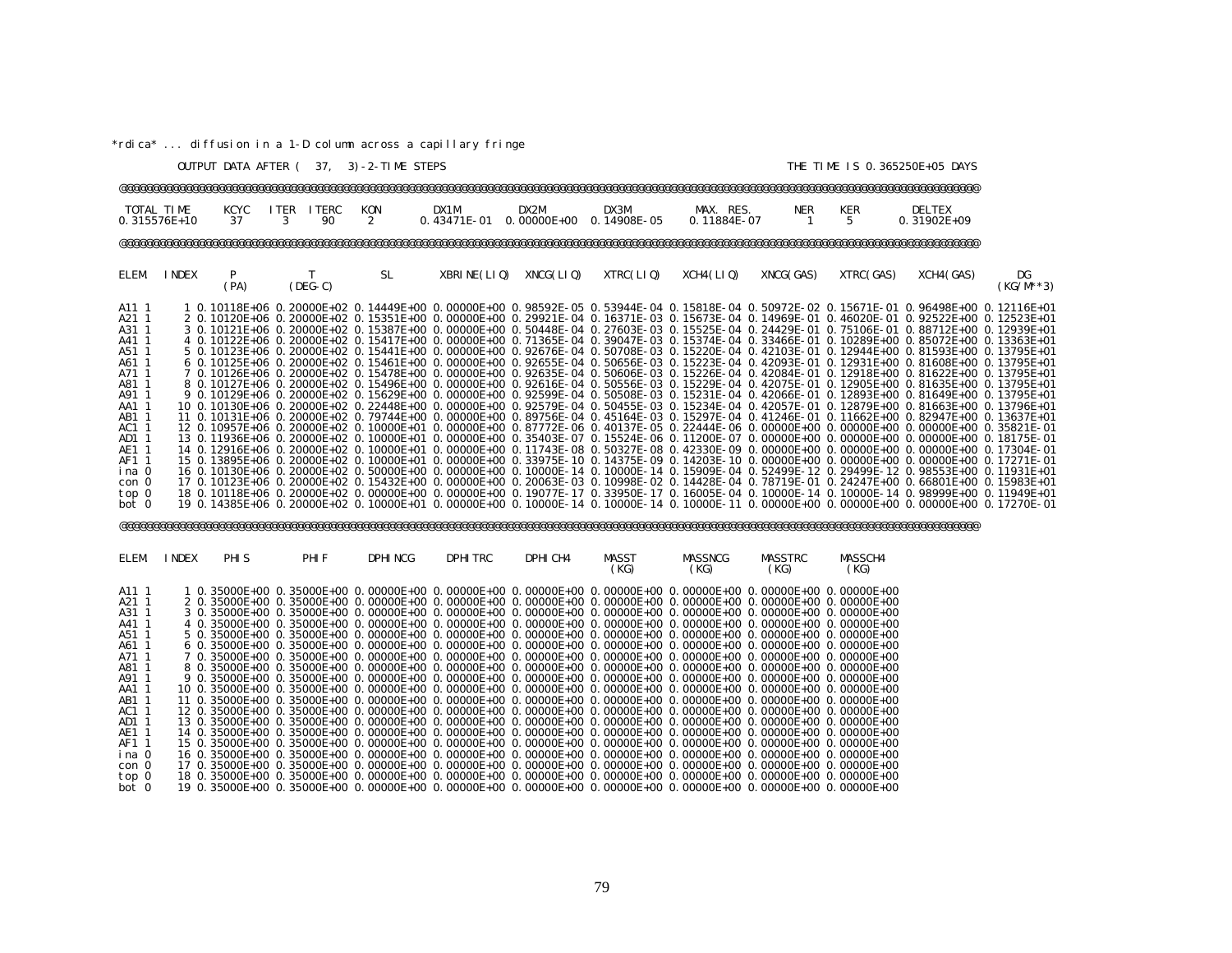\*rdica\* ... diffusion in a 1-D column across a capillary fringe

| ELEM1                                                                                                                                                         | ELEM2                                                                                                                                                     | <b>I NDEX</b> | FLOH<br>(W) | FLOH/FLOF<br>(J/KG) | FLOF<br>(KG/S)                                                                                                                                                                                                                                                                                                                                                                                                                                                                                                                                                                                                                                                                                                                                                                                                                                                                                                                                                                                                                                                                                                                                                                                                                                                                                                                                                                                                                                                                                                                                                                                                                                                                                                                                                                                                                              | FLO(BRINE)<br>(KG/S) | $KCYC =$<br>FLO(GAS)<br>(KG/S) | $37 - ITER =$<br>$FLO(LIQ.$ )<br>(KG/S) | 3.<br>VEL(GAS)<br>(M/S) | TIME = 0. 315576E+10<br>VEL(LIQ. )<br>(M/S) |
|---------------------------------------------------------------------------------------------------------------------------------------------------------------|-----------------------------------------------------------------------------------------------------------------------------------------------------------|---------------|-------------|---------------------|---------------------------------------------------------------------------------------------------------------------------------------------------------------------------------------------------------------------------------------------------------------------------------------------------------------------------------------------------------------------------------------------------------------------------------------------------------------------------------------------------------------------------------------------------------------------------------------------------------------------------------------------------------------------------------------------------------------------------------------------------------------------------------------------------------------------------------------------------------------------------------------------------------------------------------------------------------------------------------------------------------------------------------------------------------------------------------------------------------------------------------------------------------------------------------------------------------------------------------------------------------------------------------------------------------------------------------------------------------------------------------------------------------------------------------------------------------------------------------------------------------------------------------------------------------------------------------------------------------------------------------------------------------------------------------------------------------------------------------------------------------------------------------------------------------------------------------------------|----------------------|--------------------------------|-----------------------------------------|-------------------------|---------------------------------------------|
| con 0<br>top 0<br>A <sub>11</sub> 1<br>$A21 \; 1$<br>A31 1<br>A41 1<br>A51 1<br>A61 1<br>A71 1<br>A81 1<br>A91 1<br>AA 1<br>AB1 1<br>AC 1<br>AD1 1<br>$AF1$ 1 | A51 1<br>A11 1<br>$A21 \; 1$<br>A31 1<br>A41 1<br>A51 1<br>A61 1<br>A71 1<br>A81 1<br>A91 1<br>AA1 1<br>$AB1$ 1<br>$AC1-1$<br>AD1 1<br>$AF1$ 1<br>$AF1$ 1 |               |             |                     | 1 0. 000000E+00 0. 000000E+00 0. 000000E+00 0. 000000E+00 0. 000000E+00 0. 000000E+00 0. 000000E+00 0. 000000E+00<br>$2$ 0, 478006E-03 0, 929432E+06 0, 514299E-09 0, 000000E+00 0, 514299E-09 0, 000000E+00 0, 141759E-08 0, 000000E+00<br>3 - 707613E-03 0.929432E+06 - 761339E-09 0.000000E+00 - 761339E-09 0.000000E+00 - 209852E-08 0.000000E+00<br>4 - 753447E-03 0.967697E+06 - 778598E-09 0.000000E+00 - 778550E-09 - 476247E-13 - 209842E-08 - 887912E-15<br>5 - 799893E-03 0.100507E+07 - 795856E-09 0.000000E+00 - 795778E-09 - 775877E-13 - 207680E-08 - 144308E-14<br>$6 - 846558$ E-03 0.104121E+07 - 813054E-09 0.000000E+00 - 812943E-09 - 110755E-12 - 205499E-08 - 205605E-14<br>7 - 106431E-04 0.106167E+07 - 100248E-10 0.000000E+00 - 987789E-11 - 146942E-12 - 241946E-10 - 272344E-14<br>8 - 105177E-04 0.105788E+07 - 994221E-11 0.000000E+00 - 976057E-11 - 181641E-12 - 239127E-10 - 336230E-14<br>$9 - 103569$ E-04 0.105385E+07 - 982773E-11 0.000000E+00 - 961017E-11 - 217567E-12 - 235489E-10 - 402279E-14<br>10 - 101612E-04 0 104951E+07 - 968180E-11 0 000000E+00 - 942706E-11 - 254734E-12 - 231047E-10 - 470472E-14<br>11 - 990224E-05 0 104436E+07 - 948164E-11 0 000000E+00 - 918473E-11 - 296903E-12 - 225461E-10 - 543665E-14<br>12 - 958568E-05 0.795352E+06 - 120521E-10 0.000000E+00 - 864962E-11 - 340250E-11 - 230992E-10 - 433798E-13<br>13 - 226160E-05 0.839548E+05 - 269383E-10 0.000000E+00 0.000000E+00 - 269383E-10 0.000000E+00 - 966785E-13<br>14 - 231115E-05 0.839626E+05 - 275260E-10 0.000000E+00 0.000000E+00 - 275260E-10 0.000000E+00 - 787774E-13<br>15 - 231434E-05 0.839718E+05 - 275609E-10 0.000000E+00 0.000000E+00 - 275609E-10 0.000000E+00 - 788771E-13<br>16 - 231473E-05 0.839810E+05 - 275625E-10 0.000000E+00 0.000000E+00 - 275625E-10 0.000000E+00 - 788813E-13 |                      |                                |                                         |                         |                                             |
| AF11                                                                                                                                                          | bot 0                                                                                                                                                     |               |             |                     | 17 - 231497E-05 0.839902E+05 - 275624E-10 0.000000E+00 0.000000E+00 - 275624E-10 0.000000E+00 - 788806E-13                                                                                                                                                                                                                                                                                                                                                                                                                                                                                                                                                                                                                                                                                                                                                                                                                                                                                                                                                                                                                                                                                                                                                                                                                                                                                                                                                                                                                                                                                                                                                                                                                                                                                                                                  |                      |                                |                                         |                         |                                             |

\*rdica\* ... diffusion in a 1-D column across a capillary fringe

MASS FLOW RATES (KG/S) FROM DIFFUSION

ELEMI ELEM2 PHASE COMP PHASE COMP PHASE COMP PHASE COMP PHASE COMP PHASE COMP PHASE COMP PHASE COMP PHASE COMP gas wv gas br gas ncg gas trc gas ch4  $liq$  wv lig br  $liq$  ncg lig trc  $\ln a$  ch4 con 0 A51 1 0.26319E-10 0.00000E+00 -.10657E-08 -.32898E-08 0.27036E-08 0.24464E-24 0.00000E+00 -.28546E-24 -.15673E-23 0.20692E-26 top 0 411 1 0.90627E-09 0.00000E+00 0.10610E-08 0.32630E-08 - 32002E-08 0.00000E+00 0.00000E+00 0.00000E+00 0.00000E+00 0.00000E+00 0.00000E+00 A11 1 A21 1 - 15725E-10 0.00000E+00 0.10675E-08 0.32830E-08 - 19681E-08 0.00000E+00 0.00000E+00 0.00000E+00 0.00000E+00 0.00000E+00 0.00000E+00 A21 1 A31 1 - 15842E-10 0.00000E+00 0.10753E-08 0.33070E-08 - 19825E-08 - 93246E-25 0.00000E+00 0.10914E-24 0.59713E-24 - 77759E-27<br>A31 1 A41 1 - 15959E-10 0.00000E+00 0.10831E-08 0.33310E-08 - 19969E-08 - 14678E-24 0.0000 A41 1 A51 1 -. 16077E-10 0.00000E+00 0.10909E-08 0.33551E-08 -.20113E-08 -.20689E-24 0.00000E+00 0.24213E-24 0.13249E-23 -.17246E-26 A51 1 A61 1 -.13207E-12 0.00000E+00 -.15534E-11 -.16851E-10 0.87202E-11 0.10415E-26 0.00000E+00 -.30365E-27 -.75371E-26 0.40103E-28<br>A61 1 A71 1 -.13304E-12 0.00000E+00 -.15148E-11 -.16579E-10 0.85781E-11 0.12457E-26 0.0000 A01 1 A81 1 -.13338E-12 0.00000E+00 -.14655E-11 -.16230E-10 0.83953E-11 0.14515E-26 0.00000E+00 -.40446E-27 -.10528E-25 0.57845E-28<br>A81 1 A91 1 -.13562E-12 0.00000E+00 -.14058E-11 -.15805E-10 0.81725E-11 0.23526E-26 0.0000 ABI 1 ABI 1 0.55309E-13 0.00000E+00 -.13557E-11 -.14706E-10 0.73630E-11 0.19214E-18 0.00000E+00 -.22163E-19 -.13513E-17 0.15803E-20<br>ABI 1 ABI 1 0.55309E-13 0.00000E+00 -.12657E-11 -.14706E-10 0.73630E-11 0.19214E-18 0.0000 AC1 1 AD1 1 0.00000E+00 0.00000E+00 0.00000E+00 0.00000E+00 0.00000E+00 0.65795E-14 0.00000E+00 -.73580E-14 -.33705E-13 -.18627E-14 ADI 1 AEI 1 0.00000E+00 0.00000E+00 0.00000E+00 0.00000E+00 0.00000E+00 0.27095E-15 0.00000E+00 -.29900E-15 -.1312IE-14 -.94143E-16 AE1 1 AF1 1 0.00000E+00 0.00000E+00 0.00000E+00 0.00000E+00 0.00000E+00 0.91609E-17 0.00000E+00 -.99610E-17 -.42708E-16 -.35737E-17 AF1 1 bot 0 0.00000E+00 0.00000E+00 0.00000E+00 0.00000E+00 0.00000E+00 0.55231E-18 0.00000E+00 - 59356E-18 - 25114E-17 - 23066E-18 

\*rdica\* ... diffusion in a 1-D column across a capillary fringe

 $KCYC = 37 - ITER = 3 - TIME = 0.315576E+10$ 

3 - TIME = 0.315576E+10

 $IE(14) = 1$  (H FROM SUPST AND ZEVSREAL)

 $KCYC =$ 

 $37 - ITER =$